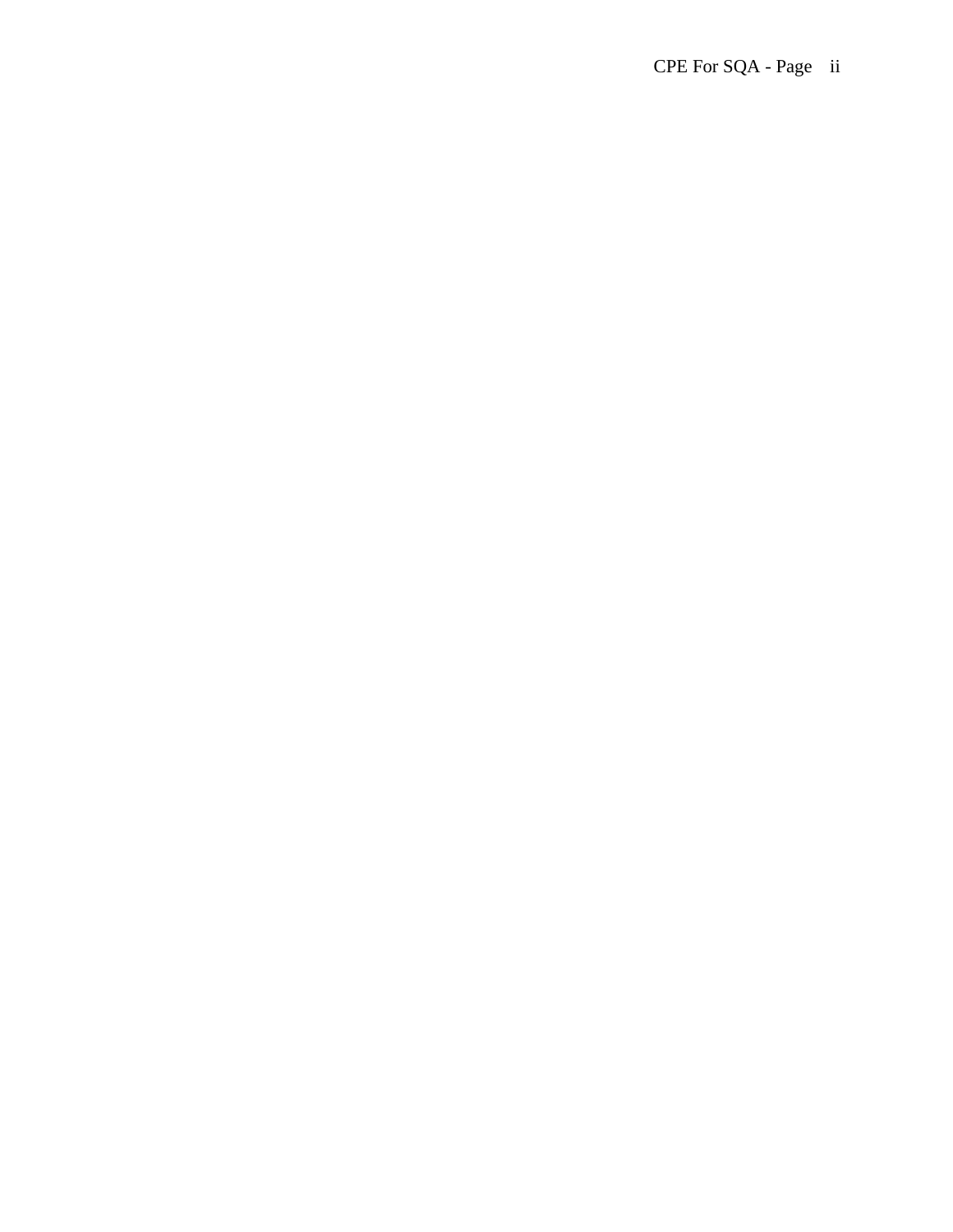Copyright © 2009 by Rebecca Lee Hammons All rights reserved. No part of this publication may be reproduced, stored in a retrieval system, or transmitted, in any form or by any means, electronic, mechanical,

photocopying, recording, or otherwise, without the prior written permission of the author.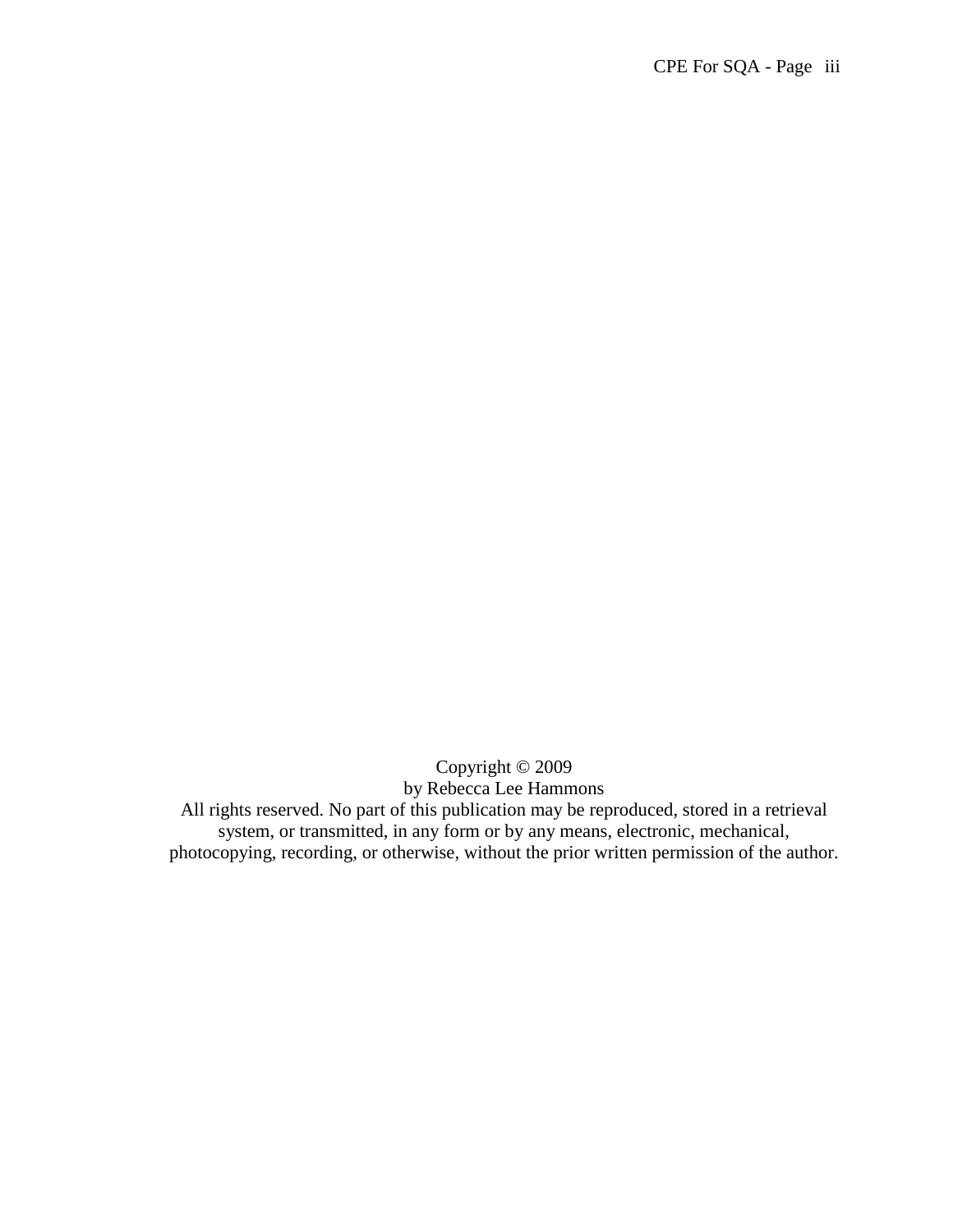#### Abstract

This case study examined the self-directed and team-based learning activities of a software quality assurance organization in central Indiana. The skills required to assure a high level of software quality evolve rapidly and software quality professionals must embrace ongoing technology and process changes. The thirty focus group participants performed a variety of quality assurance tasks including configuration management, research, automated test development, test planning and execution, and team leadership. The case study was based on semi-structured interviews of four focus groups of software quality professionals, and explored the learning styles, preferences, and activities deployed to learn new technologies and solve complex software problems.

Software products are becoming increasingly pervasive in our culture. The study of continuing education for the software quality profession is important due to our increased reliance on this profession to meet customer expectations for high-quality software products. The proliferation of software products in our culture has also increased the demand for software quality professionals. Those professionals who have access to continuing professional education to improve and maintain skills have the opportunity to meet customer expectations. There is no mandated certification or licensing for this profession therefore professionals are left to chart their own course of learning. This study sought to understand how these software quality professionals meet their continuing professional educational needs. As well, the study identified key resources required to support such continuing professional education both within the workplace and off the job.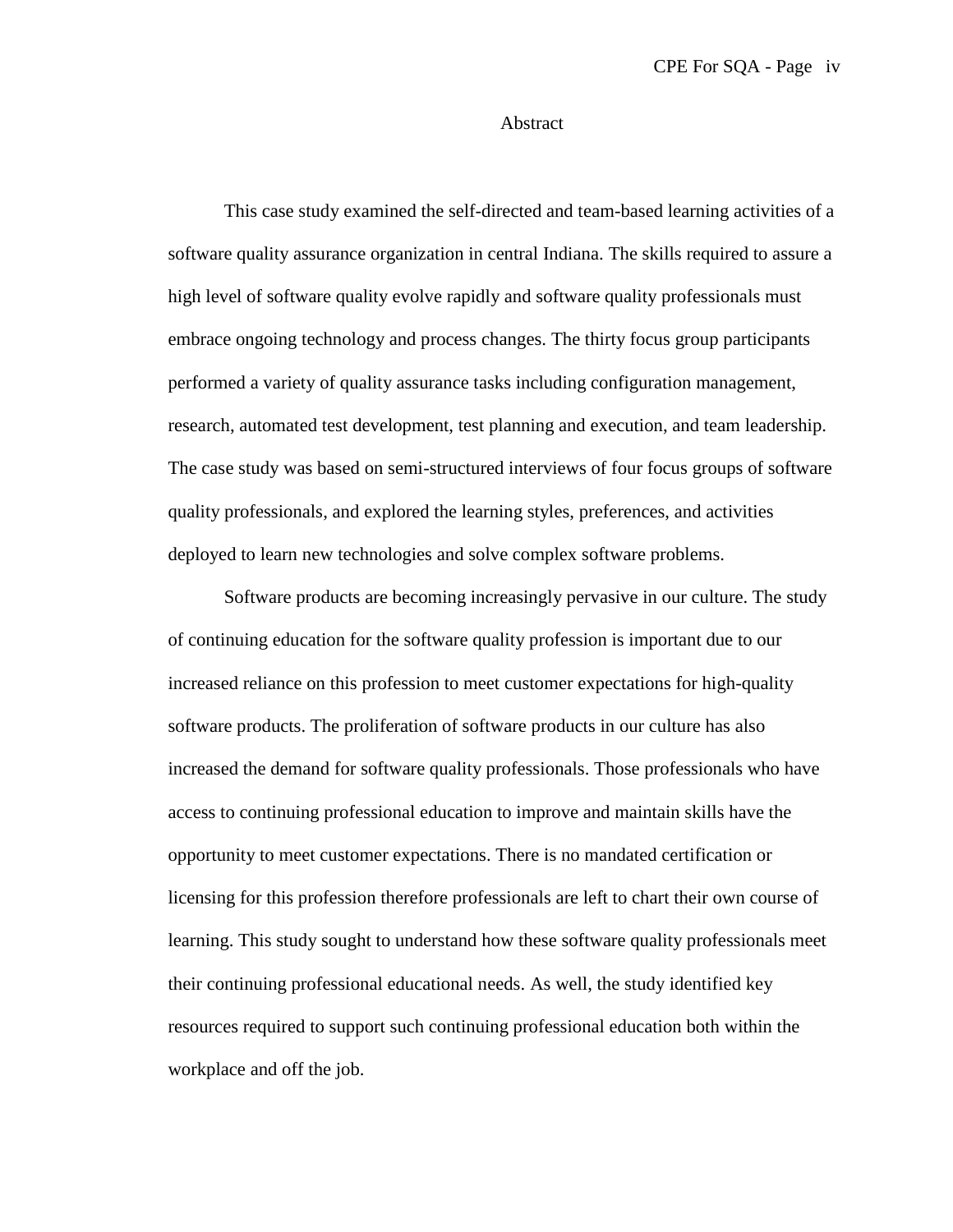Future study of the role of critical self-reflection in establishing learning objectives could enhance our understanding of how software quality professionals identify and plan their learning activities. Further investigation of the value of computer programming and logic knowledge to the software quality professional would benefit our understanding of baseline skill requirements for the various roles performed in the profession. There are also opportunities to engage in future action research projects on co-location of teams, mentoring, and job rotation strategies, as employees were found to learn effectively from peers.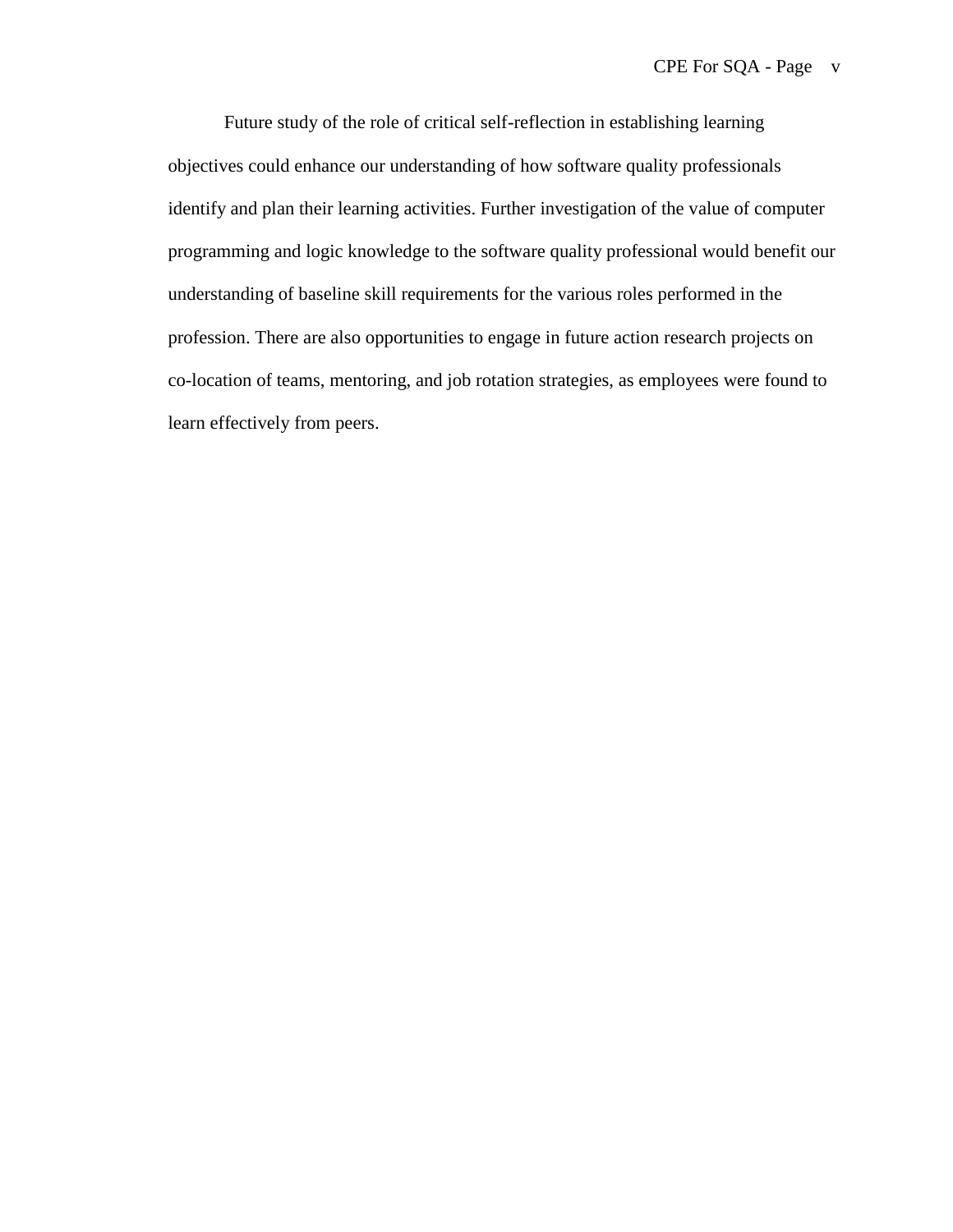# Dedication

To my husband, Steve, and my sons John, Cameron and Andrew for their endless patience, enthusiasm, and support.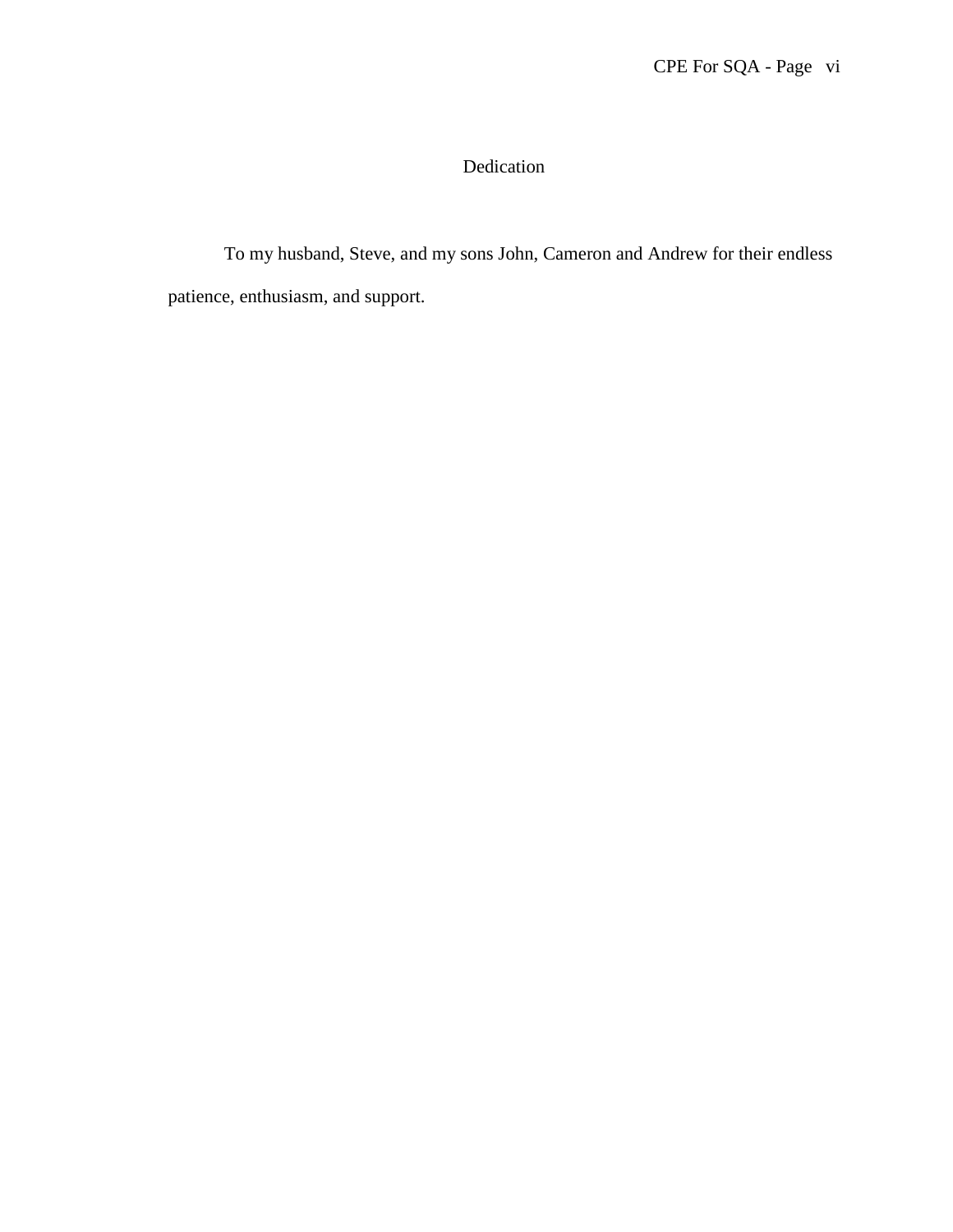# Acknowledgements

I would like to acknowledge Dr. Peter Murk who inspired me to see the possibilities for enriching adult education in the software quality profession. As well, my thanks go out to Dr. Michelle Glowacki-Dudka for her cheerful and collaborative assistance on this project. Finally, I would like to thank my father, William A. Howard, for modeling a commitment to lifelong learning for his family.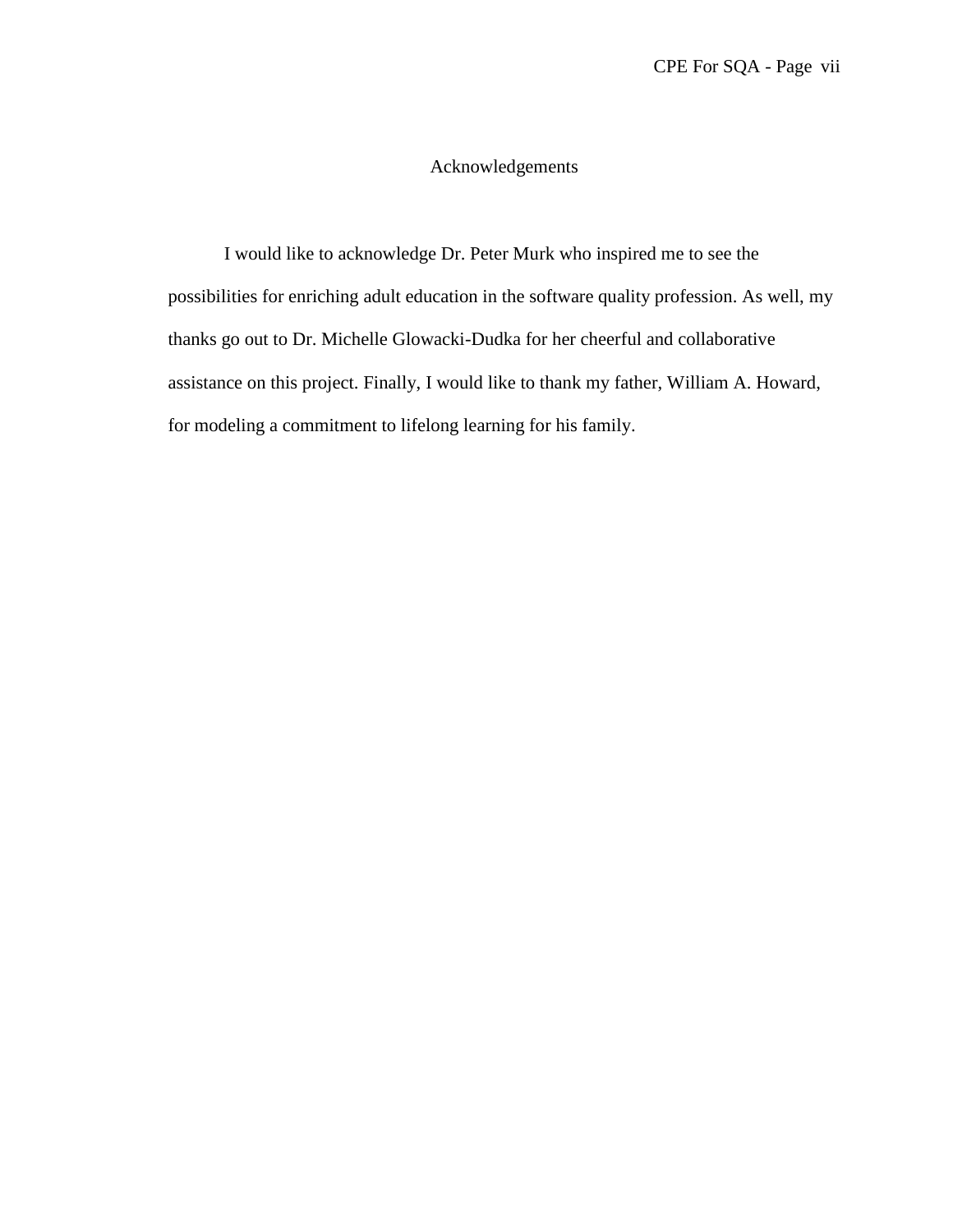# Table of Contents

| Continuing Professional Education and Software Quality  17      |
|-----------------------------------------------------------------|
| Self-Directed Learning and Continuing Professional Education 26 |
|                                                                 |
|                                                                 |
|                                                                 |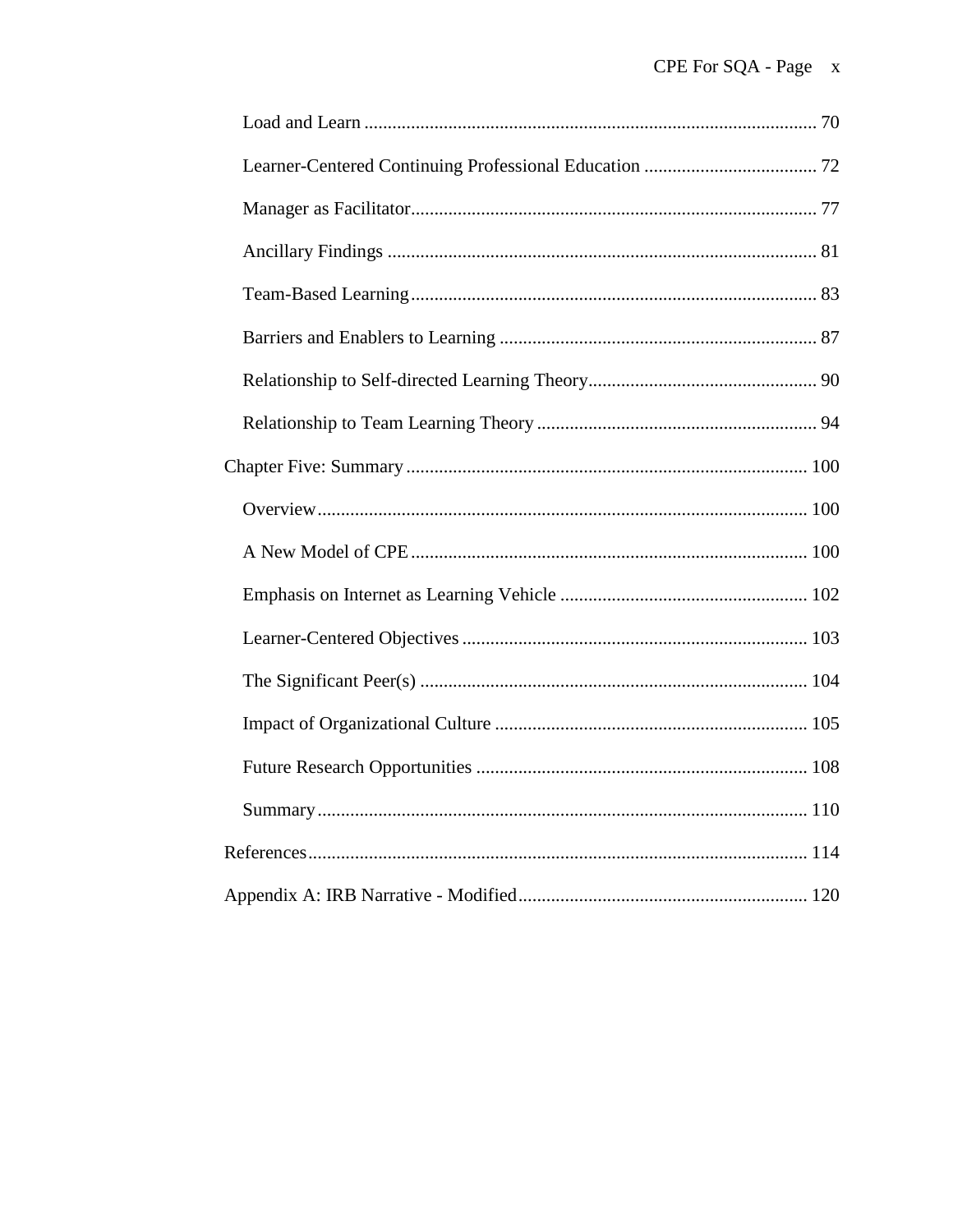#### Chapter One: Introduction

#### *Introduction*

In the past thirty to forty years, our culture has increased its dependency on software products. The examples of software integration into our lifestyles are nearly limitless. Our children play with video games, take online reading quizzes, listen to iPods, text their friends via their cell phones, and create their own pages on shared websites. They use pre-paid spending cards and credit cards, managed by parents via the web. We wake to software-driven alarm clocks, live in homes where the temperature may be controlled by a programmable thermostat, and use microwaves and dishwashers with programmed functionality. Our cars are increasingly reliant upon software modules, controls or sensors, and our dashboards reflect numerous programmable interfaces and software displays of statistics (speed, gas consumption, temperature controls, etc.). We get roadside assistance via On-Star. We grab some cash at a local ATM.

Many of us are reliant on computer systems and networks to perform our professional work, take our online classes, fly to a distant location for business or pleasure (with software-based aircraft control systems), rent a car, manage our finances, pay bills, and obtain quality healthcare from primary caregivers and hospitals (CAT scans, MRIs, patient-controlled morphine pumps). We purchase products on the Internet; the product manufacturing is likely automated and the delivery/transport is managed via software tools. Many of us have given up the telephony landline at home in lieu of voice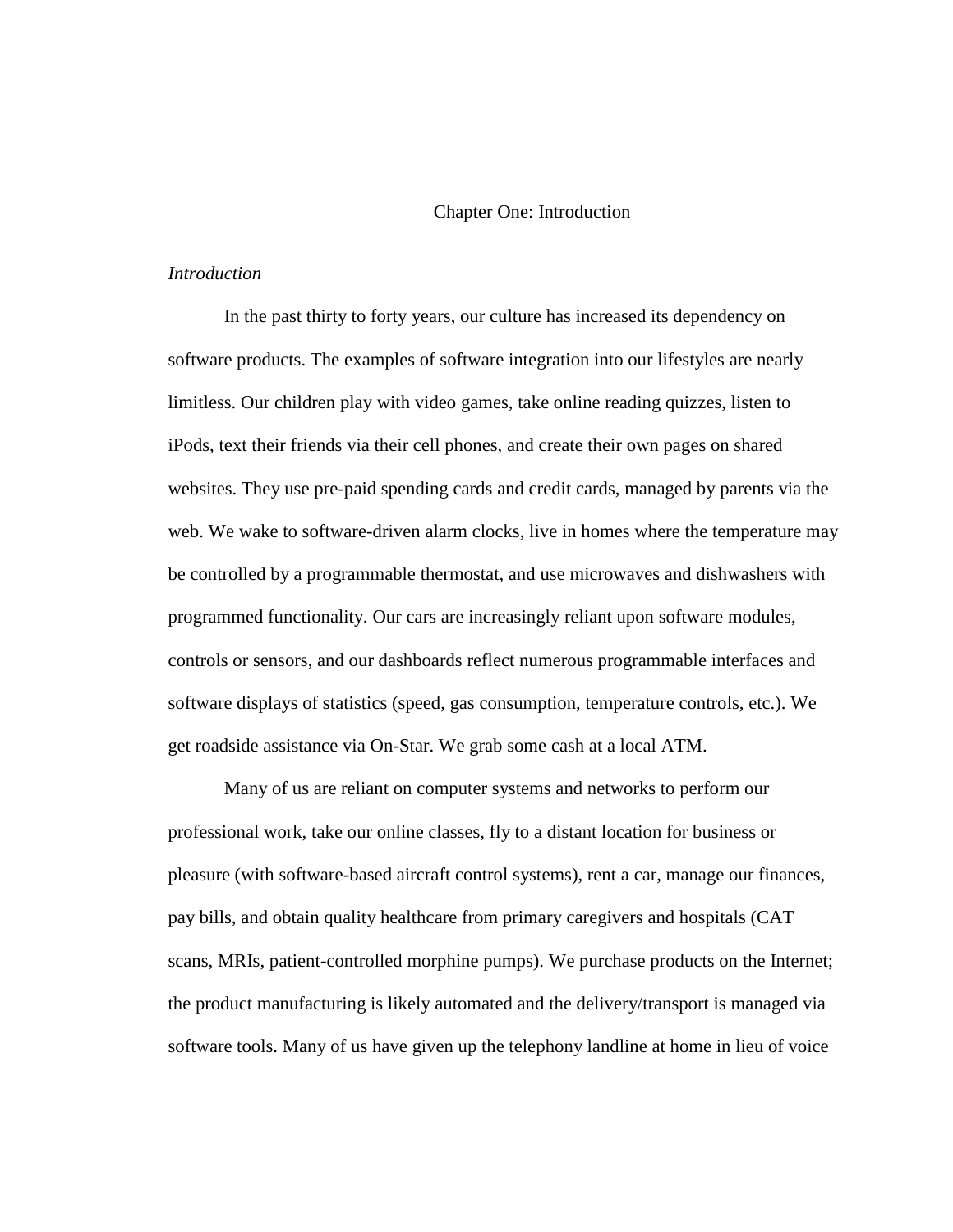over Internet protocol (VOIP) or cell phones. We shop at grocery stores that use bar code scanning to manage inventory and checkout. We swipe a credit or debit card to pay for our groceries, gas, books, etc. We watch cable or satellite television and control these systems with our integrated remote controls. We watch movies-on-demand or manage our television time through a TiVo system that records programs onto local hard drives. And what about the technology infrastructure needed to provide such services? Server banks, T1 lines, digital public branch exchanges, Ethernet, wireless connectivity, automated alerts for administrators, backups and replication for disaster recovery and continuous data protection are but a few of the products required to deliver services to consumers. Database applications such as customer relationship management software, supply chain management software, secured office building access systems, business analytics for strategic planning, payroll systems, human resource systems, etc. are integral parts of our current business and government organizational operations. School systems implement software tools called student information systems to manage grades, enrollment, fund raising, special needs and No-Child-Left-Behind compliance and reporting, and cafeteria management. Teachers communicate with parents via email and post assignments and grades to web sites. Many exams such as the GMAT and GRE are taken online and can provide nearly instantaneous grading of student responses. Local 911 dispatching is managed via software applications. Insurance companies process your claims through software applications and interface electronically with the service providers and consumers. Software products impact nearly every aspect of our lives on a daily basis.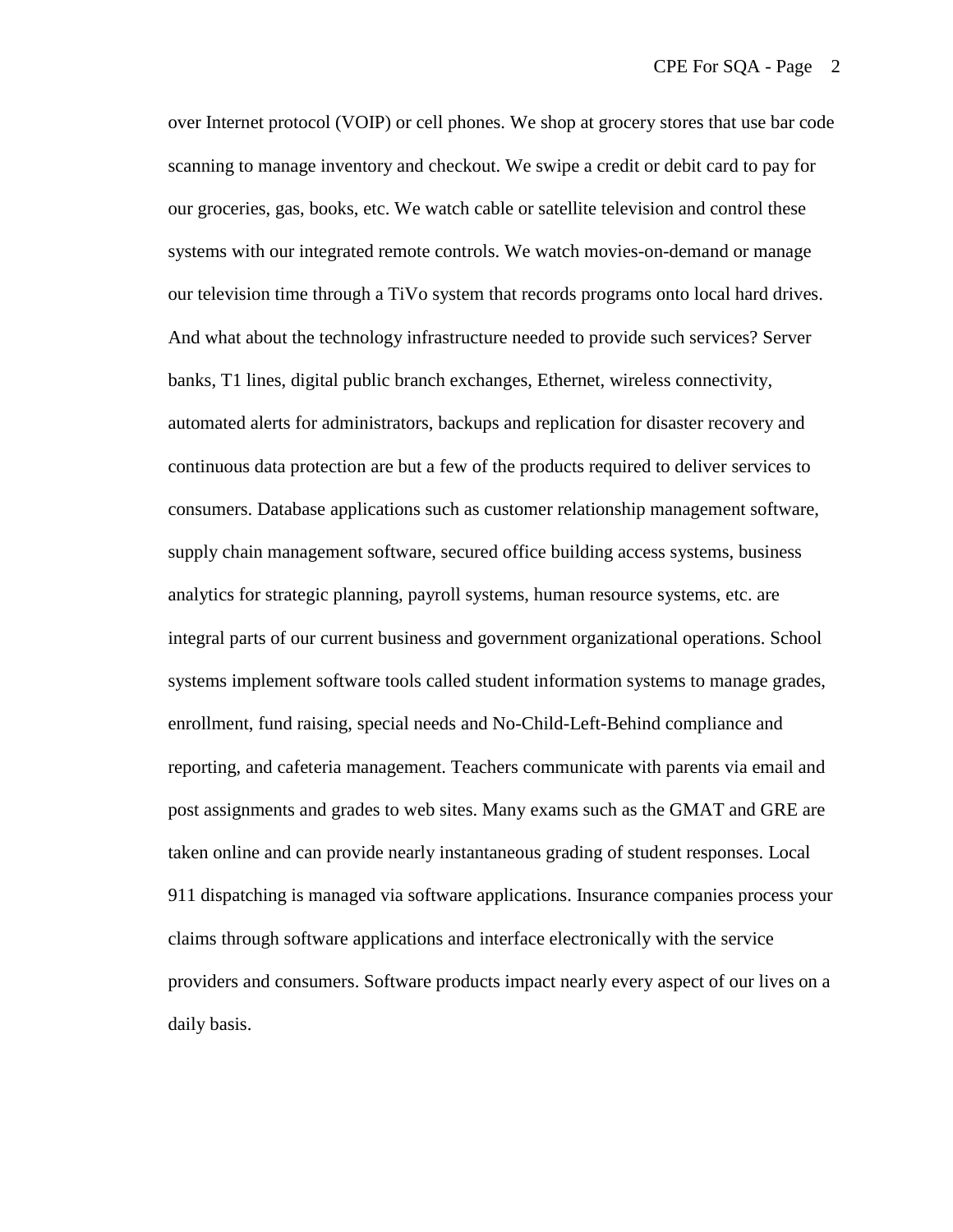The study of continuing education for the software quality profession is important due to our increased reliance on this profession to meet our expectations for high-quality software products. The proliferation of software products in our culture has increased the demand for software quality professionals. Those professionals who have access to continuing professional education to improve and maintain skills have the opportunity to meet customer expectations.

Ginac (1998) noted that software customers "are more concerned with such things as the product's reliability, availability, performance, and the responsiveness of the company's service and support organizations" (p. xii) than they are with the processes used to develop the products. He believed that professionals who reflected on customer expectations to create specific and measurable quality requirements created good software products. Meeting quality requirements, in combination with a repeatable development process, results in higher quality software.

#### *Background*

Changes in technology require new learning by the participants and users. As a software quality professional, my educational research interest lies with those who assure the quality of software products. Software quality is an expanding and evolving profession with diverse learning needs. In addition to being the principal investigator of this study, I am also an insider to the software quality profession. I have worked for a variety of software companies in Michigan, Texas, California, and Indiana for more than thirty years. These companies have provided software products to consumers in government, education, finance, industry, and other enterprises. My predominant role is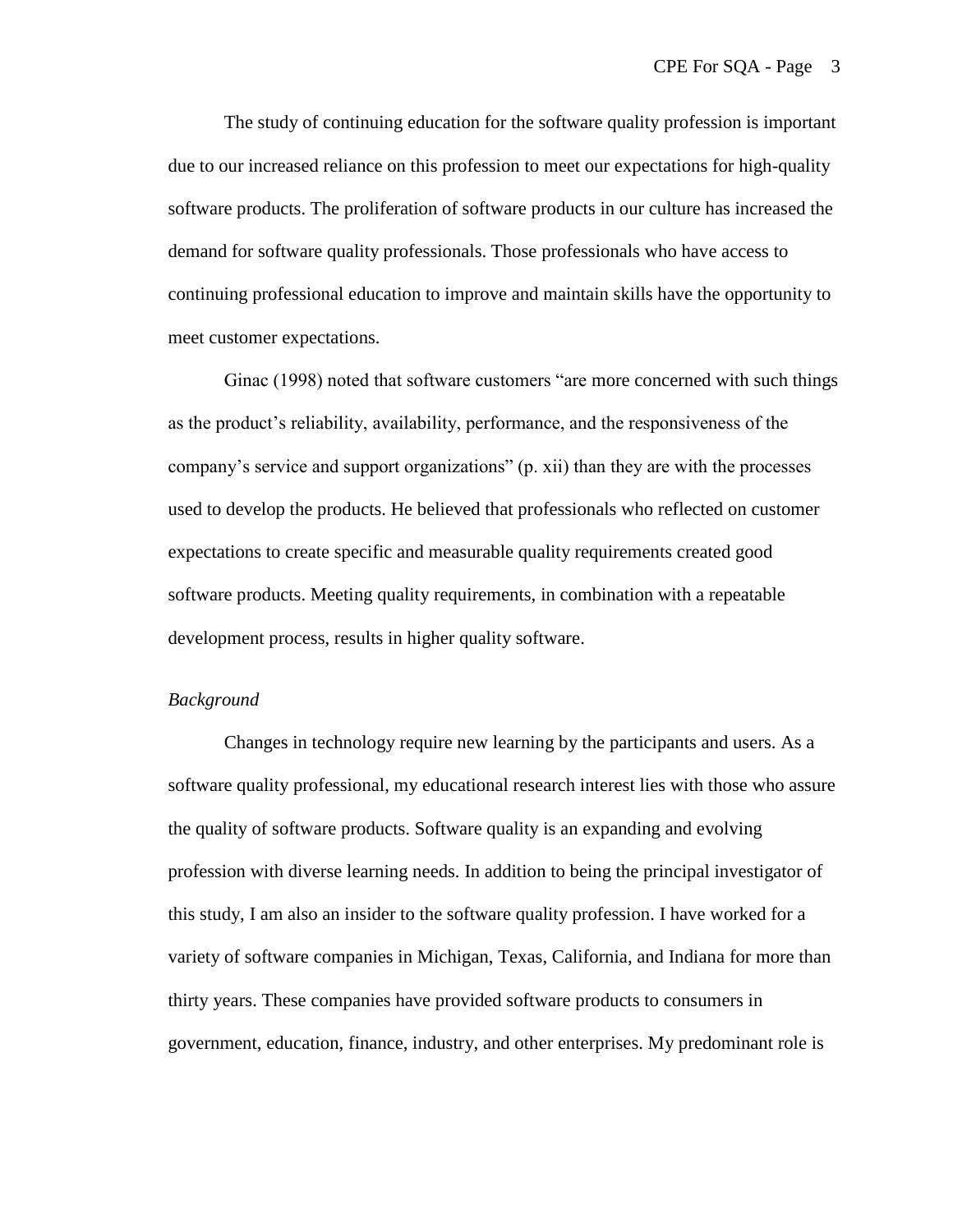quality management and software quality engineering. I value self-directed learning and continuing education and that is why I am studying these subjects.

I am also the Executive Director of Quality for a software quality organization of a central Indiana company that makes complex server software for the Windows, Linux and virtual operating system platforms. Thirty software quality professionals of this organization were the subjects of this study. My responsibilities include the hiring and assignment of software quality staff, developing strategies for automated testing, configuration management of the software, technical course development and writing, and management of the test lab and capital budget for test equipment. The software quality professionals are assigned to specific cross-functional project teams that are led by a project manager and also include software developers and technical writers. I work collaboratively with the Director of Development and Director of Product Management on strategic planning and resource requirements. I am also a Certified Quality Manager and Certified Software Quality Engineer with the American Society for Quality (ASQ). The certifications provide objective evidence of my knowledge of the key functions critical to the development of software products and the continuous improvement of business processes.

#### *Problem Statement*

With our increased migration to and dependency on software products and tools comes a demand that the software meets or exceeds customer expectations. Software products are an output of the knowledge industry and our shift to the information age, much as automobiles are an output of the automotive industry and manufacturing era. As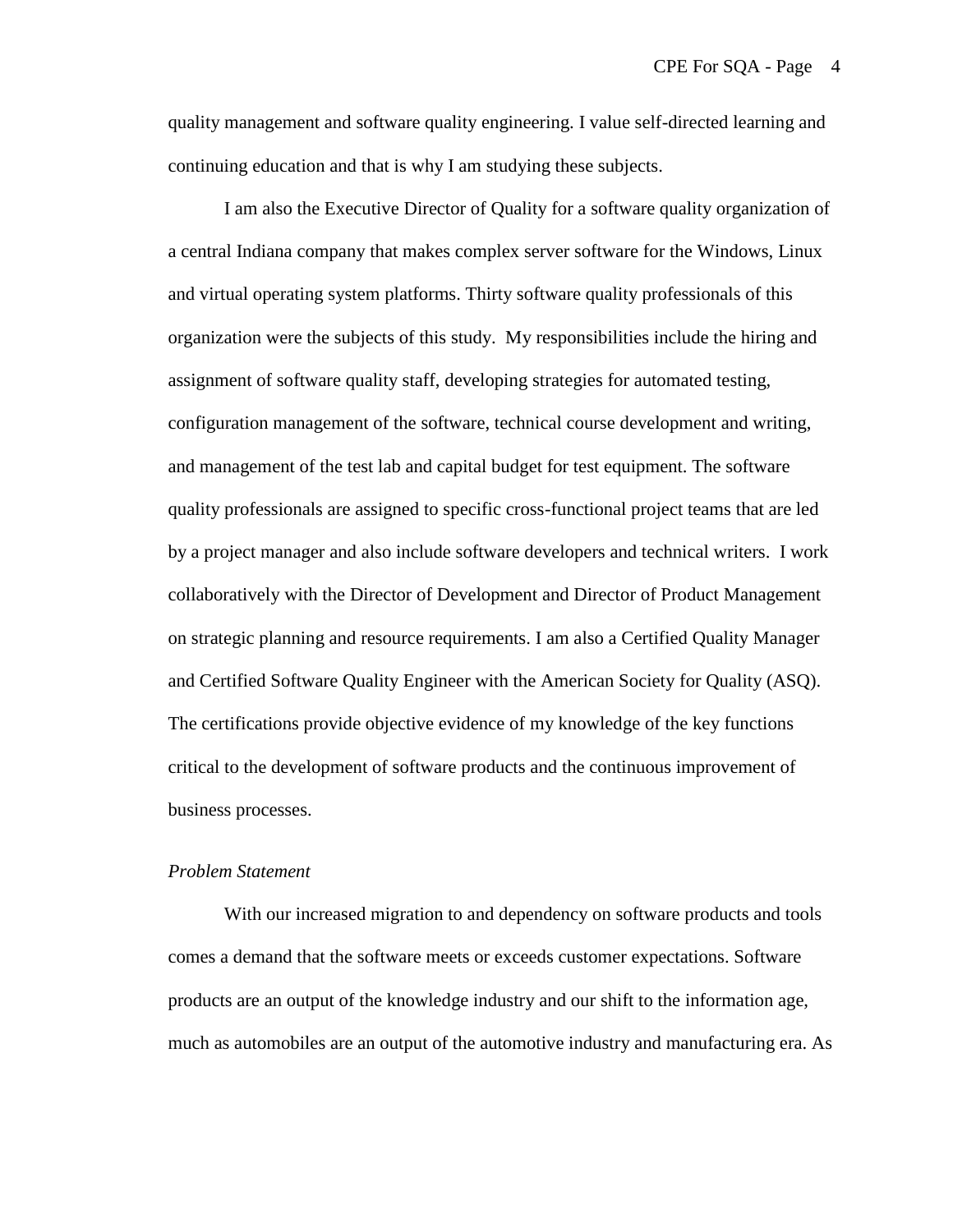noted by Drucker (2002, p. 7), "Knowledge work is not defined by quantity. Neither is knowledge work defined by its costs. Knowledge work is defined by its results." The software industry contains a quality assurance profession that is instrumental to the achievement of positive results in software development and delivery. The quality professionals of the software/knowledge industry form a critical learning community with ongoing learning needs.

Consumers of any technology product require high levels of performance, reliability, and overall quality (Schulmeyer & McManus, 1999). The software quality profession is in its infancy compared to other quality assurance competencies such as statistical process control for manufacturing and pharmaceuticals. Quality management focuses on the assurance that a product meets the specified requirements (Schulmeyer  $\&$ McManus, 1999). There are many assumed requirements in software quality, such as the breadth of operating systems or computer hardware upon which a product must operate. Software product development processes are unique to the industry and often not well understood by software professionals. As with professions such as the law and medicine, there are many areas beyond generalized practice in which to specialize. The use of standardized software development processes varies within the industry (Schulmeyer & McManus, 1999) resulting in new learning requirements for software quality professionals when they change positions or companies.

The software quality professional must engage in lifelong learning to provide value to the development process and assure the product outcomes are satisfactory to customers (American Society for Quality, 2007). How do they keep abreast of the changing technological and process landscape to meet the customer requirement for high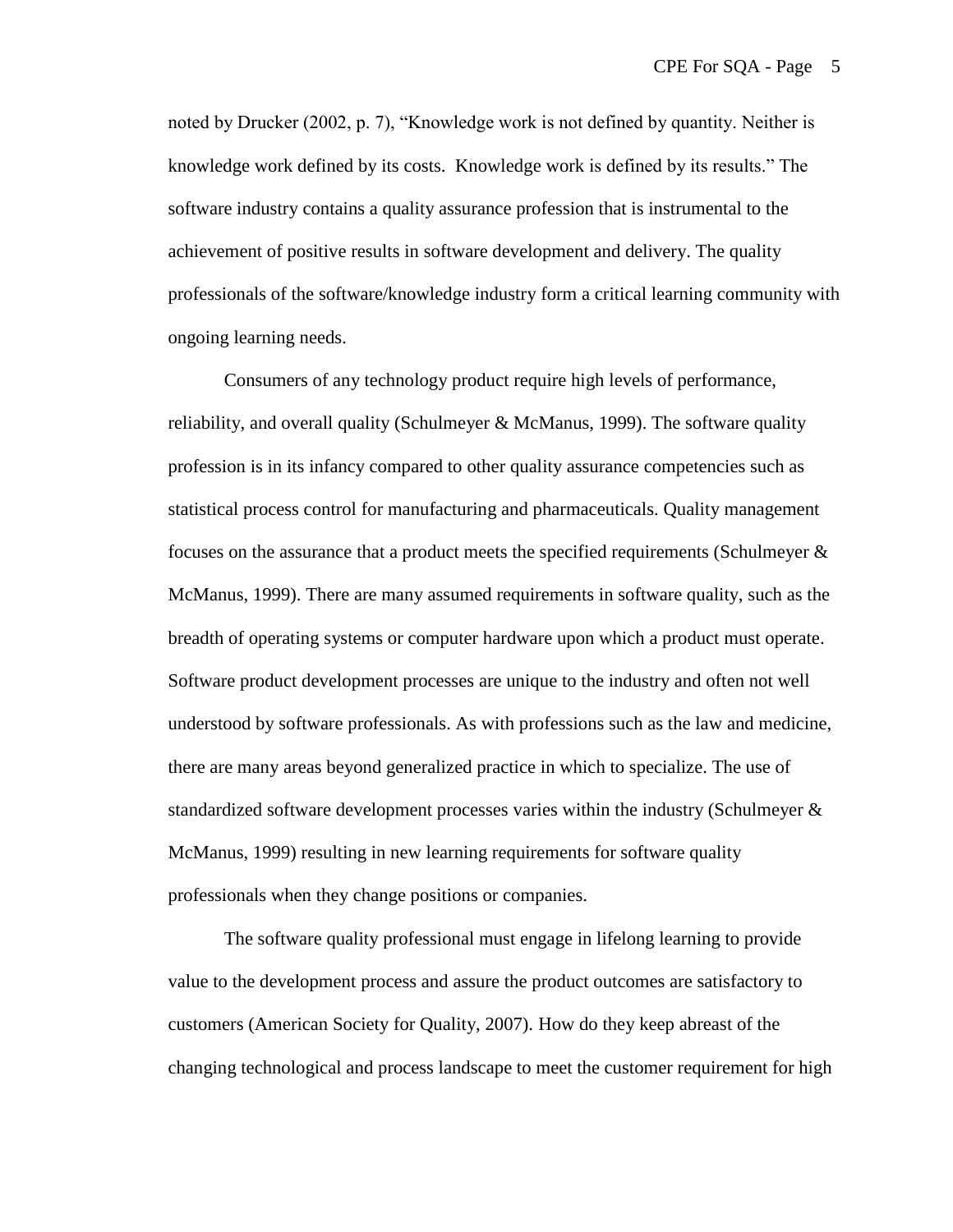software quality? How do self-directed and team-based learning address the continuing professional education needs in this field? By studying the learning activities of a software quality organization, I have contributed to an understanding of how these adult learners use self-directed and team-based learning to build and maintain a professional skill set in the context of software technology and quality assurance.

Software quality assurance has not reached the level of organized professionalization and continuing professional education that is reflected in engineering, teaching, medical practice, or the law (IEEE, 2007). It is important to customers, our economy, and the software quality professionals that this profession benefit from additional research related to adult educational needs. By conducting research regarding the continuing educational activities of software quality professionals, I have established a baseline understanding of how professional learning needs are met in this industry.

Watts Humphrey, a pioneer in software development practices, identified a number of common concerns related to software product quality. These concerns include open-ended or vague requirements, uncontrolled change, arbitrary schedules, insufficient test time, inadequate training, and unmanaged system standards (QCI CSQE Primer, 2002). Humphrey believed that poorly defined development processes and poor process management limited effective implementation of software technology. A number of organizations promote different software development methodologies, especially through websites. Best practices for the profession are emphasized. There are adult learning needs associated with learning new methods and applying best practices within the profession.

Software quality professionals come from a broad variety of backgrounds and experiences. Based on a 2008 survey of central Indiana software quality professionals, I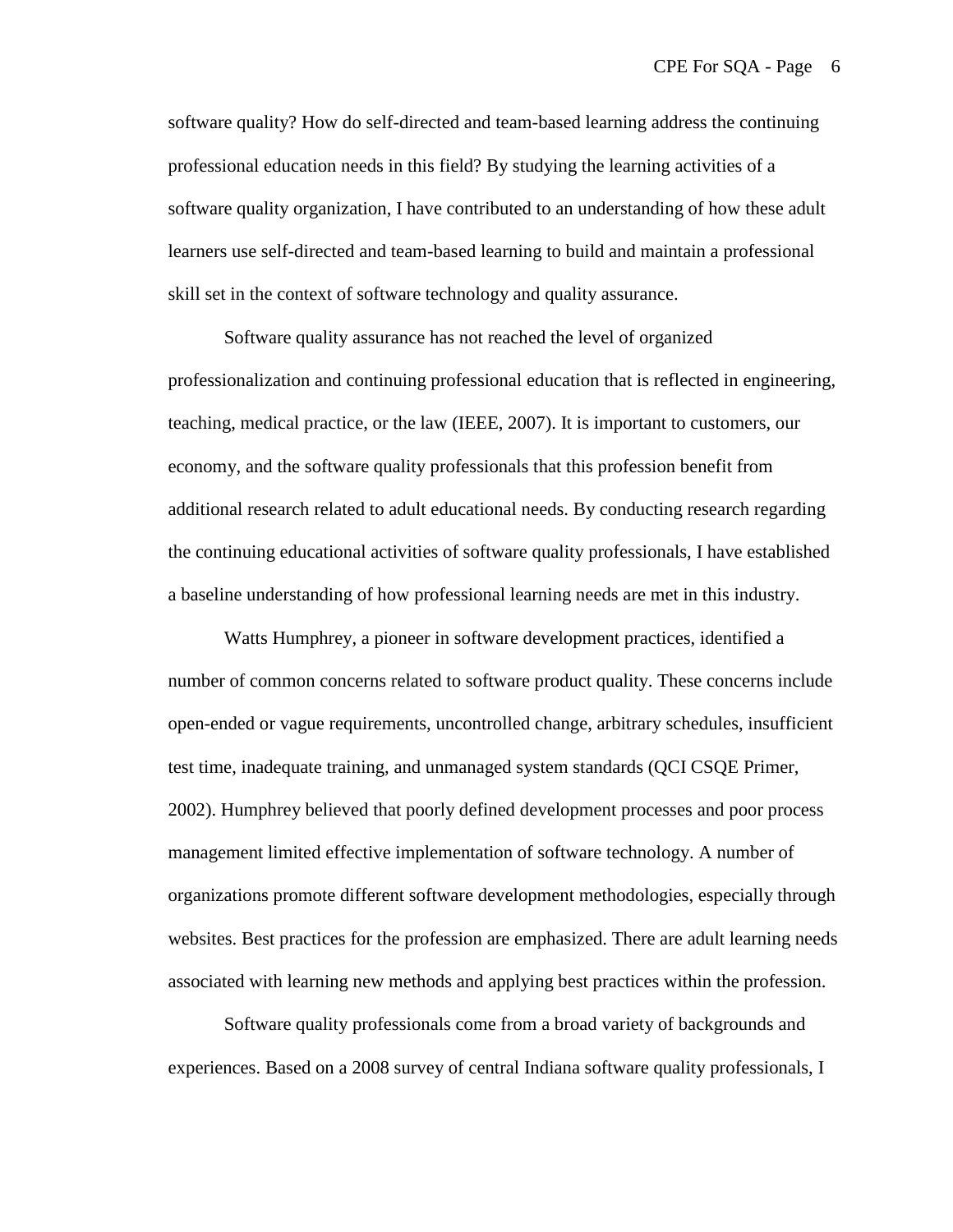have found that such professionals may have backgrounds and experience including education, graphics, geology, English, general studies, history, informatics, or math. Software quality professionals may lack traditional college-level education, with a hiring emphasis on their aptitude, work experience, passion for technology and critical thinking skills. Opportunities for continuing professional education are important to support the learning needs of software quality professionals who, in turn, assure software product quality.

#### *Purpose of Study*

This study sought to understand how self-directed learning and team-based, or group, learning activities are used to meet continuing professional education needs in the software quality field. Continuous improvement of software quality assurance skills and process knowledge is essential to achieving the goal of producing software products that meet or exceed customer expectations (American Society for Quality, 2007). Studying the learning activities of software quality professionals enhanced understanding of continuing professional education within the software quality profession. To prepare for the study, I reviewed the state of professional education for software quality assurance and related theories of continuing professional education, self-directed learning, and team-based learning (a more traditional form of continuing professional education). This study explores and describes the learning activities of software quality professionals within an organization. The participant feedback reflects how self-directed and teambased learning serve as forms of continuing professional education to enhance skill, knowledge, and competence.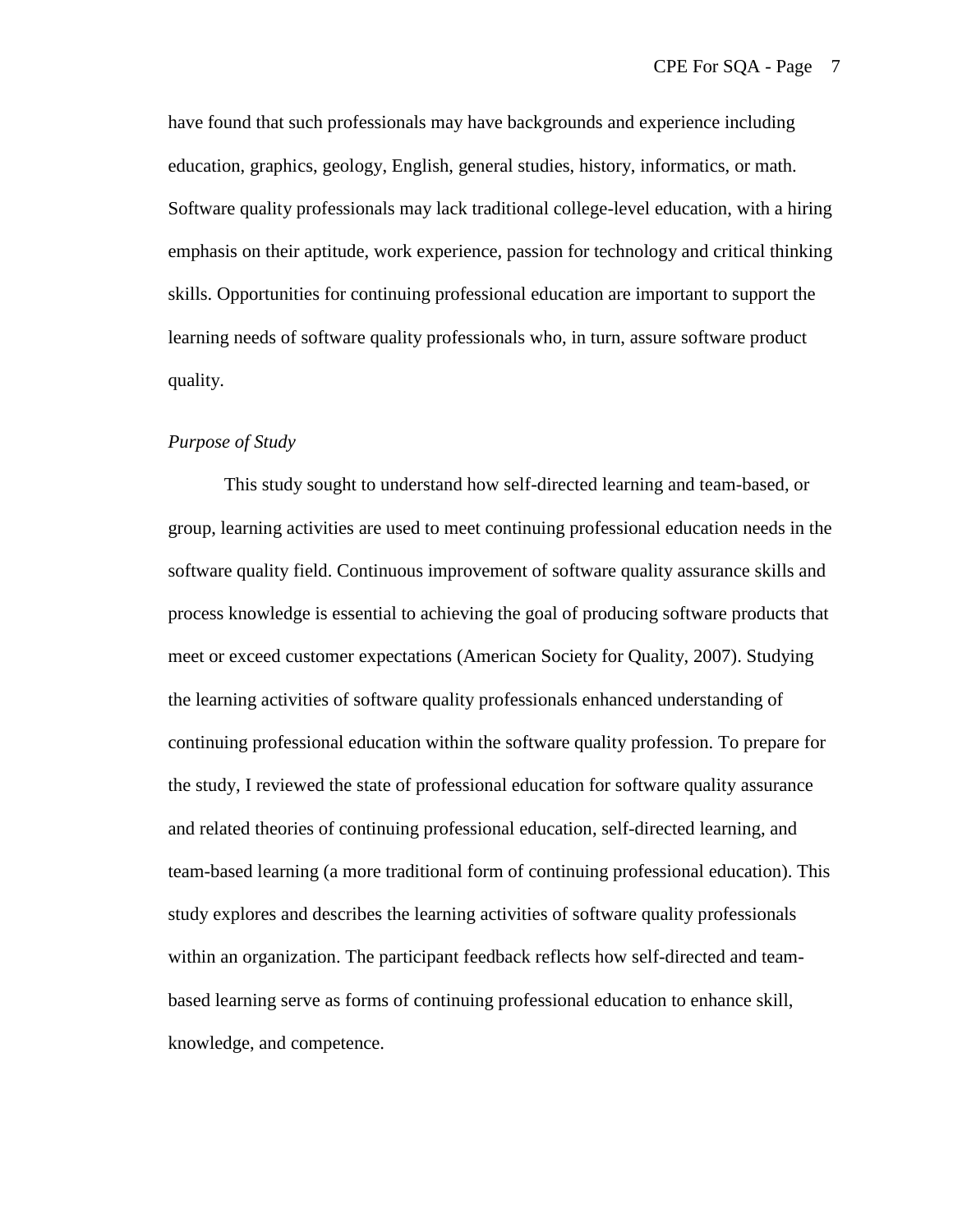The focus of the study was the software quality organization that I lead at a central Indiana software company. The organization is diverse and comprised of approximately forty employees. Both men and women are represented in the population, as are people from different cultures (including Romania, Indonesia, and Nigeria). The interview participants included software quality team leads, software quality engineers, configuration management and test automation engineers, and software quality architects. These roles, performed in a typical software quality organization, are explained in Chapter 3.

From this research, software quality professionals and adult educators can reflect on how self-directed and team-based learning fulfill continuing professional education goals. As Stanley stated, "The highly competitive nature of our global economy and the rapid change in the production process has made self-directed learning essential" (2007, p. 3). This research describes how self-directed learning and team-based learning meet the CPE needs of a fast-paced organization within an award-winning software company.

#### *Research Questions*

The research questions are:

- How is self-directed learning used in this software quality assurance organization to meet continuing professional education needs?
- What is the role of team-based learning to meet continuing professional education needs?
- What barriers or enablers to continuing professional education exist in this organization?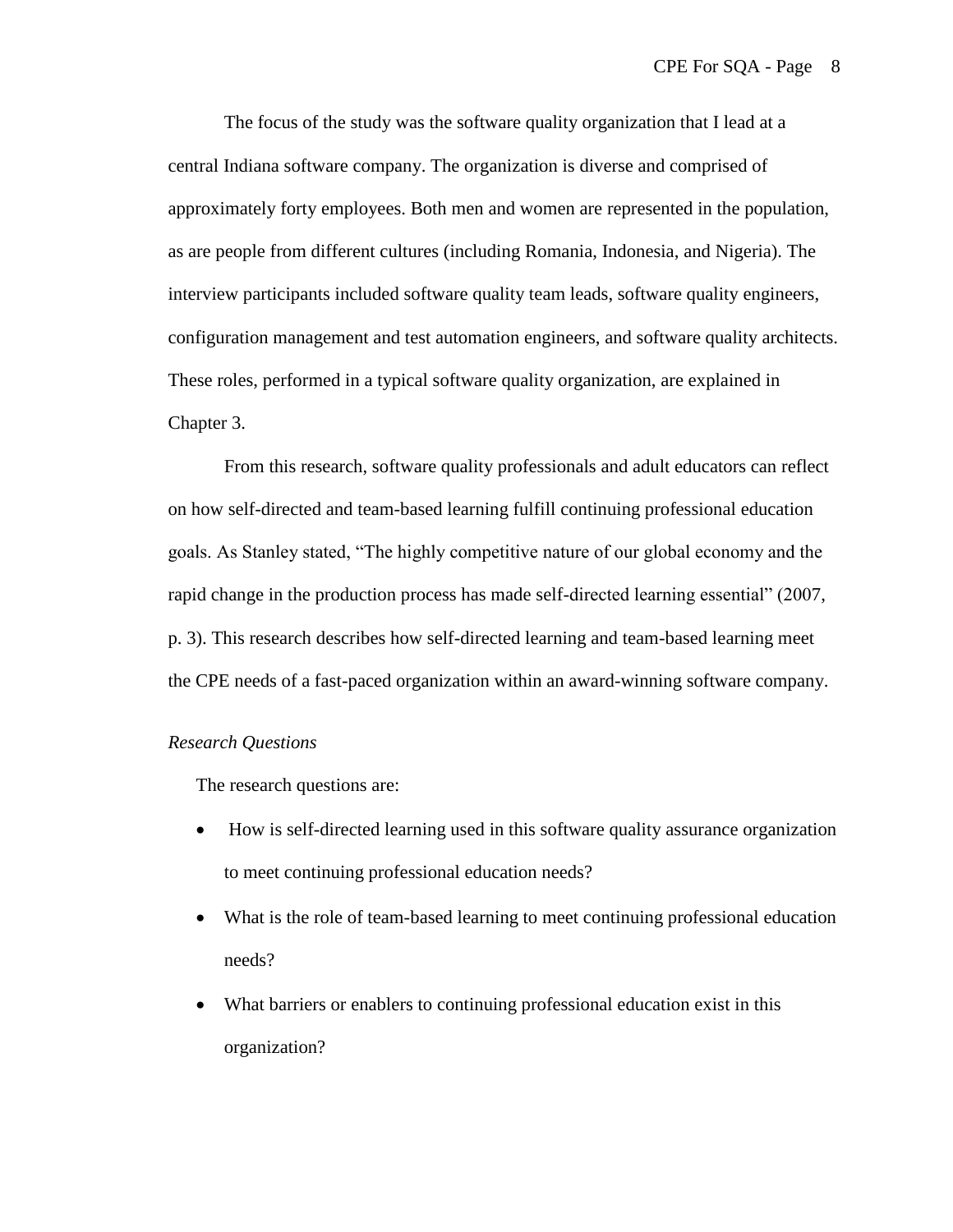- Who establishes the learning objectives for continuing professional education? Are the objectives learner-centered and learner-defined?
- How are continuing professional educational theories reflected in the participant feedback on learning objectives?

I attempted to assess the balance between internal and external continuing professional educational activities. Cervero noted that, "The amount of continuing education offered at the workplace dwarfs that offered by any other type of provider, and surpasses that of all other providers combined" (2000, p. 5). If this is true, then the participant feedback on resources and opportunities provided by the organization should reflect this.

#### *Definition of Terms*

**Software Quality Assurance**: Kit (1995, p. 11) provided an overview of the software quality assurance function. "QA is usually defined in the literature as a function which:

- monitors the software and the development processes that produce it;
- ensures full compliance with established standards and procedures for the software and the software process;
- ensures that inadequacies in the product, the process, or the standards are brought to management's attention."

This description identified some of the complexity in a role that continually evolves along with technology. Software quality professionals must be aware of improvements to processes, changes to standards, technology shifts, and the status of the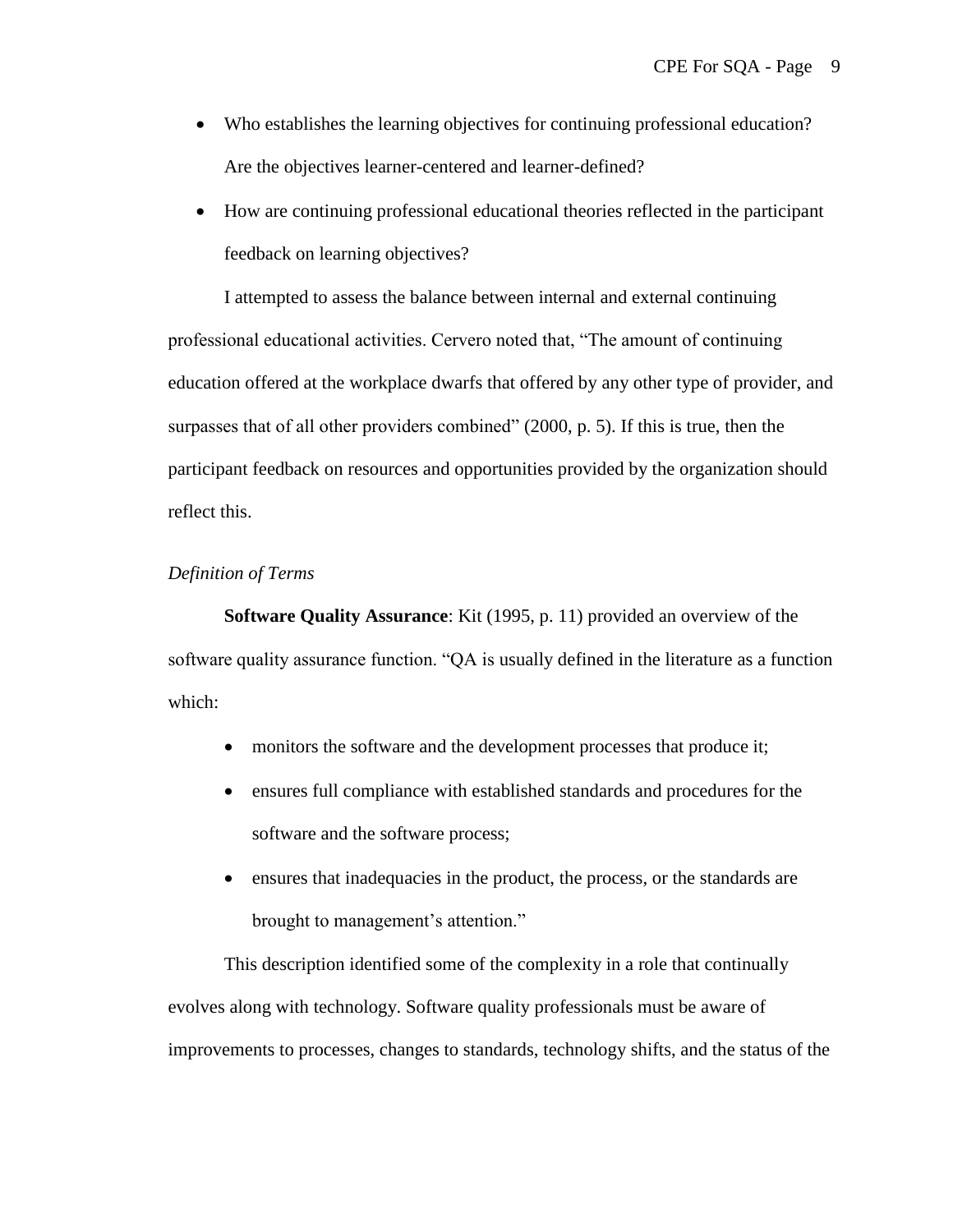application of processes, technology and standards to software products under their domain. The practices deployed by software professionals are meant to ensure that a software product is fit for use by the customer(s).

**The American Society for Quality (ASQ):** This is a national organization that promotes the professionalization of quality management services through education, community, and certification programs. The ASQ Certified Software Quality Engineer (CSQE) is a professional certification provided by the American Society for Quality. A certification indicates professional or organizational compliance with testable or auditable standards of performance. The American Society for Quality defines a Certified Software Quality Engineer as "...a professional who has a comprehensive understanding of software quality development and implementation; has a thorough understanding of software inspection, testing, verification, and validation; and can implement software development and maintenance processes and methods" (CSQE Certification Brochure, 1996). This definition lacks an integration of the scope of technological skill required to meet the objectives of the role. The certification is focused on process and methods. There is a gap in addressing software quality professionals' technical learning needs. How are these ongoing needs met?

**Profession**: For the purpose of this proposed study, "profession" means an occupation that requires training or study in the sciences or liberal arts with a requirement for advanced study in a specialized field (The American Heritage Dictionary, 1985, p. 989).

**Quality**: There are various views on the meaning of the word "quality" as it relates to software products. For the purpose of this study, I chose Garvin's user-centered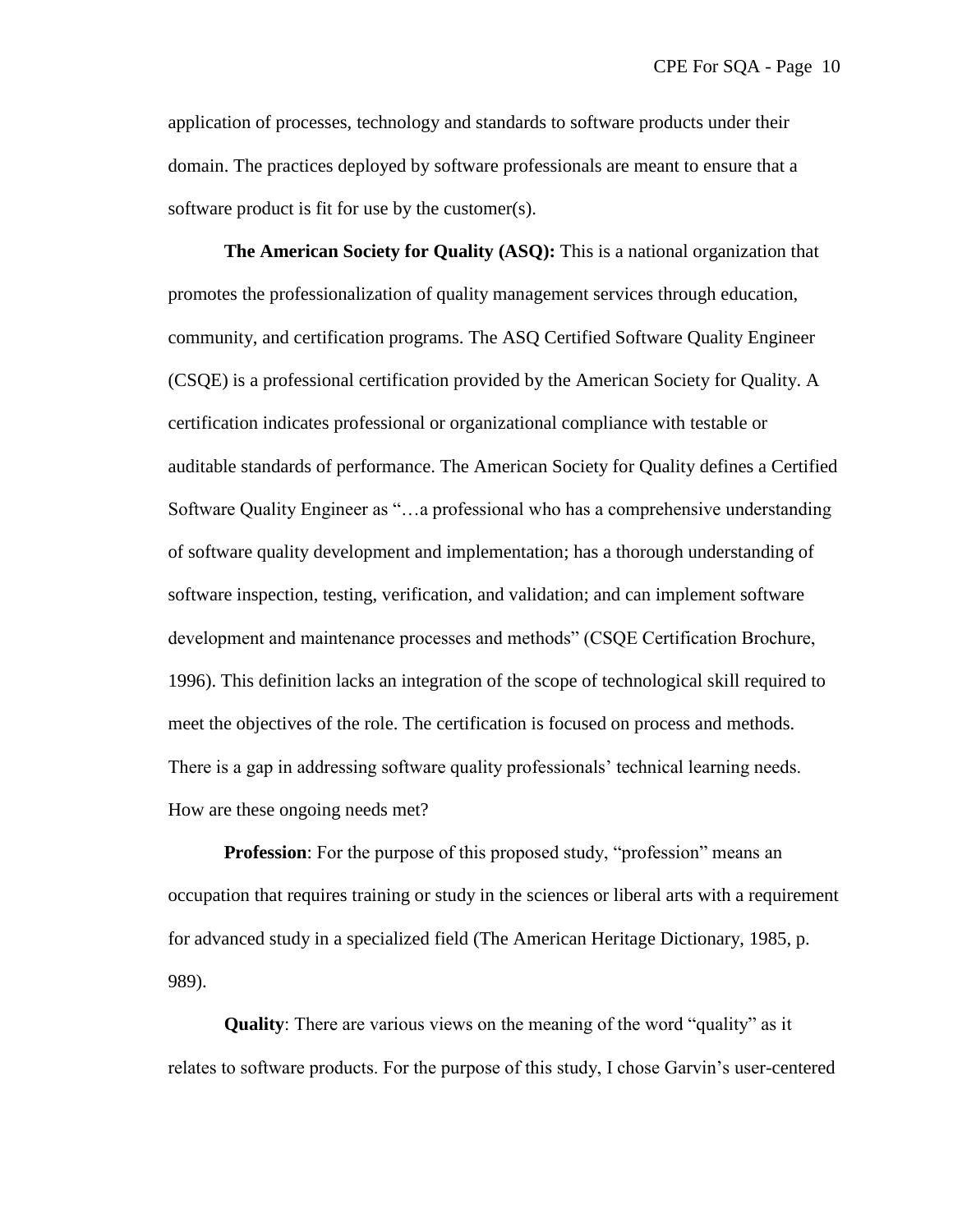view: "The *user view* sees quality as fitness for purpose" (Schulmeyer & McManus, 1999, p. 2).

It is ultimately the user of a software product that determines whether or not the product meets or exceeds their expectations for usage. The software quality professional has the responsibility to represent the user's needs for fitness for purpose in designing test activities and advocating for product and process improvements (Kit, 1995).

#### *Assumptions and Limitations*

One of the key assumptions of this study is that self-directed learning plays a role in continuing professional education for software quality professionals. A second key assumption is that there are limited professional programs available for continuing education in software quality assurance. There is an assumption that the focus group feedback will reflect continuing professional education activity conducted within the workplace.

There are several potential limitations to be noted. As the leader of the organization, feedback will be viewed with my own lens of history and experience with the focus group participants. Some participants may be reluctant to share negative or strong views, despite the clarifications in the informed consent form. It will not be possible to assure 100% participation by the potential software quality professionals in the organization due to the inevitable persons being out sick, on vacation, or having schedule conflicts. Consequently, some important voices may not be heard. Finally, the feedback gathered reflects only one organization and cannot be generalized to other organizations or professionals.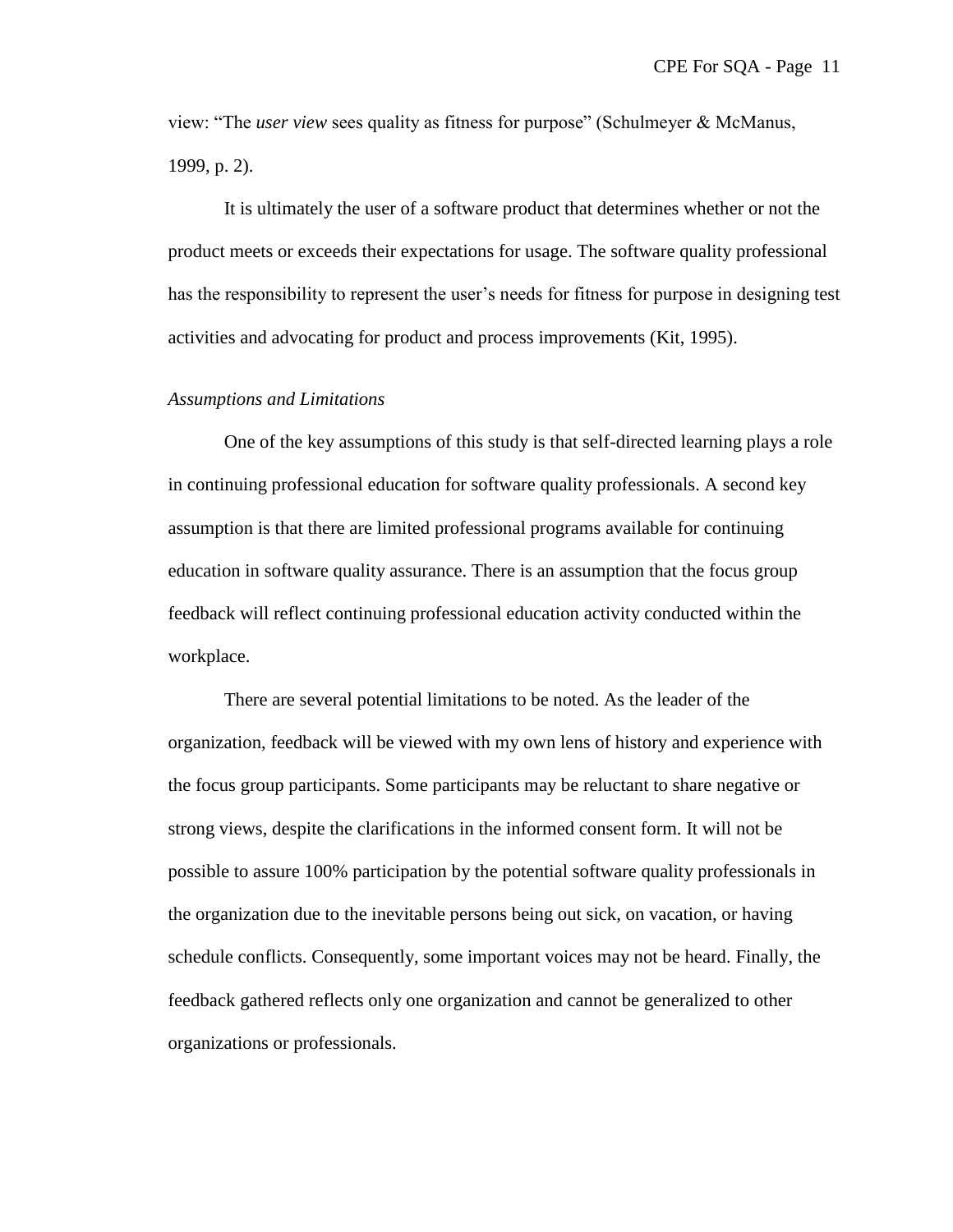## *Summary*

The software quality assurance profession is currently unregulated and is not sourced from traditional higher educational programs. There are few well-defined continuing professional education programs available to the software quality professional. Yet the complexity and interoperability of software products continues to increase, making the job of assuring software product quality ever more challenging. This research study reflects on how this organization's software quality professionals meet their continuing professional education needs through self-directed and team-based adult learning activities.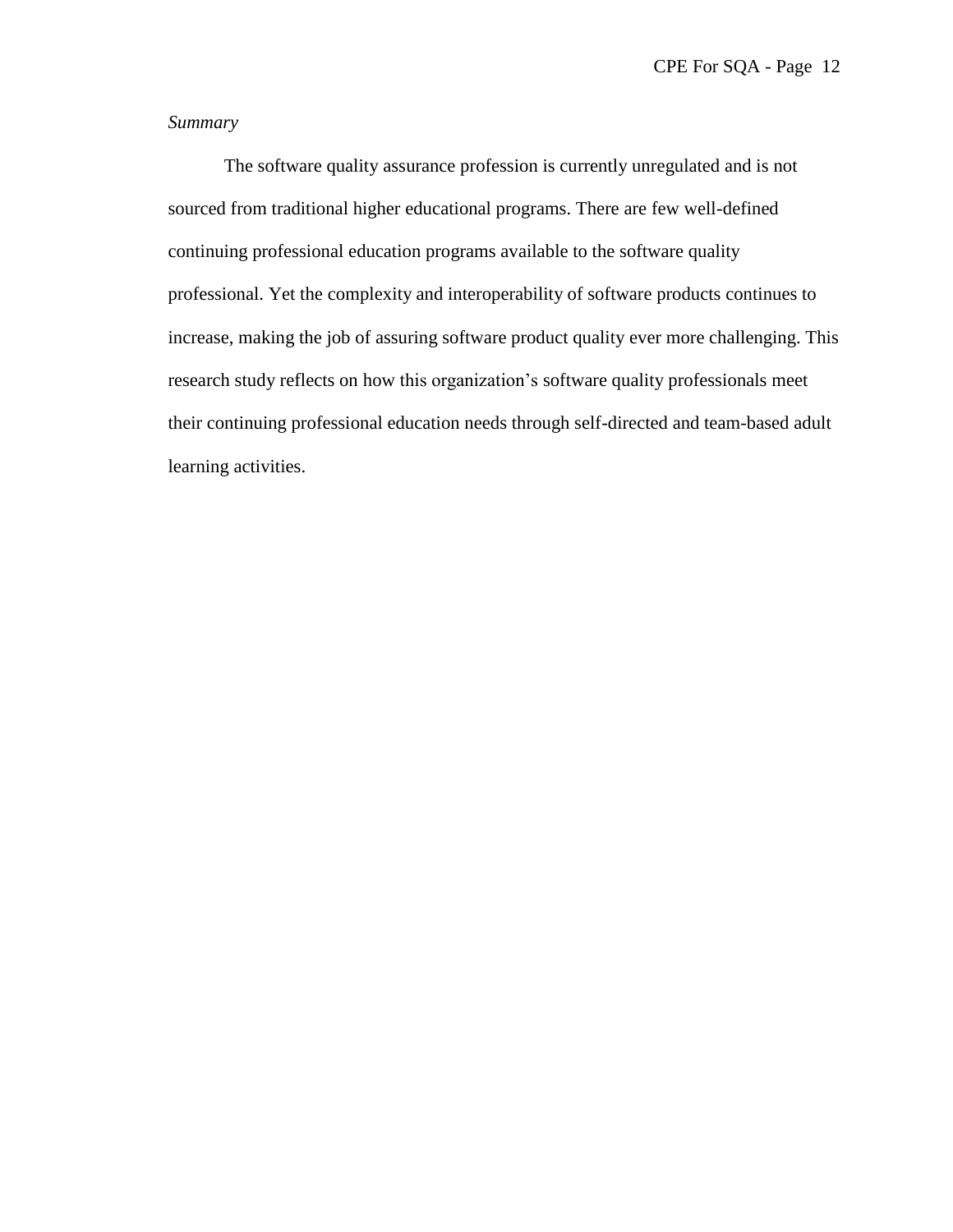Chapter Two: Literature Review

#### *Introduction*

This chapter provides an overview of prior research on the software quality assurance profession and its current continuing professional education framework. Related research on the theories of continuing professional education, self-directed learning and team-based learning provide the context for this research activity.

#### *Software Quality Assurance*

## According to Edward Kit

Software testing has become a profession—a career choice—and a place to make our mark. The software testing process has evolved considerably, and has reached the point where it is a discipline requiring trained professionals…Testing is not an entry-level job or stepping stone to other things. Many people find that when done properly, it surpasses the challenge of product development. (1995, p. 5)

Kit points out that software testing "has yet to become a fundamental component of university software engineering curricula, and training in industry is improving but often haphazard‖ (1995, p. 7). He provided a table that describes the evolution of the software development practice over the past fifty years (Kit, 1995, p. 9).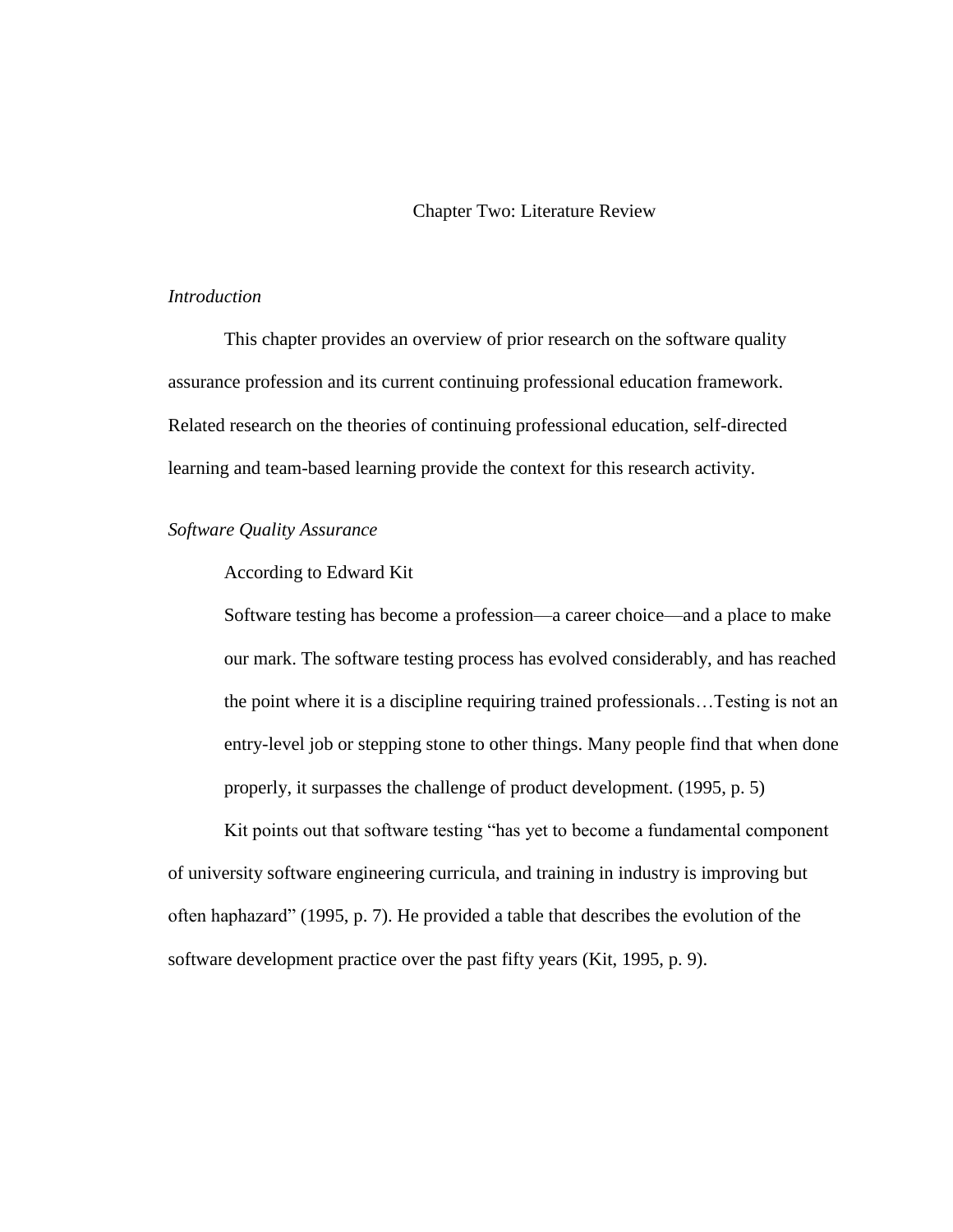|                                     | 1960   | 1970      | 1995          |
|-------------------------------------|--------|-----------|---------------|
| Software size                       | Small  | Moderate  | Very large    |
| Degree of software complexity       | Low    | Medium    | High          |
| Size of development teams           | Small  | Medium    | Large         |
| Development methods and standards   | ad hoc | Moderate  | Sophisticated |
| Test methods and standards          | ad hoc | Primitive | Emerging      |
| Independent test organizations      | Few    | Some      | Many          |
| Recognition of testing's importance | Little | Some      | Significant   |
| Number of testing professionals     | Few    | Few       | Many          |

Table 1: Kit's Evolution of Software Development Practice

This table illustrates the growth in the software testing profession from the standpoint of size of the profession, methods for testing, and size of test teams. Over the course of a career, a professional must learn new technologies, adapt to process changes, and meet greater expectations about the level of practice. Kit's assessment of test methods and standards, and the level of organization independence, indicated significant change and growth in the profession over the past fifty years. Additionally, there has been an increase in the importance of the profession, the growth of the profession, and the complexity of the software products to be tested. Kit (1995, p. 9) stated,

Despite the enormous advances in the last 30 years, the software process (including the testing process) in most companies is still very immature. Furthermore, the complexity and criticality of the problems which software is expected to solve have become greater, and platform complexities have become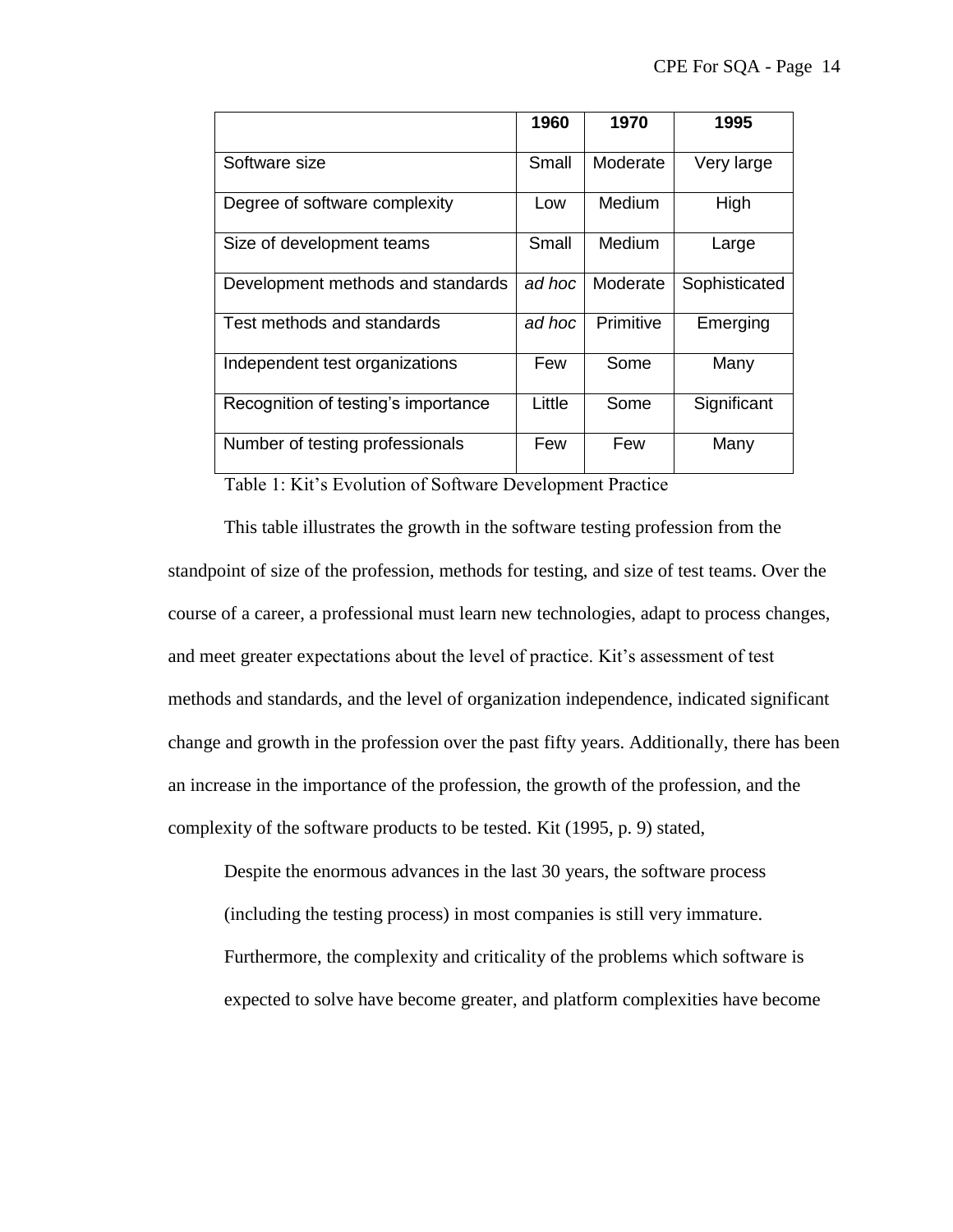bigger, and this is tending to out-run our ability to put more effective methods, tools, and professionals in place.

Kit's views validate the importance of a skilled, trained professional quality assurance workforce. Yet, as he also pointed out, formal education is lagging behind the industry. This requires that software quality professionals be innovative in meeting their needs for continuing professional education.

The American Society for Quality has been a leading professional organization in establishing standards for the practice of software quality. The body of knowledge for the American Society of Quality's Certified Software Quality Engineer program encompasses validation and verification and many other topics of importance to the software quality assurance professional: development processes, standards, configuration management, project management, metrics, audits, and software quality management practices (American Society for Quality, 2007). Included in the body of knowledge are the core Total Quality Management philosophies of Juran, Deming, Ishikawa, and Taguchi as applied historically in the manufacturing industry (Schulmeyer & McManus, 1995). An understanding of such philosophies is critical to the development of software quality assurance practices as the industry evolves from ad hoc to sophisticated status. The use of statistical techniques is also essential to the continued improvement of software quality (Schulmeyer & McManus, 1999). In addition to this body of knowledge are the particular technical skills (software tools, programming languages, operating systems, networking protocols and hardware products) required for the execution of the required software quality tasking within the organizational paradigm.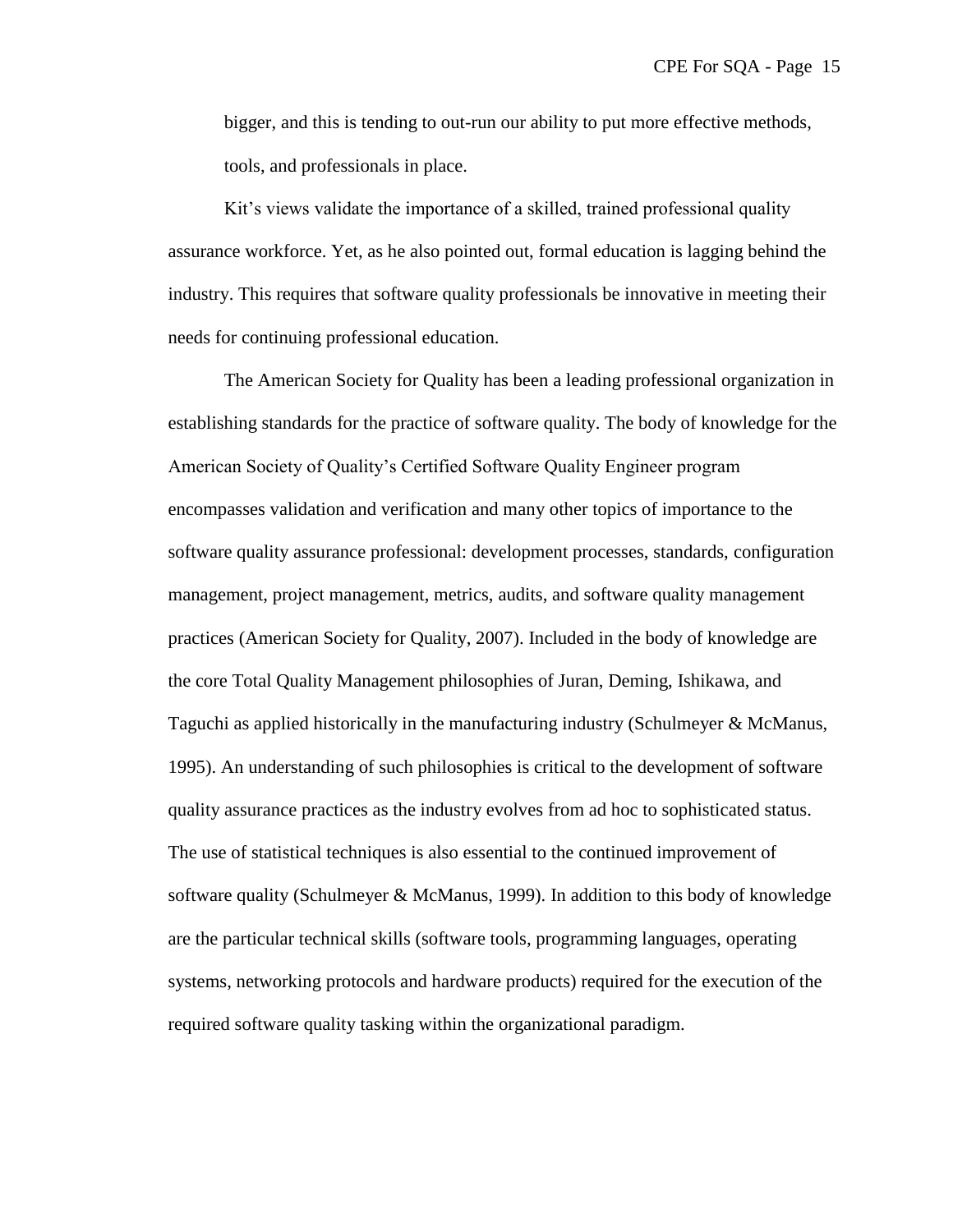Industry standards for software testing and quality assurance are important baselines for understanding the responsibilities and practices of the software quality profession. Standards include but are not limited to the following: IEEE (Institute of Electrical and Electronics Engineers), ISO 9000 (International Organization for Standards), SPICE (Software Process Improvement and Capability Determination), CMMI (Capability Maturity Model-Integrated) (Schulmeyer & McManus, 1999). The IEEE is a professional organization formed to support the electrical engineering profession and has a series of defined software quality processes and standards. ISO emphasizes the development of business process standards, including quality processes. SPICE is a working group of the International Organization for Standards with an emphasis on the software industry. The SPICE products include guides for use in assessing implemented software quality practices within an organization (Schulmeyer & McManus, 1999).

The CMMI best practices for conducting software quality assurance were developed by the Software Engineering Institute of Carnegie-Mellon University (Schulmeyer & McManus, 1995). CMMI is a valuable source of information for software quality professionals as they attempt to develop and implement improvements to corporate software development practices. These practices begin with ad hoc and move to more sophisticated quality management techniques. There is a cost in terms of time, learning and effort to implement the practices and gather appropriate data to support the higher levels of practice.

These organizations or affiliated consultants provide fee-based organizational learning/training programs to assist in adult learning and deployment of quality-related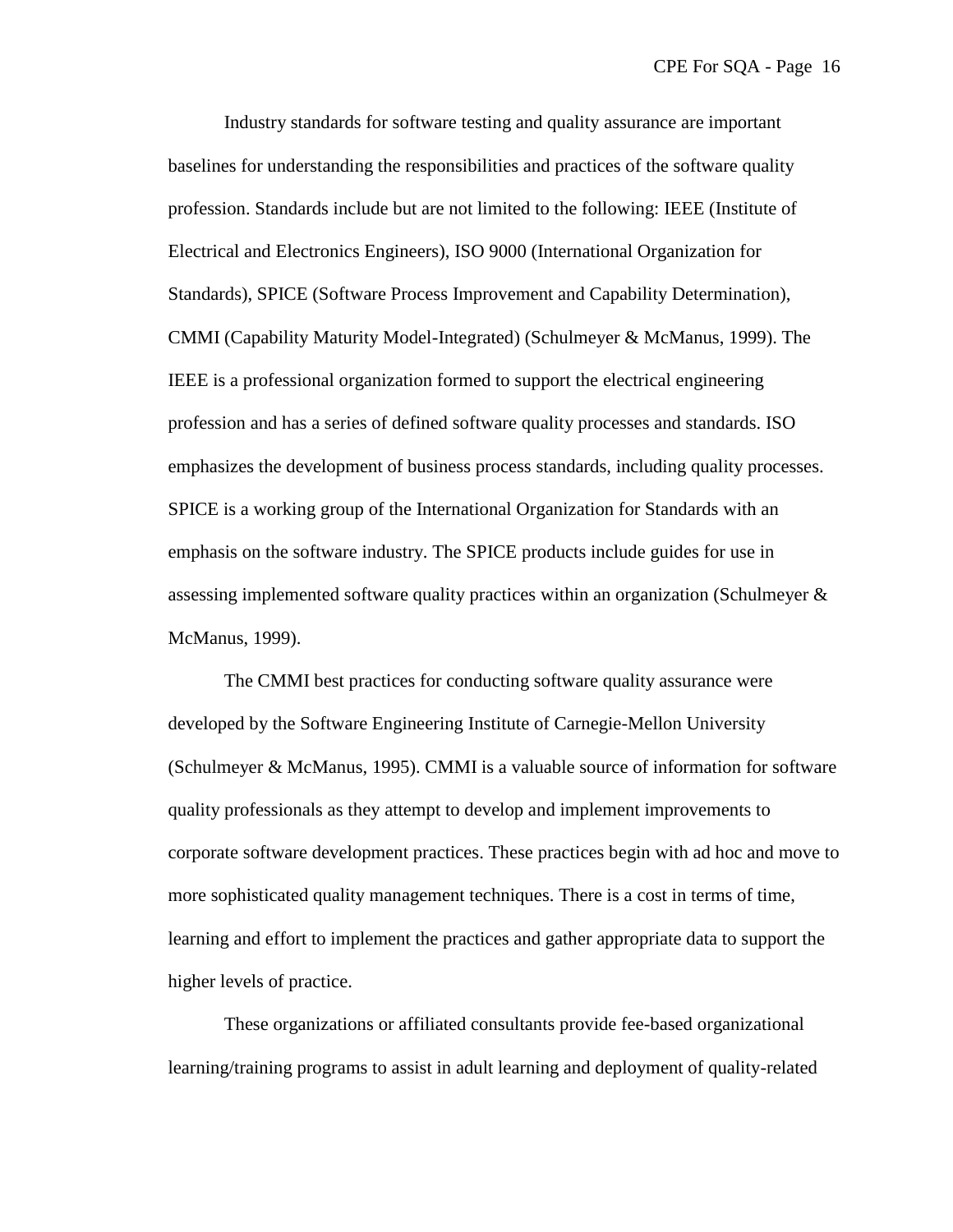business processes. Occasionally, such programs will be provided in the workplace; they are rarely offered at the university-level. A software quality professional becomes informed of the various standards through either workplace programs or self-directed learning to improve personal practice. The standards programs described above are helpful to the professional because they describe best practices for the industry. However, much of the continuing professional education offered for software quality assurance is solely process/practice related and overlooks the need for technical competency in the role. Software quality professionals are not guided by a professional organization in determining how to meet these ongoing needs. This creates an opportunity for selfdirected and team-based learning.

#### *Continuing Professional Education and Software Quality*

Continuing professional education has a role in many professional fields such as accounting, the law, medicine, nursing, pharmaceuticals, teaching/education, project management, social work, and human resources (Grotelueschen, 1990). According to Cervero, "A central feature of North American societies in the twentieth century has been the professionalization of their workforces" (1990, p. 3). Cervero noted that nearly 25% of the American workforce is employed within a defined profession. The software quality profession has grown significantly since the 1960's and is an emerging profession. The professionalization of the workforce has been accompanied by a need for continued education beyond the degree program to stay abreast of developments in the professional fields with the intent of better serving the customer. This is true for the software quality profession as it moves to improved practices to meet evolving and increasing customer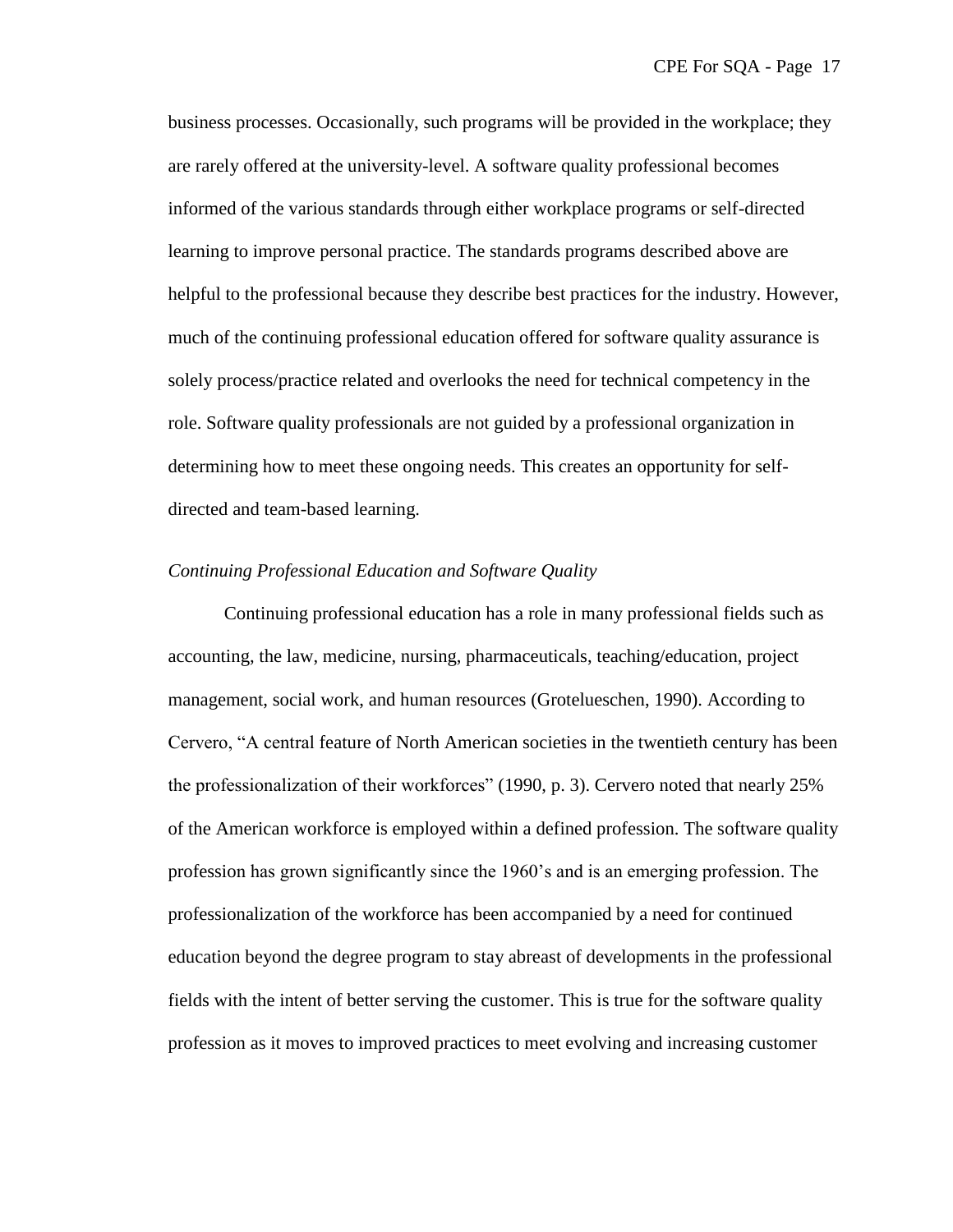requirements. The software industry was in its infancy in the 1960's (Kit 1995) and has evolved rapidly through technological and process innovation. Continuing professional education is needed to sustain and improve the practice of software quality professionals.

Continuing professional education is by no means a static domain. Cervero noted four trends in the 1990's for continuing professional education (1990, p. 7):

TREND 1. *The amount of continuing education offered at the workplace dwarfs that offered by any other type of provider, and surpasses that of all other providers combined.*

TREND 2. *Universities and professional associations are active and important providers, with an increasing number of programs being offered in distance education formats.*

TREND 3. *There are an increasing number of collaborative arrangements among providers, especially between universities and workplaces.* TREND 4. *Continuing education is being used more frequently to regulate* 

*professionals' practice.*

Workplace training, whether on-the-job, self-directed or instructor-led, is an important part of skill development in the software development industry. Self-directed learning is a form of workplace training (Bouchard, 1996). Adult learning initiatives in the workplace are of paramount importance to the ongoing success of the business endeavor and customer satisfaction (Blanchard, 2005). Some large corporations, such as IBM, Apple and Motorola, have founded internal "universities" to provide technology and process training and development to employees and suppliers (Motorola, IBM,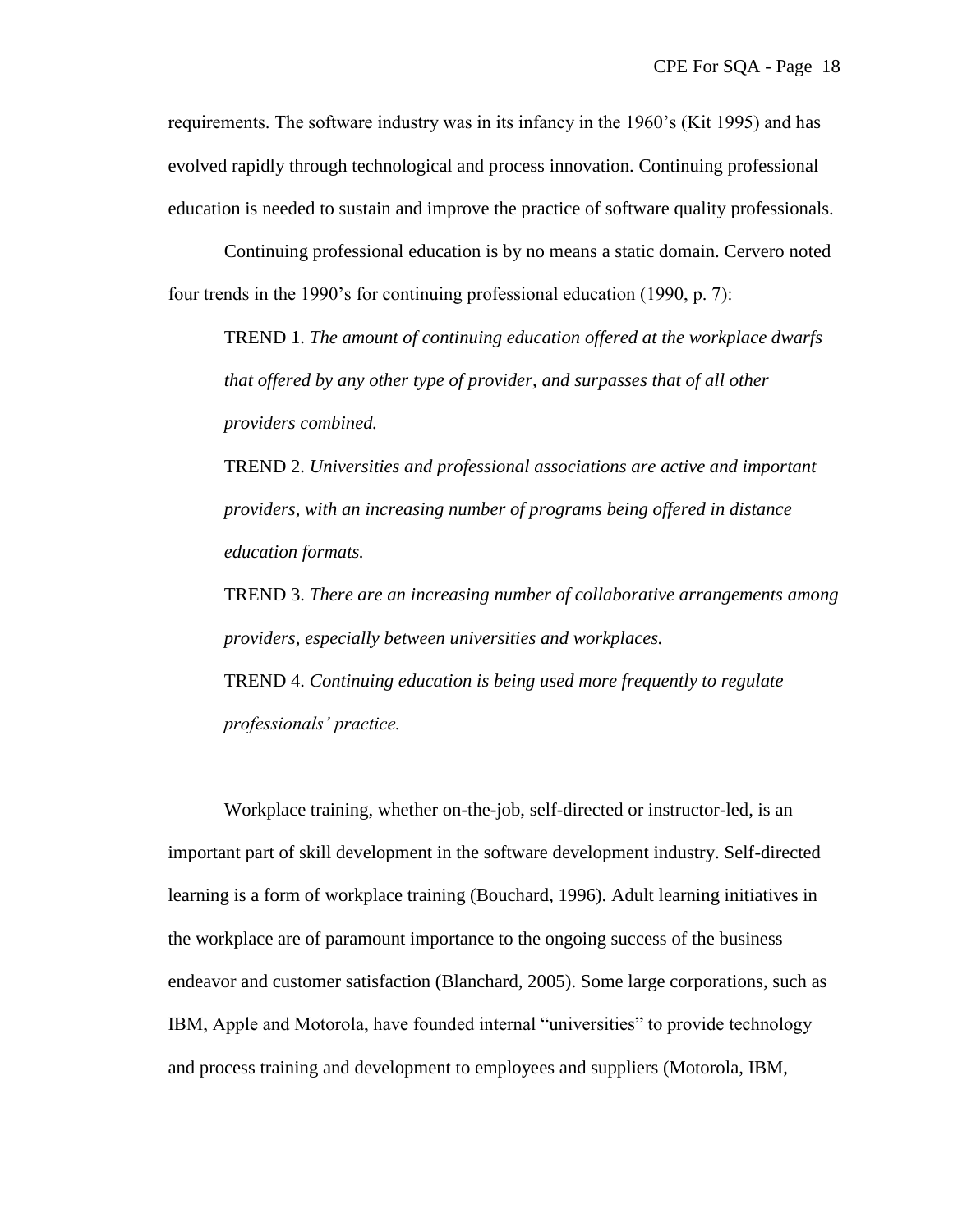2008). It has been my experience that companies with fewer than 500 employees do not often invest in the development and delivery of such internal training programs and instead rely on self-directed learning.

With regard to the second trend, professional organizations have increased their focus on software quality assurance in recent years, with the emergence of two software quality certifications, regular conferences, and process-related course offerings. Some professional organizations are offshoots of established professional practice, as with the IEEE and ASQ. Others are newer entries specific to the software industry.

Collaboration between universities and industry, the third trend, has been evidenced through job retraining programs. An example is the 10-week software engineering retraining program provided to hardware engineers at Raytheon Corporation by the Software Engineering Research Center in the late 1990's (D.M. Zage, June 2008, personal communication). As our economy shifts toward information technology and knowledge, and away from the industrial and manufacturing era, re-training programs are important vehicles for transitioning workers. The Software Engineering Research Center is a collaboration between university graduate students and software organizations or businesses, emphasizing research programs that meet business needs. Some software companies hire summer interns from local universities; often the students join the companies after graduation. Universities serve as providers of workshops to software companies on specific topics, collaborators on research projects, and providers of new talent to the workplace.

The fourth trend indicates that continuing education is being used more frequently to regulate professionals' practice. Many professions require licensing or certification and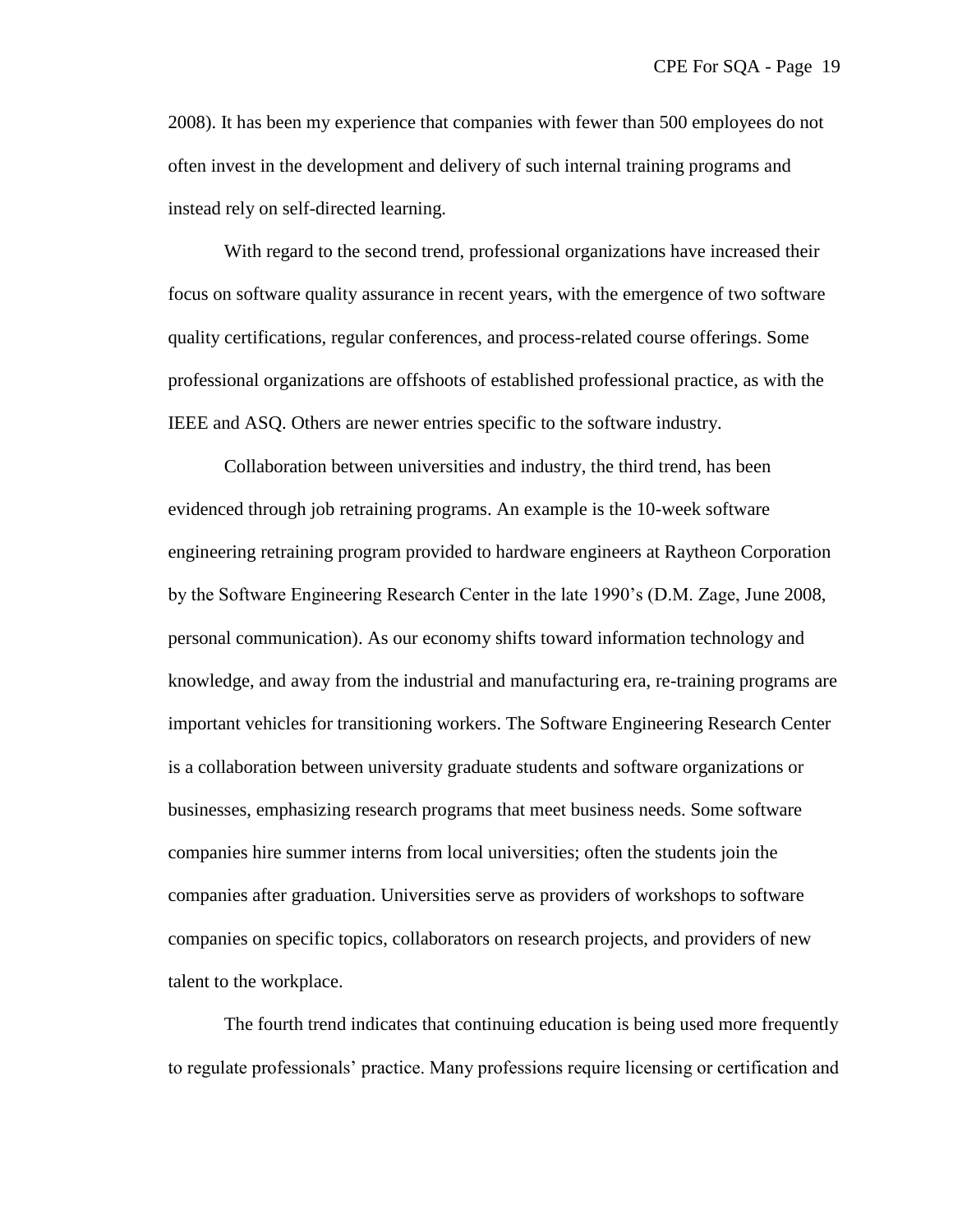continuing professional education to conduct work within the profession. Examples include auctioneering, real estate, the legal profession, physical therapy, airplane maintenance and inspection, and food inspection. Some professions are emerging and not yet formally organized and certified for the protection of customers. The software quality profession is an emerging field that is not subject to mandated certification or continuing professional education requirements. Specialization requirements in the industry do promote the acquisition of vendor certifications, when available, for specific product technologies. Examples would include Microsoft, Oracle, SAP and Cisco certifications. Local Raytheon and Lilly employees are now required to hold the CSQE certification in their role as software quality professionals in Indianapolis. There is increasing employer consideration of qualifications for performance of this role.

There are other ways to view continuing professional education in software quality aside from the trends noted by Cervero. Nowlen (1988, p. 31) identified several models for evaluating continuing professional education including the Competence Model, the Update Model, and the Performance Model. These models are helpful to the consideration of how diverse learning needs are met within the software quality community. ―Competence is most generally defined as marked or sufficient aptitude, skill, strength, judgment, or knowledge without noticeable weakness or demerit" (Nowlen, 1988, p. 31). The Competence Model is driven from job function analysis as the hub. In this model one seeks to identify "What competencies are at work in successful professional performance?" (Nowlen, 1988, p. 31). According to Nowlen (1988, p. 59), competencies can include motivation, subject area knowledge and skill, traits such as initiative and critical thinking ability, values, and attitudes. This view is employer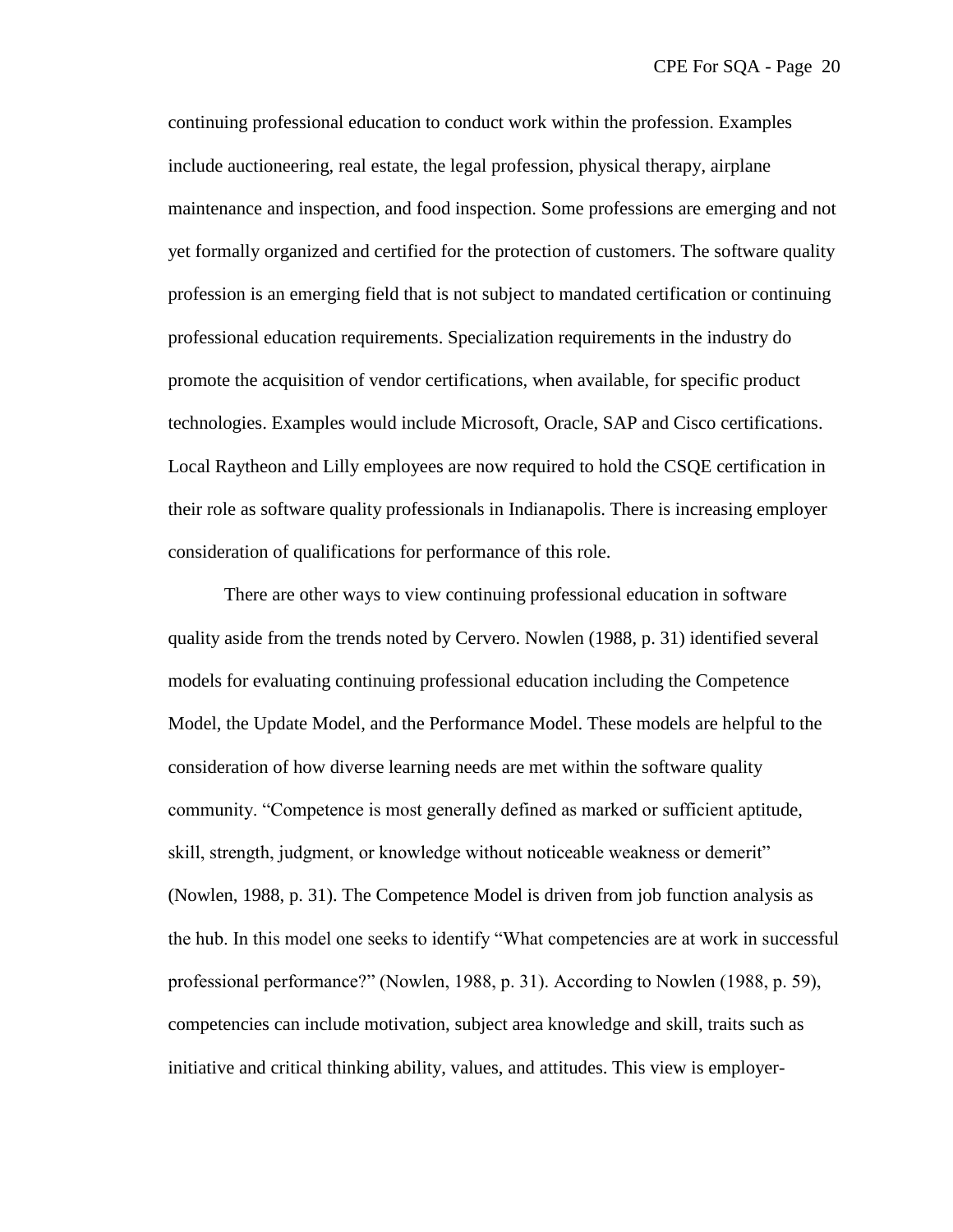centered and is evidenced in the formal job descriptions for software quality positions. Conversely, this view can be used as a self-appraisal tool to define self-directed learning goals, such as identifying shortcomings in comparison to defined job requirements.



Figure 1: The Competence Model (Nowlen, 1988, p. 32)

Figure 1, above, shows the relationship of learning opportunities to the job function analysis.

The Update Model, Figure 2, suggests a more learner-centered approach to defining continuing professional education needs, with an emphasis on the need to keep up within the profession. This model has commonalities with the software quality professional organizational approach to meeting learner-defined needs. Six-Sigma training classes offered by ASQ are an example of a professional organization addressing the learning needs for new skills within the industry. Companies such as Motorola and Xerox have also taken the lead in providing this type of learning within the workplace.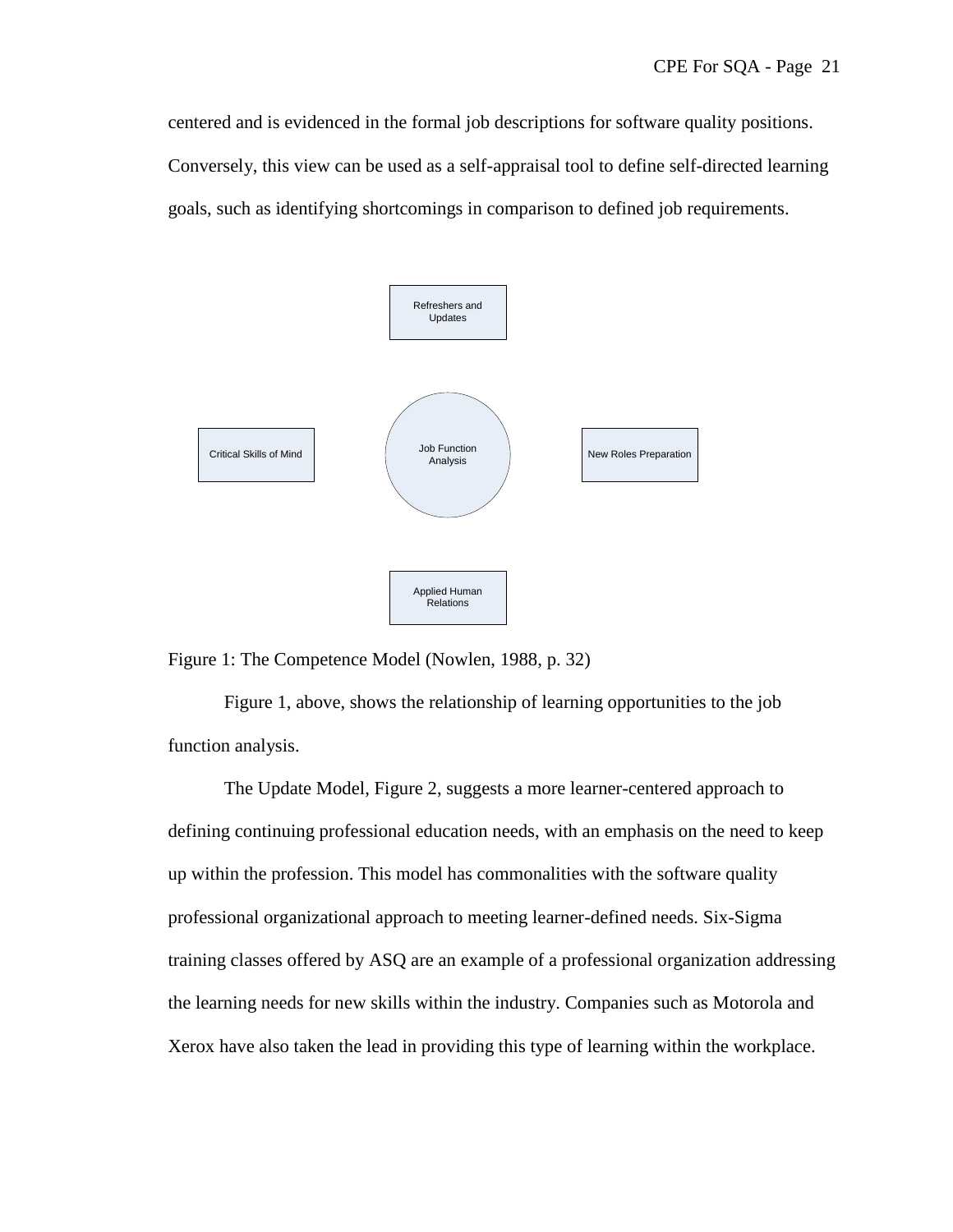As noted by Cervero (2000), workplaces are dominant providers of professional training. The Update Model includes informational updates through two to three daylong short courses including professional knowledge updates and technology transfers. Nowlen does not view the Update Model of CPE as providing lasting improvement to professional performance. From the standpoint of "keeping up", it is valuable to consider the practice of self-directed learning within the Update Model and how it might be used in the workplace as an important learning strategy. The benefit of the Update Model is its focus on the learner and the need to maintain professional practice or competence.



Figure 2: The Update Model (Nowlen, 1988, p. 24)

Houle takes a stronger position on the value of the underpinnings of this model. Many people are growing irritated by what seems to them to be a mindless proliferation of courses and conferences, each of which may be valuable but which are not collectively undergirded by any unifying conception of how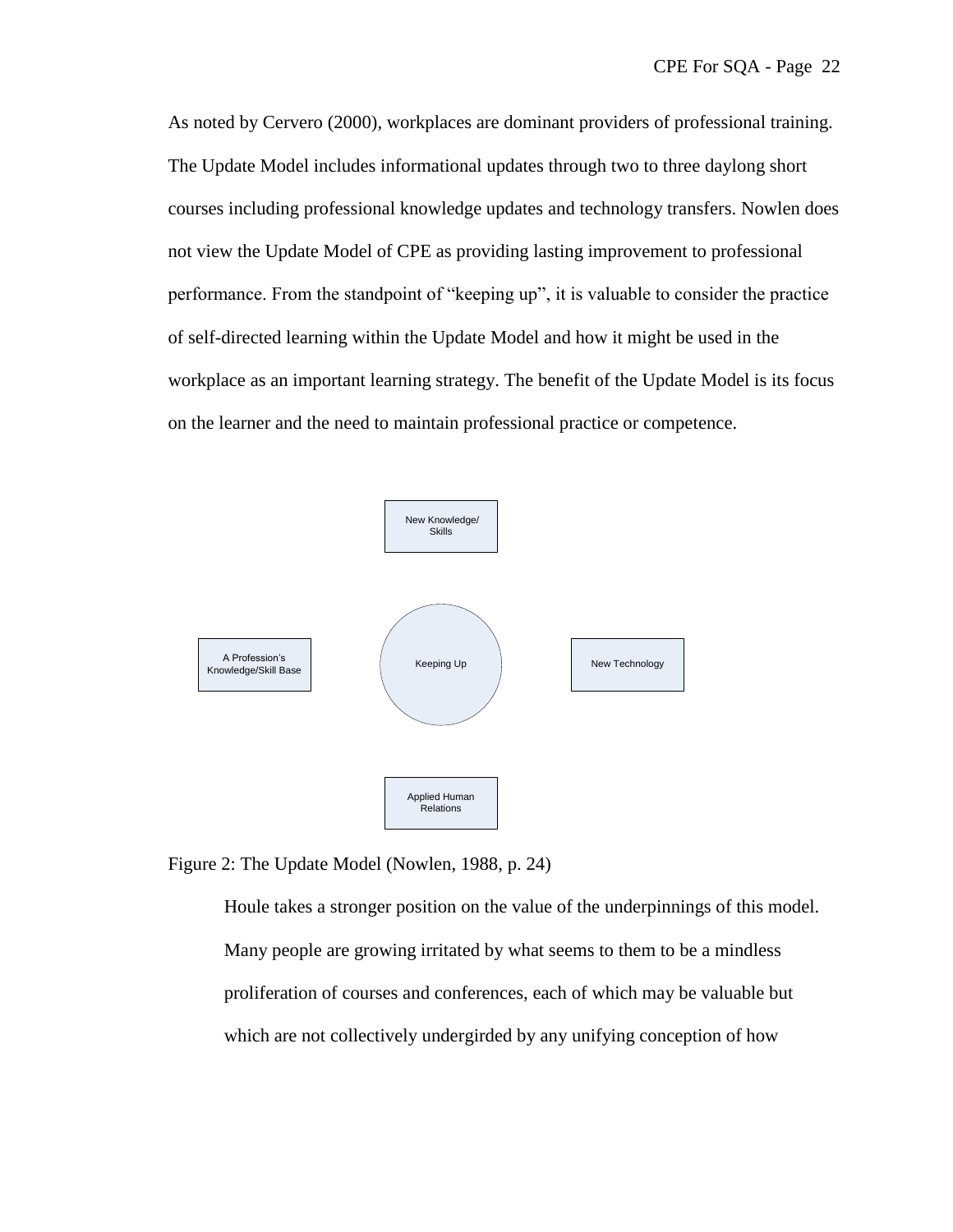education can be used in a mature, complex and continuing way to achieve excellence of service throughout the lifespan. (Houle, 1980, p. x)

This indicates a mismatch between the professional organization learning offerings and the learner needs as viewed through the lens of a professional's career.

Nowlen's Performance Model, Figure 3, is driven from an employee-centered perspective where individual performance is reviewed in the context of his model elements. The employee self-identifies factors contributing to performance issues and learning agendas are developed in response to the analysis of the issues.



Figure 3: The Performance Model (Nowlen, 1988, p. 87)

The Performance Model incorporates the professional's views on their individual skills and needs in addition to consideration of the impact of the organization. As noted by Nowlen, and appropriate for the assessment of a software quality professional: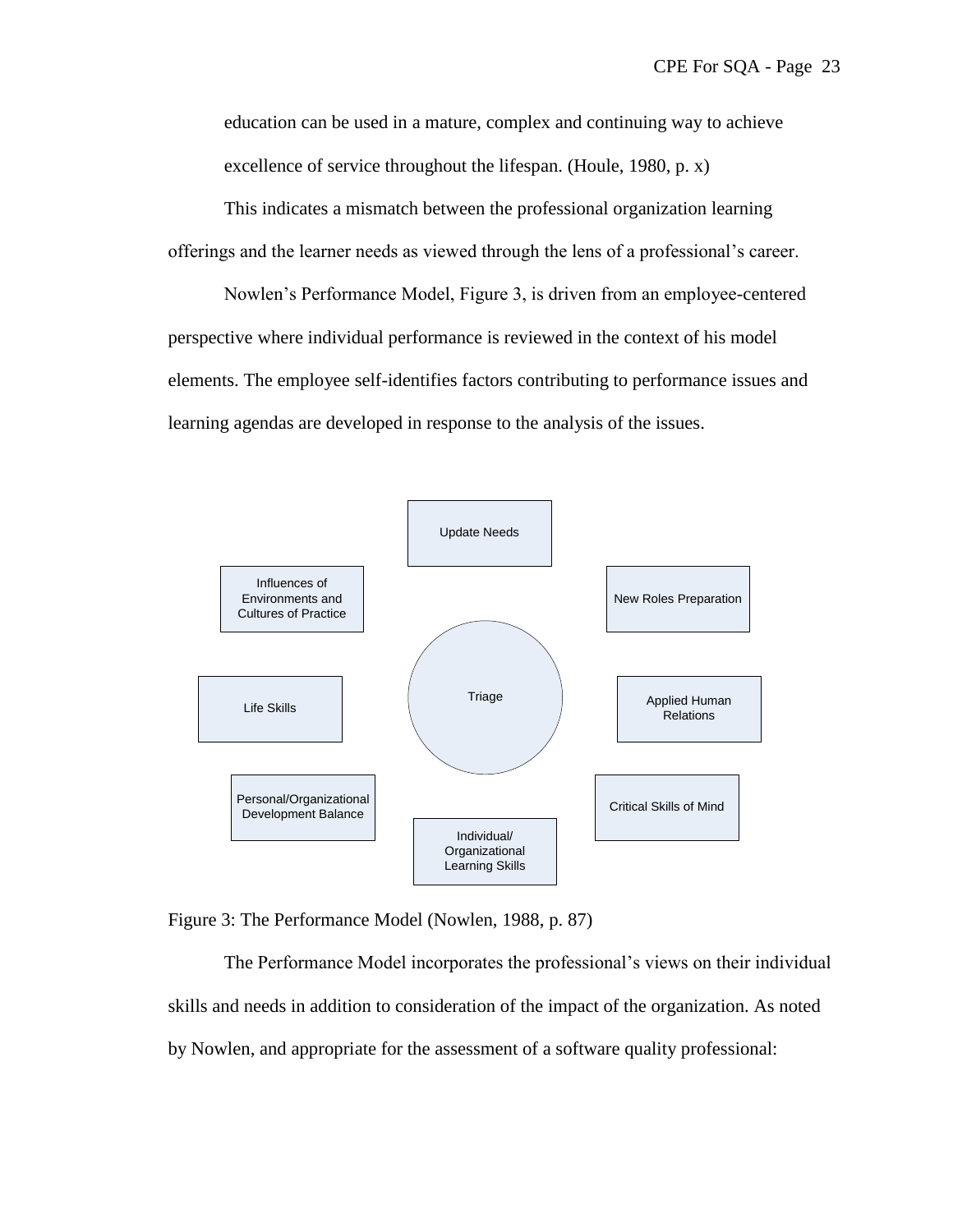The focus for the triage brings more than job functions into view. The focus also includes any other variables that are demonstrated to have a strong influence on performance: baseline knowledge and skills; the challenge of new roles; requisite skills in human relations; critical skills of mind; proficiency in self-managed learning; individual development progress, organizational developmental balance, and the fit of individual and organization to one another; skills in coping with life's surprises as well as its anticipatable transitions; and understanding of the influences of environments and cultures and the skills to orchestrate them. (Nowlen, 1988, p. 86-87)

The Performance Model is useful in understanding how a software quality professional might identify and pursue self-directed learning objectives for continuing professional education. This model provides a scope of adult CPE that is much broader than the Update Model with the inclusion of additional elements that impact professional development, such as critical thinking or human relations skills.

The Performance Model also emphasizes the learner's subjective interpretation of areas for self-improvement. According to Houle, "the effort to achieve excellence must be based on the realization that it is ultimately subjective. Procedures can be refined, outcomes can be measured, authorities can be cited, precedents can be followed, and data can be brought to bear upon decision-making processes, but qualitative conclusions must always be judgmental" (1980, p. 269). Rather than rely on workplace or professional organization dictates of skill and knowledge competency, the software quality professional following the Performance Model of continuing professional education would be customizing a self-directed learning program and revising it over time.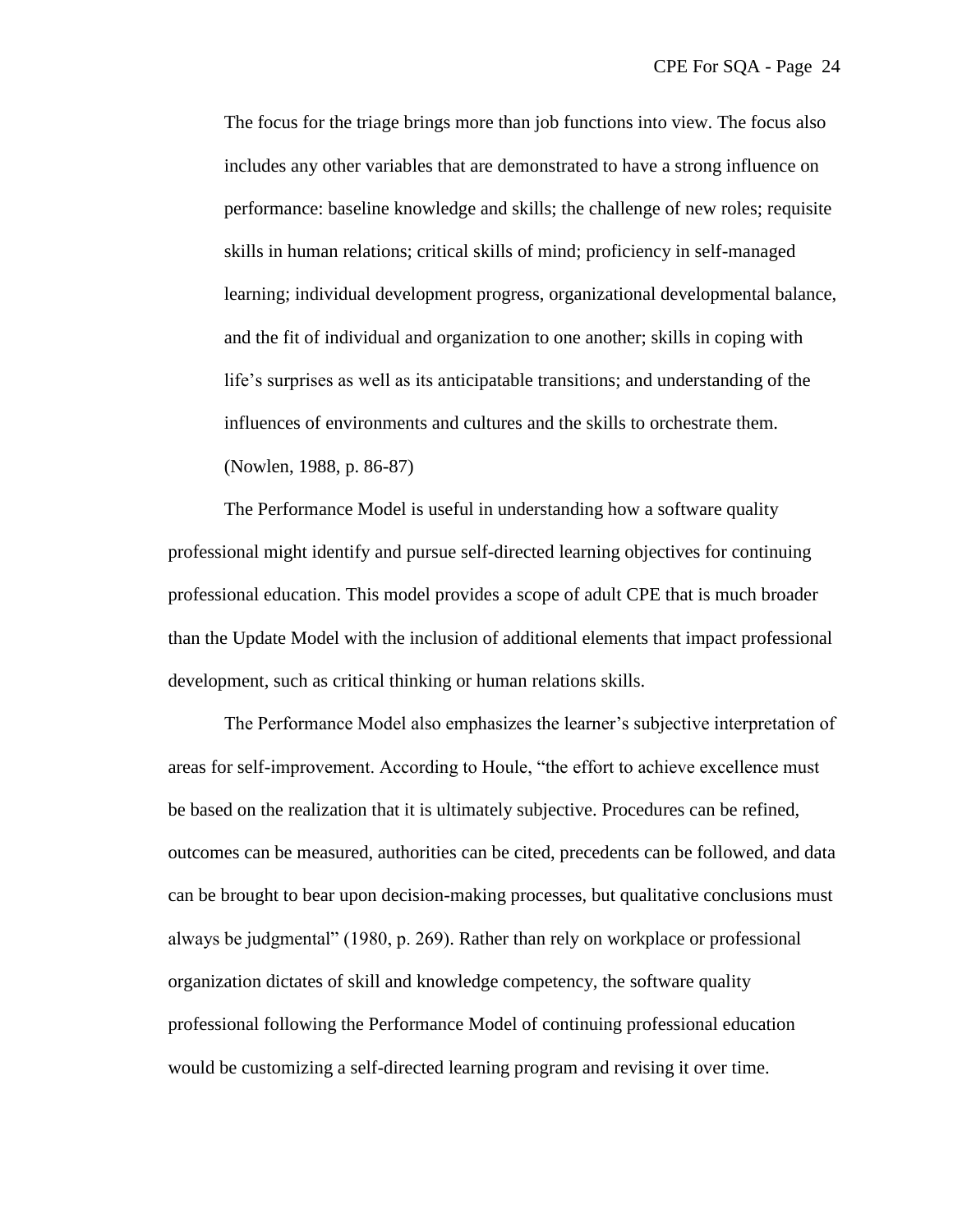Continuing professional education is not mandated within the software development industry at this time, in comparison to other professions such as social work, education, and engineering. It is conceivable that such requirements may develop in the future. According to Arnold and Scaramella,

During the past 25 years, there has been a growing concern among consumer groups, various governmental agencies, and professional regulatory boards with respect to the competency of practitioners in several professions and occupations. Dramatic advances in technology and the "information explosion" our society has been experiencing have caused many to question whether initial professional licensure or certification ensures competency throughout the span of an individual's career. (1998, p. 268)

There is no regulatory oversight of the software development industry and there are no requirements for demonstration of competency within the profession. Arnold and Scaramella (1998) referred to the impact of technological change on professional careers. Software quality professionals are heavily impacted by the advances in technology. As with any profession, it is beneficial for the software quality professional to engage in lifelong learning to maintain effectiveness (Billington, 1988; Schulmeyer & McManus, 1995). The contribution of self-directed learning to CPE for software quality is unknown due to the lack of prior research on this adult learning community. However, Nowlen's models for CPE provide a framework for identifying how self-directed learning activities of a software quality organization would map to workplace and individual needs. Additionally, Houle's views on learner-centered CPE lead to the question 'who identifies software quality professionals learning needs'. User- or learner-centered learning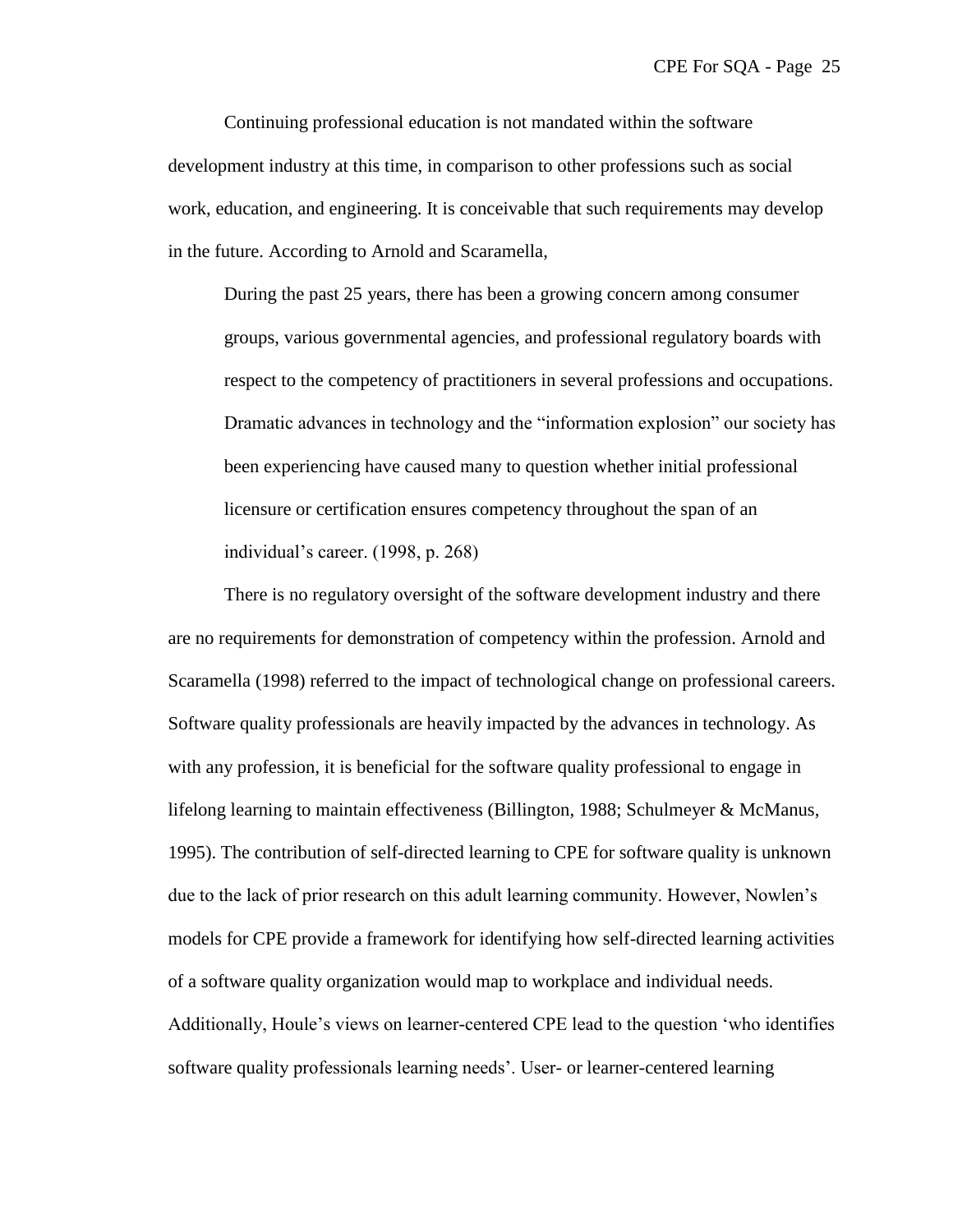activities are preferable to those mandated by management or organization for several reasons. Learners are in the best position to undertake critical self-reflection to identify learning objectives and complement these objectives with learning programs that suit their preferences and styles. Intrinsic motivations to undertake new learning are more successful in reaching objectives than extrinsic motivations (Senge, 1999).

#### *Self-Directed Learning and Continuing Professional Education*

Knox builds upon Houle's (1980) premise that more than half of continuing learning in the professions is self-directed by suggesting that "professional education programs should build on, encourage, and complement self-directed learning" (Knox, 1990, p. 15). This perspective is important to this study because it is learner-centered rather than provider-centered. Lowry (1989) indicated in her article "What is self-directed learning?" that approximately 70 percent of adult learning is through self-directed activities. This implies that self-directed learning may be at the heart of continuing professional education in the software quality profession. I have found no research studies that have focused on adult learning in the software quality profession, substantiating the need for research in this area. Cervero (2000) conducted research in continuing professional education for professions requiring licensing or certification and indicated that such education is mandated as a means to regulate practice. He referenced the professions of public accountants, lawyers and pharmacists in his review of professions impacted by growing state requirements for continuing education. Ottoson (2000) stressed the importance of knowing whose needs are being met by CPE – the practitioner or the consumer. State-mandated continuing education programs are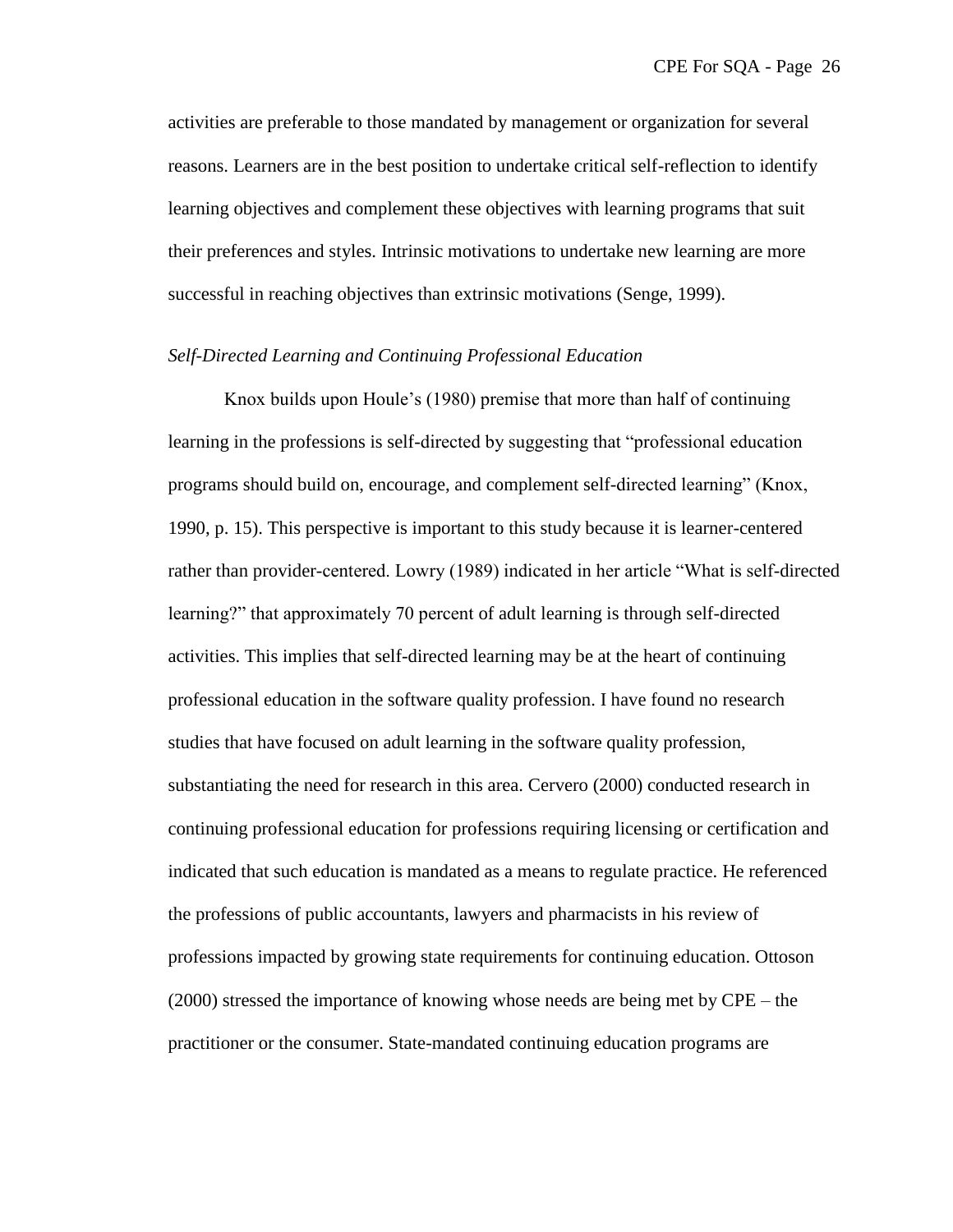grounded in the protection of the consumer; self-directed learner-defined continuing education is grounded in meeting the professional needs of the practitioner.

Knowles provided a broad description of self-directed learning, as follows, which gives a context for understanding both the process and the terminology familiar to the learner:

In its broadest meaning, "self-directed learning" describes a process in which individuals take the initiative, with or without the help of others, in diagnosing their learning needs, formulating learning goals, identifying human and material resources for learning, choosing and implementing appropriate learning strategies, and evaluating learning outcomes. Other labels found in the literature to describe this process are "self-planned learning," "inquiry method," "independent" learning," "self-education," "self-instruction," "self-teaching," "self-study," and "autonomous learning." The trouble with most of these labels is that they seem to imply learning in isolation, whereas self-directed learning usually takes place in association with various kinds of helpers, such as teachers, tutors, mentors, resource people, and peers. There is a lot of mutuality among a group of selfdirected learners. (Knowles, 1975, p. 18)

This definition describes the process that self-directed learners use to improve practice and recognizes the important role of a support system for the learning process. It was important to this study to consider the various ways in which software quality professionals refer to what adult educators call "self-directed learning". Reflecting on Knowles' remarks about mutuality, this research activity also inquired about the role of support systems for self-directed learning within the software quality profession.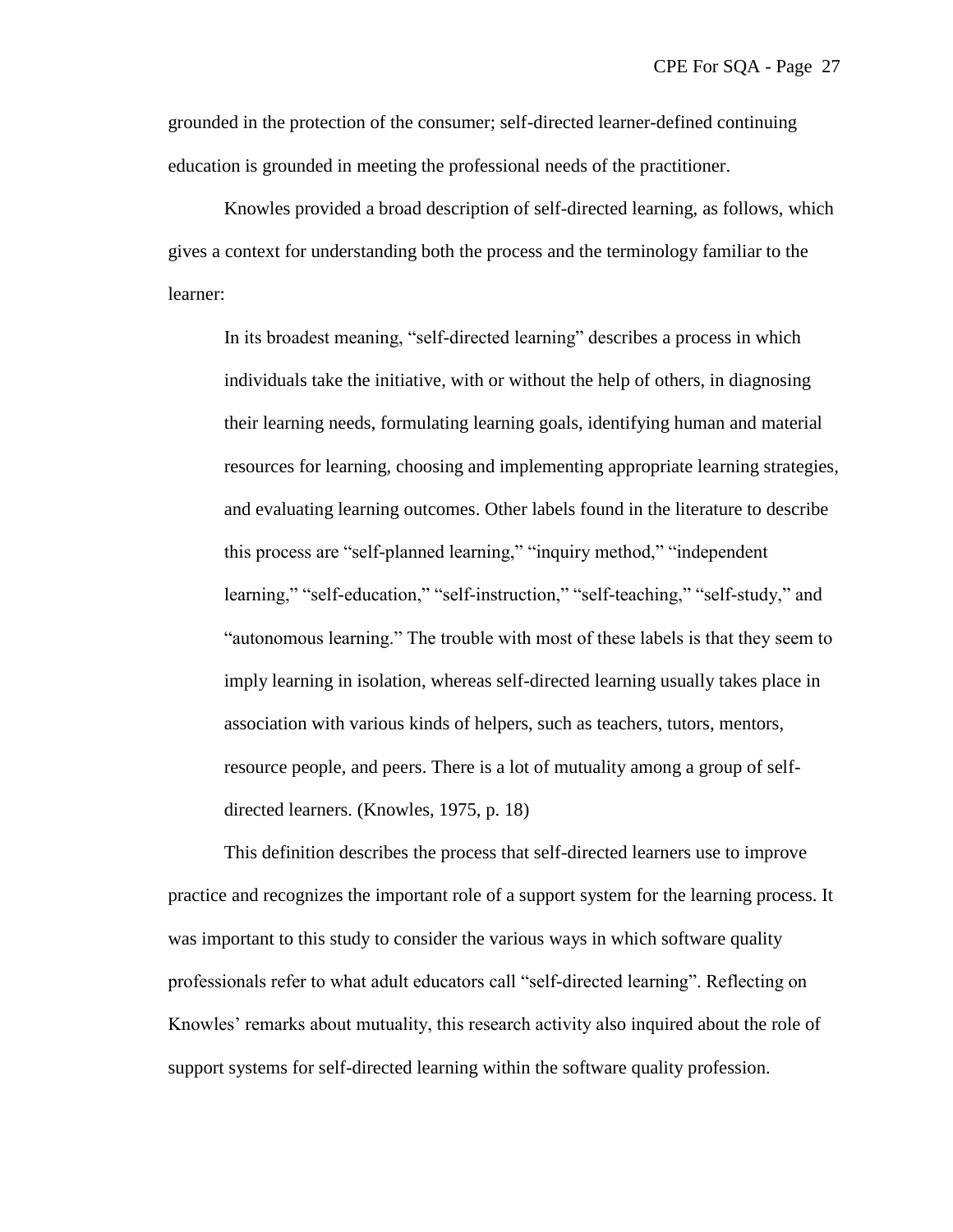Lowry (1989) indicated that many adults who pursue self-directed learning are attempting to improve their work performance through new skills, knowledge and attitudes. Yet some employees are incapable of engaging in self-directed learning for a number of reasons including lack of confidence or resources. As did Knowles, Lowry (1989) identified a number of roles for educators and institutions to facilitate self-directed learning. These roles include being a manager of the learning experience, provider of context for the learning activity, teacher of inquiry skills, advocate for underserved populations, planner for objective setting, developer of instructional materials, promoter of learning networks and study circles, and leader in the establishment of ethical behavior and trust. Although these roles were defined for educators and institutions, they are applicable to those who manage software quality professionals. The study of software quality professionals' self-directed learning within an organization should identify if, or how, managers fulfill these roles in facilitating or supporting self-directed learning. This perspective may seem to be in conflict with the need for self-directed learning to be learner-centered however these "roles" reflect the mutuality cited by Knowles.

#### *Workplace Culture*

Lowry's (1989) and Knowles' (1975) comments reinforce the role of leadership and the importance of organizational values in sustaining a workplace that encourages, supports, recognizes and rewards self-directed learning. Daley (2002) similarly identified culture as an important characteristic of the context for adult learning in the form of continuing professional education. She discussed four characteristics that influence the professional's use of new information: (1) allegiance to the profession, (2) nature of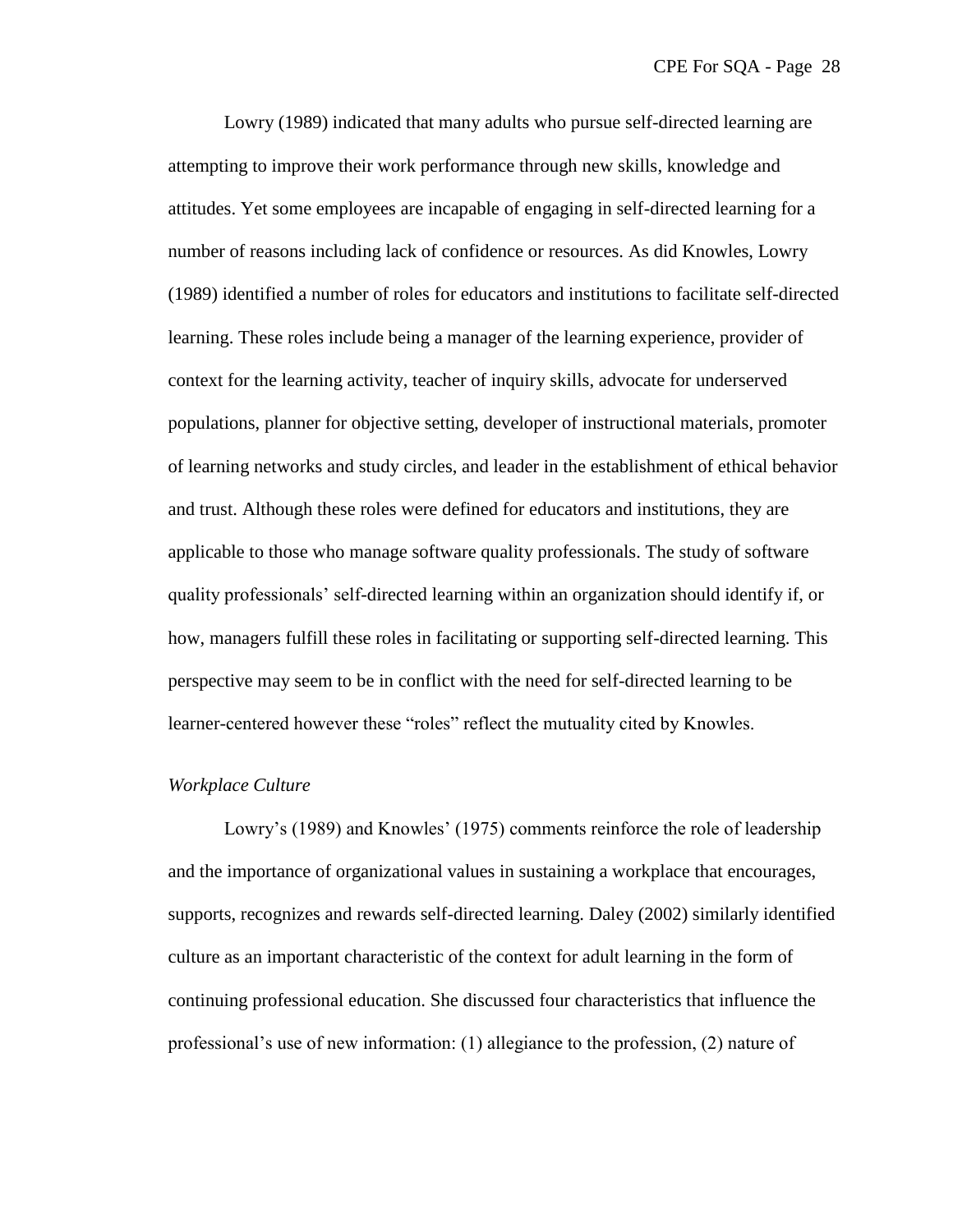professional work, (3) variations in organizational culture, and (4) level of independence and autonomy. Daley says "... it is often the involvement in and nature of the actual work in which professionals engage that drive what they learn" (2002, p. 83). Within software quality, professionals have learning requirements related to the unique circumstances of their role in terms of process and technology. Daley's research provides a context for understanding the role of independence and autonomy, as provided within an organizational culture, in defining self-directed learning objectives. Through a study of a software quality organization's use of self-directed learning, I assessed how independence, autonomy and culture are components of a support system.

### *Team-Based Learning*

There are occasions when teams or groups engage in learning experiences in the workplace. Buffington (1998) engaged in action research to identify ways to improve the learning experiences of self-directed teams. His emphasis on a team orientation to learning is due to his research that supports collaborative learning as a means to "more" efficient and effective processing and retention of information" (Buffington, 1988, p. 76). Buffington defined the instructor as critical to the establishment of objectives but places the team at the center of the learning experience. He believed that businesses have an expectation that professionals entering the workplace will have had successful team learning experiences in the higher education environment. His research takes us one step further with self-directed learning to emphasize the need for adult professionals to be able to engage in team learning activities. I built on his research by studying how self-directed team learning is deployed in a software quality organization. The target organization uses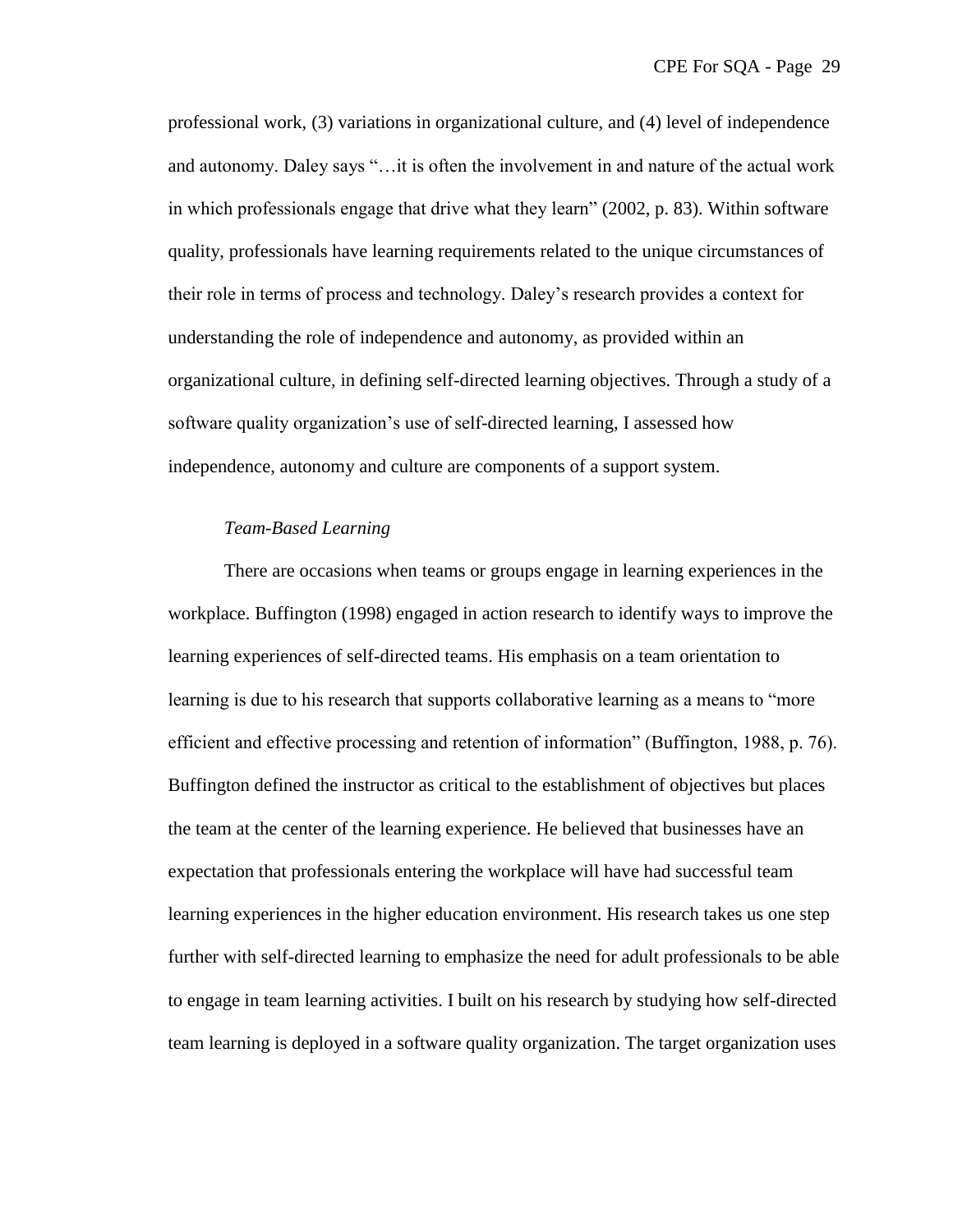the agile software development method, in which the team is self-directed. In lieu of an instructor or facilitator, how do such self-directed teams identify learning objectives?

Another factor that influences the individual or team undertaking learning activities is the power relationship between manager and employee(s), as described by Owenby (2002). Owenby asserted that learning organizations are "effective to the extent that they are horizontal in nature" (2002, p. 52), and that the design of a learning organization should take into account the power relations of the workplace if they are to succeed. His views on horizontal learning organizations advocate project-based learning teams as the means to form and develop learning networks within companies. Owenby (2002) also described how issues of class, race, and sex in the workplace influence participation and learning ("the dark side"). His conclusion is that "Organizations that are thoroughly committed to transformational learning must provide the widest possible training in critical reflection and action inquiry to ensure the widest possible transformational consciousness among their members‖ (Owenby, 2002, p.58-59). In light of these views, the study of self-directed and team learning within a software quality organization brings to light some of the political elements that create barriers to or enable team or self-directed learning and are reflective of the support systems.

Project teams are often subject to organizational change initiatives, according to Senge (1999). Such change initiatives can be political in their design and deployment. He identified key qualities associated with important organizational change initiatives that are successful. These qualities are aligned with a culture that enables self-directed learning:

• They are connected with real work goals and processes;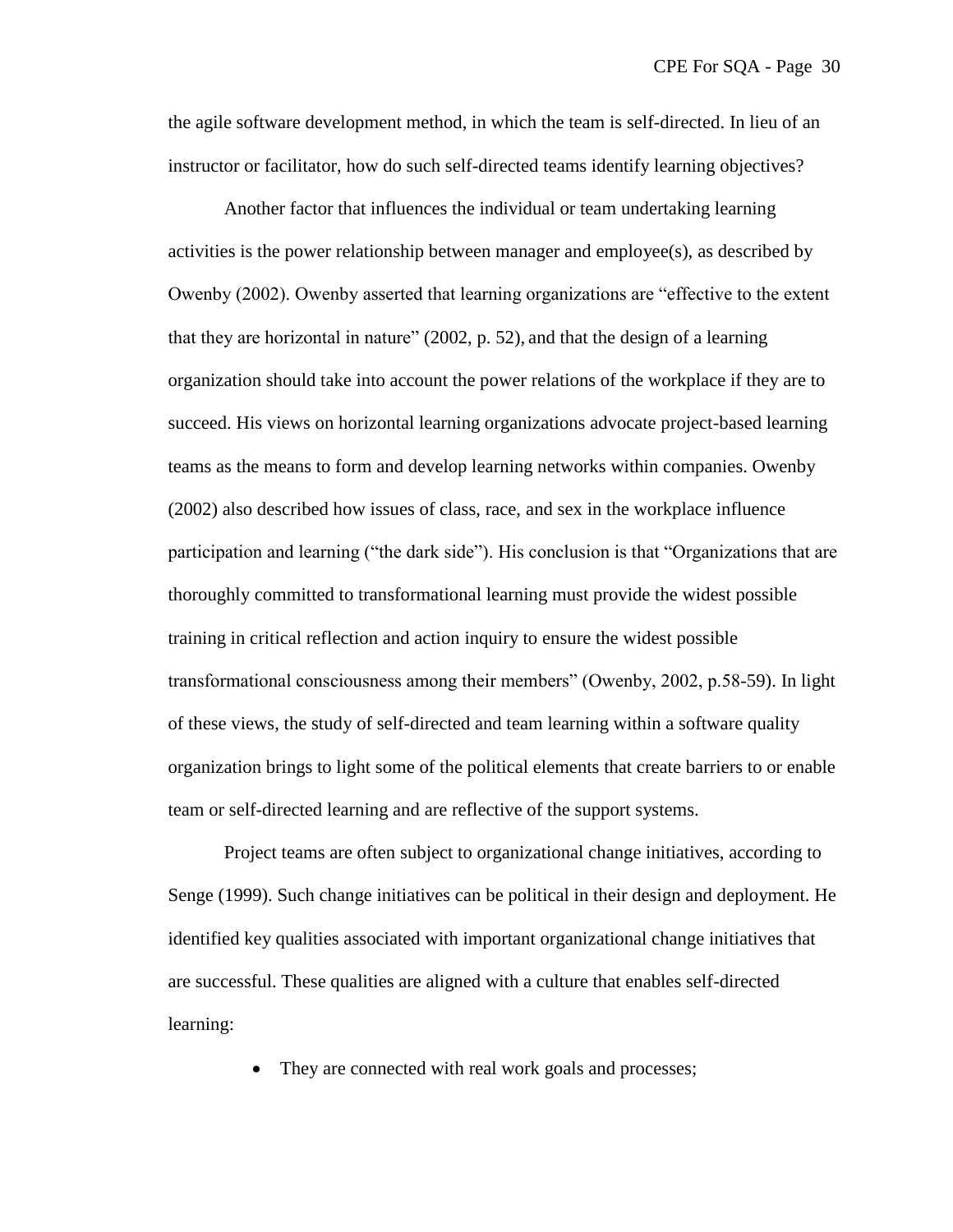- They are connected with improving performance;
- They involve people who have the power to take action regarding these goals;
- They seek to balance action and reflection, connecting inquiry and experimentation;
- They afford people an increased amount of "white space": opportunities for people to think and reflect without pressure to make decisions;
- They are intended to increase people's capacity, individually and collectively; and
- They focus on learning about learning, in settings that matter. (Senge, 1999, p. 43)

Senge proposed that initiatives driven by learning be sustainable by an organization and not dependent upon "a single leader's continued effort to feed the system with enthusiasm, ideas, and initiative" (1999, p. 41). Senge is a proponent of a culture of organizational and self-directed learning. His research has reinforced the importance of opportunity, resources, and a user-centered learning program. It should be noted that Senge's model of the learning organization is an ideal and it is rare for a single organization to reflect all of the characteristics he identified. In some technology organizations, the learning initiatives are driven externally through advancements, whether a new server operating system platform or a new release of a programming language. The move to agile software development from the more historical waterfall development process has pressed individuals and organizations to adapt to the changes in practice. The waterfall software development process has been practiced for decades and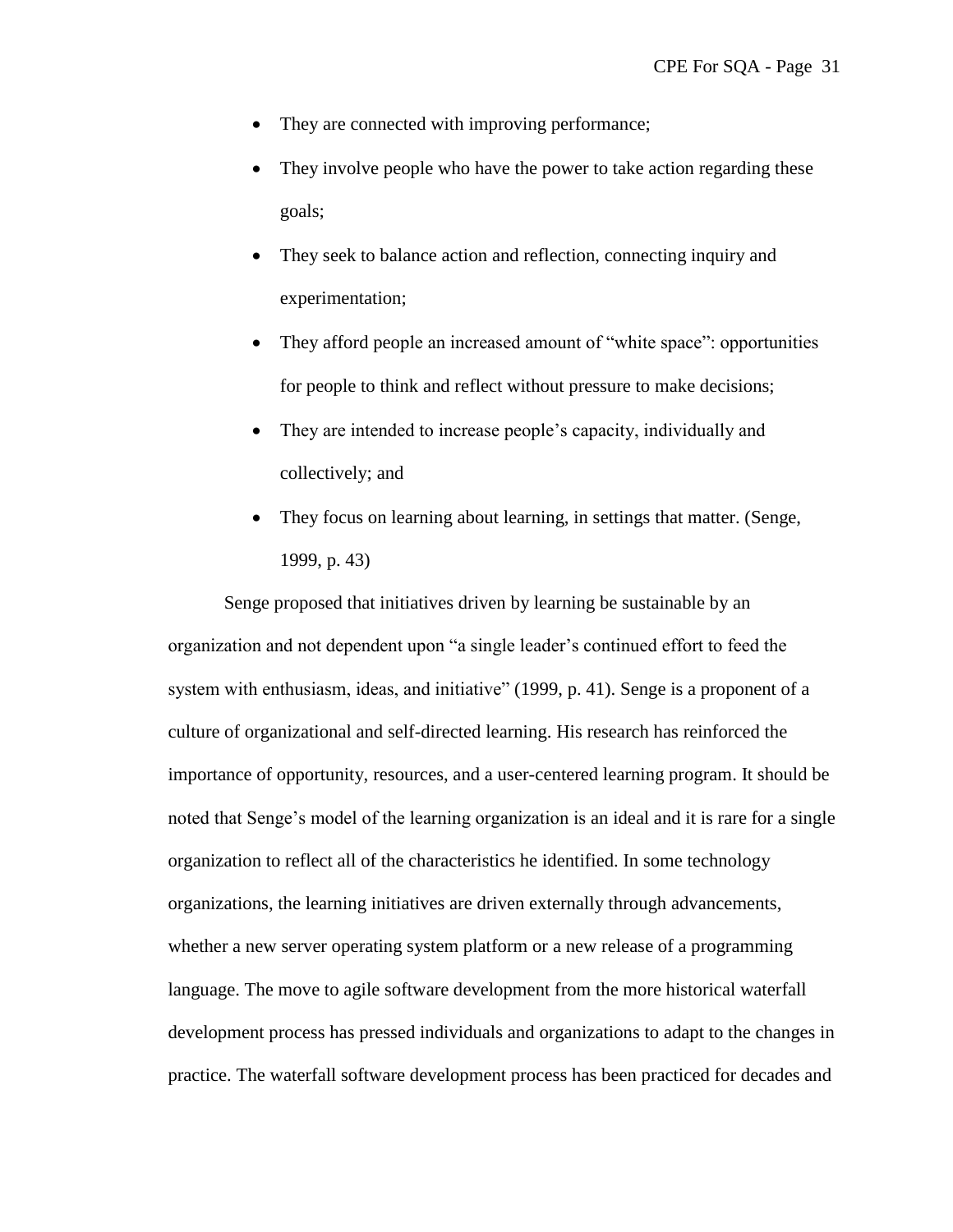is based on clearly defined entrance and exit criteria for each phase. The agile process is much less rigorous in the definition of roles and criteria within the process, requiring cultural adaptations within an organization. Agile development is not well suited to mission critical software applications due to the more ad hoc and unmeasured nature of the process. Senge's beliefs on organizational and self-directed learning, described above, are applicable to the software quality profession as it embraces shifts in process and workplace culture. His research, however, has been with core business organizational functions and not specialty professions such as software quality.

# *Authorship*

Bolman and Deal (2000), like Senge, emphasized the importance of authorship in the empowerment of employees. They suggested that the leader's role is to define the journey and provide opportunities and an environment that supports individual and team achievement. Self-directed learning and authorship can co-exist in an environment that defines the journey and rewards growth. Bolman and Deal (2000) also suggested that a sense of significance is critical to the health of the employee and workplace culture. A review of software quality professionals' annual appraisals provided a view as to the origins of learning objectives – whether they are driven by management or self-identified by the professional.

Schön described knowing-in-action, a form of professional artistry that refers to the "kinds of competence practitioners sometimes display in unique, uncertain, and conflicted situations of practice" (1987, p. 22). A knowing-in-action style reflects a form of self-directed learning driven from recognition, judgment and skillful performance. In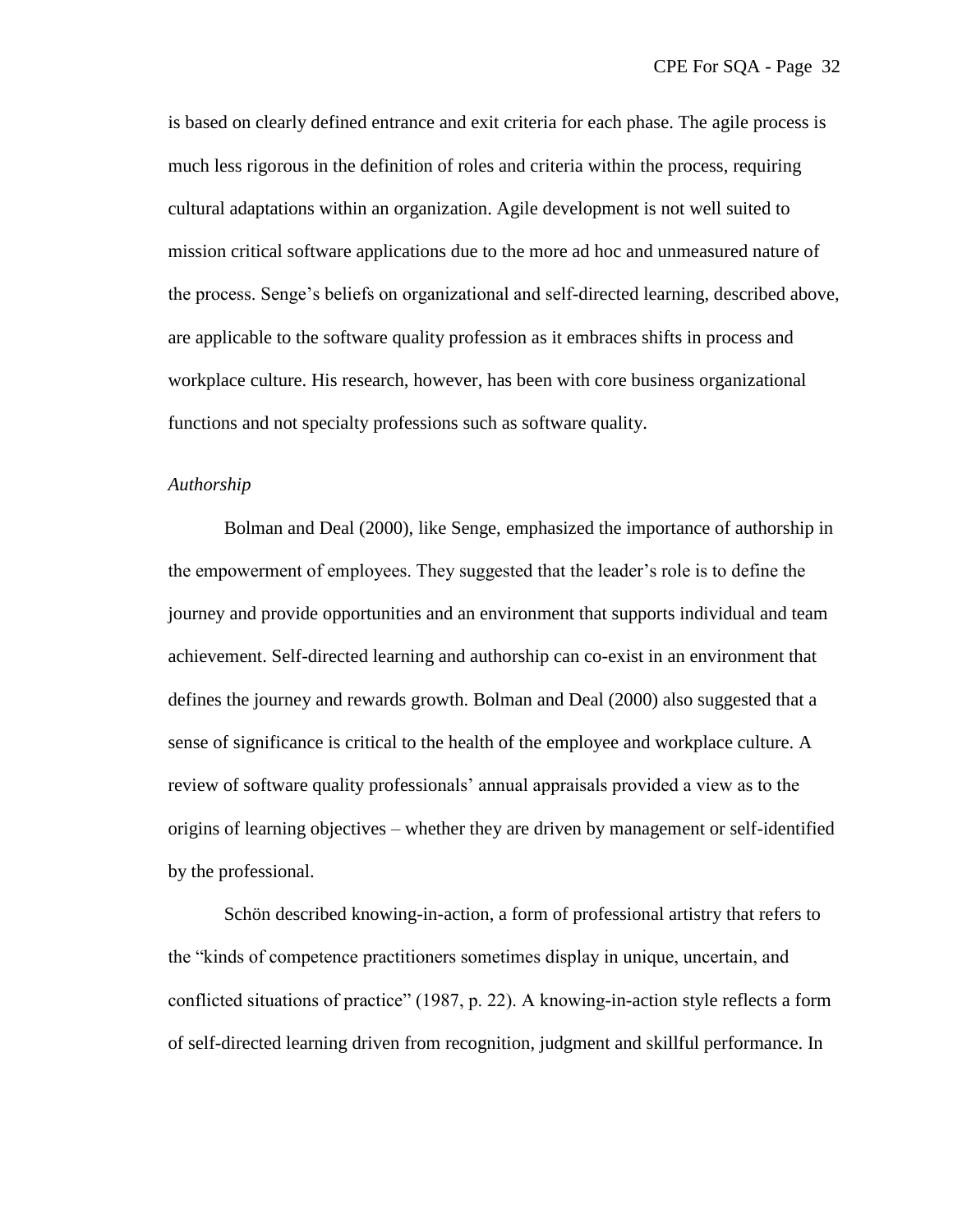essence, the learner continuously, and often unconsciously, creates new knowledge in daily activities. Reflection-in-action, as described by Schön (1987), is when the learner consciously reviews his thoughts and actions to determine how to improve outcomes. It is when an employee engages in reflection-in-action that provides the opportunity to identify learning needs. Nowlen's Performance Model (1988) provides a context for such an evaluation for continuing professional education needs.

Bouchard (1996) researched the question "What makes self-directed learning happen?" Bouchard conducted an ethnographic, qualitative study to better understand not only how adults engage in self-directed learning, but also how they begin to teach themselves in the process. Bouchard proposed three sets of explanations for the existence of self-directed learning: the individual's self-instructional proficiency, personality characteristics, and fortuitous occurrences in the environment. He determined that selfdirected learners possess an emergent goal structure comprised of a set of professional objectives, unusual learning strategies considered diverse and creative, and an autodidactic leap where, often under pressure, the adult learner accepts responsibility for achievement that requires a significant leap in skill or ability. Some of the personality traits of self-directed learners cited by Bouchard include creativity, optimism, a high capacity for learning, curiosity, and a strong belief in their ability to learn autonomously. Bouchard found that transformational learning was often at the heart of self-directed learning activities and most of the learners did not feel well suited to formal education. Some of Bouchard's informants were professionals working in the field of computer science, so there is relevance to this research study of the continuing professional education habits of software quality professionals.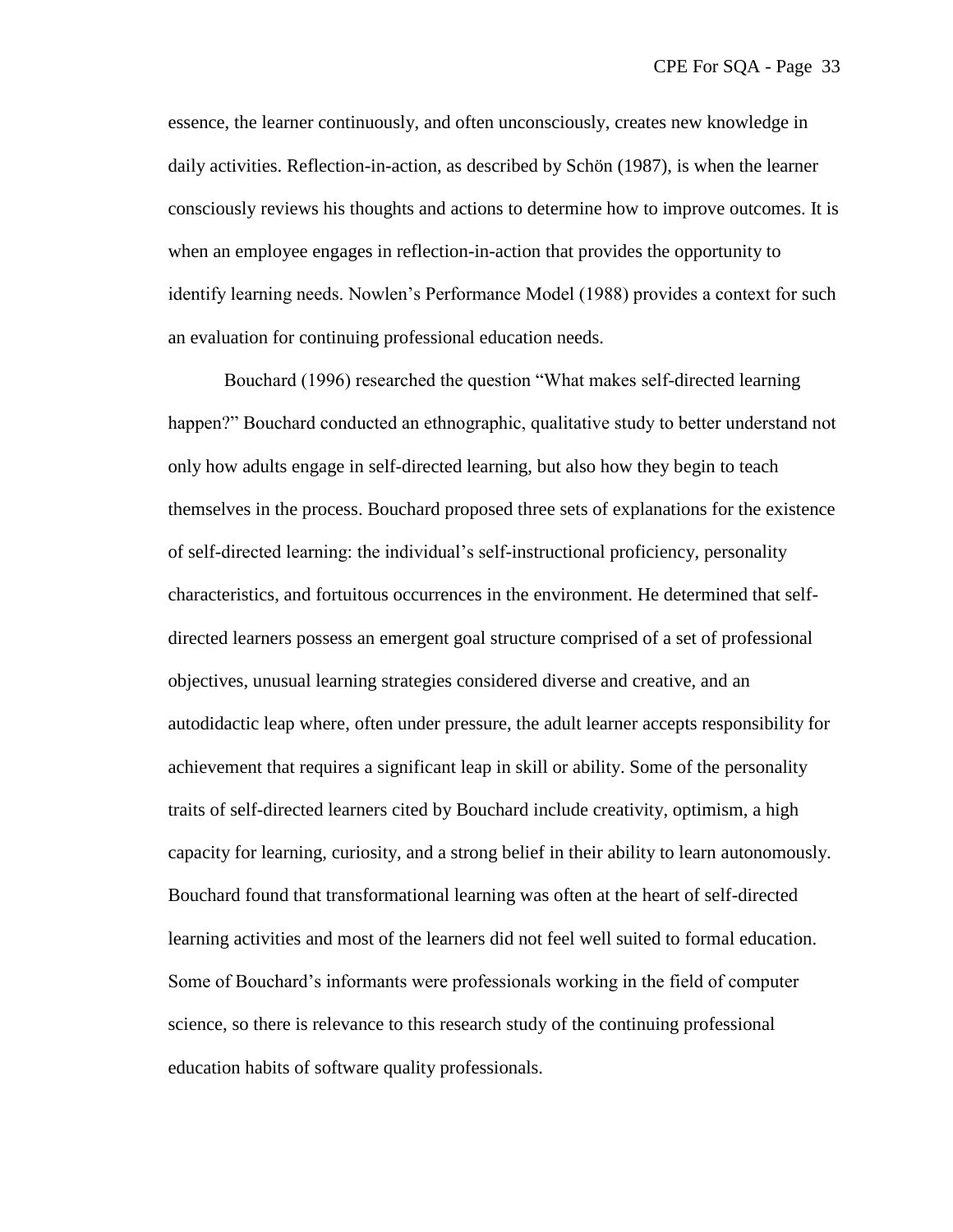Some researchers focused specifically on the learning needs in the knowledge industry. Billington stated,

With our ever-accelerating speed of change in both knowledge and technology, it is clear that we adults have a choice: We either continue to learn throughout our lives, or we allow our skills and knowledge to quickly slide into obsolescence. This same principle applies to companies: Those who fail to continually teach and train employees quickly slide into obsolescence. (1988, p. 1)

Billington studied the factors of adult learning environments that best facilitate growth and development. One of the factors she stresses in her study is the need for adults to take responsibility for their own learning through self-directed learning. She also stressed the need for an environment that "fosters intellectual freedom and encourages experimentation and creativity" (Billington, 1988, p. 2). Billington's (1988) research reinforces the perception that being self-directed is critical to professional continuing education in the knowledge and technology fields.

Another researcher who focused on technology and learning, Flagello (1998) more clearly stated the role of lifelong learning in the professions and the centrality of the learner:

The metagoal of all of the recent emphasis on changes within the workplace seems to be the desire to plant the seed that a new era has begun in America and the professional workforce had better wake up to it and take action. Change is the only constant and in order to change, each person will have to take more responsibility for keeping pace with technology and what that technology is doing within the workplace. Ongoing education, or more precisely continuous learning,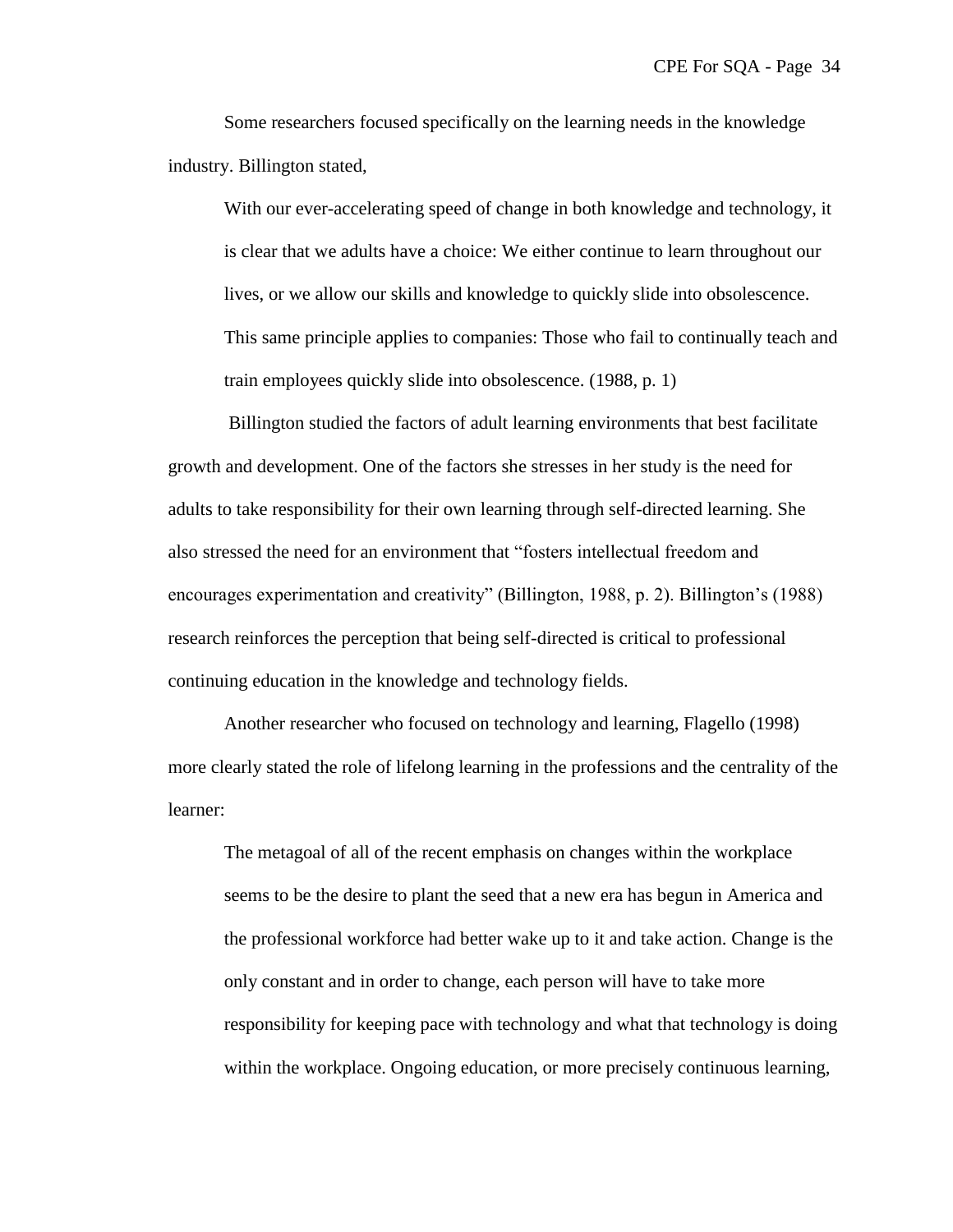both on a formal and an informal level, will be the requirement for all employees to remain competent about an ever-expanding body of knowledge and be key players on the playing field of life. (Flagello, 1998, p. 43)

The emphasis on the responsibility of the individual in the learning process cannot be understated. Flagello (1998, p. 45) insisted that through empowerment individuals chart their own journeys of continuous learning.

Empowerment frees the professional to choose, collaborate, and commit. It is about ownership, responsibility, and outcomes that are congruent with personal choices. …In many ways empowerment requires the professional person to abdicate an implied company security for one that is self-created, one with intention and purpose stemming from the professional endeavor and linked to it by virtue of the commitment the professional makes to his or her profession, not some perceived corporate caretaker. This cannot be forced or faked.

Flagello accurately described today's ideal employee in the software development industry. Employee empowerment, the authorship described by Bolman and Deal (2000), nurtures the individual confidence needed to sustain self-directed and team-based learning within an organization.

More recently, Wonacott (2002, p. 3) provided evidence of a new kind of knowledge worker – the gold-collar worker – "whose most valuable assets are problemsolving abilities, creativity, talent, and intelligence; who performs nonrepetitive and complex work that is difficult to evaluate; and who prefers self-management." Wonacott (2002, p. 3) advocated a hands-off approach to managing gold-collar workers "by setting goals rather than controlling processes involved". Workplace flexibility is encouraged to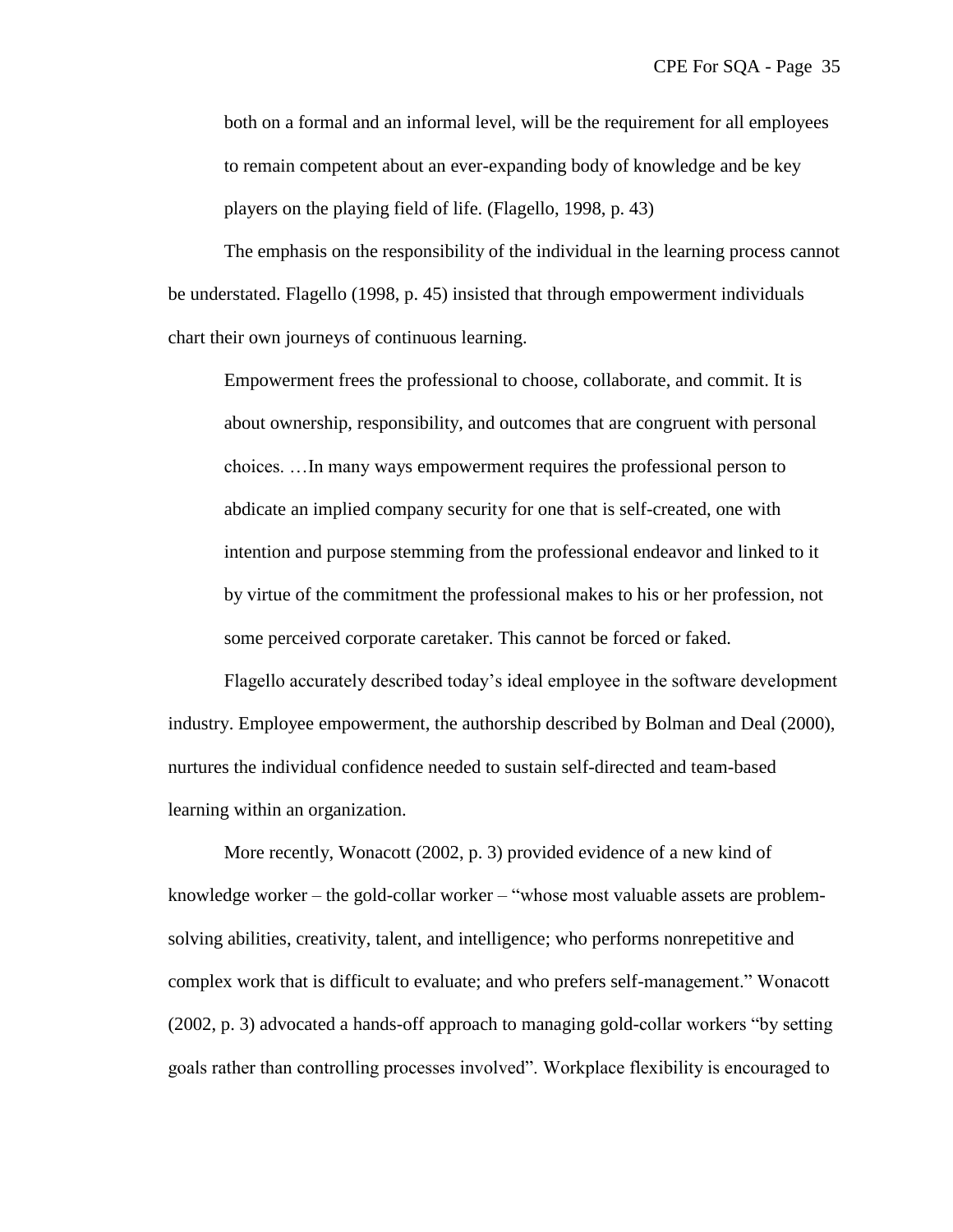provide non-financial rewards and benefits such as casual dress, part- or full-time telecommuting, flextime, and challenging assignments. ―To sum up…the multi-skilled, knowledge-based, gold-collar worker, using information to solve problems and create solutions, is highly valued and likely to become even more so. Employers and educators need new ways to manage, recruit, retain, and educate them<sup>"</sup> (Wonacott, 2002, p. 4). One of the ways that this can be achieved is through the establishment of a culture and resources to support self-directed and team-based learning activities.

Although the terminology for the concept of personal autonomy for self-directed learning varies from one researcher to another in this field, there is a common thread of the critical importance of learner-defined continuing professional education. In the complex field of software engineering, with its fast pace of change, organizational culture influences whether such an approach is supported and viable.

#### *Political Aspects*

Brookfield (1993) saw access to resources for self-directed learning as a political enabler or barrier to the adult learner. This political perspective of culture is similar to Owenby's discussion of the "dark side". Brookfield also identified the individual's cognizance of his need to learn (self-reflection) as a critical aspect to the success of a learning endeavor. His views reinforce the importance of organizational culture in promoting self-directed learning, and support the need for the study of self-directed learning in the software quality profession. The enablers or barriers to such adult learners were discussed in this study's focus group sessions and described in Chapter 4.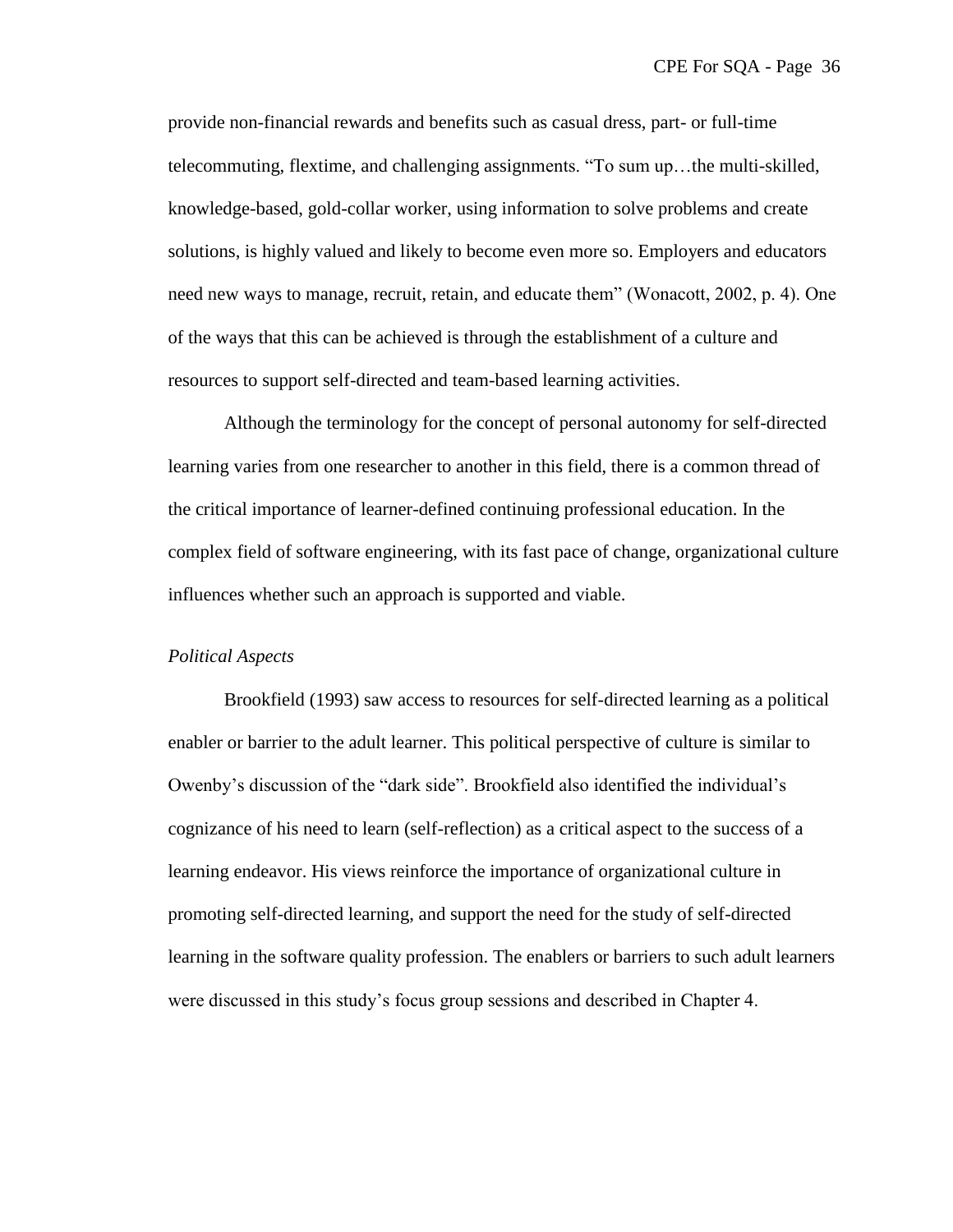Several aspects of continuing professional education are clear. User-defined learning objectives are key to successful adult education outcomes. Self-directed learning is the most common method of learning for the majority of adults. Team-based learning enhances understanding and retention. Professionals that are empowered within the workplace culture are more likely to engage in continuing education. Finally, the 'gold collar' worker is one who engages in ongoing continuing professional education and applies new knowledge in the workplace.

### *Status of Software Quality Continuing Professional Education*

Several formal continuing professional learning opportunities exist for the development of software quality assurance skills and knowledge, mainly processfocused. Offerings include Air Force Institute of Technology training, community college courses on software testing, and IEEE and ASQ training in software quality engineering. The Indianapolis Quality Assurance Association (IQAA) recently offered a one-day workshop by Randy Rice on *Becoming an Influential Test Team Leader.* This type of workshop is an attribute of Nowlen's Update Model of continuing professional education. Beyond process proficiency, the software quality professional must develop a broader set of personal proficiencies including technical competency, critical thinking, project management, interpersonal and team communication, customer and project research, negotiation, self-advocacy, entrepreneurial perspectives, presentation, process improvement, listening, and other social and business skills. Many of these skills are defined in the ASQ Certified Software Quality Engineer body of knowledge (ASQ, 2007); however, training programs fall short in delivering on all of these elements.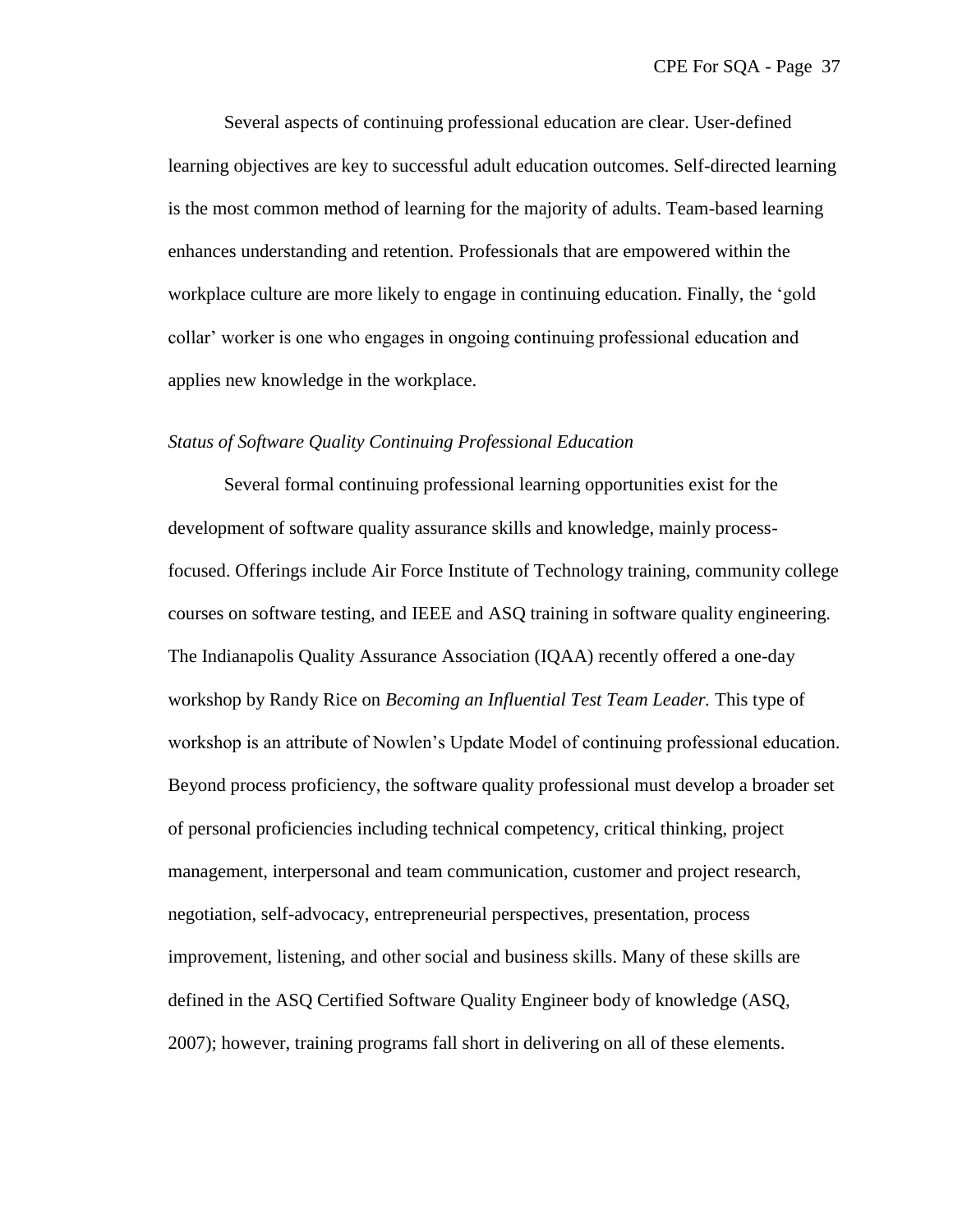In addition to teacher-directed workshops and classes, software quality professionals can undertake self-directed learning in many ways, thanks to the Internet and the associated ability for such services to be delivered. Journals are an accessible source of information on software quality practices and research; an example includes the November 2007 version of *Software Test and Performance,* which can be retrieved from [http://www.stpmag.com/.](http://www.stpmag.com/) It includes articles about metrics, best practices, and test tool reviews. The American Society for Quality *Software Quality Professional* journal can be retrieved from [http://www.asq.org/pub/sqp/.](http://www.asq.org/pub/sqp/) The ASQ journal is more research-oriented in its publication of articles than *Software Test and Performance.* Both journals contribute to software quality professional knowledge. The American Society for Quality also offers local/regional sections, which provide monthly meetings and occasional workshops, including the Certified Software Quality Engineer refresher. Some ASQ sections within the country, such as Austin, Texas, are more active in dialogue and training regarding software quality management than others, such as the Indianapolis, Indiana section which focuses mainly on manufacturing and the pharmaceutical industry.

The American Society for Quality offers the Certified Software Quality Engineer (CSQE) through examination. The potential CSQE must possess a minimum of eight years of experience and knowledge of core practices including quality philosophies and methods, software metrics development, project and configuration management, and software inspection, testing, verification and validation (ASQ, 2007). Reading materials are available to the learner for self-study and exam preparation classes are held periodically. The ASQ also offers webinars on software processes including CMMI, Six Sigma, and use case techniques. Webinars are a means of obtaining self-directed learning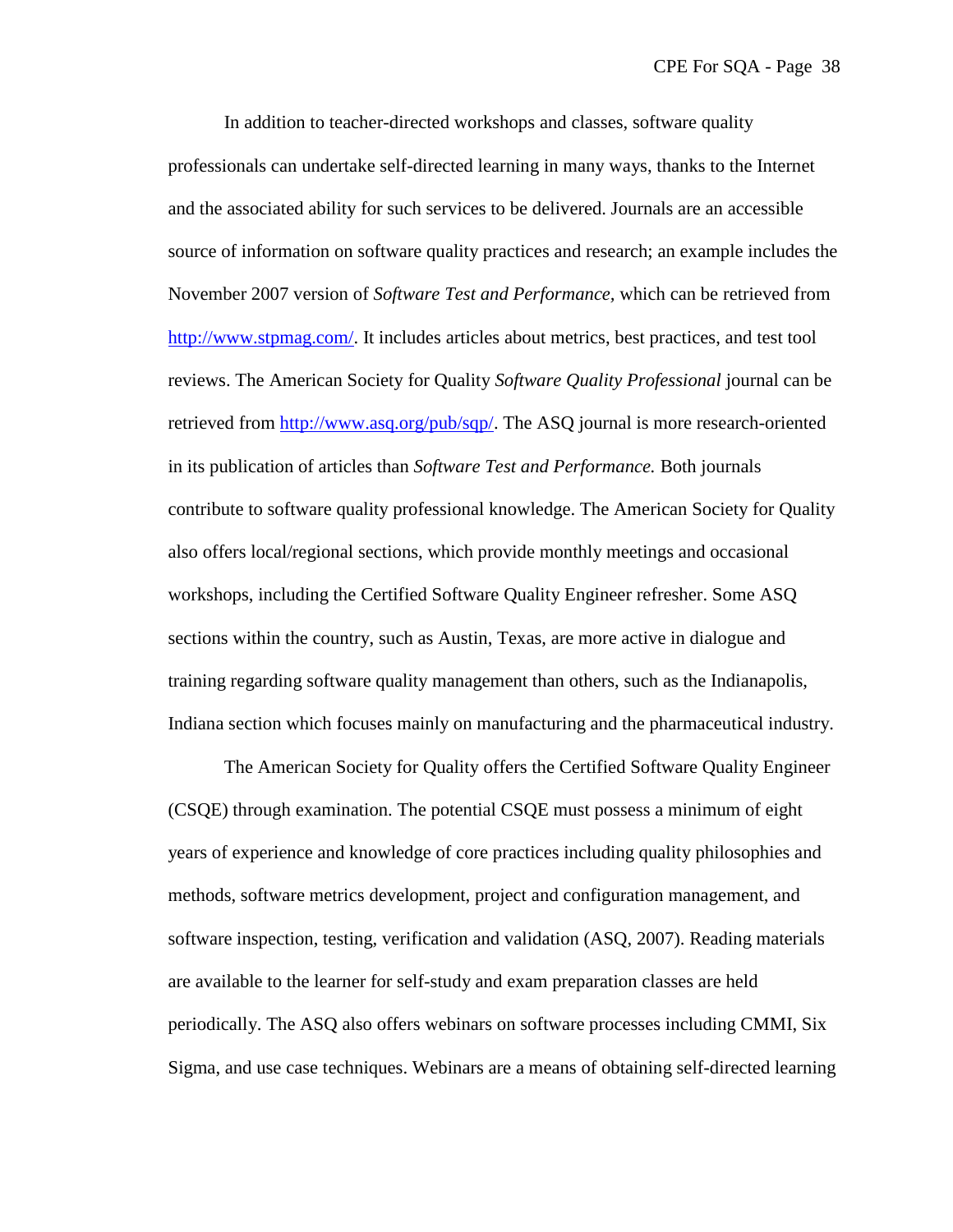in the profession. They are pre-recorded or live sessions delivered over the Internet via digital streaming with audio. They sometimes have an interactive chat function available to ask and answer questions.

Microsoft provides an online forum, Tester Center, for software test self-directed learning (Microsoft Tester Center, 2007). The site claims "The Microsoft Tester Center showcases the test discipline as an integral part of the application lifecycle, describes test roles and responsibilities, and promotes the test investments required to deliver highquality software (Microsoft Tester Center, 2007, p. 1). The software quality professional can engage in a learning forum with other professionals, a "Patterns and Practices" section providing software quality process documentation, and a "Tester Column" that enables professionals to ask questions and receive feedback on issues like software security from a Microsoft professional. The IEEE emphasizes software engineering continuing education and offers online training such as Planning and Performing Failure Mode and Effects Analysis on Software by Nathaniel Ozarin (IEEE website, 2007).

# *Summary*

The software quality profession lacks a formal continuing professional education program. Adult learning objectives are established within the workplace, either by management or the employee. Current CPE activities external to the workplace emphasize the software quality assurance processes over technology learning, indicating a shortfall in opportunities for software quality professionals to meet the requirements of their role. The gap in software quality assurance professional learning exists between role/process and technology/competency. A software quality professional can obtain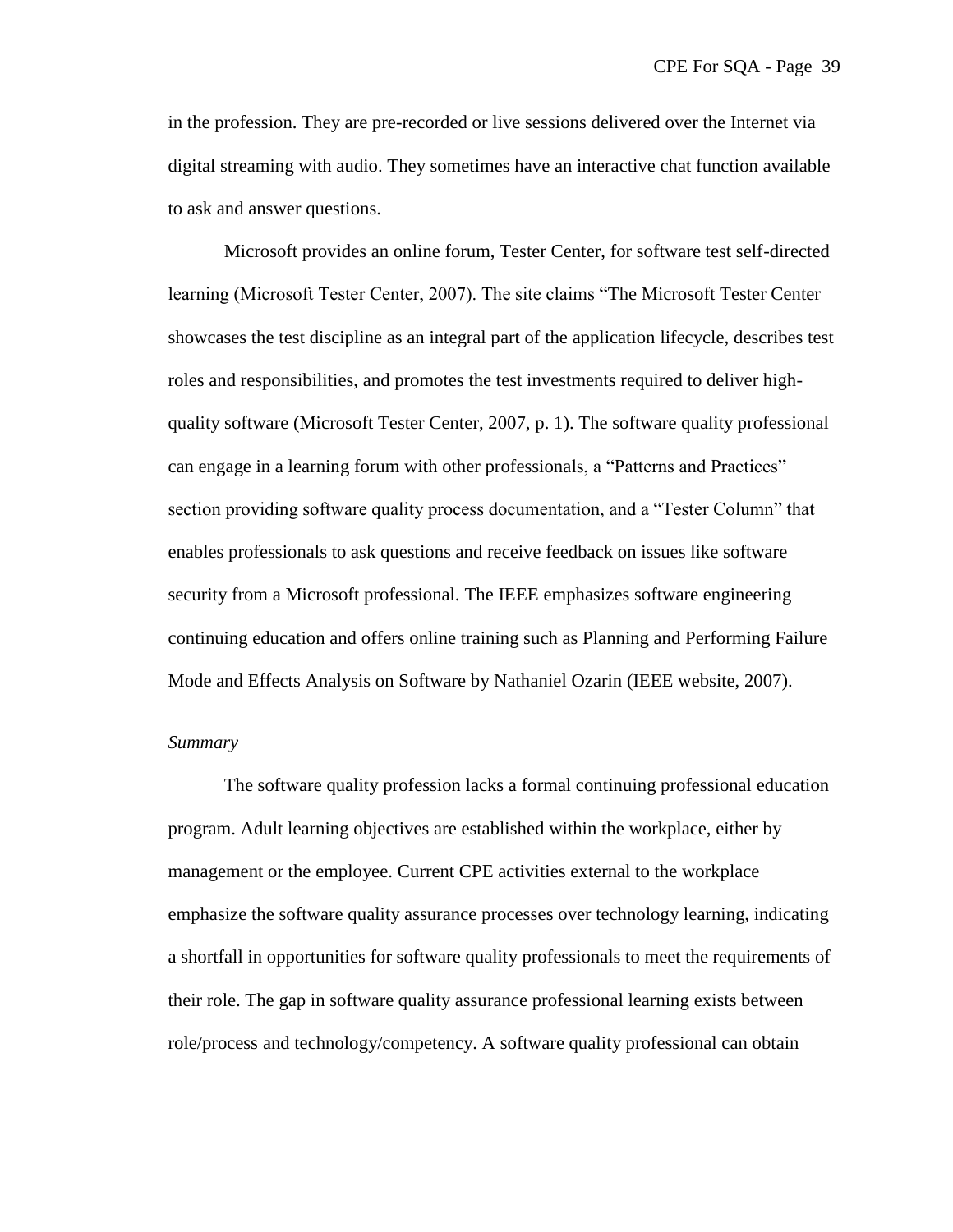continuing professional education related to the practice of the profession but must be more self-serving in identifying opportunities to meet technology-learning objectives. This is where self-directed and team-based learning become critical vehicles for professional education and improvement of practice.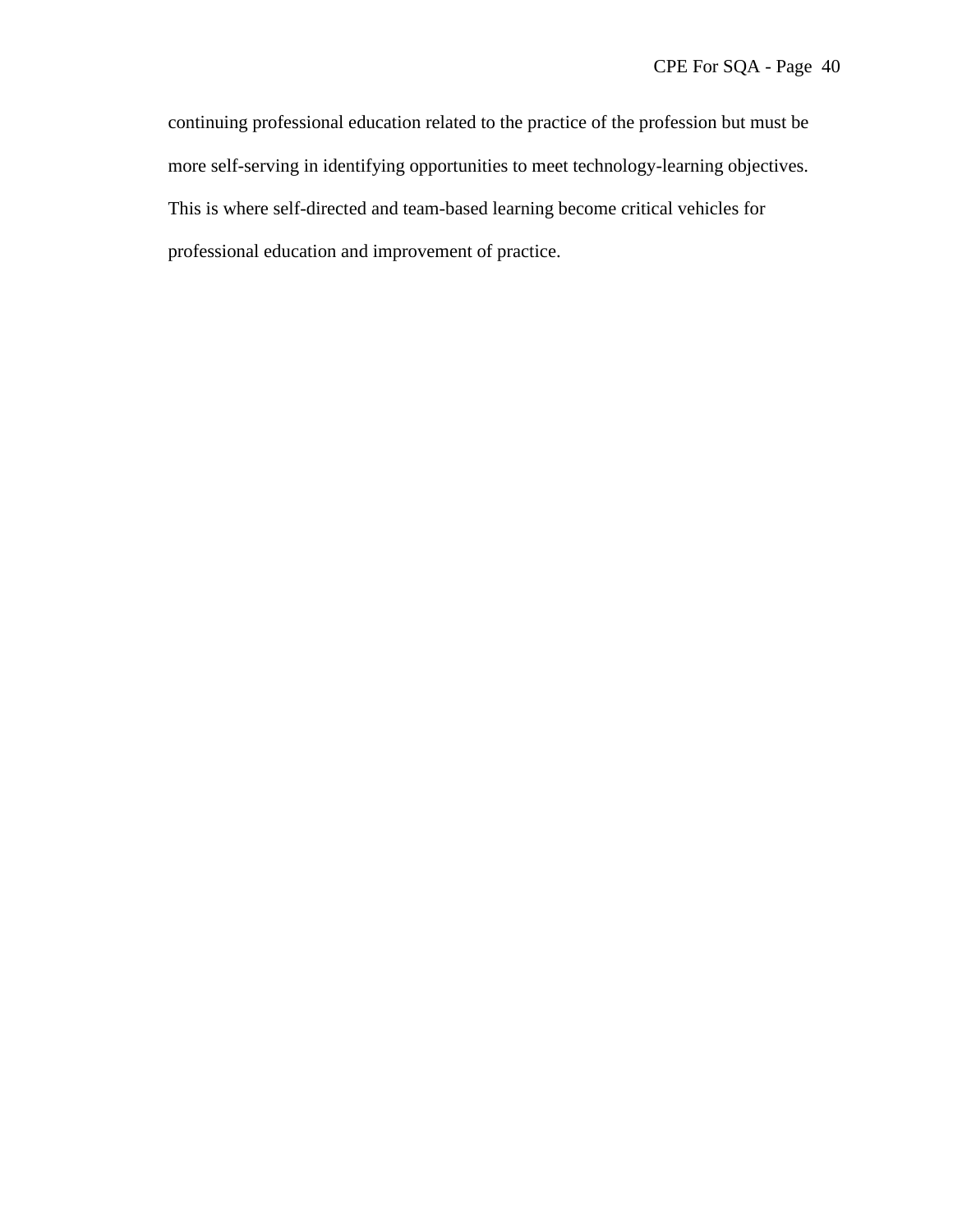# Chapter Three: Research Methodology

# *Introduction*

This study is a qualitative, exploratory case study of a single software quality assurance organization. According to Yin, an exploratory case study is appropriate for situations where "the intervention being evaluated has no clear, single set of outcomes" (2003, p. 15). The "interventions" under evaluation are self-directed and team-based learning as means of obtaining continuing professional education. I explored the way in which self-directed and team-based learning are used, within the software quality organization that I lead, to meet continuing professional education needs. I also sought to understand who established learning objectives. Yin stated that, "A case study is an empirical inquiry that investigates a contemporary phenomenon within its real-life context, especially when the boundaries between phenomenon and context are not clearly evident" (2003, p. 13). It is not clear how software quality professionals obtain continuing professional education in the context of their work and profession.

I sought information about the software quality professionals' self-directed and team-based learning habits related to the profession, both on the job and personal learning. There is no prescribed certification or licensing model for such professionals nor are there any requirements for continuing professional education in this field, as one might see in other professions such as nursing, the law, and accounting (Kit, 1995). It is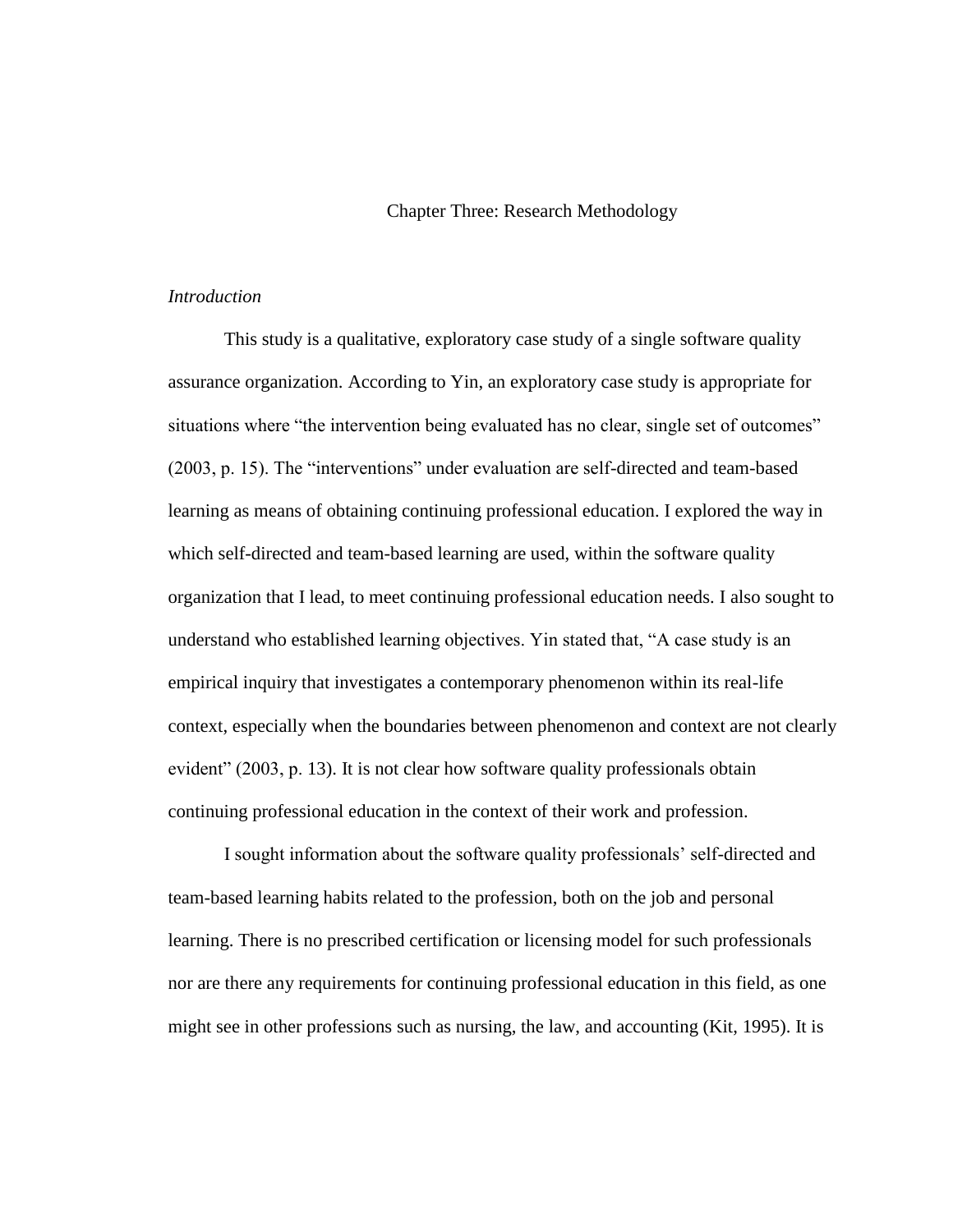currently left to the organization (management) or the individual to define appropriate continuing professional learning within the context of the work to be performed.

Because self-directed learning is undertaken by a large percentage of adult learners, I wanted to know how software quality professionals used this method to solve problems and expand their skills and knowledge. The focus of team-based learning, and whether it was onsite or offsite, was also sought. I wanted to understand the various forms of self-directed and team-based learning that occur in this organization.

### *Purpose of the Study*

This study sought to understand how self-directed and team-based learning is used to meet continuing professional education needs in the software quality field. The study contributes to the baseline of literature regarding self-directed learning as a means of achieving continuing professional education objectives. A lack of research in the software quality profession regarding continuing professional education models, combined with the cultural pressure for high levels of software quality, provides the rationale for this study. The study examined self-directed and team-based learning in the software quality profession within the context of contemporary theories related to continuing professional education. It also sought to improve the understanding of how emerging and unregulated professions meet ongoing learning needs.

Merriam and Caffarella (1999) believed that "there continues to be a vast array of studies on self-directed learning...that development of a richer research agenda in selfdirected learning has been slow to evolve. We attribute this lack of new direction to three causes: insufficient critical dialogue and use of the theory and models that have been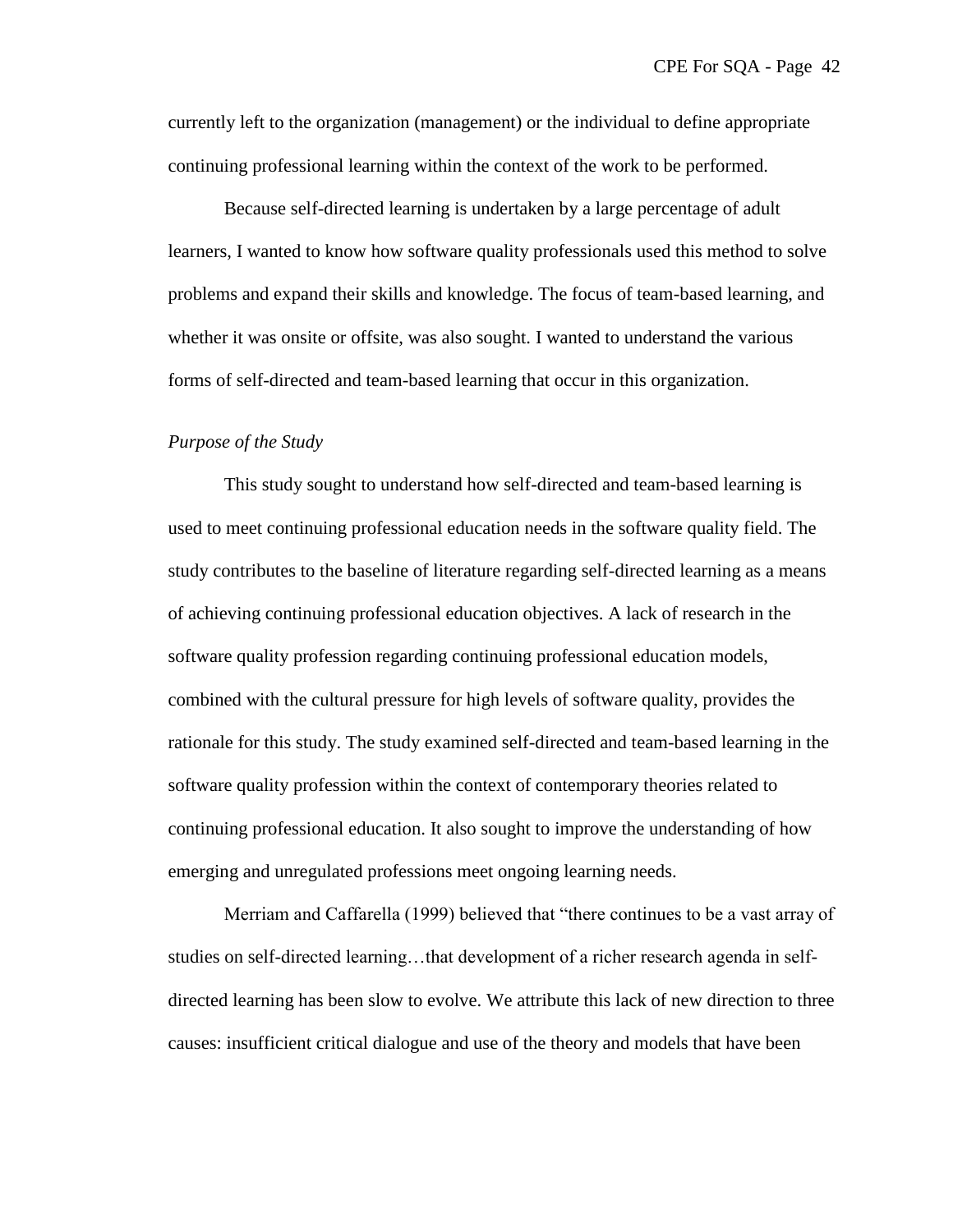developed, continual disregard of the observations of previous researchers about recommendations for future research, and predominant use of the quantitative or positivist paradigm in data-based studies"  $(p, 311)$ . A single case study of the selfdirected and team-based learning behaviors of a software quality organization in the context of continuing professional education provides the opportunity to contribute to the current base of research. A lack of clear continuing professional educational strategies for the software quality professionals begs the question of how they meet ongoing technology and process changes in the industry.

# *Theoretical Perspective*

My theoretical perspective is progressive with a focus on improving the knowledge base regarding self-directed and team-based learning in the software quality profession. My progressive perspective allows me to view adult learning with the objective to identify supporting behaviors and barriers or enablers to professional skill development and application. According to Galbraith, progressive adult education has a purpose "To promote societal well-being; enhance individual effectiveness in society; to give learners practical knowledge and problem-solving skills" (2004, p. 73).

Zinn (2004) described the progressive philosophy as having its roots in John Dewey's adult education philosophies, emphasizing the learner in determining objectives and stressing a problem solving approach. The progressive philosophy is an appropriate perspective within which to view self-directed and team-based learning in the software quality profession in its evolution as an emerging profession. Self-directed learning is a vehicle for engaging in hands-on activities, congruent with Dewey's (1944) theories on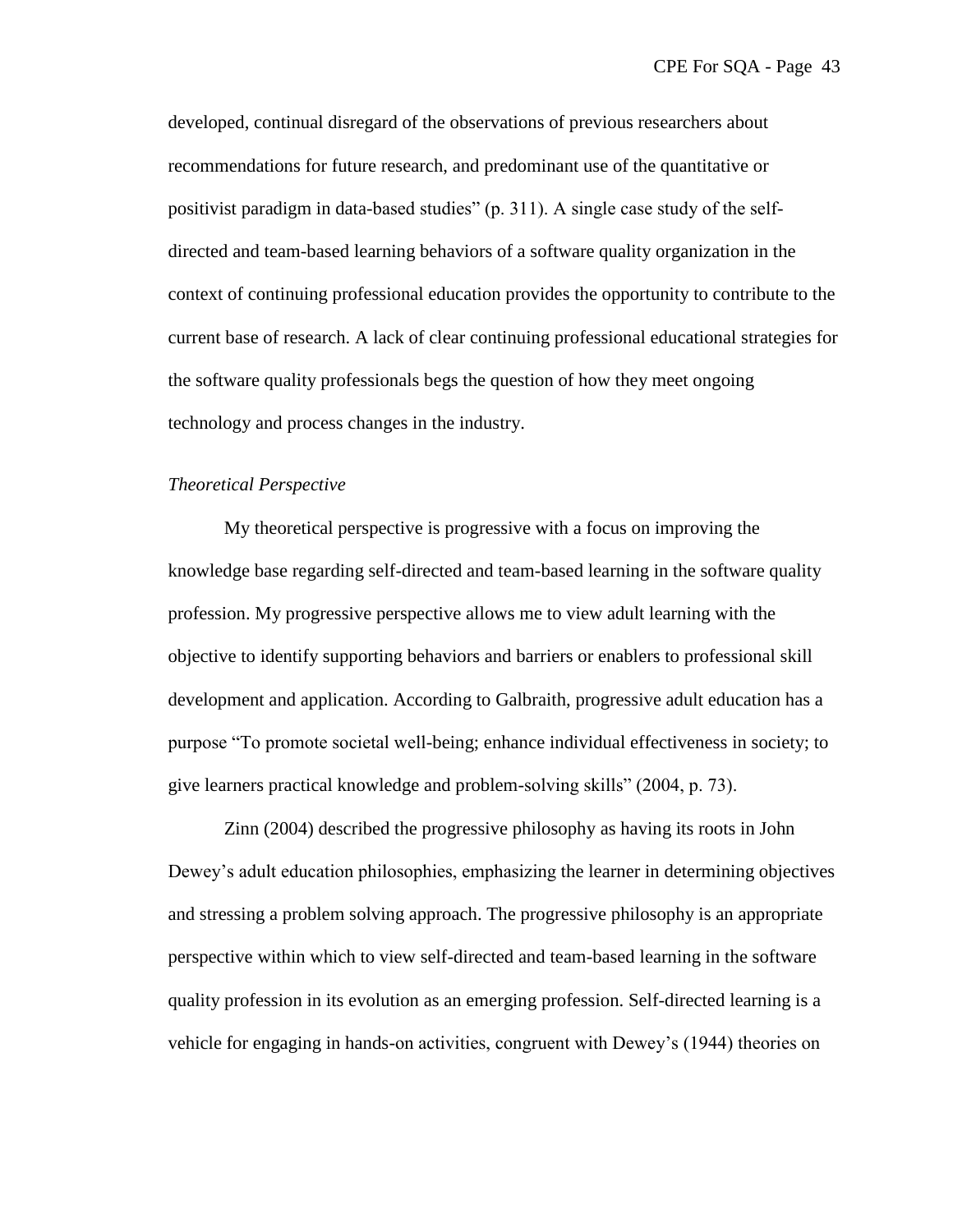experiential learning, leading to better retention of knowledge. Team-based learning is thought to increase participant learning and comprehension. This research provides insight into the way in which self-directed and team-based learning is user-defined and how it is sustained within a software quality organization.

I sought to understand the way in which software quality professionals in this organization met their continuing professional education needs for workplace competence through self-directed and team-based learning activities. Inclusion of the adult learners' experience is also an important element of the progressive philosophy therefore I interviewed the focus groups on their self-directed and team-based learning activities and objectives.

### *Research Concepts Applied to this Study*

This case study activity is based on a qualitative research approach. The following sections describe qualitative research, case studies, and several other techniques that were used in this study.

# *Qualitative research.*

# According to Wiersma,

Qualitative and quantitative research represent two distinctly different approaches to understanding the world, that is, the phenomena being researched. Qualitative research has its origins in descriptive analysis, and is essentially an inductive process, reasoning from the specific situation to a general conclusion. Quantitative research, on the other hand, is more closely associated with deduction, reasoning from general principles to specific situations. (2005, p. 13)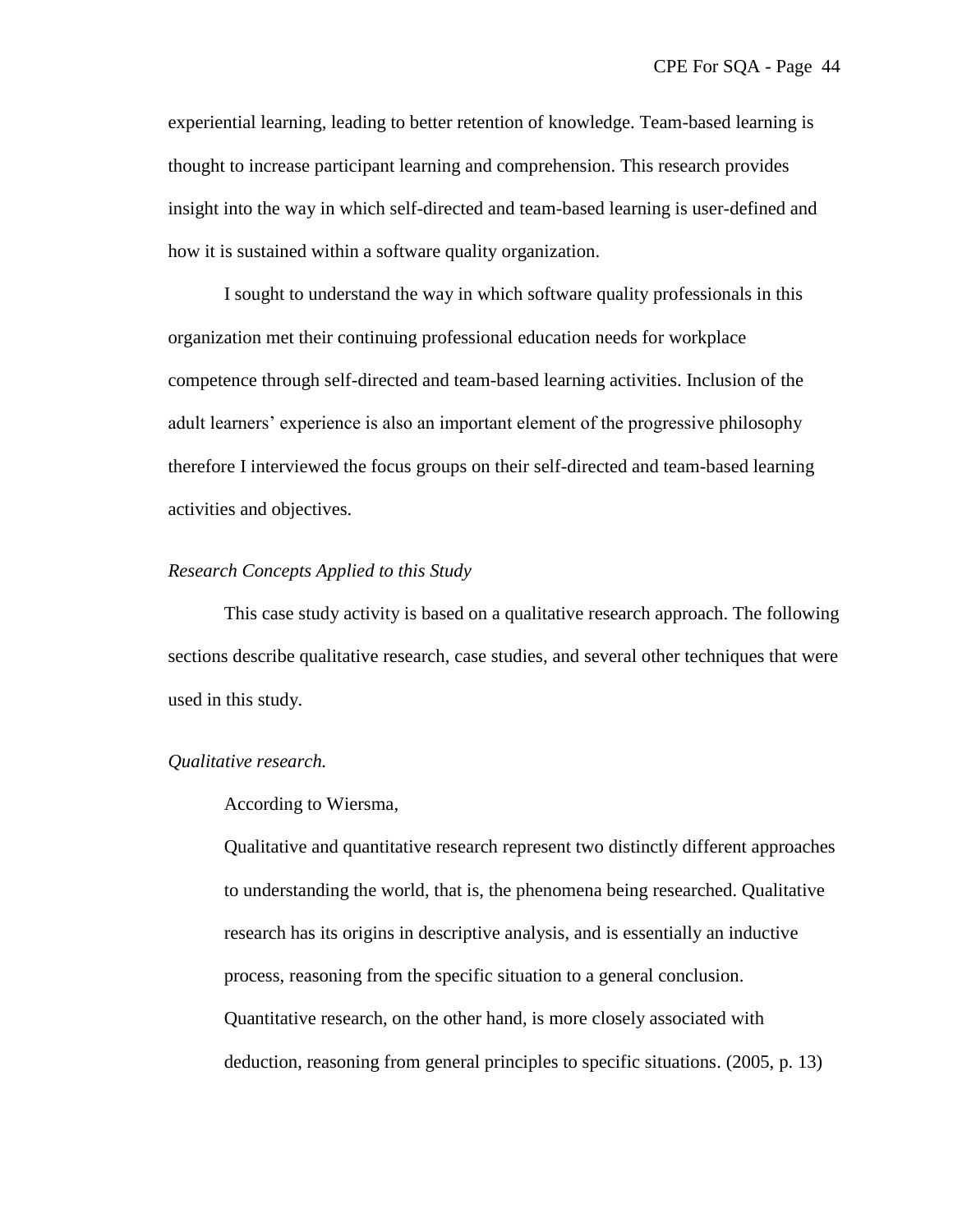This research activity is qualitative and context-specific with a focus on the software quality assurance engineers that are members of the quality organization that I lead. Qualitative research involves the physical and cultural aspects of the organization under study, and such elements have been considered in this research activity. Both facts and values (Wiersma, 2005) are gathered in the course of the research and the representation of this information is holistic. If theories emerged from the data that were collected then it is considered to be grounded theory, or theory that is generated from the data and not from pre-existing theories. Wellington (2000, p. 18) confirms this qualitative approach by identifying grounded theory as a guiding principle, in addition to emphasis on descriptive research, values, and inductive reasoning. Wellington described qualitative research as providing "richness and colour"  $(2000, p. 18)$  with the researcher as the key instrument for data collection, situated within the world under study.

#### *Practitioner/insider research.*

Wellington (2000) described some of the possible advantages and problems of qualitative research where the researcher is a practitioner or insider within the group under study. He noted that, "improved insight into the situation and people involved" through insider knowledge as one potential advantage as well as "better personal" relationships" with the participants (2000, p. 20). Wellington indicated that some researchers who are insiders may not be as open-minded as an external researcher, may have a status in the organization that causes issues, and may have preconceptions that influence the research.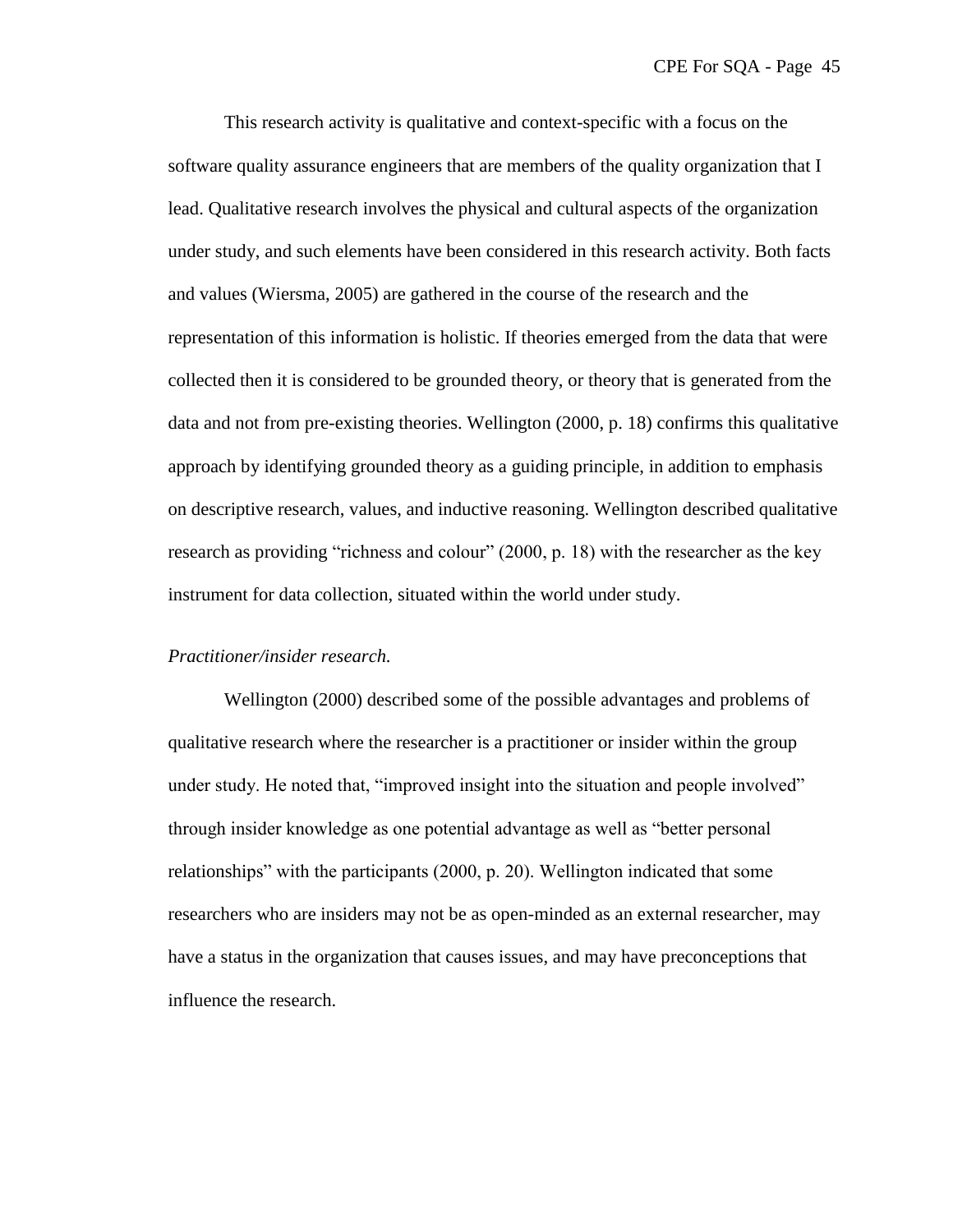# *Case study.*

Wellington (2000) described several types of case studies that can be conducted as forms of educational research. The instrumental case study is described as an approach ‗used to provide insight into a particular issue or to clarify a hypothesis' (2000, p. 93). Other forms of case study research include the intrinsic case study and the collective case study (multiple cases). Wellington noted that a case study might include a review of resources within an organization. He cited equipment, room design, and management of human resources as examples of potential resource elements to be studied as features of the case study. Wellington stated that, "Impression and intuition, interviewing and observation, and the study of documentation all form part of the 'case record' (2000, p. 94). Some of the strengths of the case study approach, according to Wellington, include being illustrative, attention-holding, and of value in teaching (2000, p. 97). Alternatively, case studies may not be generalizable, representative or typical, or repeatable (Wellington, 2000, p. 97). These types of strengths and weaknesses should be considered in the use of the case study research approach.

The case study method, according to Merriam (1998), has three essential properties:

- 1. Particularistic. Case studies focus on a particular situation, event, program, or phenomenon.
- 2. Descriptive. The end product of a case study is a rich description of the phenomenon under study.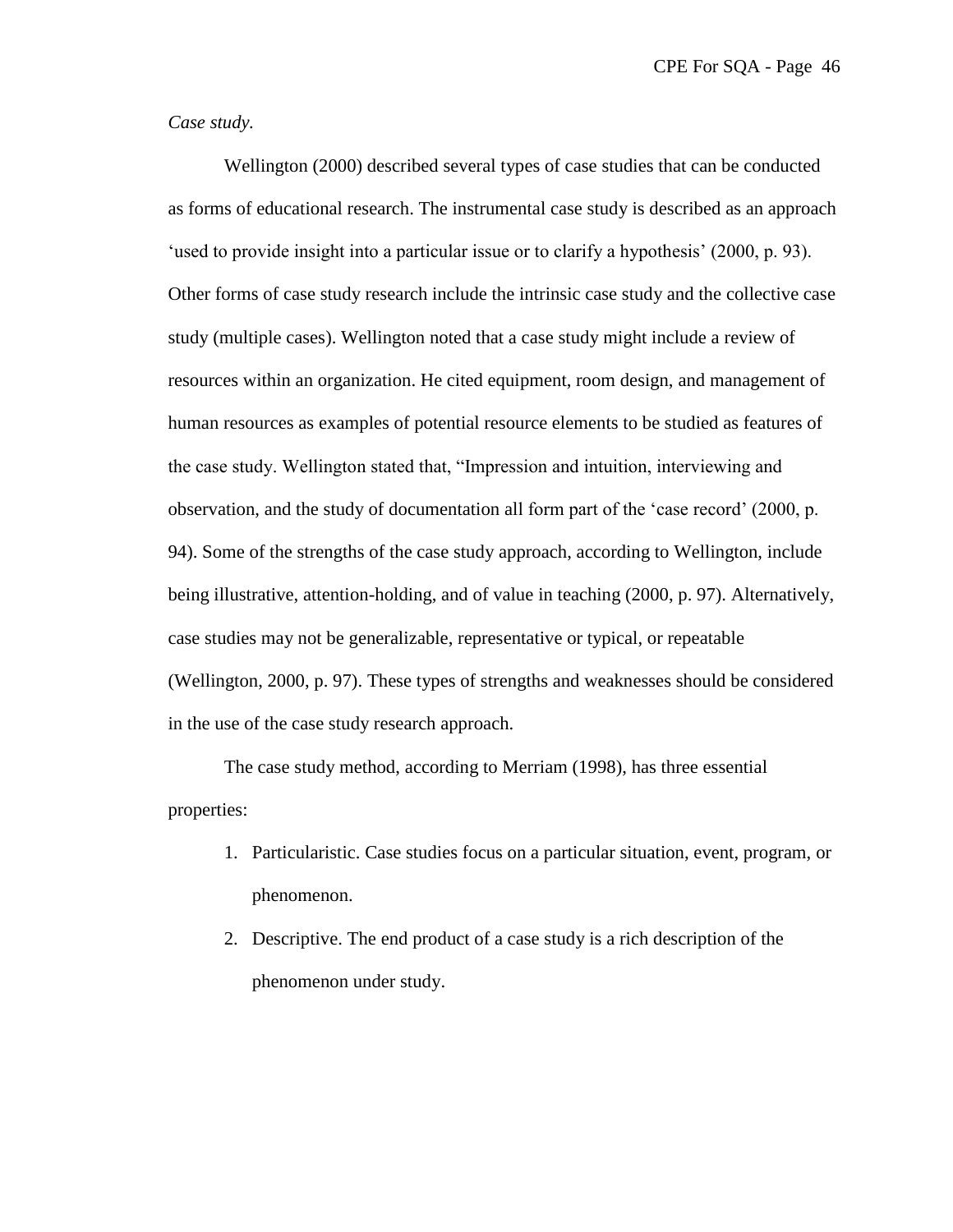3. Heuristic. Case studies illuminate the reader's understanding of the phenomenon under study. They can bring about the discovery of new meaning, extend the reader's experience, or confirm what is known. (p. 29-31)

# *Focus groups.*

Vaughn (1996) indicated that focus groups are distinguished from other forms of qualitative interview approaches by their emphasis on group discussion. "The major assumption of focus groups is that with a permissive atmosphere that fosters a range of opinions, a more complete and revealing understanding of the issues will be obtained" (Vaughn, 1996, p. 4). The goal of focus group interviews is to achieve a dialogue on the topic under study. Vaughn provided a summary of core elements of focus groups:

- The group is an informal assembly of target persons whose points of view are requested to address a selected topic.
- The group is small, 6 to 12 members, and is relatively homogeneous.
- A trained moderator with prepared questions and probes sets the stage and induces participants' responses.
- The goal is to elicit perceptions, feelings, attitudes, and ideas of participants about a selected topic.
- Focus groups do not generate quantitative information that can be projected to a larger population (1996, p. 5).

Focus groups are more formal that other types of small group discussion with structured or semi-structured interview questions and an intention to analyze the transcripts from the sessions to determine findings. According to Vaughn (1996), focus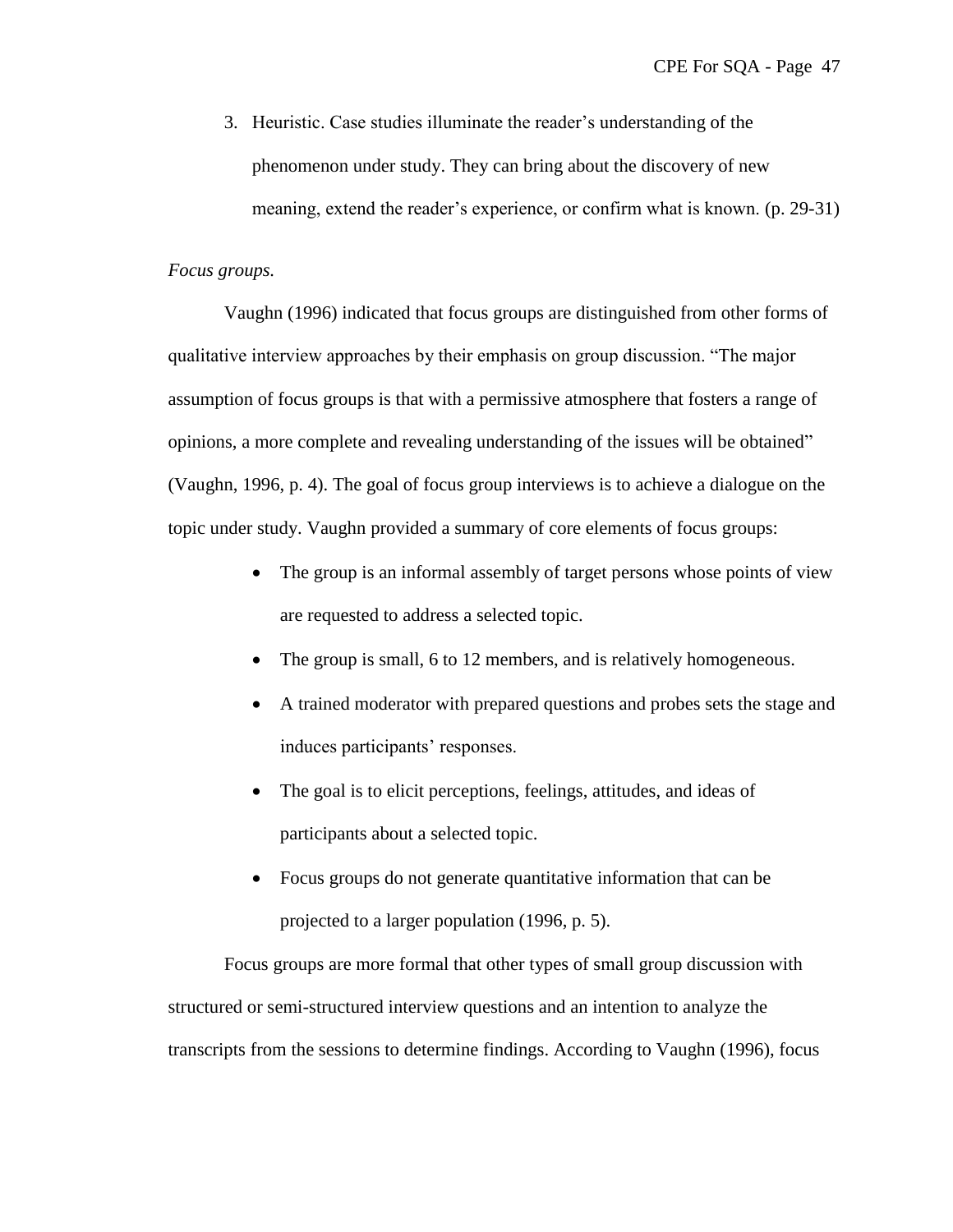groups do not aim to gain consensus or solve problems; rather, focus groups attempt to gain individual points of view and opinions. Vaughn stated that, "Focus groups are best used when conducting exploratory research"  $(1996, p. 6)$ . Some of the benefits of the focus group interview include compatibility with qualitative research through examination of the nature of reality expressed by participants, opportunities for direct contact with subjects, and the dynamic aspects of discussion within a group (Vaughn, 1996). Vaughn believed that the focus group format, in contrast to individual interviews, enabled participants to 'loosen up' and feel comfortable being direct in their participation. Additionally, Vaughn stressed that research questions for focus group interviews are "those related to exploratory or explanatory issues" (1996, p. 23).

#### *Documentary information.*

Yin (2003) stressed that an element of the case study approach is seeking documentation to support the study. The data collection plan for a case study should identify relevant documents that provide insight into the research questions. Yin stated that, "the most important use of documents is to corroborate and augment evidence from other sources‖ (2003, p. 87). Two of the strengths of documentary information, as noted by Yin, include exactness and unobtrusiveness. Two of the weaknesses cited by Yin were the possibility of introducing bias through incomplete collection and challenges in retrievability. Examples of documentary information include letters, memos, reports, and files.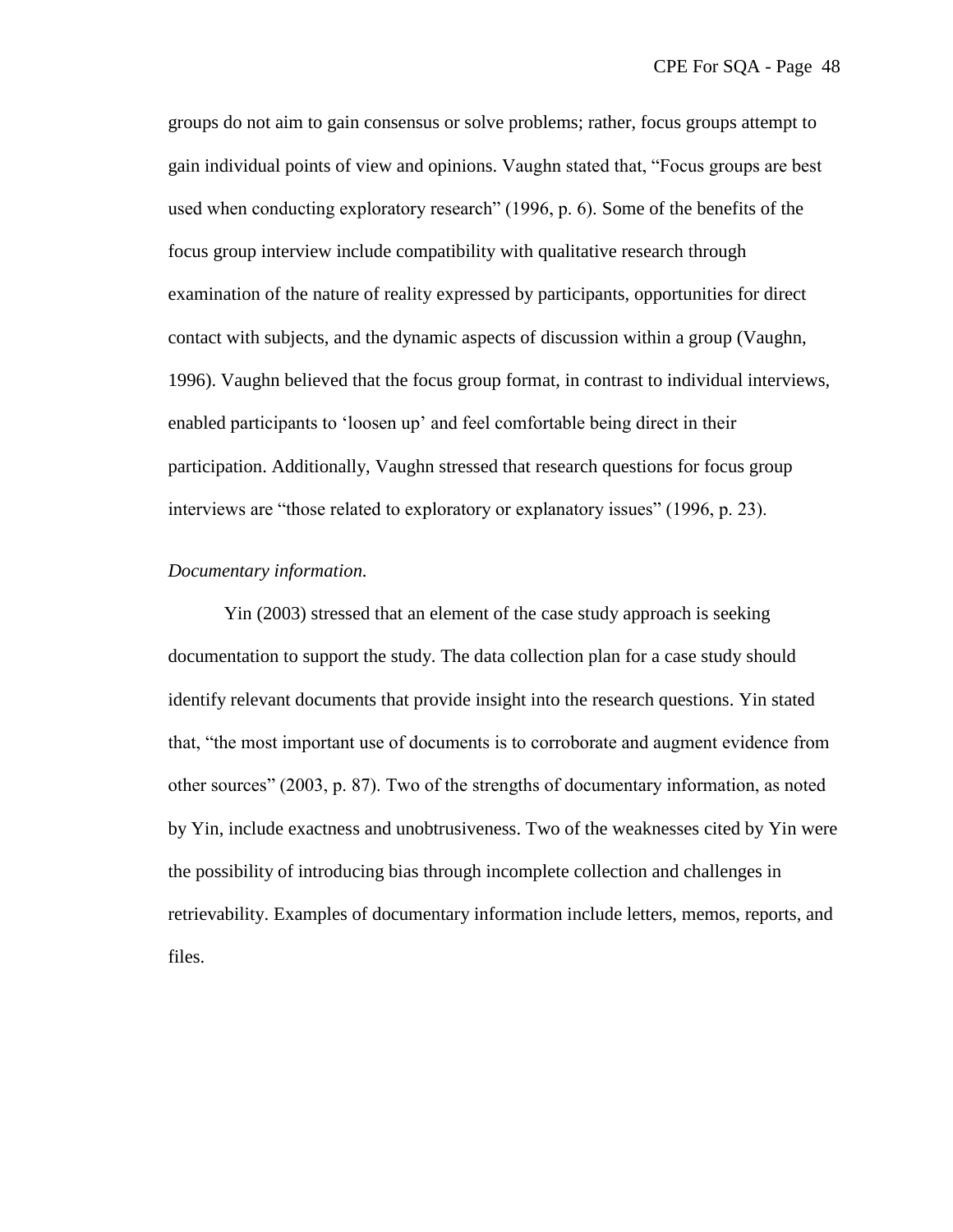# *Methods Applied to This Study*

This research is a single, exploratory case study of a software quality organization that I lead in central Indiana. As the researcher, I also held the position of insider to the organization. The case study is particularistic in that the study sought to understand the role of self-directed and team-based learning within an emerging profession. The study provides a rich description of the application of self-directed and team learning as well as enablers and barriers to such learning. Additionally, the study illuminates the way in which self-directed learning and team-based learning are used to meet the needs of continuing professional education within the organization.

Merriam and Simpson  $(1995, p. 18)$  discussed the importance of "Setting Up The Problem". They encouraged the researcher to consider the question of why one should care about the research activity. Our culture is becoming increasingly reliant on software products to conduct daily life and business. The pace of technological change is very rapid. Therefore, it is a challenge to guide the software quality professional in continuing education to assure the quality of increasingly complex and interoperating software products. This research study is a small step in understanding the self-directed and teambased learning culture of software quality professionals from which other important research studies may be spawned, with the hope of providing improved learning opportunities within the profession.

My research questions are:

 How is self-directed learning used in this software quality assurance organization to meet continuing professional education needs?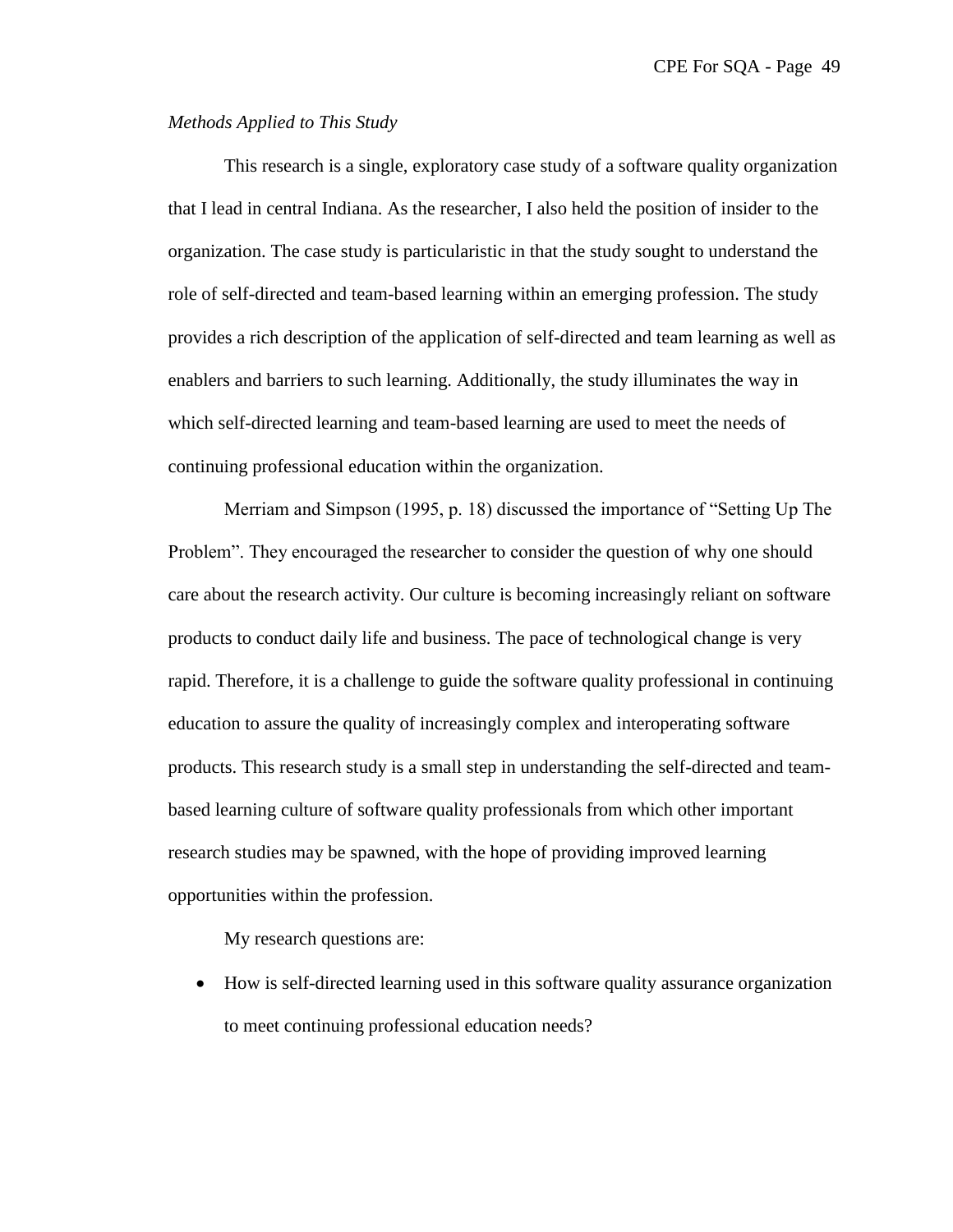- What is the role of team-based learning to meet continuing professional education needs?
- What barriers or enablers to continuing professional education exist in this organization?
- Who establishes the learning objectives for continuing professional education? Are the objectives learner-centered and learner-defined?
- How are continuing professional educational theories reflected in the participant feedback on learning objectives?

Some of the assumptions (Yin, 2003) underlying this research include:

- 1. Self-directed learning is an important method of valid continuing professional education for the software quality profession.
- 2. Self-directed learning by teams enhances individual efforts to improve professional competence.
- 3. Cultural support systems and resources are important to the achievement of such self-directed learning activities.

Semi-structured interview questions were used as a guide to facilitate the discussion within the focus groups that were comprised of software quality professionals. Interview questions were reviewed by two experts in the field of adult education for software engineering. These experts are professors of software engineering and are familiar with the role of software quality and the terminology used in the industry. They provided feedback on comprehension and appropriateness of the questions prior to any interview sessions. The focus groups, which lasted approximately one and a half hours each, were digitally recorded and transcribed. Transcripts were shared with one leader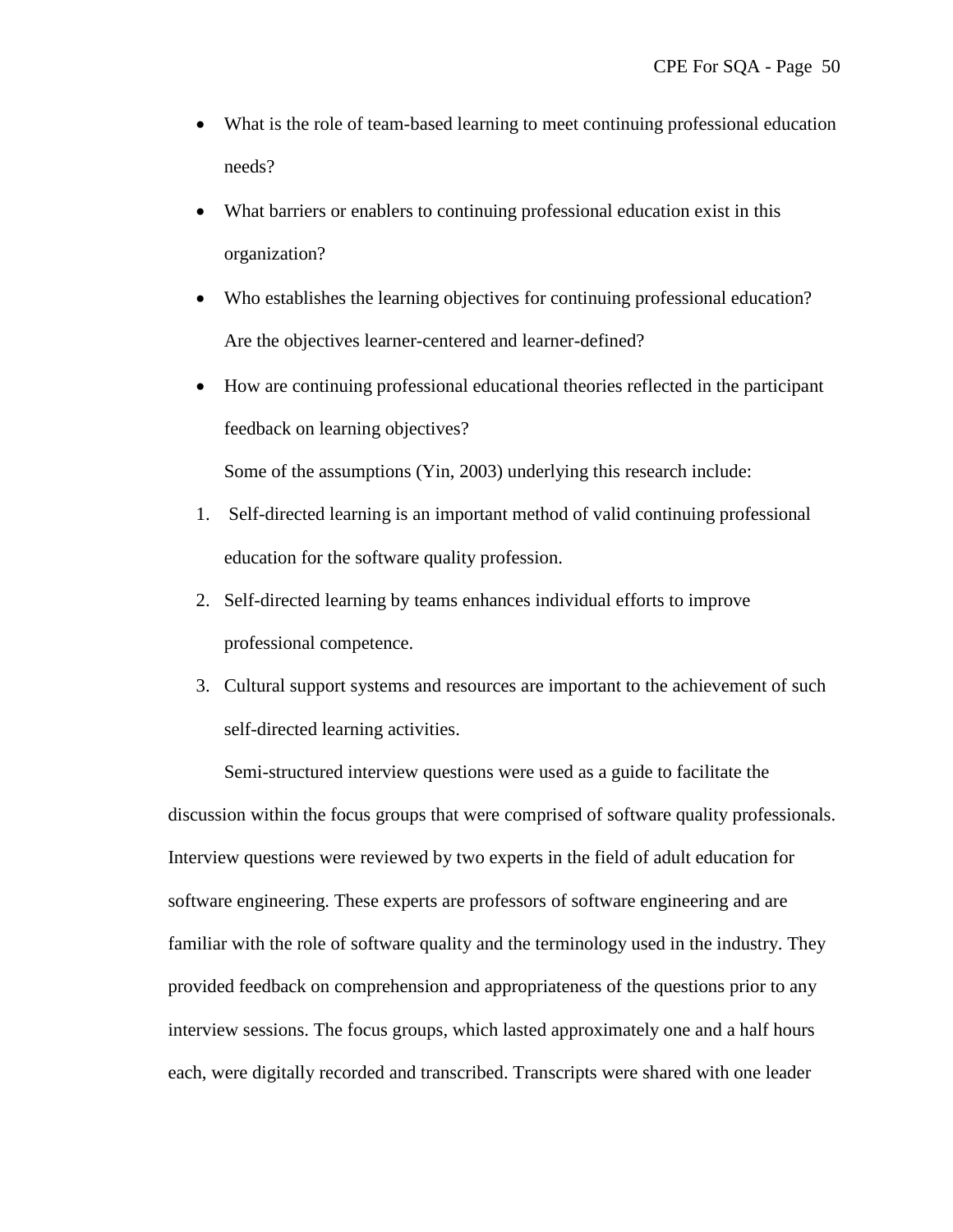from each focus group for review and verification of accuracy. They had the opportunity to modify the transcripts for accuracy. The transcripts were distributed as attachments to email messages. The feedback included only instances where I had used a proper name, and those instances were modified to provide anonymity.

An additional means of verifying feedback occurred through a review of 2008 employee-development objectives (documentary information) as established by the software quality professional and their project manager. The target organization operates as a matrix engineering organization and the professionals' performance is reviewed annually by project managers, rather than by functional management. This provided greater objectivity in understanding the origin of learning objectives (individual or manager), as the professionals take their direction from project managers. The learning objectives were provided by participants who copied and pasted them from their annual review files (from a commercial software application) into email messages sent directly to me. I compiled the goals into a summary table (Table 3, Chapter 4). The annual review format has a section for employee-identified objectives and another section for management-identified objectives.

#### *Population*

The study focused on the software quality organization that I lead at a central Indiana software company. The organization is diverse and comprised of approximately forty employees. Both men and women are represented in the population, as are people from different cultures (including Romania, Indonesia, and Nigeria). The thirty focus group participants included software quality team leads, software quality engineers,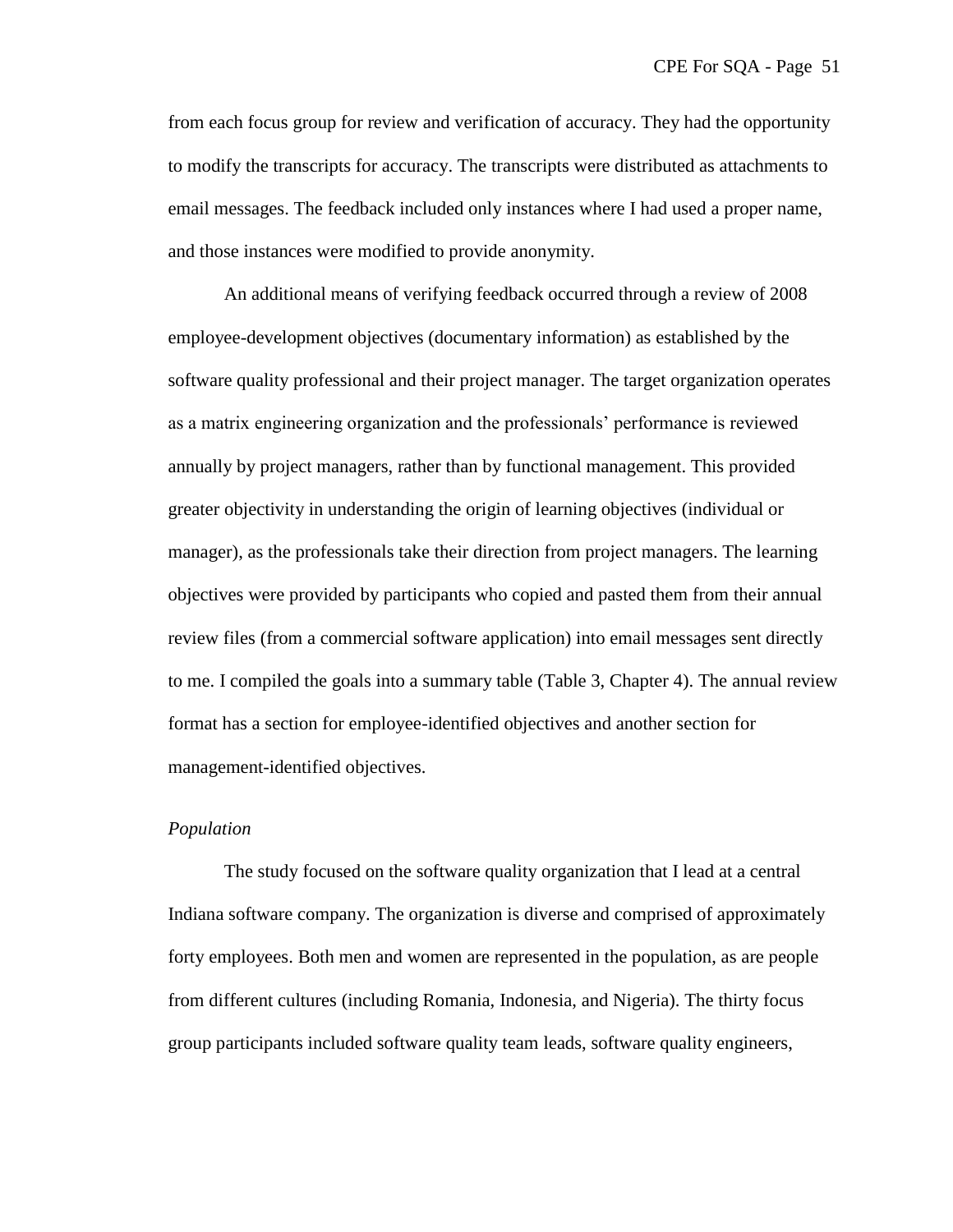configuration management and test automation engineers, and software quality architects. Each of these roles is performed in a typical software quality organization. There are approximately a dozen team leads (a.k.a. leaders); each supervises several software quality professionals working on a specified software product. Software quality engineers are individual contributors who specialize in one or more areas of process and/or technology. Most of the teams have a designated team lead that provides tasking, support, and performance feedback to participants. These leads provide schedule input and resource requirements to the project managers, in addition to status reporting with respect to risks associated with product quality. Configuration managers specialize in the tools and processes needed to control, change, build, and release software versions within an organization. Test automation engineers dedicate their time to scripting manual test activities for regression test purposes or develop framework code to support test scripting. Finally, software quality architects focus on auditing project quality status, researching new product releases, performing specialized software research, and coaching or supporting other software quality professionals in the organization.

Focus groups were facilitated through semi-structured interview questions. The size of the organization required that the interviews be consolidated into four focus groups of six to ten participants. Grouping of participants were based on their project team assignments. A total of thirty people participated in the focus groups. Employees were sent email invitations to participate in a focus group session; if there was a schedule conflict, the employee was offered an opportunity to participate in a subsequent session. Ten employees were unable to participate due to scheduling conflicts. Participation was strictly voluntary and informed consent was obtained prior to each focus group session.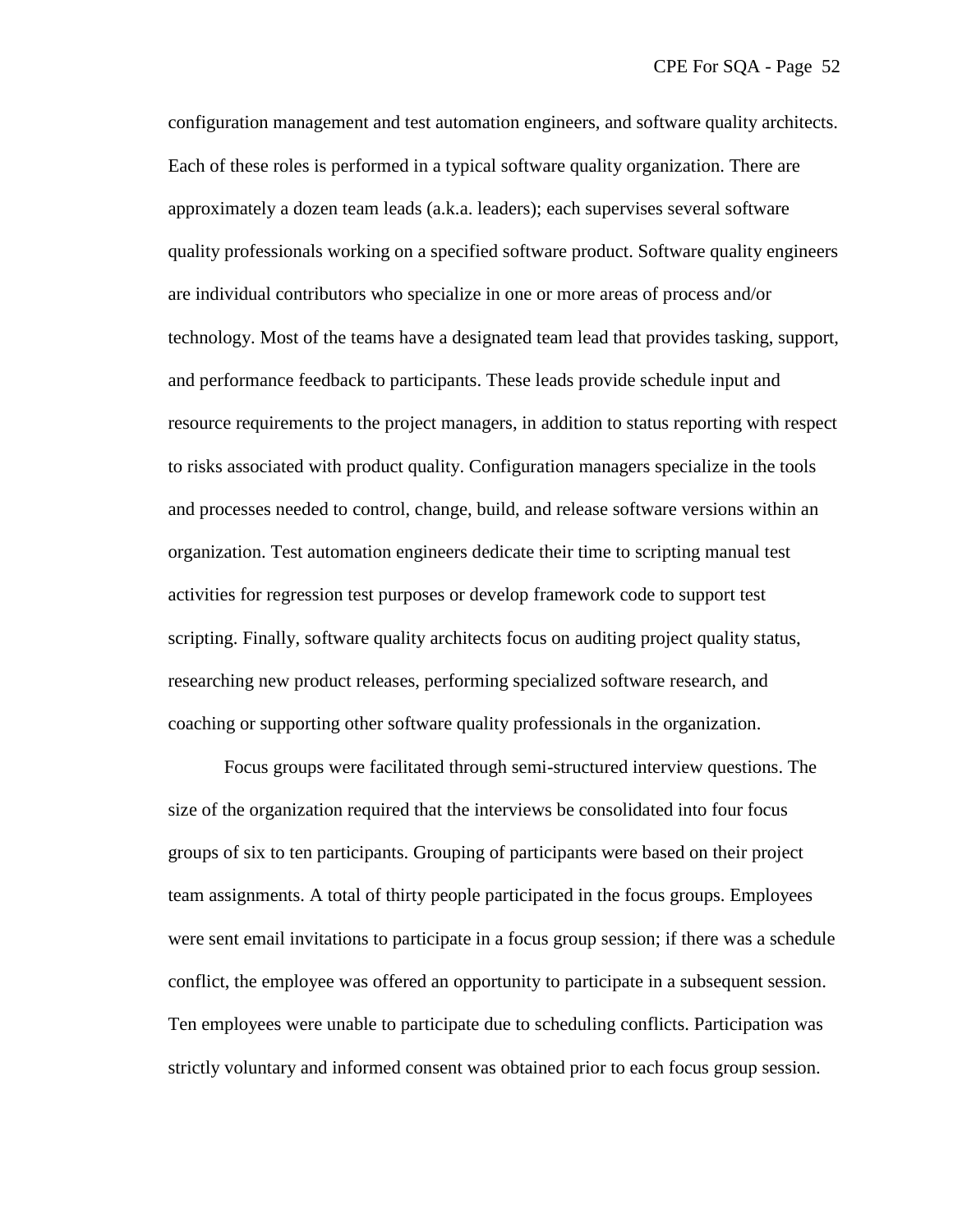Employees who were excluded from participation included the technical writer and the technical course developer.

### *Data Collection*

There are several levels of questions in a case study design (Yin, 2003). The firstlevel of questions involves those asked of interviewees. Semi-structured interviews provided the opportunity to ask probing questions to gain more depth of response to the interview questions. The second-level of questions are those that the principal investigator would like to answer through the case study. The third-level of questions involves seeking patterns across multiple cases. In this case study of an organization, the level-three questions examined patterns of self-directed and team-based learning across the four focus groups being interviewed.

First-level interview questions asked of focus group participants, anticipating individual response, included:

- 1. Give an example of a recent team-based learning activity that one of you has recently engaged in.
- 2. Give an example of a recent learning activity you undertook as an individual.
- 3. Have you used CBT Nuggets this year? [Note: This is a web-based self-directed learning program focused on technology. We hold floating licenses for this program.] What is your choice for a learning activity? If not, why?
- 4. What type of books or journals have you read recently?
- 5. What blogs do you read regularly? Do you author a blog?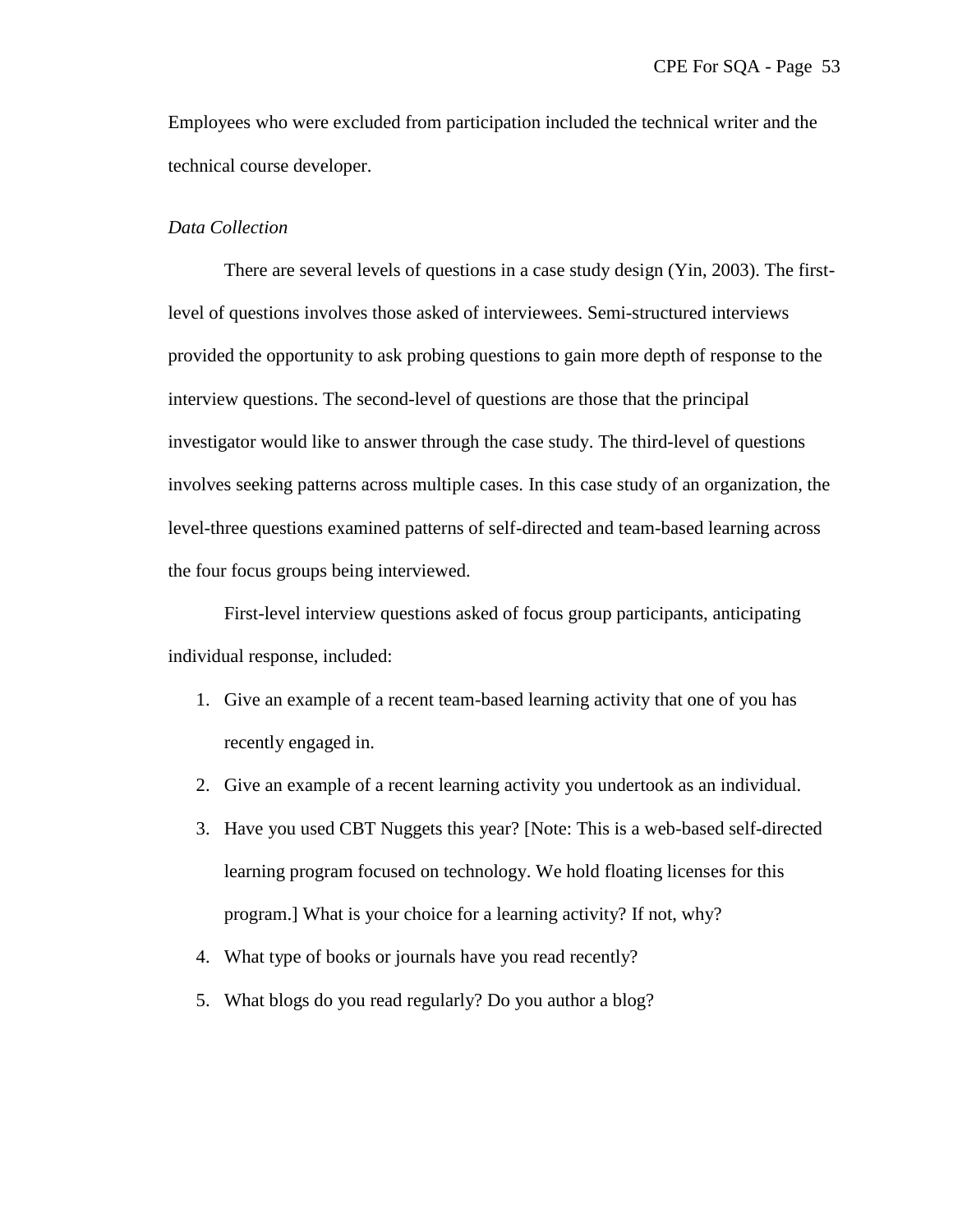- 6. What resources are important to meeting your learning objectives? Do you have Internet access at home? Is cost or availability of resources an issue for you?
- 7. How do you teach yourselves new technology such as Windows Server 2008 or server virtualization?
- 8. Describe one of your development objectives for 2008.
- 9. How does the team or organizational culture support or inhibit self-directed learning?
- 10. What was your most pleasurable learning experience this year?

Second level questions, according to Yin's (2003) definition, are the specific

research questions to be answered by the study:

- How is self-directed learning used in this software quality assurance organization to meet continuing professional education needs?
- What is the role of team-based learning to meet continuing professional education needs?
- What barriers or enablers to continuing professional education exist in this organization?
- Who establishes the learning objectives for continuing professional education? Are the objectives learner-centered and learner-defined?
- How are continuing professional educational theories reflected in the participant feedback on learning objectives?

As a secondary data collection method, I collected and reviewed the learning objectives established by the software quality professionals and their managers in January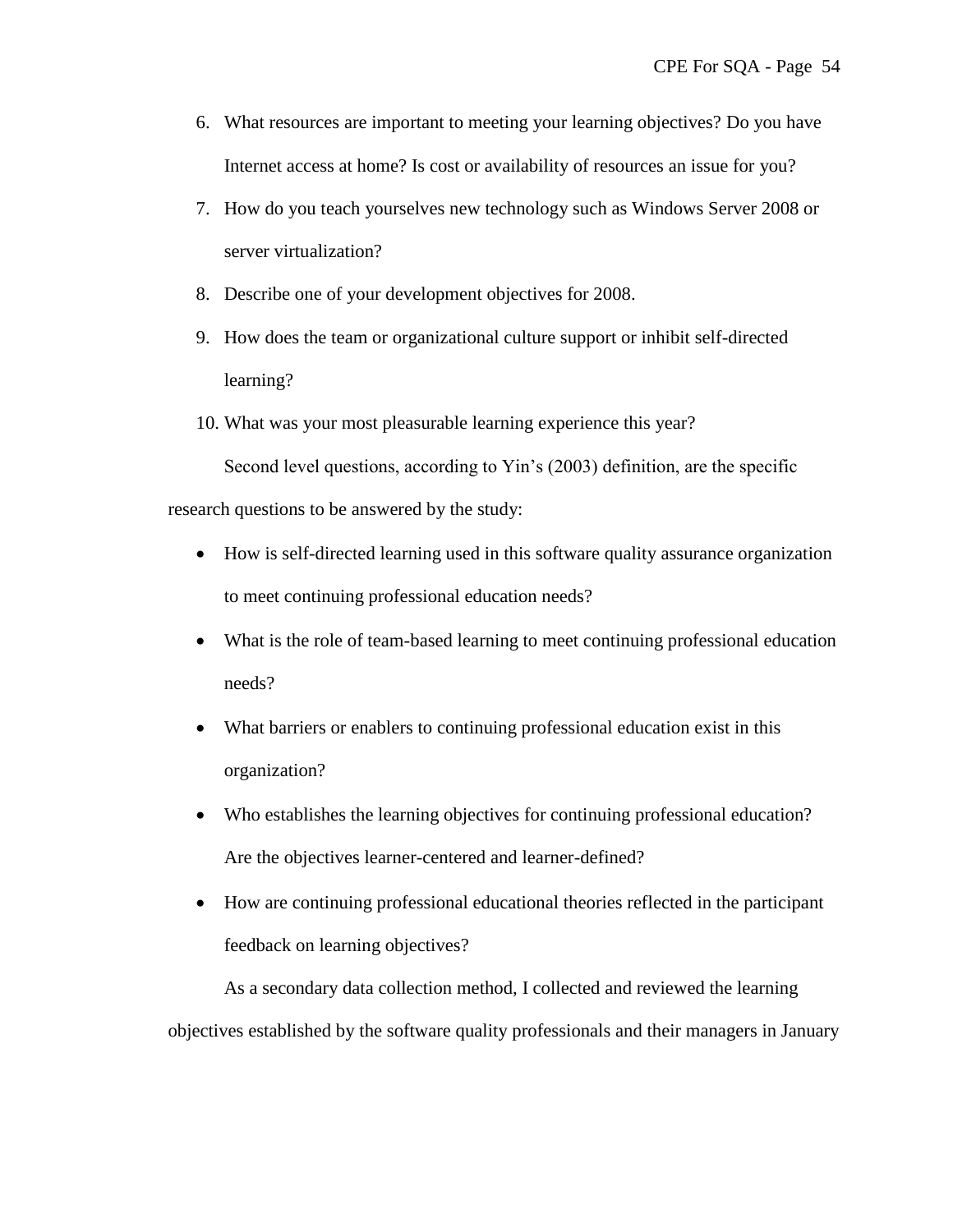2008. This enabled me to verify the information provided by focus group participants, to determine if the objectives were learner-defined, and to identify key learning themes.

As mentioned previously, focus group interviews were digitally recorded and transcribed. Transcripts were reviewed by one representative of each focus group for accuracy.

### *Analysis*

A case study database was created for use in conducting a constant-comparative analysis of the data from the interviews. According to Merriam and Simpson, the constant comparative analysis method involves four stages.

In the first stage one compares incidents, generates tentative categories and/or properties to cover the incidents, and codes each incident into as many tentative categories as are appropriate. The researcher also records in memo form any insights that occurred during the comparison of incidents."  $(1995, p. 116)$ 

I coded each expressed, unique idea or theme related to self-directed or teambased learning. These codes were written on hard copies of the transcripts next to the related section. According to Hewitt-Taylor (2001), codes are generated from the information gathered and are not predetermined. Glaser (1965) recommended that the researcher, while coding a category, compare it with previously recorded incidents in the same category. "This constant comparison of the incidents very soon starts to generate theoretical properties of the category" (Glaser, 1965, p. 439).

The second stage of the constant comparative analysis method involved the comparison of the categorized ideas or themes with the properties of the category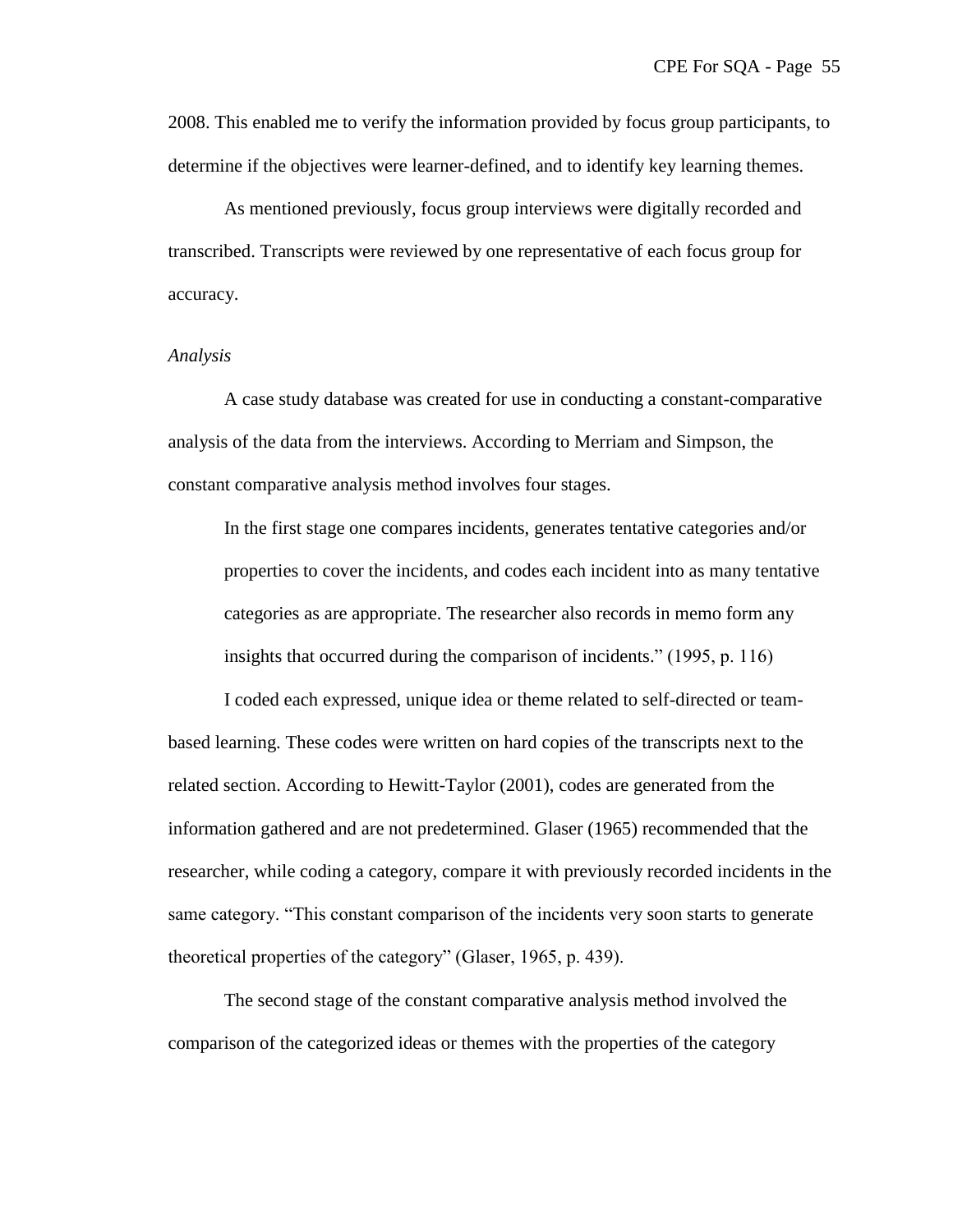(Merriam and Simpson, 1995, p. 116). Glaser (1965) stressed the increasing comprehension of the properties of a category with the constant comparison of incidents. In fact, Glaser (1965) suggested that one might find that some categories become integrated with others. In this stage, I reflected on how the incidents relate to categories, and how new categories emerged or were combined. Notes were made on decisions related to coding and categories. With regard to coding and categorizing the data, Hewitt-Taylor (2001) stated, "it is important not to lose contextual and descriptive elements of the data, which add to the transferability of the research" (p. 43). Accordingly, I ensured traceability from the categorized data back to the original transcripts through the creation of an Excel workbook to represent each idea or theme and representing the text of elements or quotes for each focus group. This enabled me to review ideas and themes across the four focus groups.

The third stage "is characterized by the delimitation of the theory" (Merriam and Simpson, 1995, p. 116). This stage emphasized possible hypotheses and reviewed the fit of the data within the framework of the theories. Glaser (1965) believed the delimiting occurs with both theory and the original list of categories. As more incidents are reviewed and coded, it is more likely the changes to the categories will become smaller. Also, one might find a smaller set of higher-level categories (Glaser, 1965) within this stage of the constant comparative analysis process. It is during this phase that the scope of the applicability of the theory becomes more evident. I identified several key strengths or concepts for self-directed and team-based learning in this software quality organization during this stage.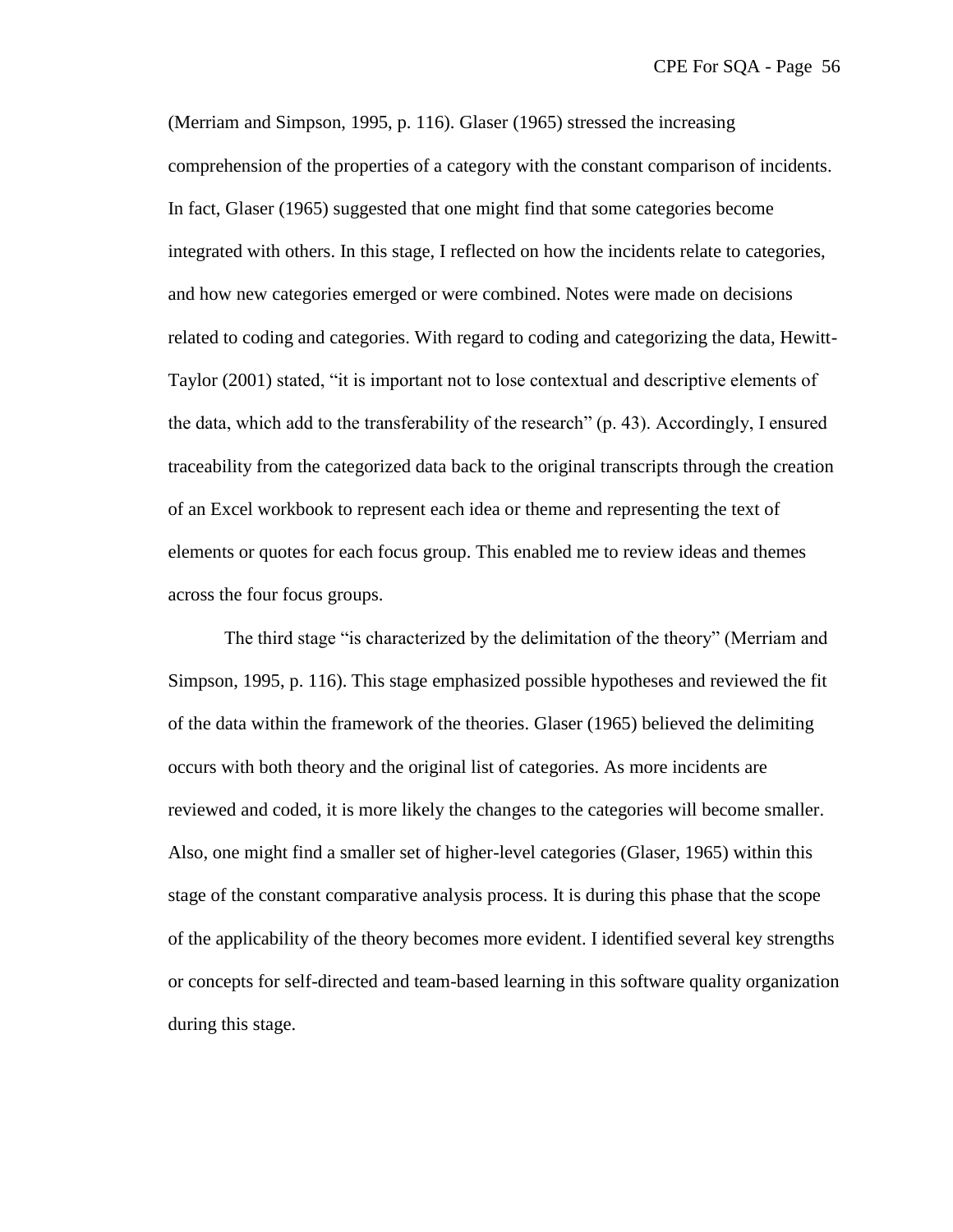According to Merriam and Simpson (1995), the fourth stage of constant comparative analysis involves the development of the theory from the data and memos (researcher notes when reviewing the data). Glaser (1965) believed that the insights in the memos reinforce the categories or themes. At this phase of the analysis, the categorization helps refine the theory and provide a framework for documenting the theory or findings. It is important to provide illustrations from the transcripts (coded elements) to support the theory or findings, since qualitative research benefits from such points to establish credibility. The refinement of this constant comparative analysis occurred during the development of the Excel workbook and the review of the learning or development objectives.

## *Institutional Review Board*

Institutional Review Board approval for a modification to an existing study, Continuing Education for Software Quality Assurance, #82927-2, was obtained prior to conducting any focus group interviews. A narrative of the research study (Appendix A) and a set of interview questions to guide the focus group sessions were approved before scheduling focus group sessions. Informant participation in the focus groups was optional, and informed consent was obtained prior to conducting the focus group sessions.

# *Researcher Insider Position and Statement of Credentials*

As an interviewer/researcher and leader of the targeted quality organization, I have the role of a participant in the organizational culture and a participant/facilitator in the focus group dialogue. It is important for me to be aware of my values, biases,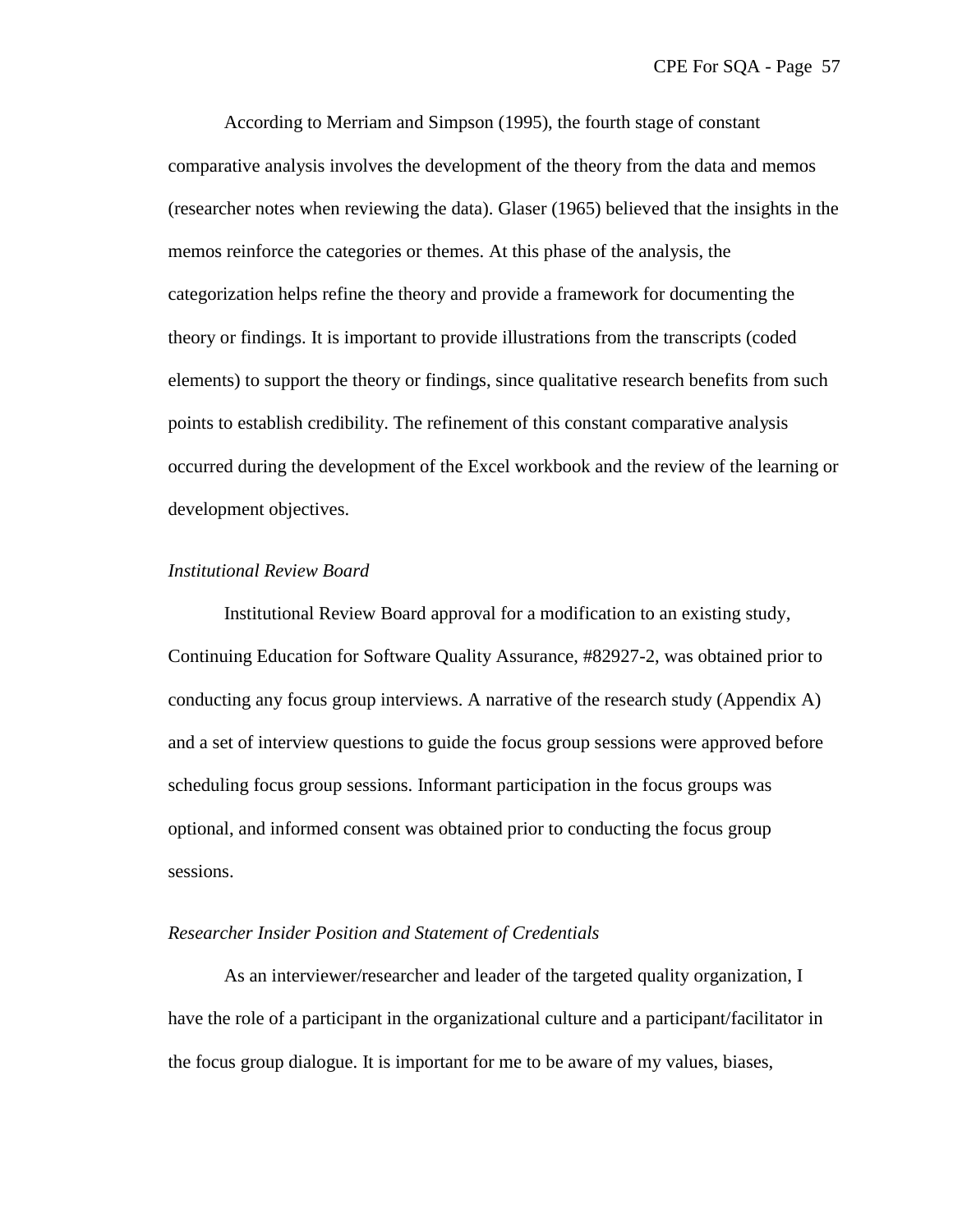experiences and influence. I have used several methods to assess the participant feedback including reviews of transcripts by one member of each focus group, a list of interview questions to guide the focus group discussion, and a review of employee developmental goals and learning objectives established through the annual review process. My knowledge gained within the industry provides me with comprehension of the culture, terminology and objectives. As an insider and participant, I am able to interpret meaning more effectively than one from outside the profession. It is through my lens of experience within the software industry that I analyzed the data obtained from this research. My experience includes: leadership roles in eight software companies; American Society for Quality certifications in quality management and software quality engineering; and a history of teaching software quality assurance practices to those desiring certification. My professional development and continuing professional education have centered on quality management, software quality, adult learning, and customer service. Following is a list of my experience and credentials:

- Certified Quality Manager, ASQ
- Certified Software Quality Engineer, ASQ
- Executive Director of Quality, a central Indiana software company, 2001- 2009
- Product Quality Manager, Tivoli Systems, 1999-2001
- Quality Manager Software Engineering, Raytheon Technical Services Co., 1998-1999
- Programs & Planning Engineering Manager/Quality Manager, Apple Computer, Inc., 1986-1997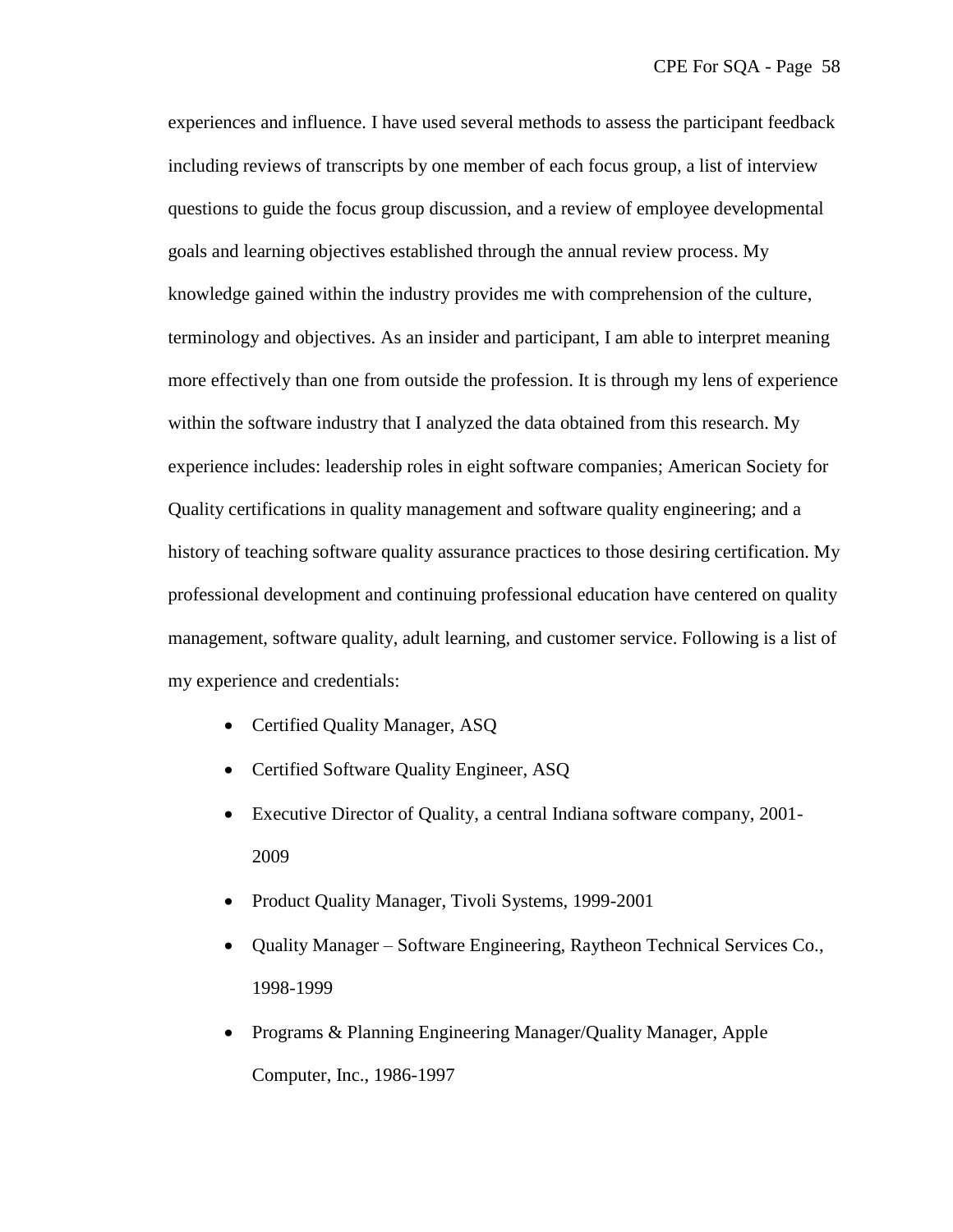- Product Documentation Manager, InteCom/Wang, 1985-86
- Software Certification & Support Manager, DataPoint Corp., 1979-1982
- Senior Technical Writer/Software Quality Engineer, Northern Telecom Corp., 1977-1979
- Ed.D. Candidate, Ball State University, 2009, Adult, Higher and Community Education, cognate in Executive Development.
- M.A., Ball State University, Adult and Community Education, 2004.
- B.A., Michigan State University, 1977.
- IAB Chair, Software Engineering Research Center
- Senior Member, American Society for Quality
- Member, National Association of Female Executives
- Member, Greenleaf Center for Servant Leadership
- Instructor, CSQE Prep Class, ASQ, 2000-2009
- Guest Speaker on Quality Management and Software Quality, Ball State University, Purdue University and University of Texas graduate programs, 1992-2009.

Throughout my career I have had a passion for strategic planning, continuous process improvement, the customer experience, and self-directed learning. As my career has evolved, and as I have learned new theories, techniques and methodologies, I have emphasized mentoring, coaching and teaching in my role as a leader of software organizations. Development of talent has been critical to the achievement of business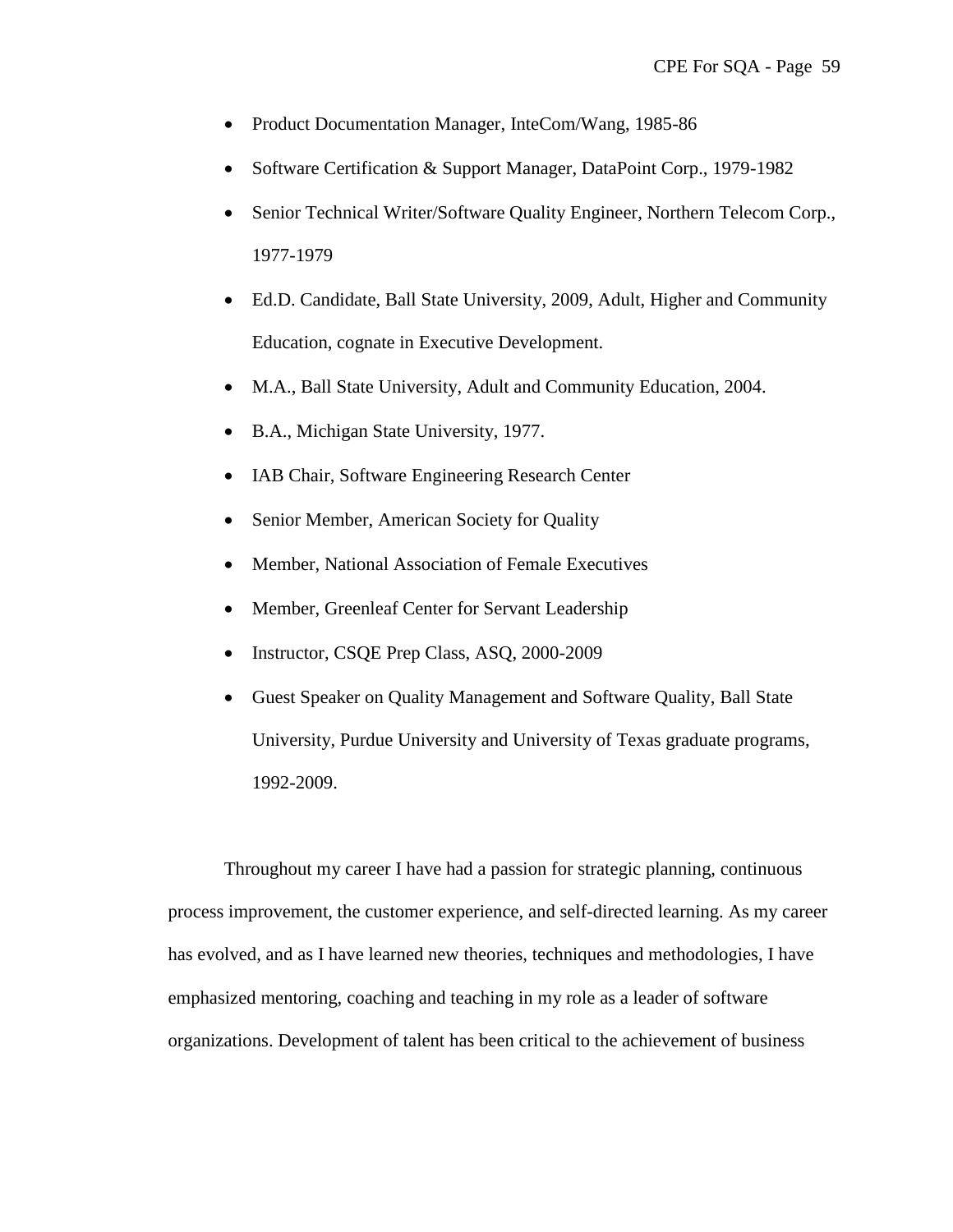objectives. For this reason, understanding continuing professional education within the profession has become a personal goal.

#### *Summary*

The strength of my research approach includes my knowledge of the software quality professional roles, my participant and insider position within the organization, and my ability to describe the self-directed and team-based learning activities of software quality professionals. This group has not received much study and no prescribed course of CPE exists. My insider status within the organization provides me with the benefit of understanding the organizational, technical, and process changes that have occurred over the past eight years in the organization. My insider status also provides me with the ability to recognize the context of employee comments and examples during the focus groups.

This is a constructivist orientation to research; an attempt to construct new knowledge of methods of meeting continuing professional education needs in software quality. Young described the future of continuing professional education as "An eclectic model utilizing just-in-time, learner-centered, practice-based, technology-driven environments" (1998, p. 139). This software quality assurance organization provided just such a model.

Merriam and Caffarella stated, "Because the knowledge base of the critical practice of self-directed learning is limited, studies need to be completed to see if this practice is carried out, and if so how. Studies of this practice could be done through case studies and other qualitative methods" (1999, p. 313). In using a case study approach, my main emphasis was on providing a thorough description of the organization's self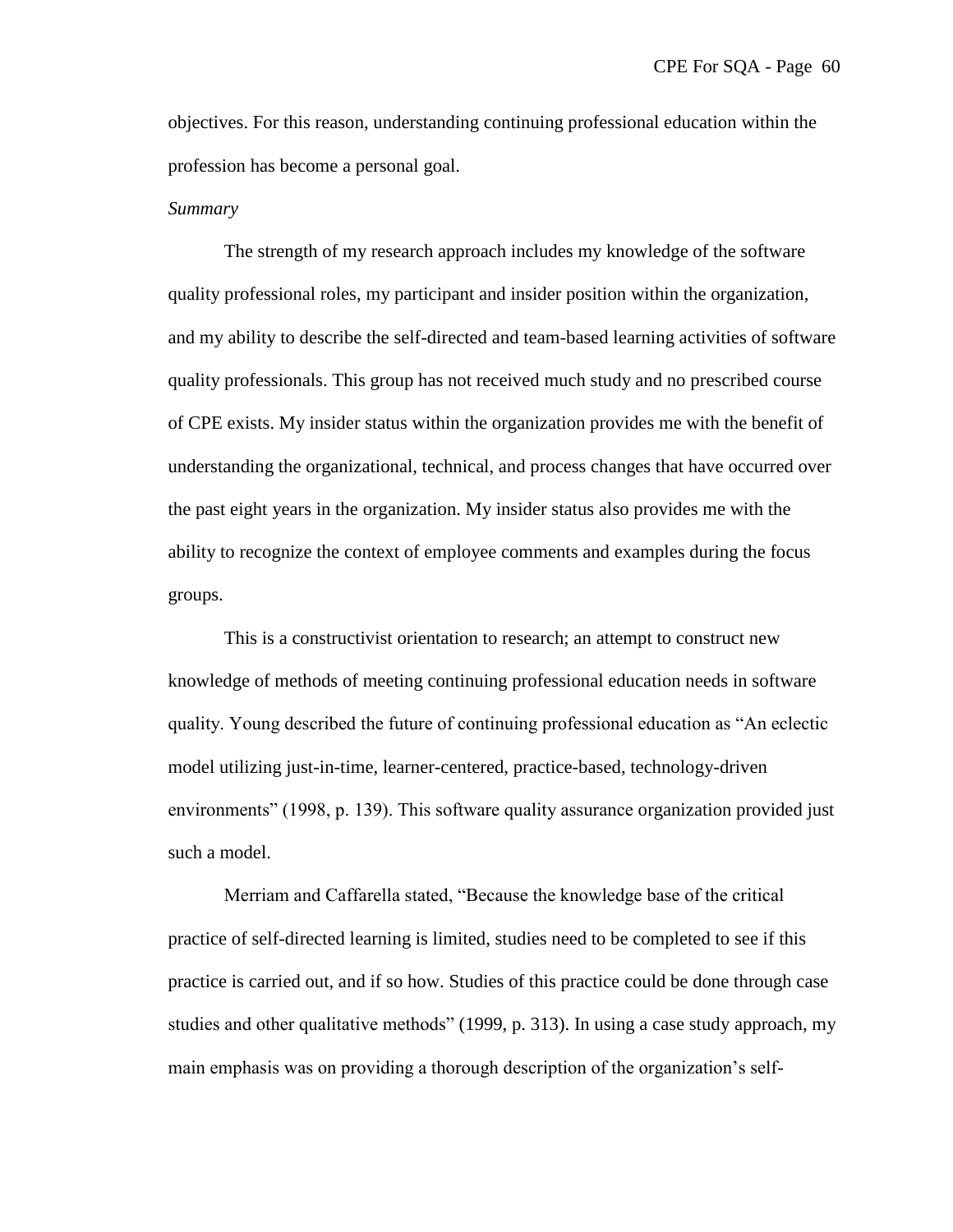directed and team-based learning activities and objectives and the culture or support system.

As I currently work within the practice of software quality, I was diligent about considering my values and potential biases when developing the interview questions and reviewing and describing the participant feedback. The interview questions were reviewed by subject matter experts, the focus group transcripts were member-checked, and annual appraisal information about learning objectives was used to compare to participant-reported objectives.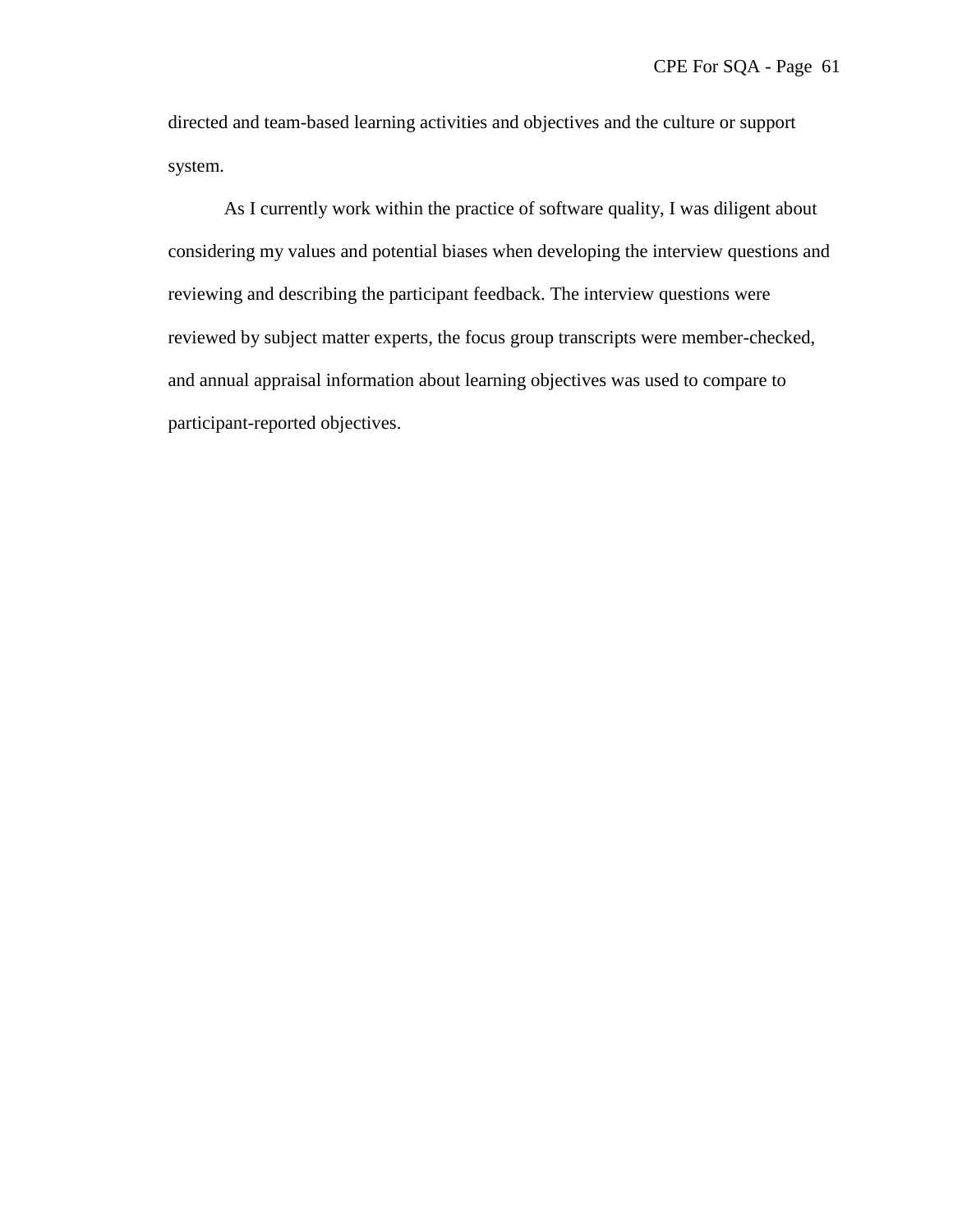#### Chapter Four: Findings

### *Overview*

In this study, the feedback was collected through a series of four focus groups with software quality professionals at a central Indiana software company. The company develops and sells software used by Information Technology organizations. I lead this software quality organization, and the organizational participants included thirty software quality professionals. Five of the participants were women and three participants, all men, were African-American. For five participants, English was a second language.

The participants in the focus group sessions were open to sharing their learning experiences with me and engaged in dialogue and clarification with their peers. I was delighted to listen to their stories of how they obtain the technical and process knowledge needed to perform their jobs as I gained new insight from their experiences. I used a descriptive and exploratory approach to my review of the feedback obtained from the focus group sessions.

To provide context for this discussion, the assumptions of this research are reiterated: self-directed learning is an important method of valid CPE for the software quality professional; self-directed learning by teams enhances individual efforts to improve professional competence; and cultural support systems and resources are important to the achievement of learning activities. These assumptions are supported by the research findings presented in this chapter.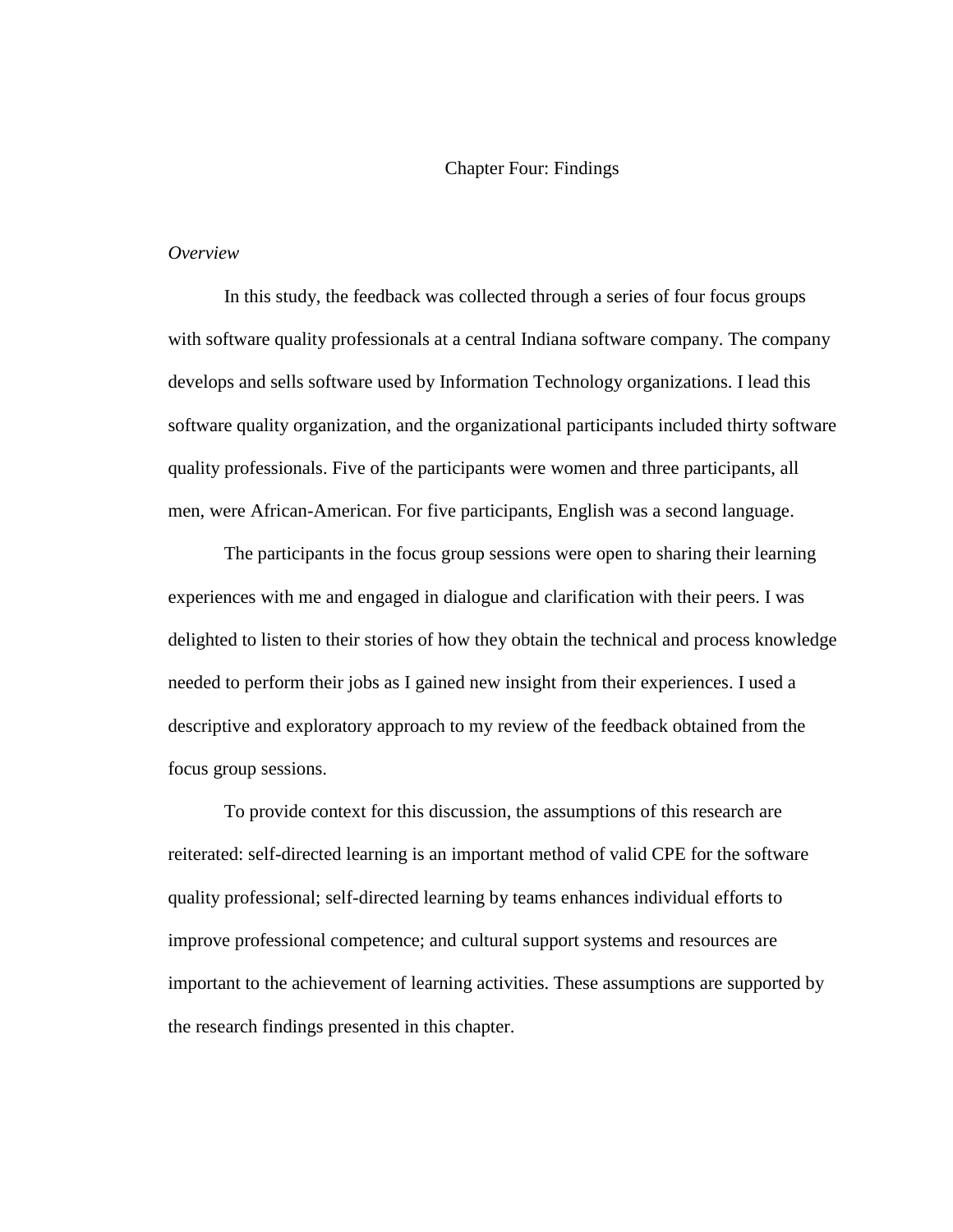The study of self-directed and team-based learning activities in this organization provided the opportunity to learn how these software quality professionals keep abreast of the changing technological and process landscape to meet the customer requirements for high software quality. This chapter explores the relationship of these findings to selfdirected and team-based learning theories.

In answer to the question 'How is self-directed learning used in this software quality assurance organization to meet continuing professional education needs?' I noted several common themes across the focus groups as I performed the review including:

- The importance of access to a 'significant peer'.
- The central role of the Internet as a means for learning through 'Googling'.
- Load and Learn, a experiential (and trial and error) learning practice of installing a required test application and trying to figure out how to configure and run it through the user interface alone.
- The benefits of the manager/project manager as facilitator of adult learning activities and resources.

A common theme regarding the role of team-based learning to meet CPE needs was the reported pleasure of learning within a team or group. Participants reported that they enjoy learning from others' experiences in a group setting. Additionally, rotating the role of group leader/teacher provided the opportunity to improve learning and retention.

These themes reflect a unique trend in continuing professional education for the software industry. One often thinks of continuing professional education as routine workshops driven by the efforts of an externalized professional body or organization, with certification or licensure (and the maintenance of same) as the objective for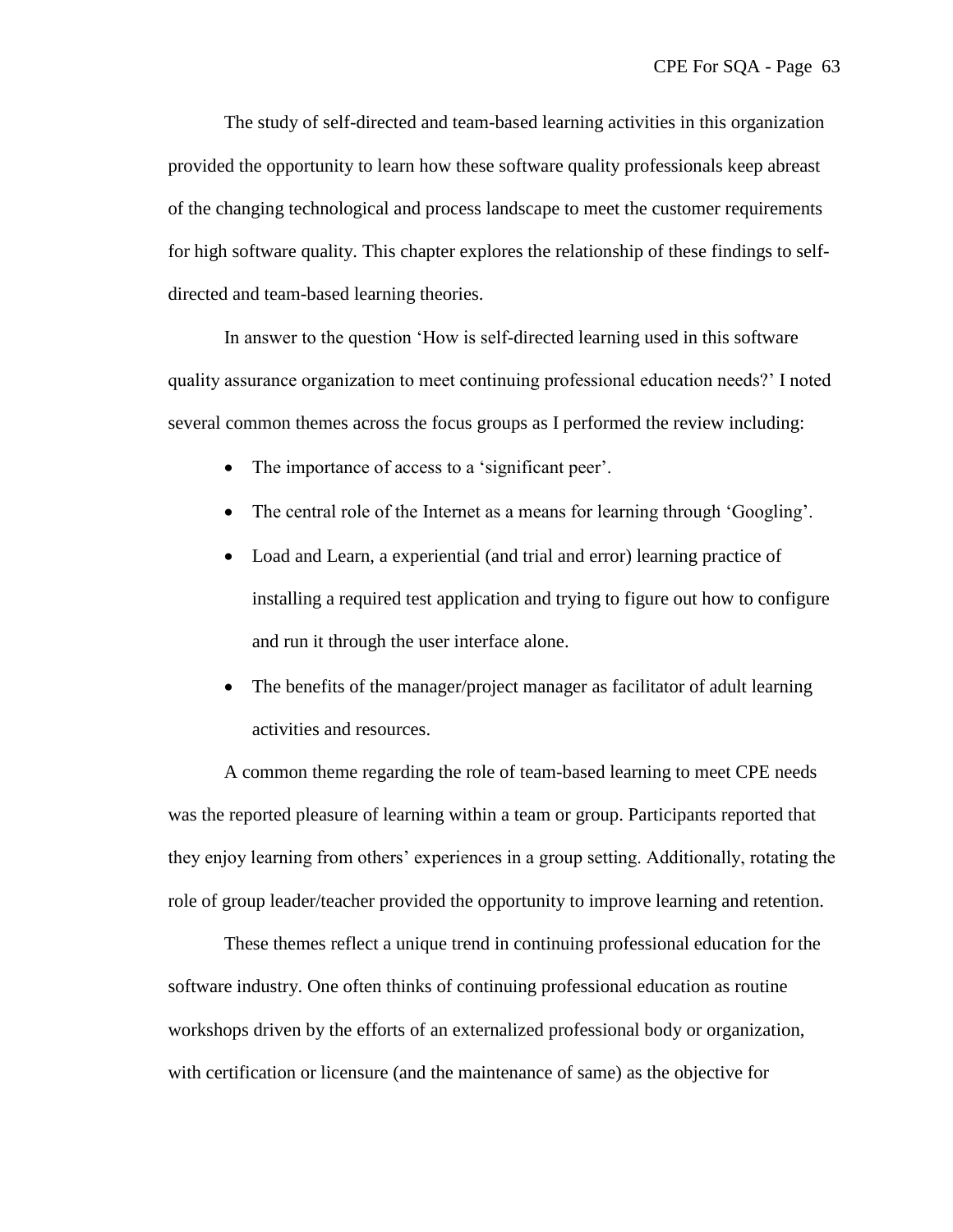validating professional competence. The findings of this case study describe a more informal continuing professional education model that is learner-centered rather than focused on the objectives of a professional organization. This model is driven by use of the Internet, self-directed and experiential learning styles, and access to significant peer(s) to support just-enough and just-in-time learning and application of learning. The managers of software quality professionals play an important role as enablers and facilitators of adult learning and a supportive culture. Supporting statements and data from the focus groups follows, organized along the lines these themes.

## *Significant Peer(s)*

Access to knowledgeable, experienced peers who are open to questions provided a key-learning vehicle within the organization. Many participants reported the interdependence of software quality professionals with the sharing of domain expertise as critical to the learning experience. It was reported that information access is greater within a team than across team boundaries. Regarding learning from a peer, one participant reported, "that's probably one of my biggest ways that I learn these days" (Group Two). Group One participant stated "I relied more on co-workers who already had some familiarity with the operating system" and another stated, "You need somebody who's already slogged their way through it and made some notes...[It's] helpful to talk to other team members and get 'where do you think I should look next?' (Group One).

One interesting perspective described the reliance on peer knowledge as, "It's an organic process...getting referrals from one person to the next to find information" (Group One). What they describe is like following a scavenger hunt, working from clues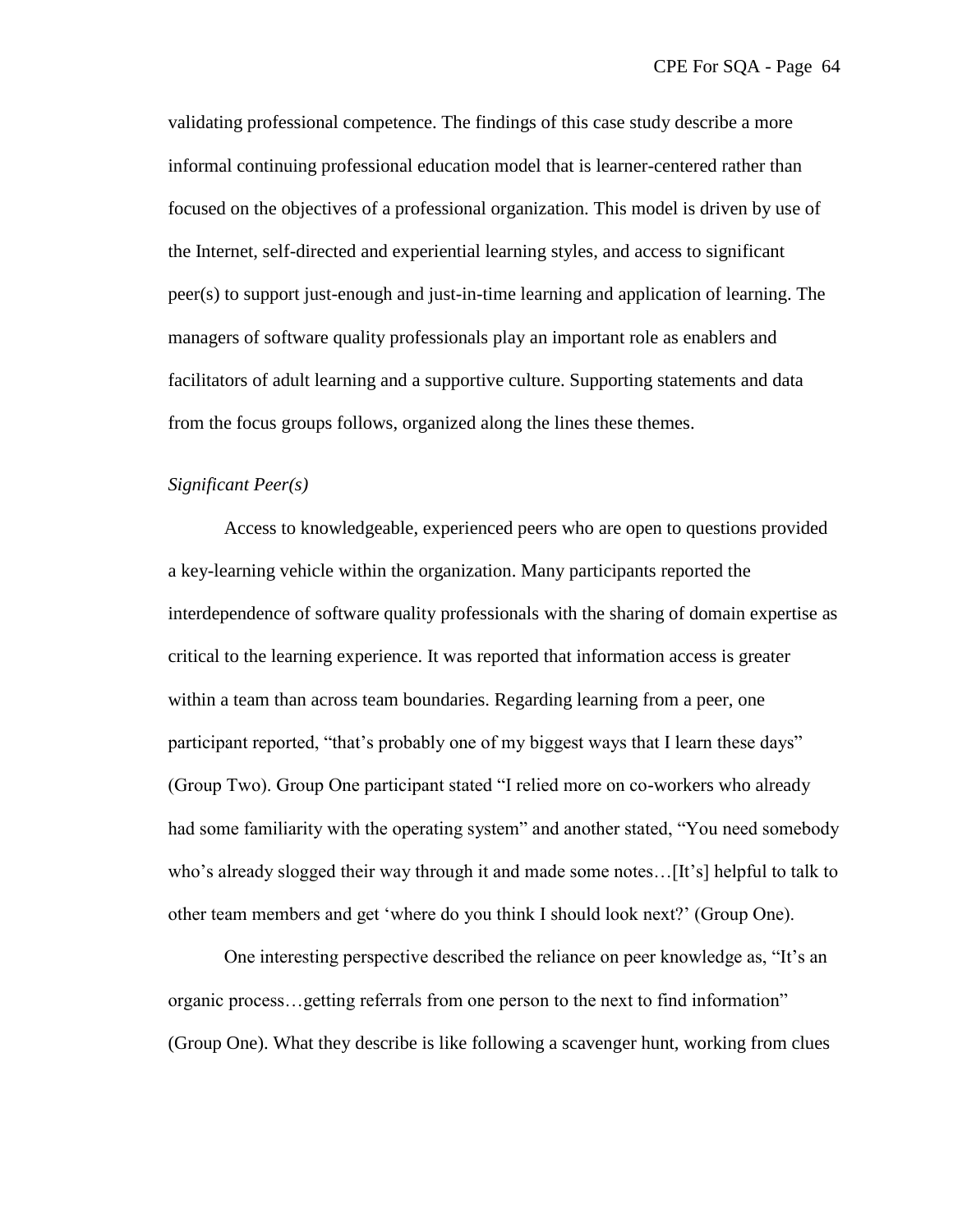through collaboration with others toward a goal of being able to complete the test activity or investigation. The customer also operates as a significant peer. In solving customer problems or defect scenarios, software quality professionals have the opportunity to increase their knowledge and experience, and they related these interactions to the principal investigator as learning experiences. A participant in Group Three cited comfort level with a co-worker in making a decision to seek peer advice. While some participants sought information or expertise from a peer prior to engaging in research, others cited that as a vehicle for learning only after working through issues independently. ―You come to a point where you have an issue and you feel like you've done pretty well on your own to figure it out and stuff, and then you go ask somebody else" (Group Three). Conversely, in the same focus group, one participant said, "I think it's your first thing, to ask somebody else who knows so you don't waste time trying to figure it out." Consulting with a significant peer is a form of data mining ("to find out if there was anything that he could offer for it", Group One).

There is no formal etiquette evident in the organization regarding when to ask a peer for assistance. The success of this learning technique, consulting with the significant peer, is that participants believed they could meet their learning needs in this way. Group Four participants stated that peers are an important resource in meeting learning objectives. The co-location of project team members was also cited as an enabler of such communication among peers. The downside of being the significant peer, for one participant, is redundant questions from people and the amount of time spent supporting peers.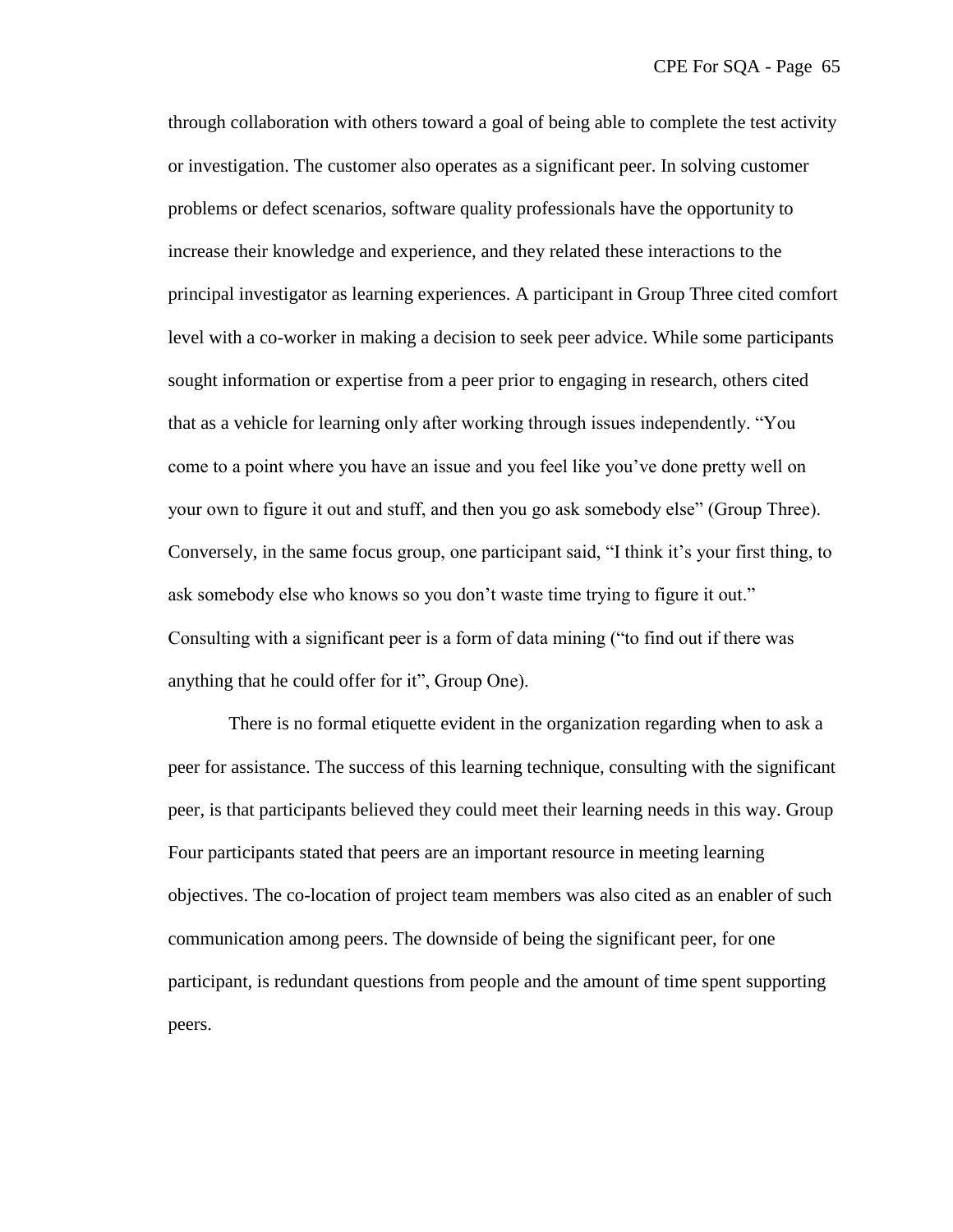In a tribal sense, employees become aware of and rely on those who hold subject matter expertise within the organization; however, there is no formal recognition or communication of these the ‗go-to' people. Improved definition and acknowledgement is needed of the role that the significant peers, or mentors, play in the continuing professional education process conducted in the software or technology workplace.

## *The Internet*

*Googling.* All of the focus group participants reported having access to the Internet from home and most participants reported using the Internet as a key, if not primary, resource for self-directed learning. I was surprised at the emphasis on Internet searches to find information to solve technology problems. 'Googling' was a term for this predominant learning style. "I call Google Man," stated one participant (Group One) to research issues and problems. The Internet is not without its shortcomings, however. There are inaccuracies in online information that can cause confusion in the learning process, according to focus group feedback. Websites for Microsoft products can present information as "happiness and roses" and fail to include information about the downsides of the product or key complexities in the configuration process. Participants who develop software reported the use of the Internet to look for programming examples as a means to validate their programming decisions or approaches. Several participants also emphasized the need for accurate information and believed that the Internet provides timely access in comparison to books or reference manuals, especially regarding server operating systems. They reported that books or reference manuals are quickly made obsolete by new product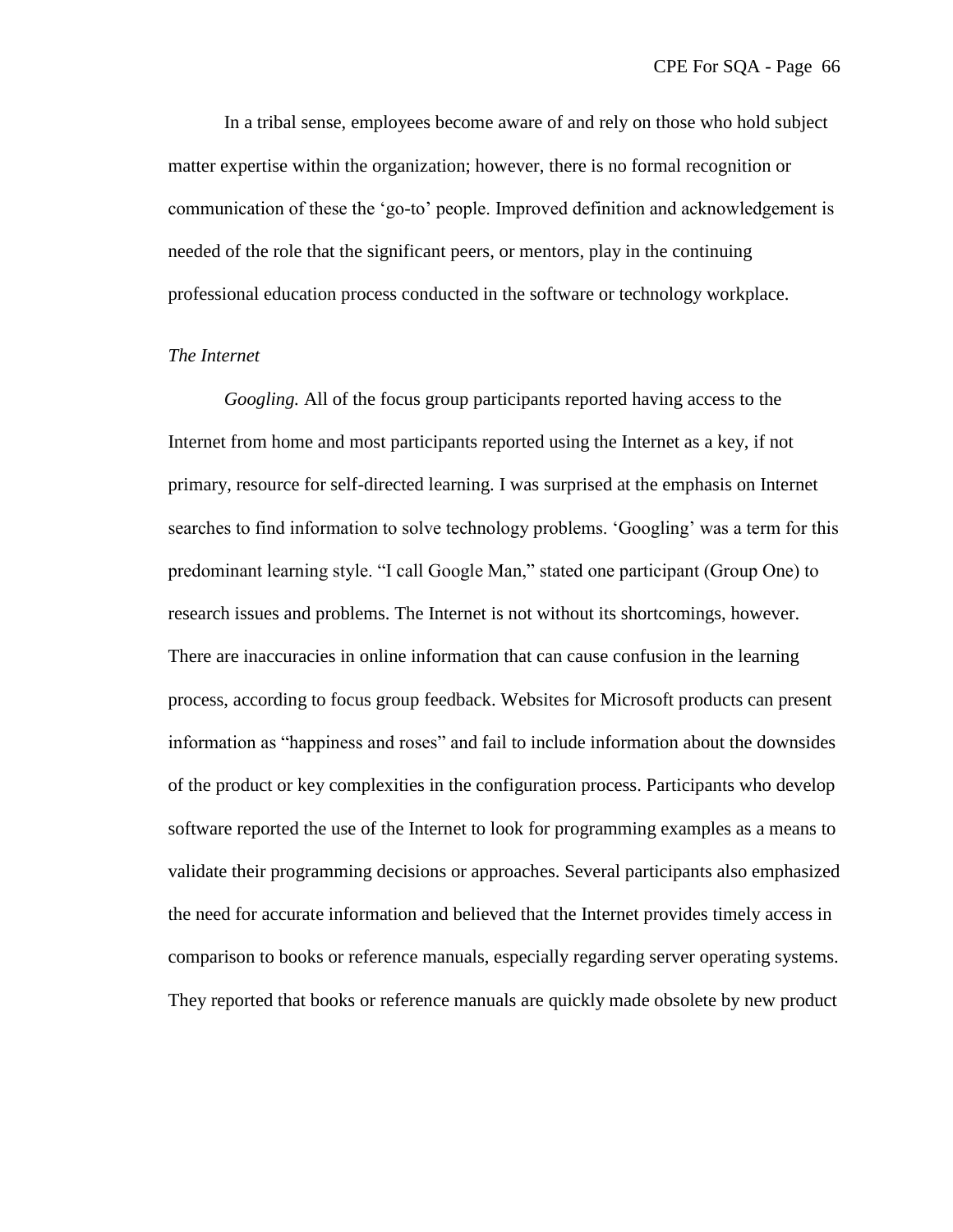releases, such as operating system service packs, and therefore unreliable resources to get timely information.

It was also reported that the Internet provides access to information that is unavailable through other methods. One participant provided an example of the Rubik's cube. His son recently received a Rubik's cube and, rather than spend hours attempting to solve the puzzle of putting it back together correctly, he quickly found a solution video on U-Tube and solved the puzzle within minutes. Prior to the existence of the Internet and vehicles such as U-Tube, one was forced to rely on trial and error or significant peers for solutions to such problems.

*Blogs.* Similarly, participants reported using Internet searches to seek individual blogs that provide descriptive information about how to solve programming problems. One participant frequently refers to blogs that describe coding disasters and he uses this information to learn from others' mistakes and learning experiences. Exchange Experts [\(http://searchexchange.techtarget.com/expert/Knowledgebase/\)](http://searchexchange.techtarget.com/expert/Knowledgebase/) is a resource to which the company holds a subscription. It is an indexing and searching tool that enables the user to seek information about Microsoft Exchange database-related questions and is heavily used by participants who must work with this application. The focus group participants reported that they do not pose questions in Exchange Experts or other similar web tools, as they "want immediate results". They don't pose questions due to their view that they have no time to wait for an answer (pressure to resolve problems immediately). However, they did report that they are rarely the "pioneers you think you are" and that they usually find that someone else has already posed online questions and answers to problems they face at work. "Rarely does it seem you're the first person to ask a question" (Group One).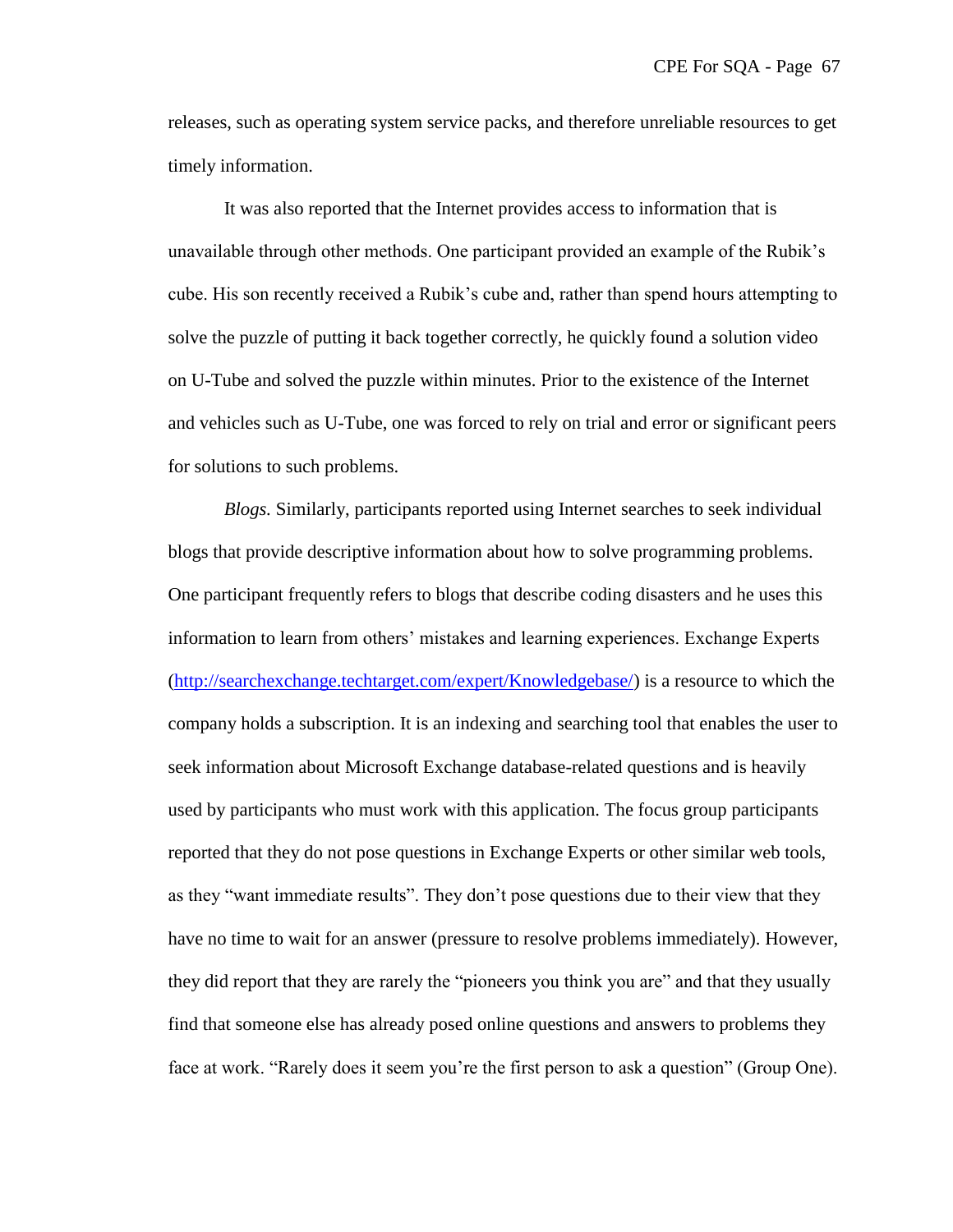Another participant indicated that "We're the kind of guys that can answer the questions", implying that the software quality professional in this organization was ahead of others in terms of depth of knowledge and experience with complex problems.

Internet searches, regardless of the search engine used, provided participants with links to blogs where one could find valuable information to solve work-related technology problems. One participant (Group Two) reported authoring a blog as a means for improving his knowledge. He recently wrote about version control and found that the experience of writing and re-writing the article enhanced his understanding and expertise. As well, he found the responses to his posted article within his blog also informed his learning. Blogs can be used as an interactive means of enhancing learning if one can afford the time to wait for responses.

A blog called 'Worse Than Failure' was a resource for participants in Group Three as it describes failures in code design and occasionally quality assurance-related failures. It is reported to have a humorous bent to it and is interesting, factors that the participants indicated are important to engagement through this medium. 'Sutter's Mill', a C# blog authored by Herb Sutter [\(http://blogs.msdn.com/hsutter/\)](http://blogs.msdn.com/hsutter/),was reported to be a valuable source of learning through a blog. Group Four reported using the Microsoft Exchange blog authored by developers at Microsoft, 'You had me at Ehlo' (http://msexchangeteam.com/) as a source of independent learning from those considered to be experts in the domain. Additionally, Microsoft's data protection manager's blog, SQL Server Authority (http://www.sqlauthority.com), and blogs hosted by the participants' company were identified as important resources. One participant blogs his personal day on Twitter as a learning experience.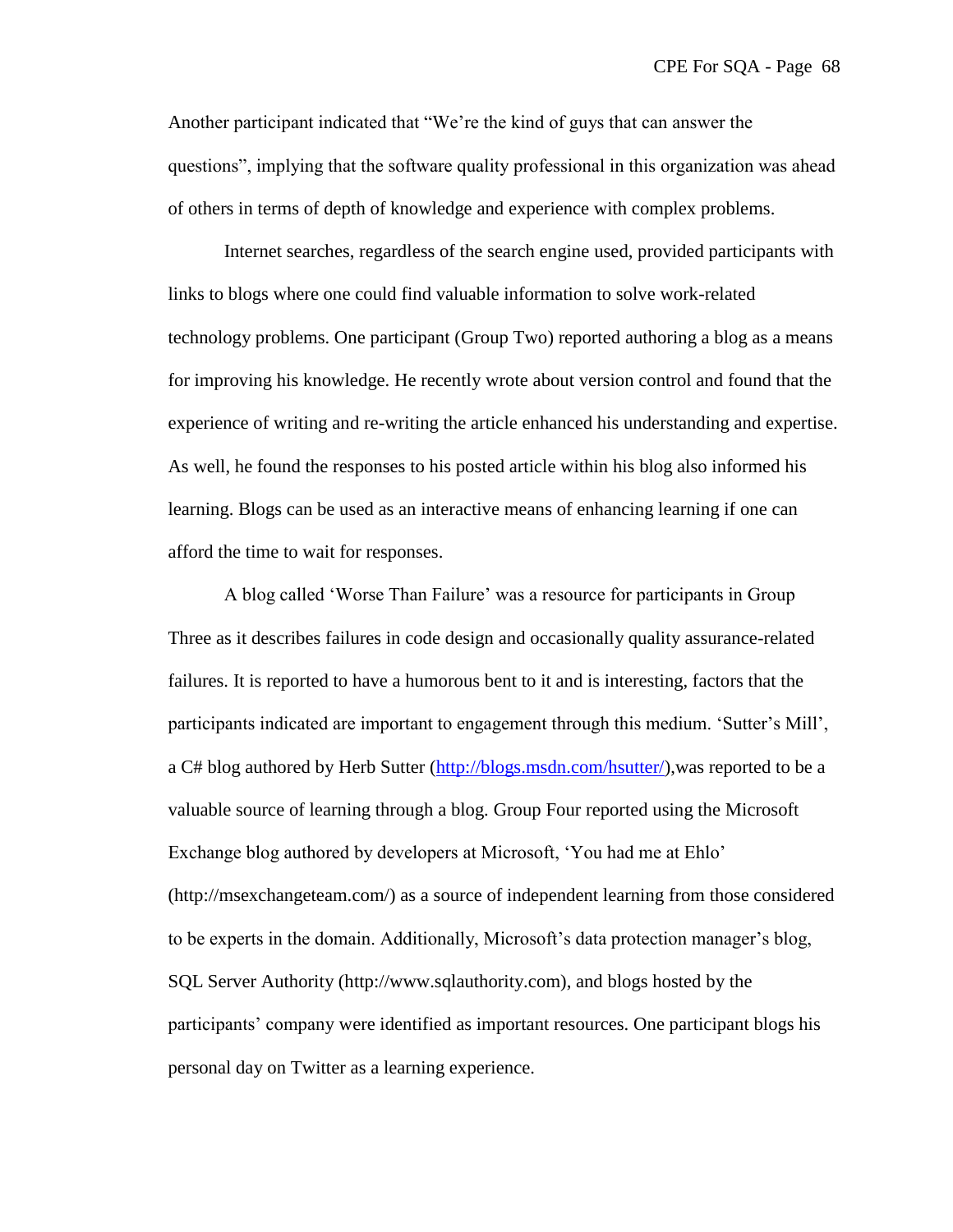*The influence of the Internet.* Does management recognize the predominant use of the Internet as a means for conducting continuing professional education in a selfdirected manner to achieve business results? The answer relies somewhat on the organizational culture and whether or not management views ‗surfing the web' as a lesser activity than coding or testing the application under development. It may be difficult for an authoritarian manager to see time spent 'on-line' as an element of overall employee productivity. A conservative culture may view such activities as time wasted while a more liberal culture may recognize the overall benefits as time well spent, especially when problem solving is the focus of much software quality tasking.

Access to the Internet enables and enhances research from home or at work. In this organization management has the opportunity to reimburse software quality professionals for their ongoing home Internet expenses up to \$50 per month. This is a benefit offered on a selective basis and to less than twenty percent of the employees. The company does not have an official policy with respect to such reimbursement for employees who work mainly from an office location. The current approval process within the organization centers on the amount of project-oriented tasking (development or testing) that will likely be performed outside the workplace. Employees are offered the opportunity to work from home one day per week. Management consideration of the benefits of Internet access for home-based self-directed learning could bridge the gap identified by participants in having to perform learning on personal time. The benefits of Internet access include the ability to conduct self-directed learning and research of technology problems when time permits (as opposed to when location permits). The provision of hosted cloud computing environments for executing labs or other learning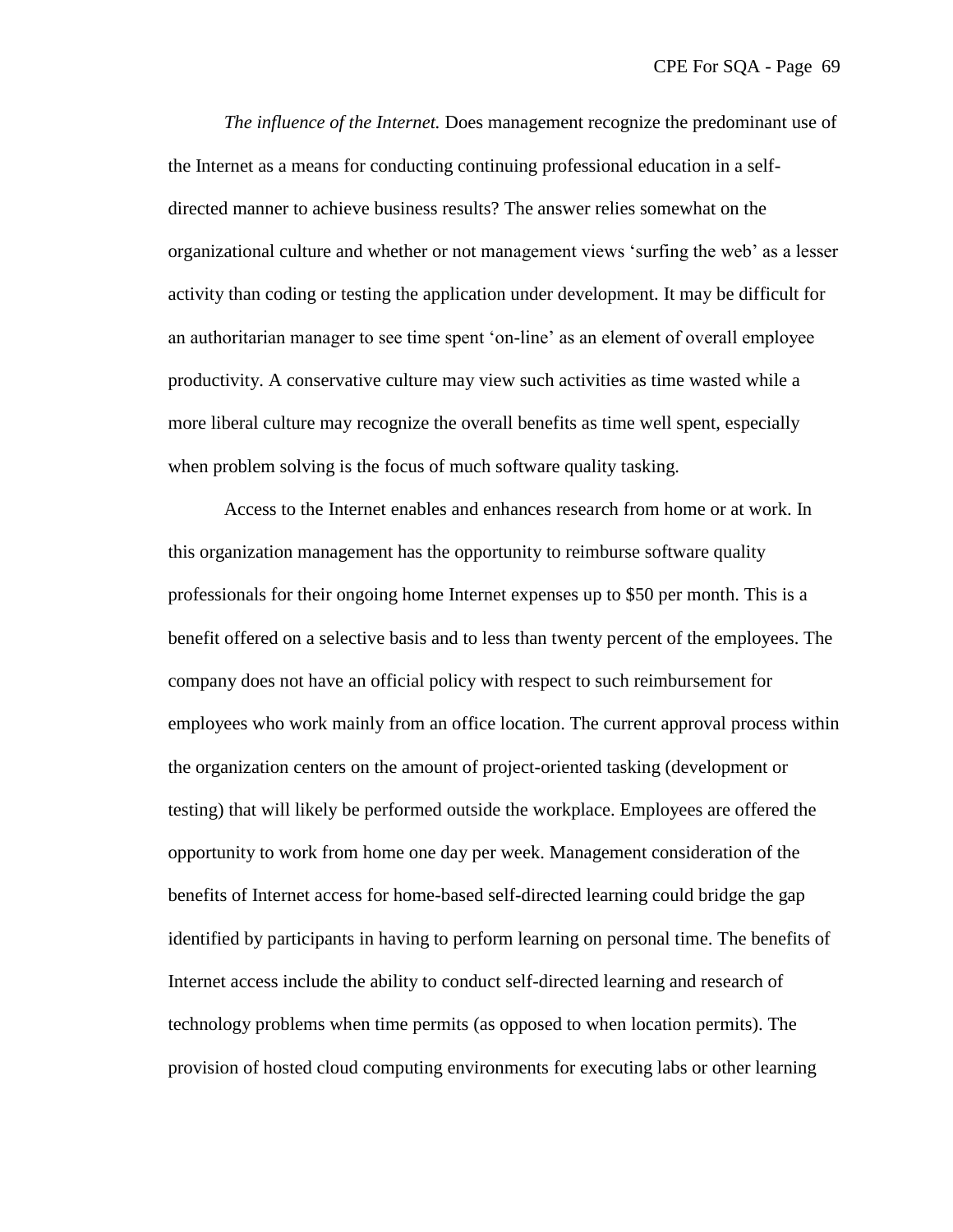scenarios could potentially revolutionize self-directed learning of technology from remote locations. High-speed and roaming Internet access and suitable home-based computer equipment for employees, funded by companies as a training benefit, could also enhance self-directed learning through providing greater range of opportunity.

### *Load and Learn*

*Trial and error approach*. Group One participants described using a trial and error approach to learning how to install SQL 2008 in clusters on Windows Server 2008 operating system (WS2008). One participant described this as "guided" trial and error through the use of referral to a significant peer, Internet searches, and webcasts as a means to get through blocking issues. There was an emphasis on building on past experience and knowledge. "Use existing knowledge. When that fails, start searching on the Internet." One participant reported, "I found I'm more of a hands-on type of person" in undertaking new learning. The learning was described as self-directed but prompted by a project, meaning that being assigned to a new project provided the requirements for learning (for example, learning the new WS2008 operating system when the project undertook support of that version). Another participant indicated that "First thing, I look for people within my team" that have the needed knowledge or information, rather than dive into trial and error. Learning through experimentation with the targeted product was a common theme of discussion. It was emphasized that "occasionally you'll have to know the right question to ask" and that the search refined the questions.

Group Two participants also described using an experiential approach to learning by "setting up [my] own test environment and just goofing around with it" and trying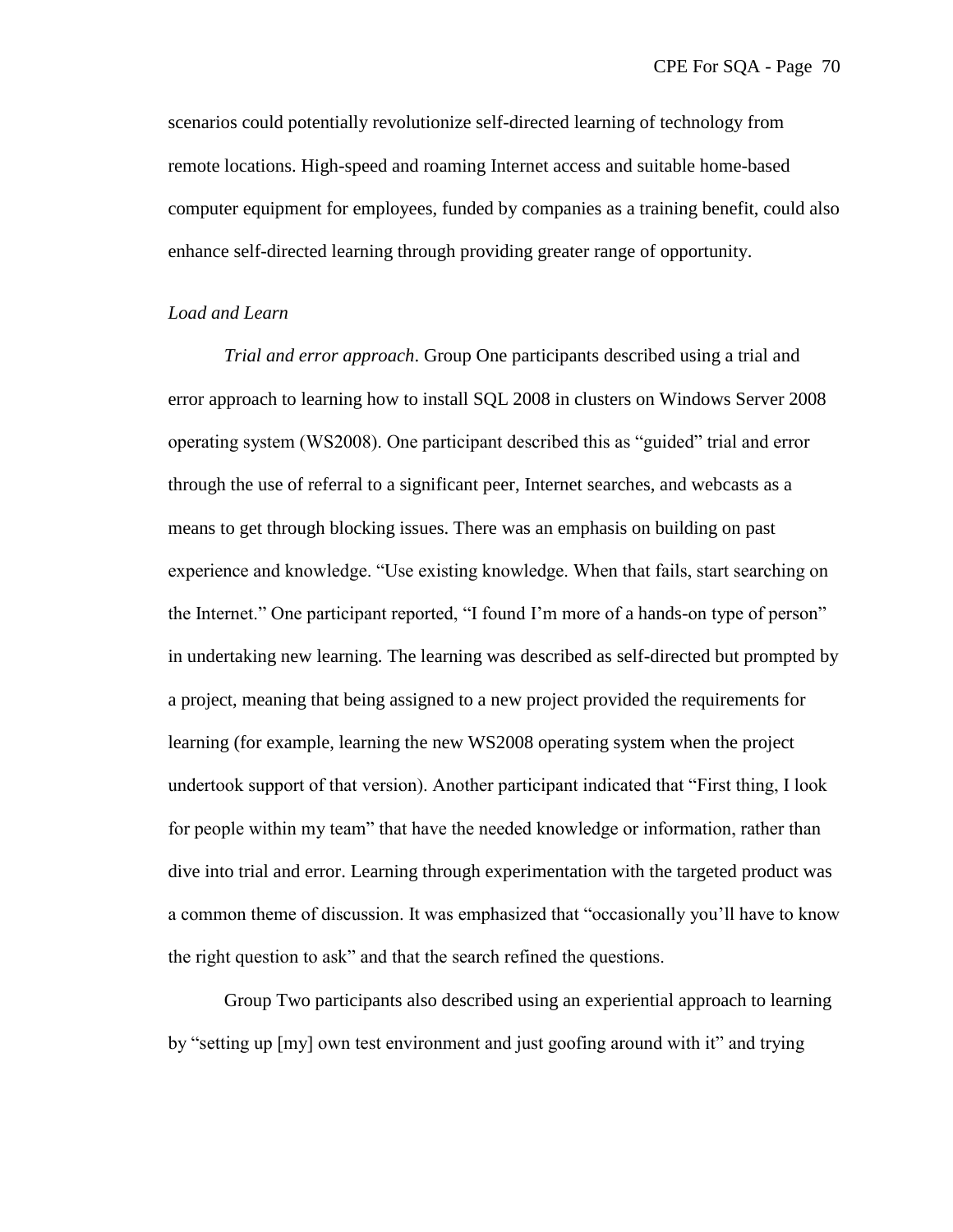various scenarios with the product to learn how the product would respond. A significant finding was the importance of learning through trouble-shooting customer-reported issues. "You have to trouble-shoot that as a point of learning", reported one participant. "Then the investigation itself is a process of learning." In this focus group, being responsible for determining the root cause of customer issues was a key driver for new self-directed learning activities and the resulting learning increased professional competence.

*Applying new learning.* Group Three reported yet another perspective on learning preferences by identifying the importance of having to apply the new information within a project or assignment. One participant stated that, "the real learning comes when you apply it." In reference to learning  $C\#$ , a new programming language, a participant emphasized that when you "do something and reliably repeat it – that counts as learning". Additionally, a participant indicated that, "when someone comes and asks me a question about something, they're not bothering me or anything. It helps me solidify what I already know", so participants can improve or increase their learning when teaching others in the workplace. One participant revealed that reading or referencing books is a key learning preference when more in-depth information is needed, especially about a programming issue.

*Research skills.* The participants in Group Four provided feedback that confirmed the preference to build upon one's prior experience and knowledge through trial and error. However, there were some new revelations regarding learning preference in this group. One participant stated, "I think the one skill they [the best tech people] have to develop in this business is to figure out how to get the answers. Figure out how to do the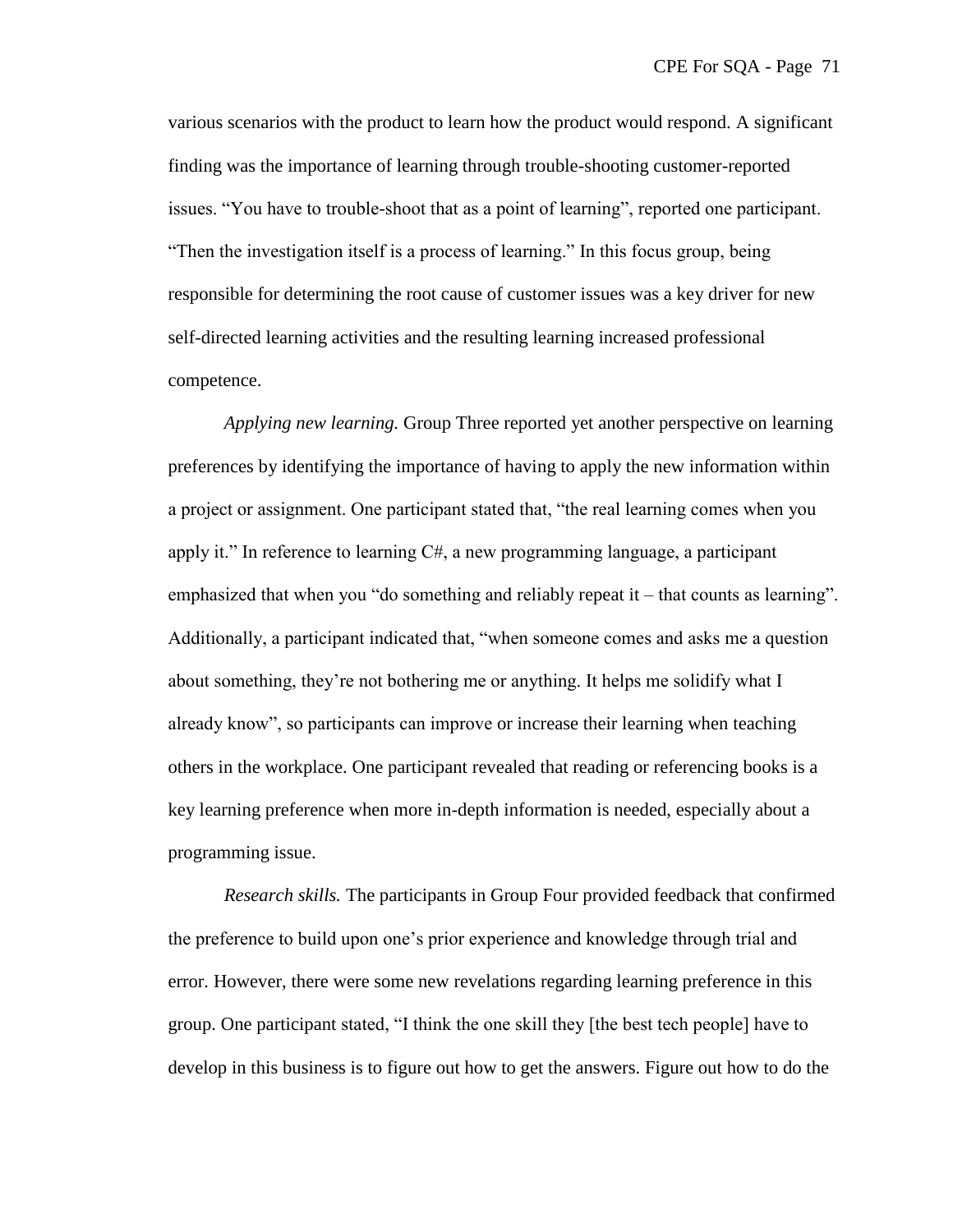research." This is an interesting perspective on learning within the profession – the need to understand how to approach the learning experience repeatedly and successfully by figuring out how to perform research. Self-directed learning approaches were predominant in this group, complimented by access to a significant peer who held knowledge or experience. "I learn more on my own and if I have questions that I can't resolve, I'll go and ask. I learn that way and I retain things longer and [if] I go ask someone right away without researching it on my own I'll retain it for a short period." One participant stated that his passion was for learning in new areas of technology and that this had become evident when he was recently asked to test products from newly acquired companies. He described the experience as "Learn it, understand it, and make recommendations". Another interesting outcome from this group was the stated preference by one participant for job shadowing as a means of learning.

#### *Learner-Centered Continuing Professional Education*

Self-reported development or learning objectives were discussed in the focus groups, in the context of individual participant plans to meet the objectives. A summary of the development objectives and stated plans is provided in Table 2, and principal investigator observations follow.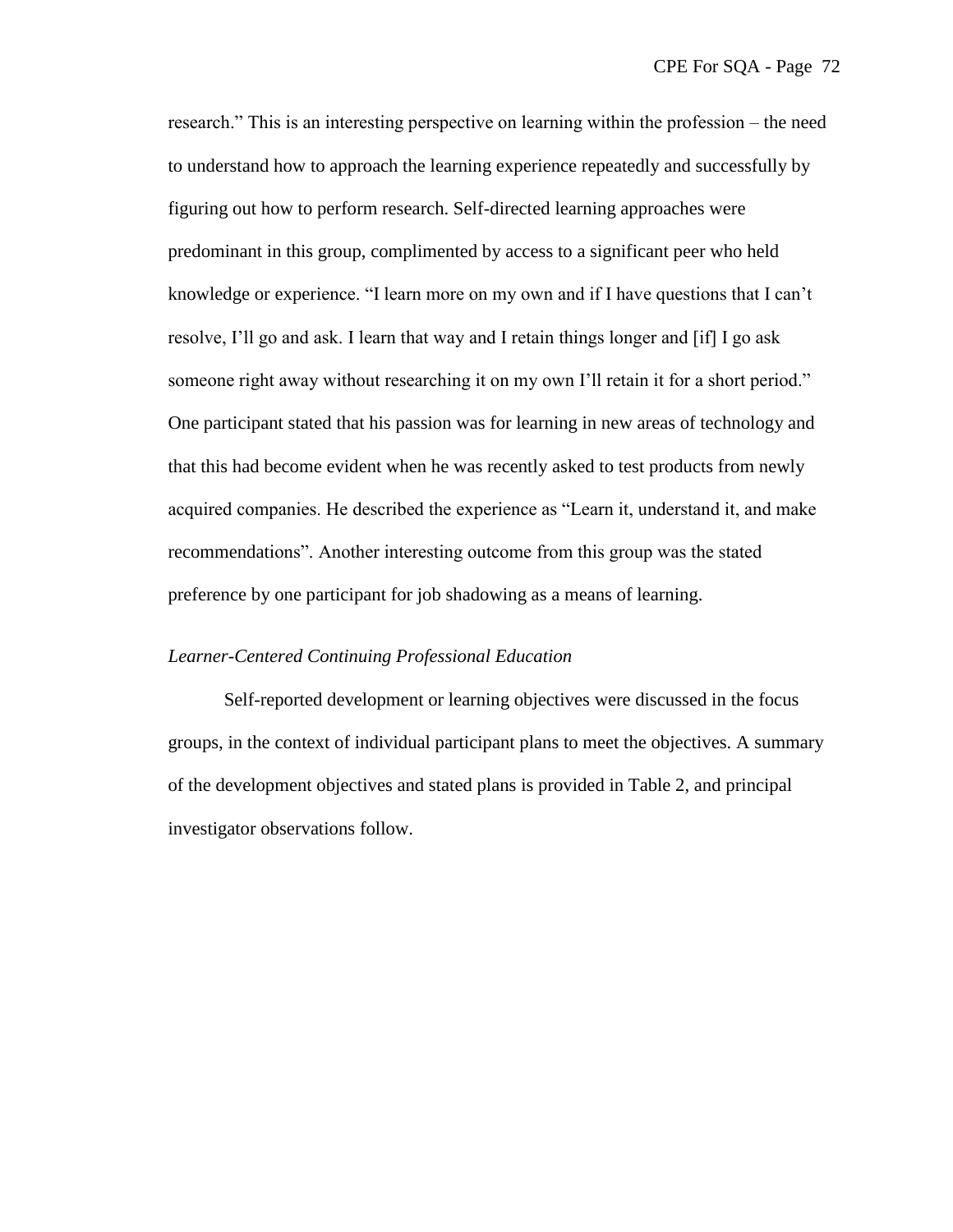| <b>Development objective</b>                                                                                                                | Planned method of meeting objectives                                                                                                          |
|---------------------------------------------------------------------------------------------------------------------------------------------|-----------------------------------------------------------------------------------------------------------------------------------------------|
| Learning C++/C# programming languages                                                                                                       | Regularly reading 10 minutes a day from a<br>book; tracking reading time on calendar                                                          |
|                                                                                                                                             | Trouble-shooting one's code/by experience                                                                                                     |
|                                                                                                                                             | Using Internet/Googling to resolve<br>questions and see examples of code                                                                      |
| Passing the Certified Software Quality<br>Engineer (CSQE) from the American<br>Society for Quality                                          | Studying the primer                                                                                                                           |
|                                                                                                                                             | Registering for the exam                                                                                                                      |
| Attending a software quality class and<br>developing test cases from what was<br>learned                                                    | Identifying a class and enrolling                                                                                                             |
| Improving team's quality assurance<br>processes                                                                                             | Using SharePoint server to generate<br>templates for sharing project test plans and<br>objectives, for tracking test completion and<br>issues |
| Implementing a robust integration of the<br>automated test framework with ESX Lab<br>Manager, virtualization                                | Hands-on "learning a whole swath of new<br>information"                                                                                       |
|                                                                                                                                             | Using these solutions on-the-job to solve<br>problems and test projects                                                                       |
| Learning and using InstallShield                                                                                                            | Job shadowing two developers                                                                                                                  |
|                                                                                                                                             | Porting code from Visual Studio installer to<br>InstallShield                                                                                 |
| Applying and automating enhanced<br>statistical information on performance test<br>reports, and learning to use the new Excel<br><b>API</b> | Applying programming techniques learned<br>in seminar                                                                                         |
|                                                                                                                                             | Mentoring from his/her father who is a Six<br>Sigma Black Belt                                                                                |
| Studying Microsoft Vista operating system<br>as part of the WS2008 certification body of<br>knowledge                                       | Reading reference manuals from Microsoft                                                                                                      |
|                                                                                                                                             | Making time for oneself a priority                                                                                                            |
| Taking the actual test for the MCSE with<br>an Exchange emphasis                                                                            | Taking one test every other month                                                                                                             |
| Learn more about the development<br>process and learn more about automating<br>things                                                       | Job shadowing with adjacent developers<br>through scheduled time together                                                                     |

Table 2: Self-reported learning objectives.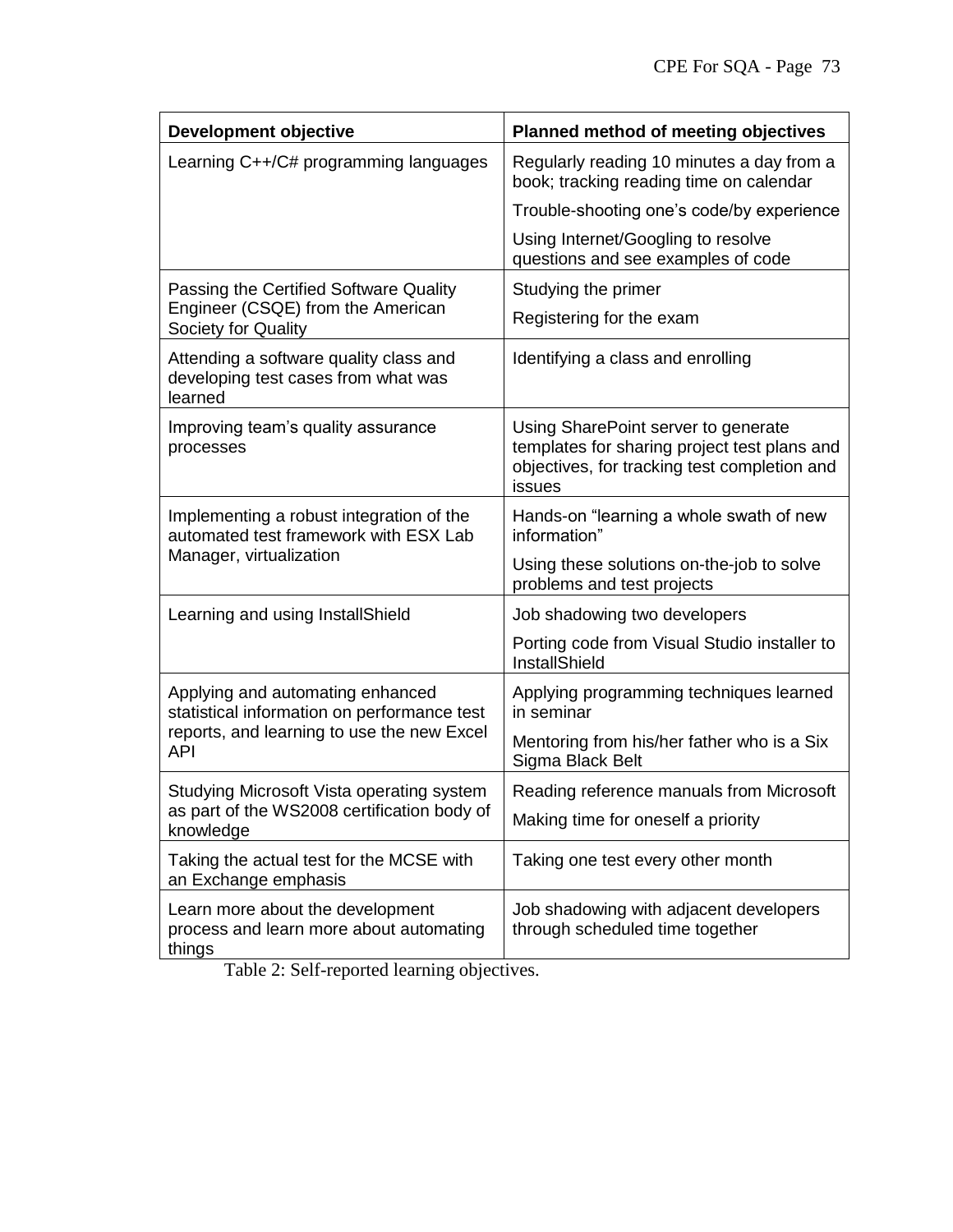Some participants reported specific self-directed learning activities as the framework for meeting the development objectives. For example, such activities included setting aside time to read manuals, studying a primer, job shadowing and porting code to a new language. Access to mentors or peers was important to making progress when confronted with blocking issues. There were reported problems in making self-directed, individual study a priority; one participant stated that he usually puts others' requests for assistance ahead of time for self-study. There was a pattern of deferral of time for study and yet this was complemented with a job shadowing or mentoring alternative for reaching development objectives.

The self-reported development objectives address both process and technology, or software application, learning experiences for the participants. The certification-related objectives involve learning from documented bodies-of-knowledge materials while the process objectives tended to center on application of new learning on-the-job. Where the objective involved using a new application (SharePoint, InstallShield, Excel, C#, etc.), the method of learning was very hands-on. Access to resources to meet development objectives was not an issue for the participants.

To verify the authenticity of the reported development objectives, the principal investigator compiled a list of participant development objectives as defined with their managers in January 2008 (and documented in employee performance appraisals); see Table 3. Management defined only four of the development objectives (increasing automated testing and improving organization of work). The learners established the rest of the objectives. This is in line with Houle's view on the importance of learner-centered CPE.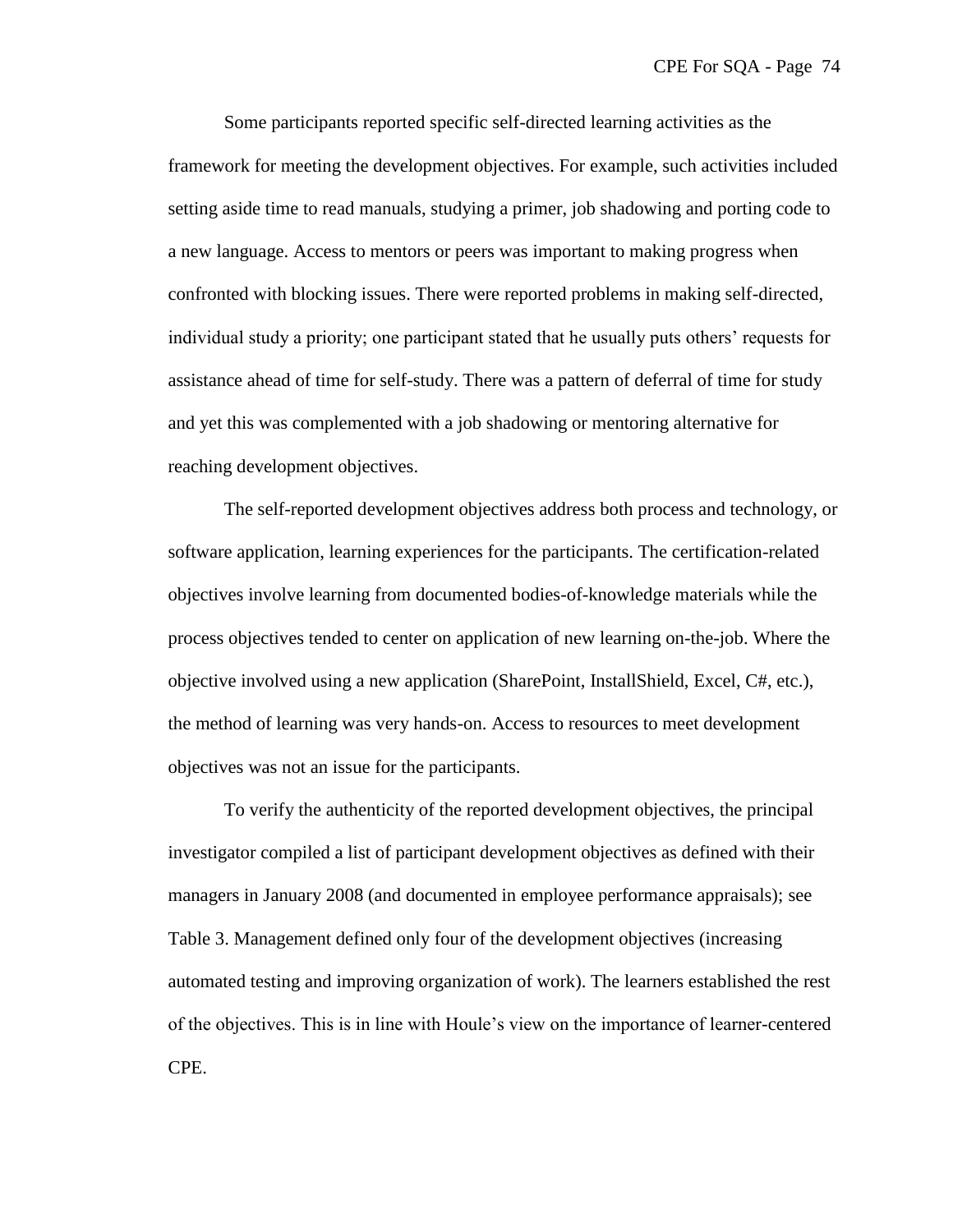Master Windows SharePoint Services 3.0

Master Microsoft SharePoint Office Server 2007

Learn SQL Clustering

Master SQL 2005 Server

Obtain certification on MS Office 2007

Work with various test teams to develop test objectives documents

Attend SQA Workshop

Design/Develop Test Cases

Go back to school in a graduate non-degree program in Computer Science

Attend Microsoft cluster class

Attend any training/seminar regarding server and network configuration

Increase automated testing

Get involved with code reviews

Improve trouble-shooting techniques

Participate in the C# study group

Document new concepts learned in classes, how they were applied, and the benefits gained

Attend several software testing seminars/webinars

Read Cem Kaner's book "Testing Computer Software", 2<sup>nd</sup> edition

Attend some Microsoft Windows User's Group meetings

Obtain Windows 2003 MCSE certification

Complete CCNA certification

Learn to run the test automation tools

Learn clustering through CBT Nuggets

Learn SQL 2005 through CBT Nuggets

Learn WSS through CBT Nuggets

Cross-train with peers to avoid single point of failure in team

Improve organization of work

Exchange 2007 clustering

Exchange 2007 training

Learn SQL clustering

Learn SQL new features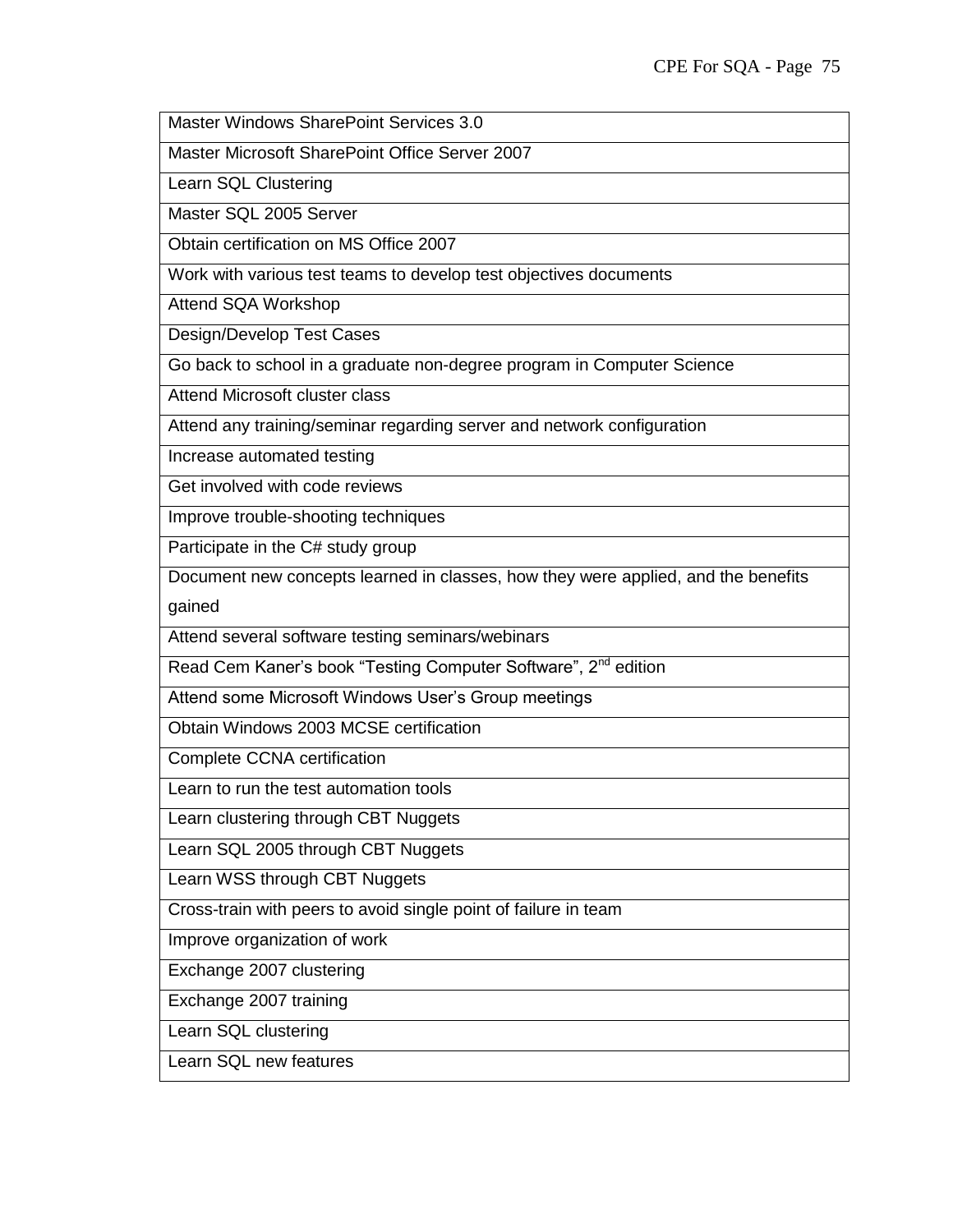SQL MCSE certification

Linux series videos on CBT Nuggets

Gain extensive knowledge of VMWare ESX 3i

Take internal product training classes

Agile software test techniques training

Management training

Upgrade MCSE to Windows 2008 level

Pass 2 upgrade exams to Enterprise Server Administrator certification for WS2008

Further education toward Bachelor's degree in Business Information Systems

Learn WS2008, IPv6 and Hyper-V functionality

Take a technical writing class

Take CSQE exam

Learn transactional file functionality of WS2008

Improve my attitude

Learn to deal with frustrating people more effectively

Take exploratory testing class

Oracle 11g DBA certification

SAP training and certification

To improve my relationship with peer

To mentor staff more effectively

Table 3: Learning Objectives Captured From Annual Review Data.

Not only do the pre-defined development objectives reflect the learning activities related by the focus group participants, but the appraisal data also reflects an engagement by the professionals to define their own goals. Some teams of software quality professionals had shared goals established by management including expanding use of test automation, using CBT Nuggets to learn about technologies, and improving test processes used by the project. More frequently, the software quality professionals identified their own learning and development objectives as well as the resources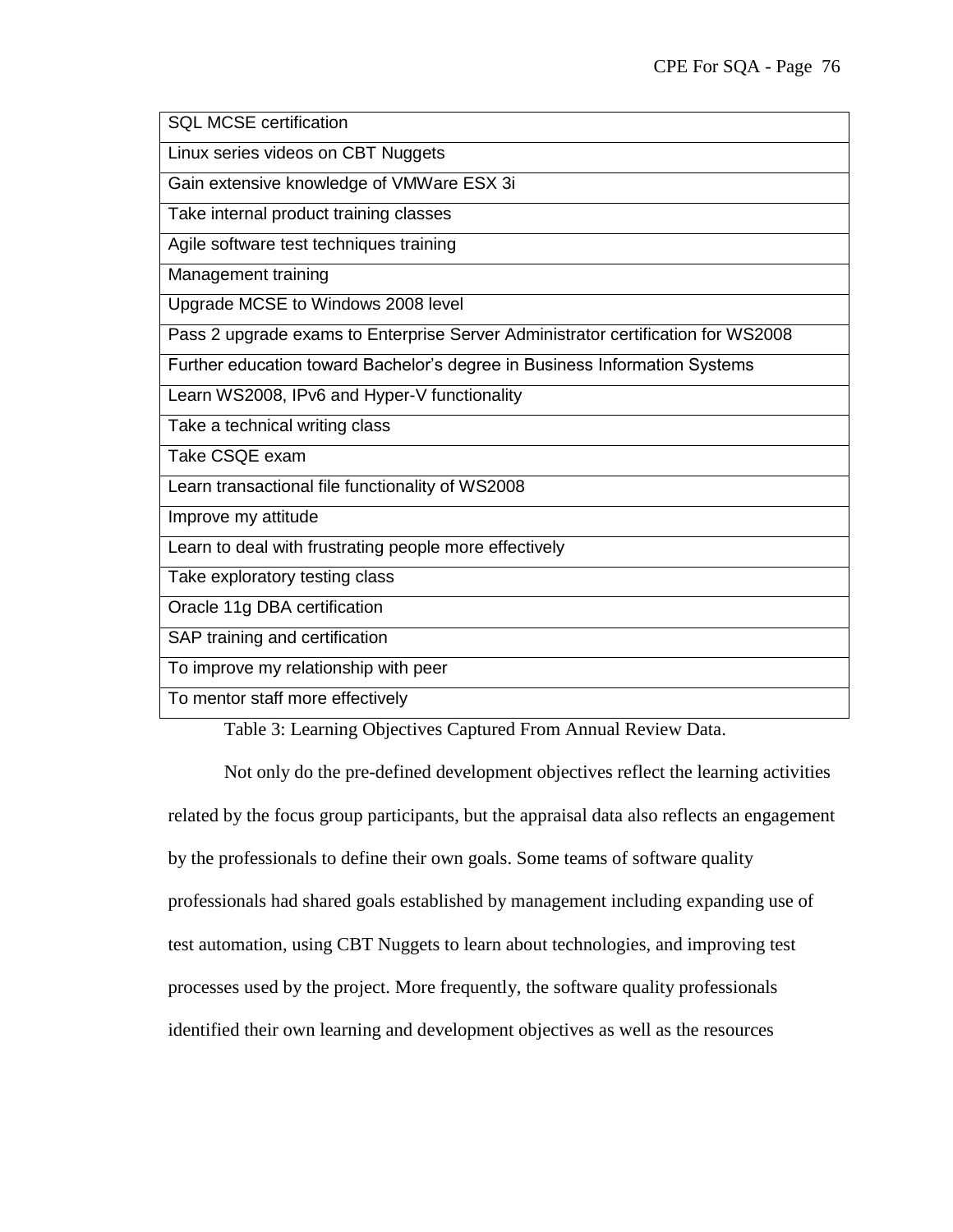identified to meet the objectives. Many methods deployed included self-directed learning activities.

# *Manager as Facilitator*

*Workload.* The organizational culture as reflected through the actions of engineering management, and especially project managers, was identified as a political element (Owenby, 2002) that either creates barriers to or enables self-directed learning for the software quality professionals. Participants reported that project managers pushed a "coping-based" style of learning to meet test requirements rather than "taking in new technology‖ (Group Three). Most participants reported that there was no time allocated in project schedules for learning new technologies for a project and that learning was to occur on their own time, after hours. One focus group interchange revolved around a team lead having requested that a tester not participate in the (one hour weekly) programming study group due to project schedule concerns. One participant described the supervisor as a "meta-expert" for referrals to individuals who have tribal knowledge to expedite the learning experience. Some participants reported a confidence issue regarding the inability to invest the time to learn new applications in depth, to the administrator level of skill. The comments reflected a frustration about achieving mastery of new skills to the extent desired.

*Time pressure.* Time pressure within project teams, especially over the past two years as the organization moved from a functional organization design to a matrixmanaged project orientation, was reported to be a key facet of the organizational culture. A functional organization is one that is centralized around a particular skill set. A matrix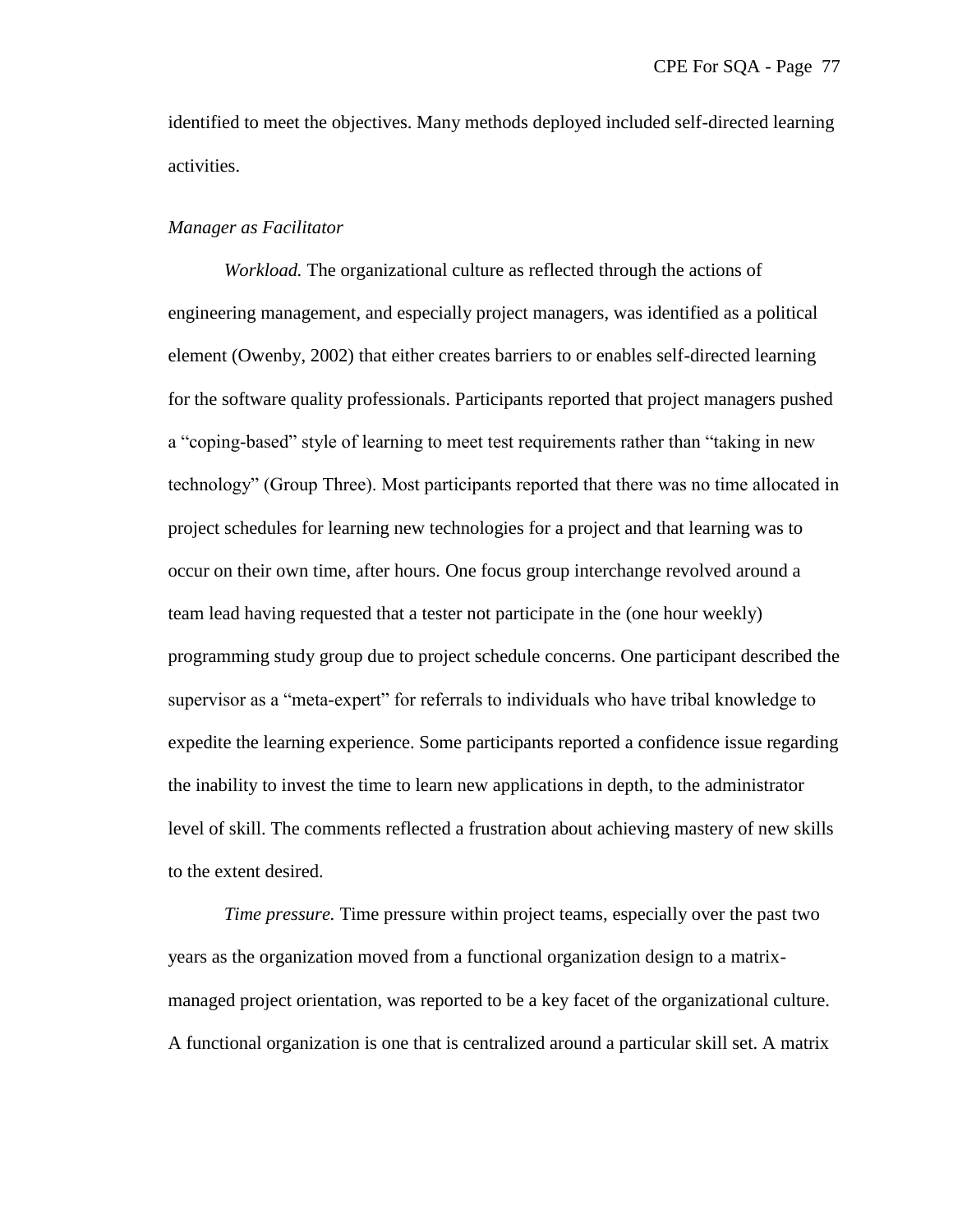organization aligns around the product being developed and contains representation from each of the needed functions to achieve the business objectives. Project managers lead these matrix teams. The product release schedules pressured the software quality professionals to compartmentalize knowledge and learn only what was needed to "get the job done". "There is no time allocated for learning. Time is expected to come out of personal time" (Group Two). The participants discussed Microsoft as an example of a company culture that does not value learning within the project. "I wonder how much you want to expect people to go home every night and use non-work time to go study things. I mean, how often do you want to bring your work home?" (Group Three). Companies that allocate time for learning are preferable and "more attractive as a job". Some participants indicated that there are unrealistic expectations by project managers regarding learning curves for new projects, while others reported that the learning curves are an unstated expectation of transferring to new projects and that teams are open to enabling that learning. A strong cultural support of self-directed learning was reported but the emphasis is on learning on one's own time. "It is expected that you'll talk to team members about things that don't make sense to you" (Group One). There were positive references to a internal program that had been previously used to track two hours per week of workplace learning activities and the associated value of providing the time and validating the investment in learning. The culture was perceived to have shifted negatively over the past two years in this aspect.

Within the context of the agile software development process, the project managers have the opportunity to allocate time for learning as defined tasking during the planning of agile sprints, or development cycles. Participants expressed the desire for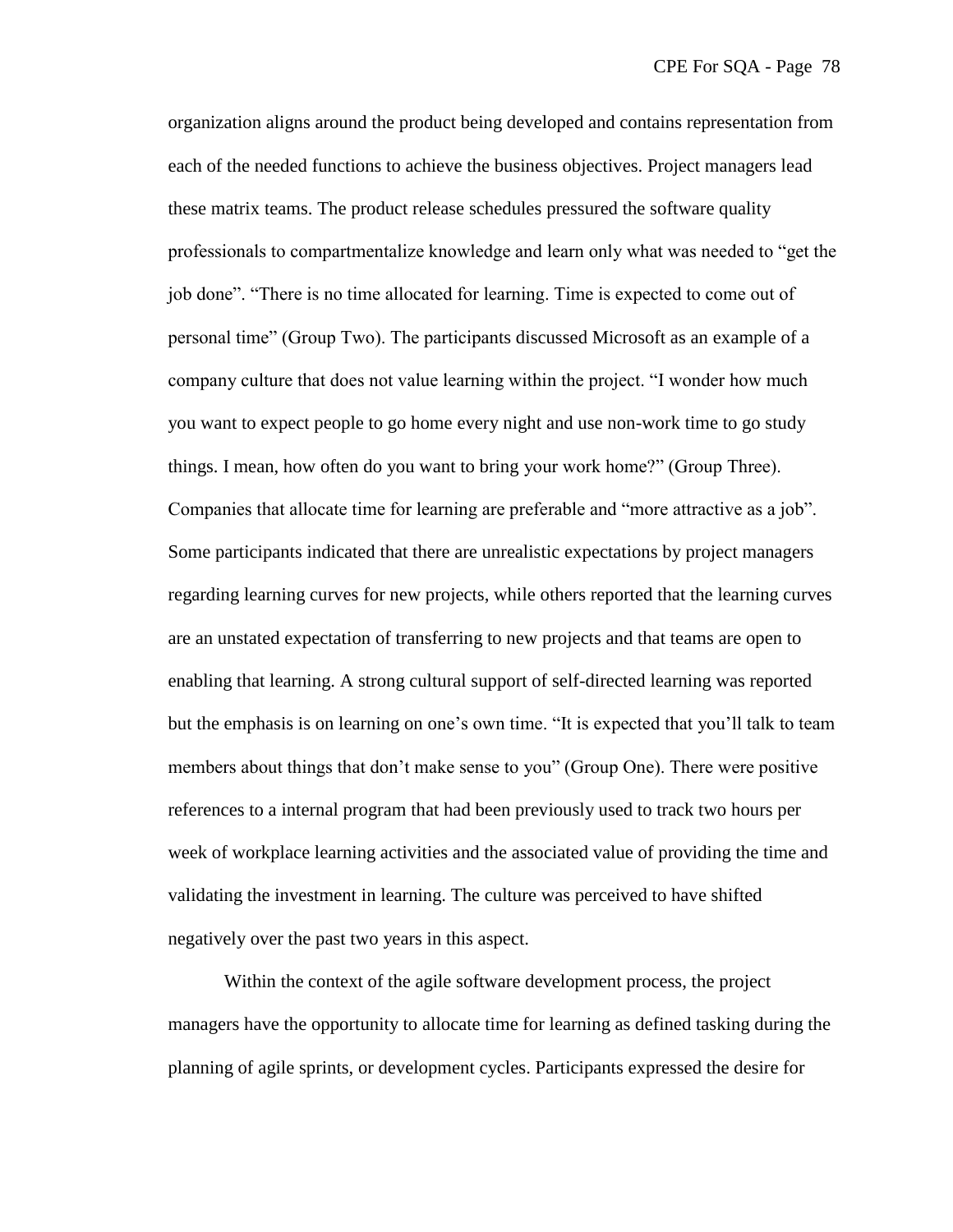team-based learning when moving to the use of new technology, in addition to time for self-directed learning to master the requisite new skills. Within industry there is a common expression that what gets measured, gets managed. If the measures of software development success center mainly on schedule achievement, other important and unmeasured elements of sustainable practice may be overlooked or negated. It is advisable that project schedules are not based wholly on tasking defined as features implemented, defects found or fixed, and tests passed. Project schedules should also account for time devoted to self-directed learning, team-based learning, and communication with significant peers.

*Important cultural characteristics.* Daley (2002) discussed cultural characteristics that influence the professional's use of new information. One of these characteristics was the level of independence and autonomy of the learner. The participants in the focus groups indicated a high level of independence and autonomy for self-directed learning within the culture, but also stressed that there must be a reason for the learning. The project team goals, and associated new technology, often provide the reasons for the learning while sometimes the goal is to solve a customer problem. Associated cultural supports included the use of stand-up meetings from the agile software development method, the assignment of mentors to new employees, and co-workers that are open to questions. Some participants stressed the importance of knowing programming and logic as a baseline for being able to learn effectively.

One surprising cultural barrier was revealed in a discussion about the "Queen's English", or English as a second language for the software quality professionals. Selfdirected learning was preferable to two participants due to the difficulty in keeping pace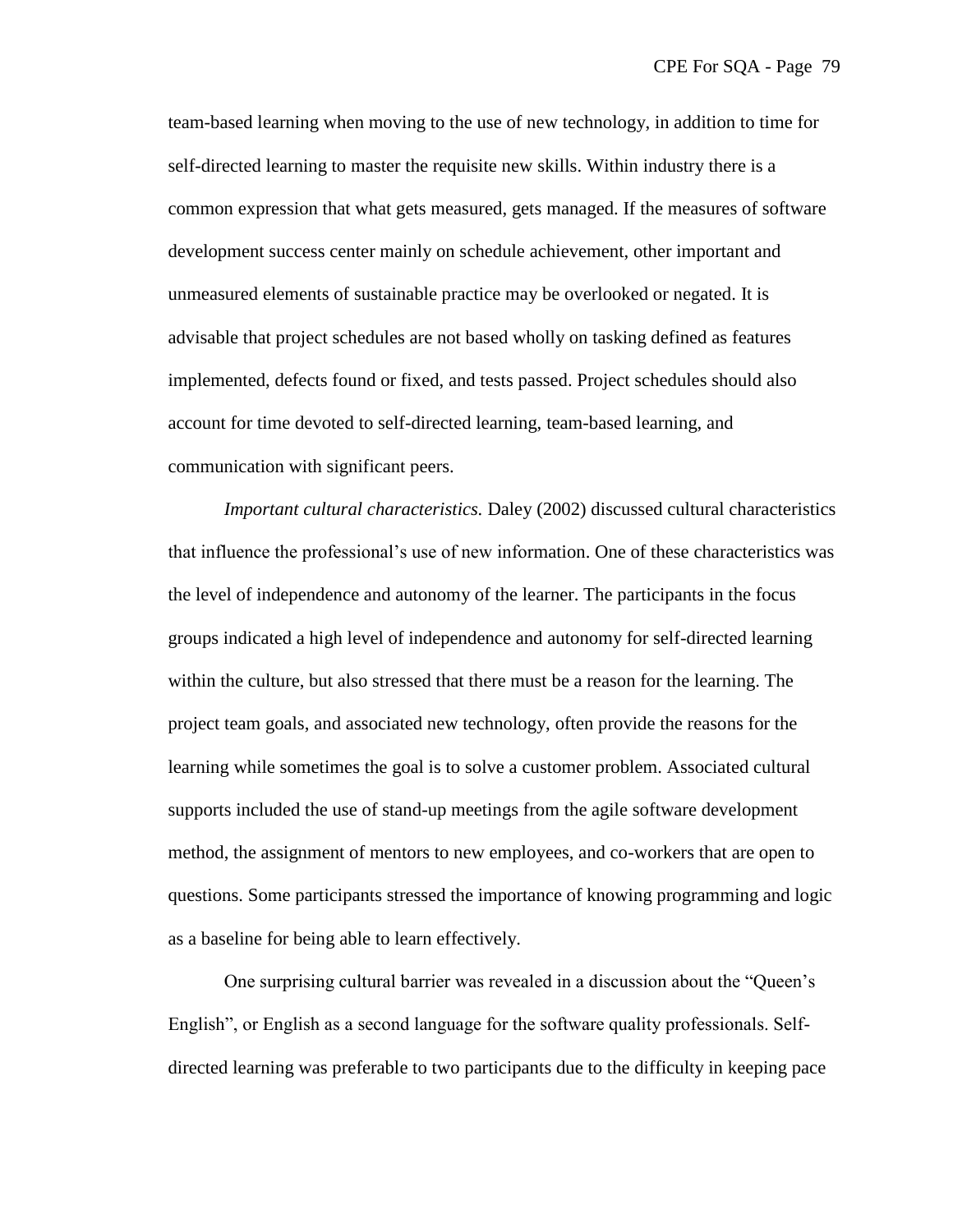with instructor-led delivery in classroom settings. The project managers who lead the study participants are all white males in their thirties from the Midwest. It is important that such project managers are educated in diversity, language differences, and cultural styles to properly consider the variety of learning or participatory needs of employees.

Additional comments regarding the excitement of getting to work with new technologies and the importance of individual domain knowledge are also reflective of the culture within which these software quality professionals operate. Several participants reported feeling very excited when faced with new learning opportunities, such as virtualization technology, and felt that these opportunities increased the desire for learning. Participants also felt that it was critical within the engineering culture to develop personal expertise and knowledge in a specific technology domain to be secure regarding their role and to be valued within the organization by peers and management. ―So you must remain fluid and you must keep up or be left in the dust. So user oriented learning is realistically the best way to go" (Group Two).

*Co-location of matrix teams.* Several participants identified the co-location of project team members as a critical cultural support for learning. Co-location involves the physical placement of team members centered on project assignment. Project managers, developers, and software quality professionals sit near each other. Informal learning through interaction with others working on the same project occurred when team members were co-located. One participant stated that, "Co-location has worked...a lot of education takes place around people's desks‖ (Group Four). The project teams had been co-located within the past year after years of being located according to function with developers on one wing of the floor and software quality engineers on another. Project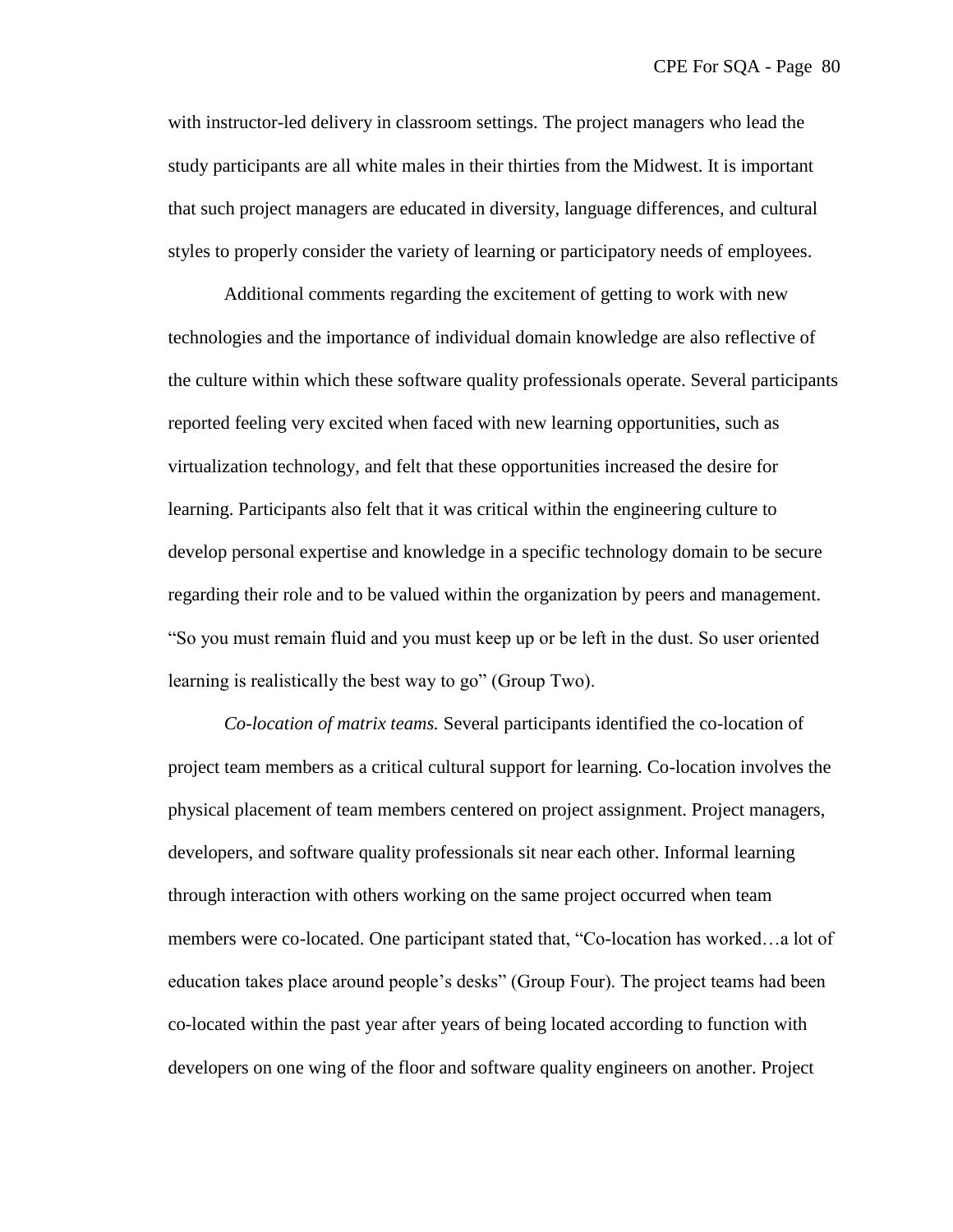managers and team leads were interspersed in offices. To some extent, team members now sit in close proximity to each other. The findings on the benefits of co-location of project team members are in conflict with current trends toward globalization of corporate resources and the outsourcing of development and test activities. These findings suggest that there is more and better communication when team members sit near each other, leading to greater comprehension and productivity.

#### *Ancillary Findings*

*Programming and Logic Knowledge.* Another key finding of this research, identified by Group Four, is the importance of today's software quality professional knowing computer programming and logic. "It's invaluable to comprehending how to do one's job", reported one participant. Another reported that, "Especially if you're going to write scripts, if you're going to work on automation, it really helps to have that high level understanding.‖ Participants described the helpfulness of this knowledge, both individually and in interaction with software developers, when seeking the root cause of a software defect. From a management perspective, this finding can be applied in various ways. Through base-lining a software quality job requirement that candidates hold a programming background, potential employees can be screened for prior programming education, experience, and skill. Managers can assess existing employees on their current programming abilities, and create learning objectives and opportunities to enhance their knowledge and skill (continuing professional education). Additionally, managers can prioritize and allocate time and resources for self-directed and team-based learning to achieve greater programming proficiency within the organization. Such proficiency is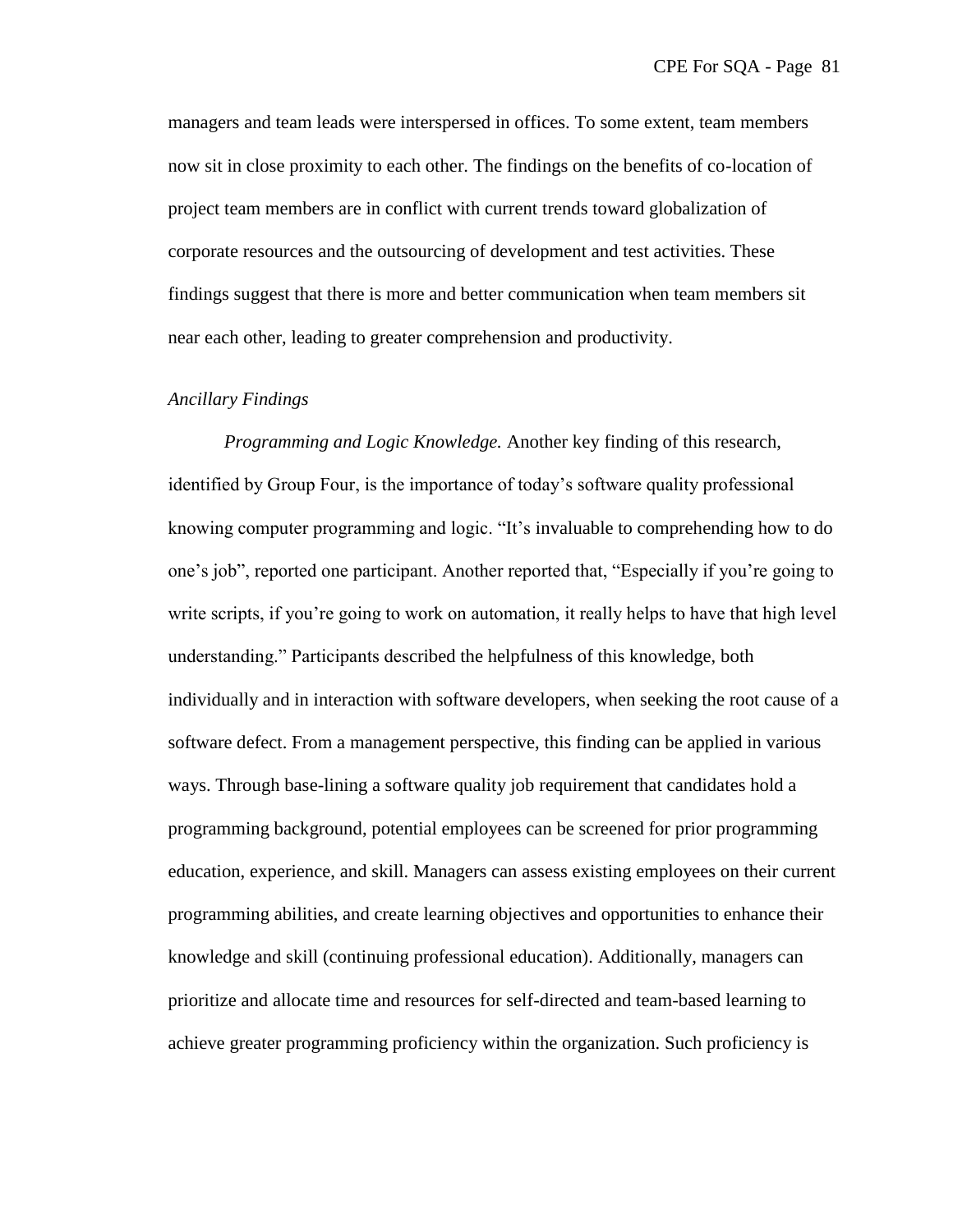believed by the participants to lead to greater productivity and success in their roles as software quality engineers.

*Journals.* Journals were not a critical source of information for focus group participants. Group One did not report any journals read by participants. Group Two identified Wired, Information Week (http://www.informationweek.com/), Linux Weekly News [\(http://lwn.net/\)](http://lwn.net/), and the Linux Hacker's Journal [\(http://www.linuxjournal.com\)](http://www.linuxjournal.com/) as occasional sources of information. Group Three reported a broader selection of journals read by participants including computer science and science journals, *File System Forensic Analysis* by Brian Carrier, OSR Online [\(http://www.osronline.com/\)](http://www.osronline.com/), and Microsoft Developers Network (MSDN) developer journals. Group Four participants reported reading Software Test and Performance (http://www.stpmag.com/), a monthly online magazine, and Software Quality Journal and Quality Progress from the American Society for Quality (http://www.asq.org/pub/). Additionally, the participants reported reading OSR Online [\(http://www.osronline.com/\)](http://www.osronline.com/), the Microsoft driver development organization's online journal; Storage Magazine [\(http://searchstorage.techtarget.com/](http://searchstorage.techtarget.com/)), an online journal regarding backup, de-duplication and archival products; and electronic monthly newsletters from the teacher of the agile test techniques class taught onsite this past spring. While journals were reported to be an interesting and enjoyable reading activity for participants, they did not report relying upon this medium as a means to solve technology problems. Such journal reading appears to be a diversion from tasking or a relaxation exercise for participants.

*Books and manuals.* Books and manuals were not reported to be a critical element of self-directed learning for participants in the focus groups. Several participants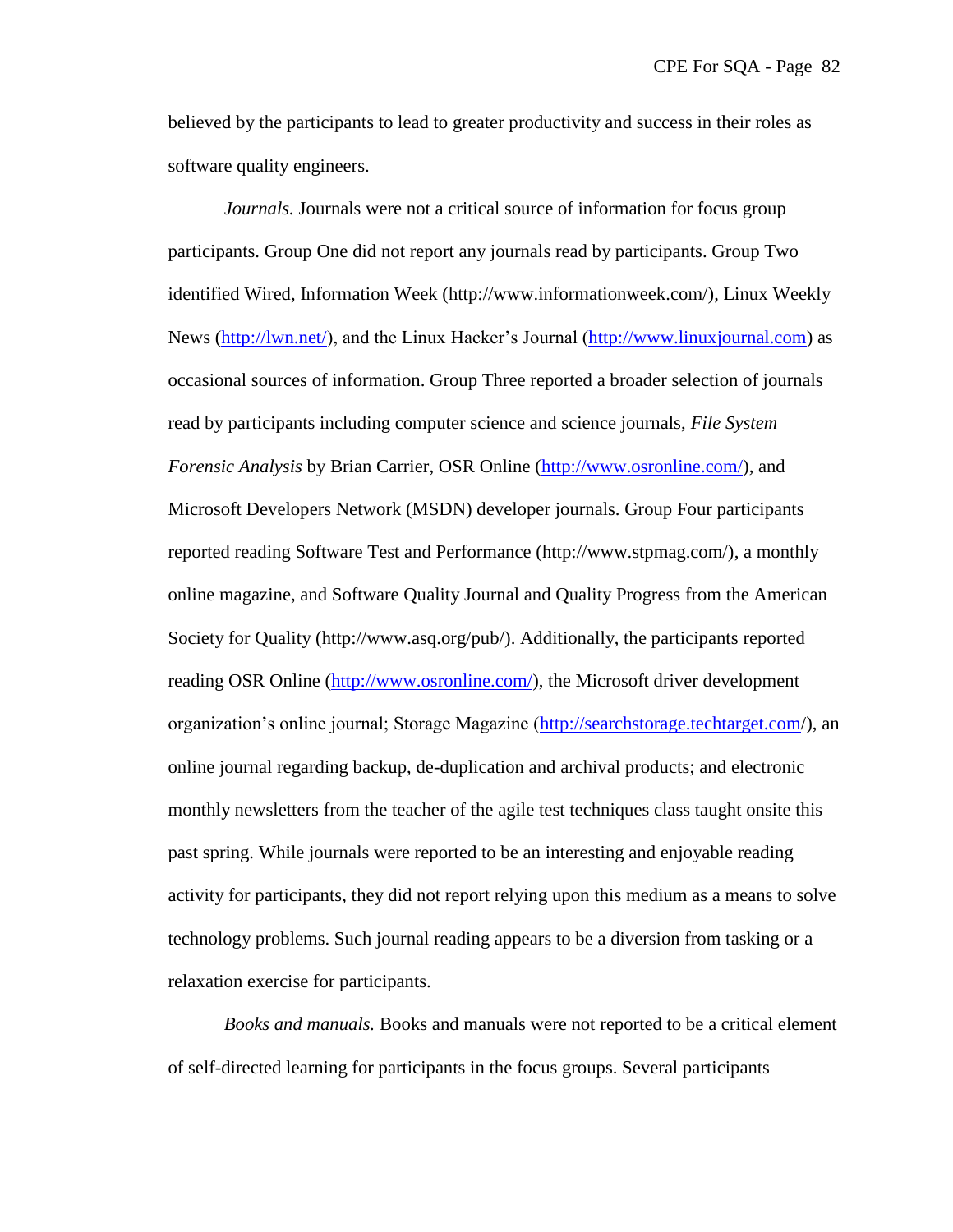indicated that operating systems technical manuals are quickly stale-dated and therefore unreliable resources. Some participants refer to programming reference manuals specifically to clarify syntax questions but they do not read such manuals cover-to-cover. Reference books cited by participants include *Head First C#* by Stellman and Greene (2007), Mark Minasi's writing on WS2008 (http://www.minasi.com), and Micosoft Certified System Engineer (MCSE) manuals, and PowerShell manuals (http://www.microsoft.com). "The downside of books, once they're printed they're out of date" reported one participant. "A book might be a good starting point...critical things change and the book's out of date" (Group One). Group Two reported that book prices are often too high for individual purchase and that the price range of books is important. "Books are expensive, they can be really expensive." (Group Two). One participant of Group Two summarized his views regarding books effectively  $-$  "If you're trying to find out how to administer ESX [a virtualization operating system], those books don't keep up. But if you're trying to find out the principles of virtualization, a book is okay.‖ One participant in Group Three reported, "I prefer a book, something I don't have to log into. Just grab the book off the shelf." Group Four participants did not report using any books or manuals to meet their workplace learning requirements.

# *Team-Based Learning*

Books did have a place in team-based learning experiences, or classes. An internal study group, organized and facilitated by a human resources employee, was based on *Leading From The Front* by Morgan and Lynch (2006). The participants in this study group reported that they enjoyed the reading assignments and took pleasure in learning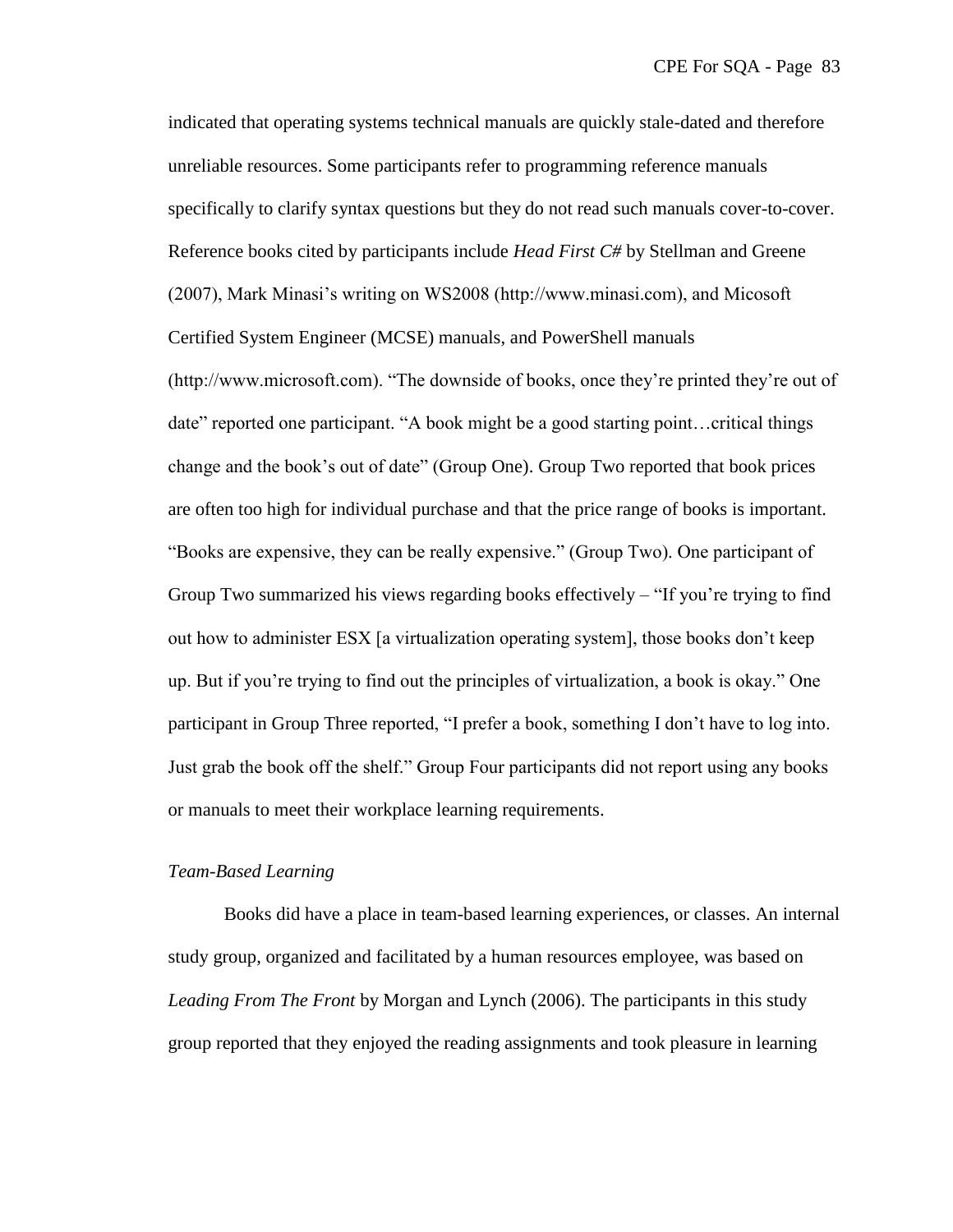from others within the group. Focus group participants reported a variety of recent group learning experiences with both pleasure and frustration. *Agile Test Techniques*, provided onsite by ASPE, provided some new testing methods to participants and the group learning experience was enjoyable. Participants in this class, and a *Test Management* class (offsite), reported the value in learning from others' experiences and the integration of life experience into the learning activities. One of the downsides of classes was that "You need time to process new information" (Group One). "You're going to be discarding things and not even hearing them while you're trying to process previous information" (Group One). Classes were reported as beneficial for the reference documentation that was provided as such documentation can be used subsequently for self-directed learning. One participant reported that "The class [test management] was good but we have bigger brains than what these people have," referring to a selfcomparison to government employee participants. He reported that the test complexity and challenges in his work environment were significantly greater than the average student in externally provided classes. This same participant attended local college classes and appreciated the teaching approach as "they try to relate it to your life. So they compare life experiences to the subject which you're going through now.‖ It is not uncommon for adult learners to value the integration of their life experience in learning activities.

A two-day *Agile Test Techniques* class was provided to focus group participants earlier in the year. This class was valued by Group Two participants as the instructor "greatly exceeded what I expected" and "totally changed our thinking together as a QA team...He gave us really clear guidelines on focusing testing where there's problems".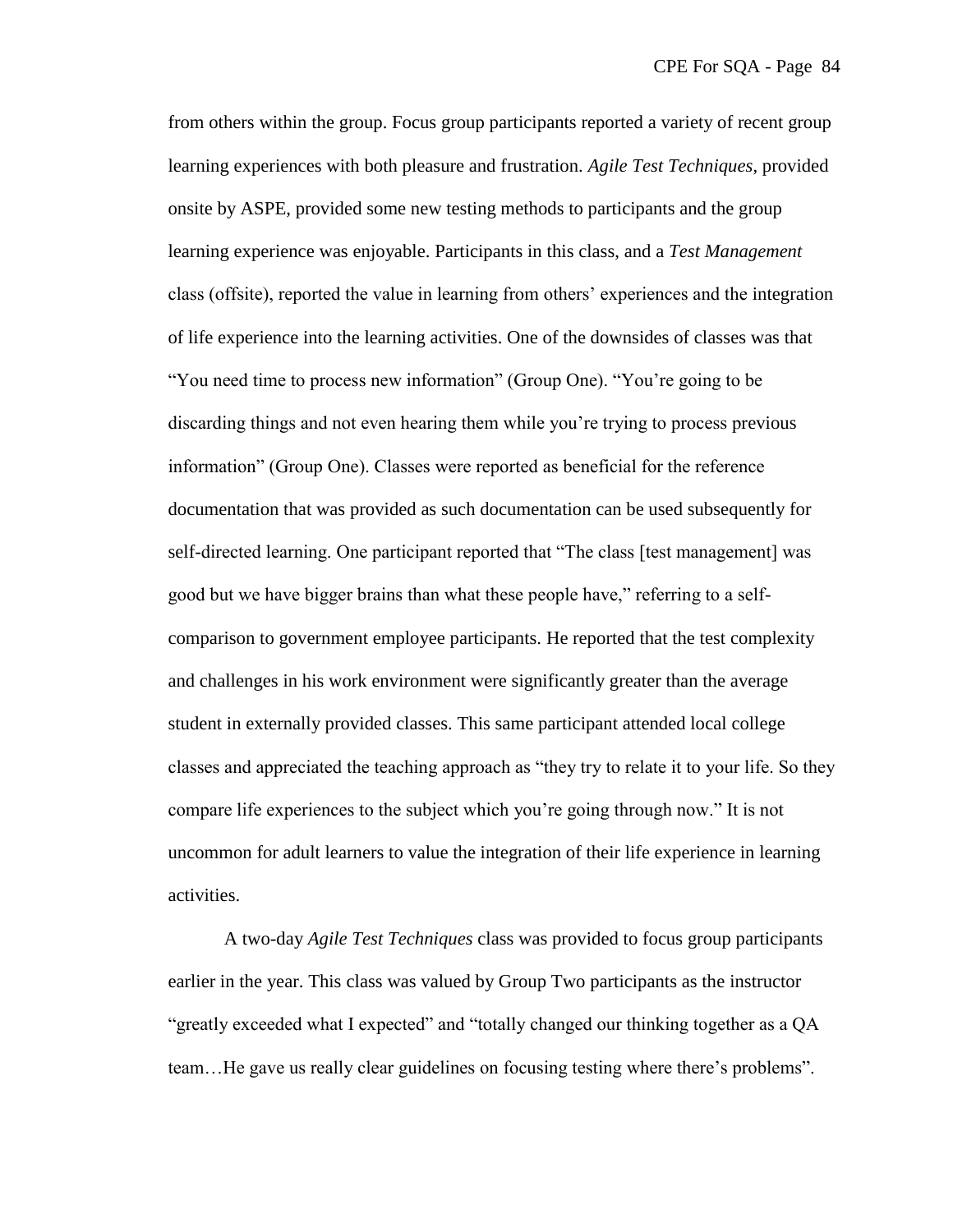Another Group Two participant reported that the class emphasized "Learning how to fish in the right pond". He jokingly stated "Or learning how to fish in a stocked pond" due to the number of defects to be found in new product testing. A Group Three participant comment regarding this class was that "you learn it when you apply it in your day-to-day work".

Numerous participants related their experiences with certification training programs. These are often referred to as ‗boot camps' as they are intensive, short-term learning programs to pass certification exam requirements for specific product vendors. Examples provided included RedHat5, New Horizons, VMWare, and Microsoft boot camps. Participants expressed a sentiment that these were not actually learning experiences due to the compressed nature of the exercises, weak training programs, and the provision of exam questions. Regarding Microsoft boot camps, "They give you test answers and you're supposed to memorize them" and we "basically played World of War Craft the whole time" during the training program. One participant remarked that his money at New Horizons was poorly spent as he later found little respect for the program from prospective employers. Group One participants commented on the difficulty of keeping pace with the instructors in Microsoft certification classes. "They're cramming the whole full thing into your head", remarked one participant. Another stated, "By the end of the day, I'm totally lost". Additional comments included "So it's like drinking out of a fire hose!" and "It's information overload" to describe participant experiences in the Microsoft certification classes. These comments reflect participant distaste for the banking system of learning where the learner is in the role of received knower and the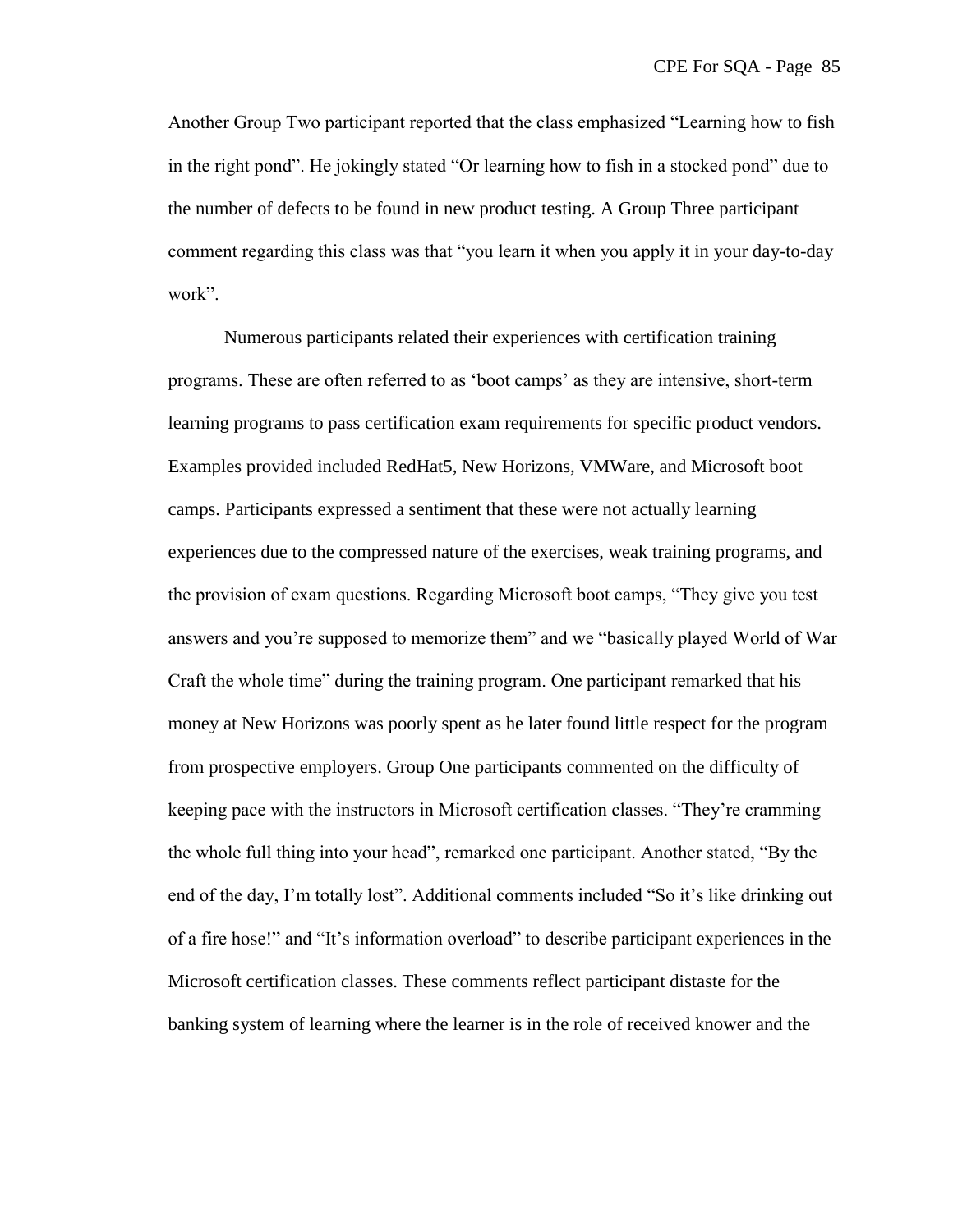instructor is attempting to convey a large body of knowledge within a short period of time.

Group Three participants discussed recent positive team-based or group learning experiences. One participant stated that, "the best classes have a hands-on component", reinforcing the importance of learning styles. A recent performance test seminar was valued because the "learning triggered more learning" for one participant. He was able to apply what he learned and this application led to further investigations specific to his product focus (new Excel application programming interfaces). The Indy Tech Fest, a technology workshop and marketing forum offered free in Indianapolis, was regarded as "a day full of geek time" and an opportunity to apply learning to the job immediately.

Group Four participants also referred to the Indy Tech Fest as a recent opportunity to learn more about SQL specifics in a classroom setting, with six sessions or presentations with question and answer periods. An internal study group led by one of the software quality professionals and focused on logic and programming techniques was cited as "good for refreshing prior knowledge" with the stated goal that participants learn to script some of their test tasks. Another team-based study group for Microsoft certifications was identified as a valued class activity because "we self-taught...and rotated that". Each participant in the study group took a chapter and became the presenter for that chapter, thereby rotating the facilitator/leader role within the team and sharing the responsibility for learning and teaching. This activity was executed by a group of software quality professionals and their line manager. Several participants referenced informal presentations made internally by a peer on newly acquired products. Such presentations "spread knowledge" and they are "a chance to allow people to get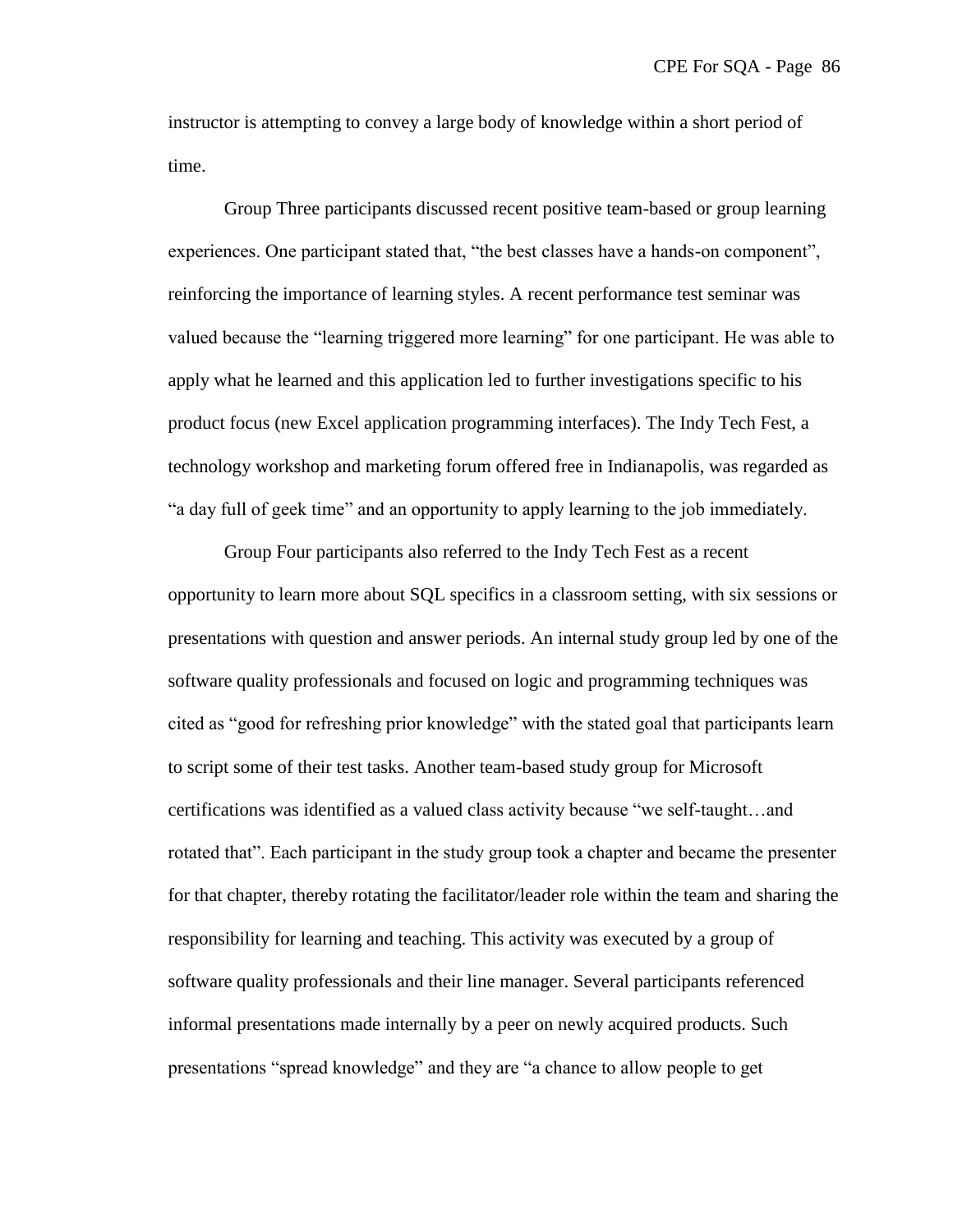introduced to some new technologies". Participants indicated an increased level of knowledge about the products from the opportunity. The presenter also confirmed increased knowledge from having the experience of teaching through such informal presentations. Of these informal demonstrations with peers, one participant stated "they take the rev [revision] one information and not really hand feed it but break it down", making for a valuable learning experience.

#### *Barriers and Enablers to Learning*

One of the research questions was 'What barriers or enablers to continuing professional education exist in this organization?' A chronic shortage of time for learning new technologies was cited as a key barrier to learning in the workplace. Understaffing of project teams led to "working in a time-box" (Group One, Group Three). "One problem with this job is that sometimes you learn just enough to satisfy your job...you know what that means?" (Group Four). Another participant in Group Four stated that, "We've accelerated that [work pace] so much now that in-depth research has to be performed offline and you really don't have the time‖. The investigation of customer-reported maintenance issues was reported to take 75 to 80 percent of one's time, "and that's where the time crunch comes in" (Group Four). Maintenance testing is not accounted for in most participants' workload. The testing of hot fixes for maintenance issues, where a customer is waiting on a fix, was reported to lead to "selective learning...It's learning what you need to know" due to the schedule pressures. A participant in Group Three reported the lack of time for learning as, "So there's not much time for self-learning other than what is absolutely required to get your current task done."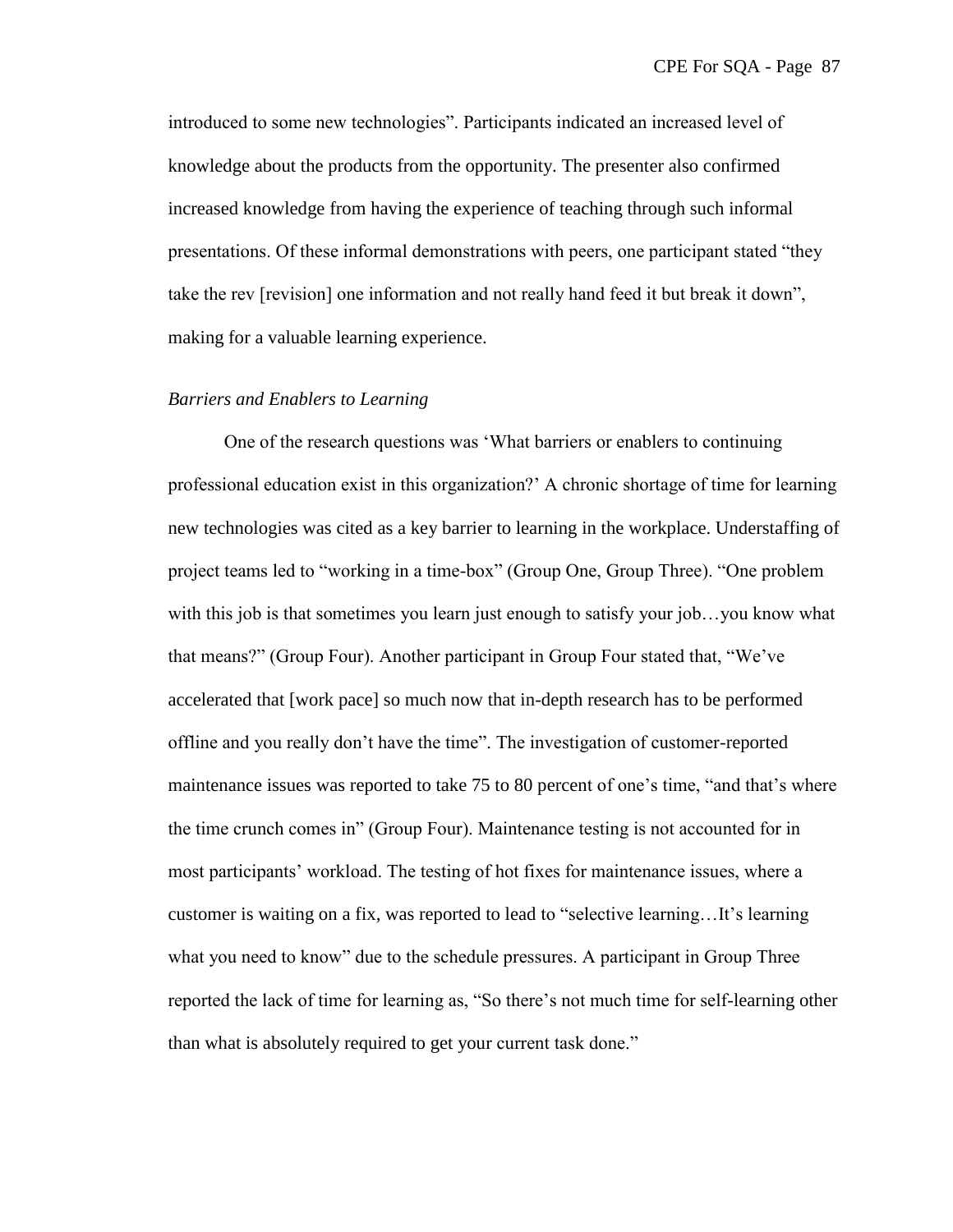One participant also reported that, "project teams provide no learning activities to support the projects" (Group One). Individual responses during the focus groups clarified that self-directed learning is the means to obtain technology or process knowledge needed to complete assigned tasking, and that such learning is expected by management to come from one's personal time. It was also challenging for participants to get approval to attend scheduled classes, whether onsite or offsite. This resistance from management to allow time for classes resulted in less enthusiasm for initiating learning plans that involve commitments to classroom time.

Affordability of books and media presented itself as another barrier to learning for the participants. "You want to buy books, you need money", reported one participant in Group One. Another participant of that group also said, "Books and media are not cheap". Group Three cited the high cost of technical books and textbooks as a barrier. Group Four identified the cost of purchasing servers and associated hardware as a barrier for home study. The servers are needed for conducting self-directed labs.

There were a number of key enablers to self-directed learning cited by focus group participants, as follows.

- Documenting the learning experience to share with others
- Web/Internet access
- Correct information ("key to find out what I really need to know")
- Agile stand-up meetings
- Peers; Co-workers that are open to questions
- Abundance of locally-offered seminars
- Being able to work with new technologies ("New stuff is pretty exciting")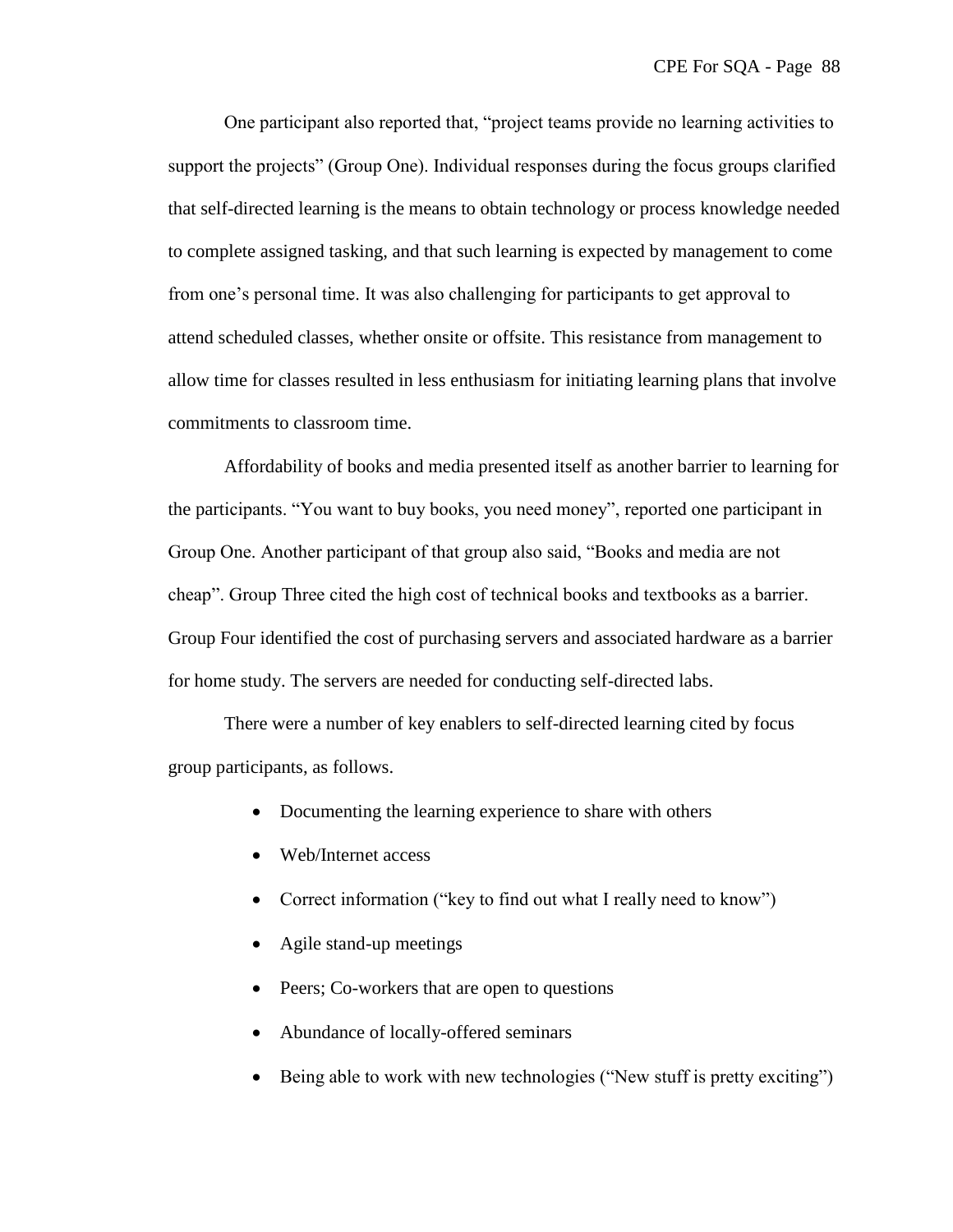- A website called actualtest.com, which provides answers to certification exam questions
- The new library in Indianapolis as a location for engaging in searches
- Access to the MSDN (Microsoft Developers Network) site
- Knowing computer programming and logic

There was an excited discussion surrounding the use of the Internet and access to peers. "If you have peers and the Internet, that's pretty much it", summarized one participant from Group Four. "Peers plus Internet equals learning" represented the most common means of obtaining needed information. Focus Group Four suggested the assignment of mentors to new hires as "a point of contact, a single point to ask questions, to help guide them through situations, show them how to set up the lab."

These findings suggest that management facilitate access to resources, including people, and provide an environment that enables and supports interaction. Perhaps it is not the solitary dedication of the low-maintenance employee within the confines of the cubicle walls that defines high productivity within the software development industry. The culture of the gold-collar worker includes valuation of interaction among peers as well as time to engage in self-directed and team learning. Two cultural elements need to change within the industry. When employees are seen surfing the Internet, it should not be presumed by management that they are 'not working'. When employees are seen chatting around a workspace, it should not be presumed by management that they are 'not working'. This research demonstrates that the employees may, in fact, be learning and applying what they learn to their tasking in a just-in-time fashion.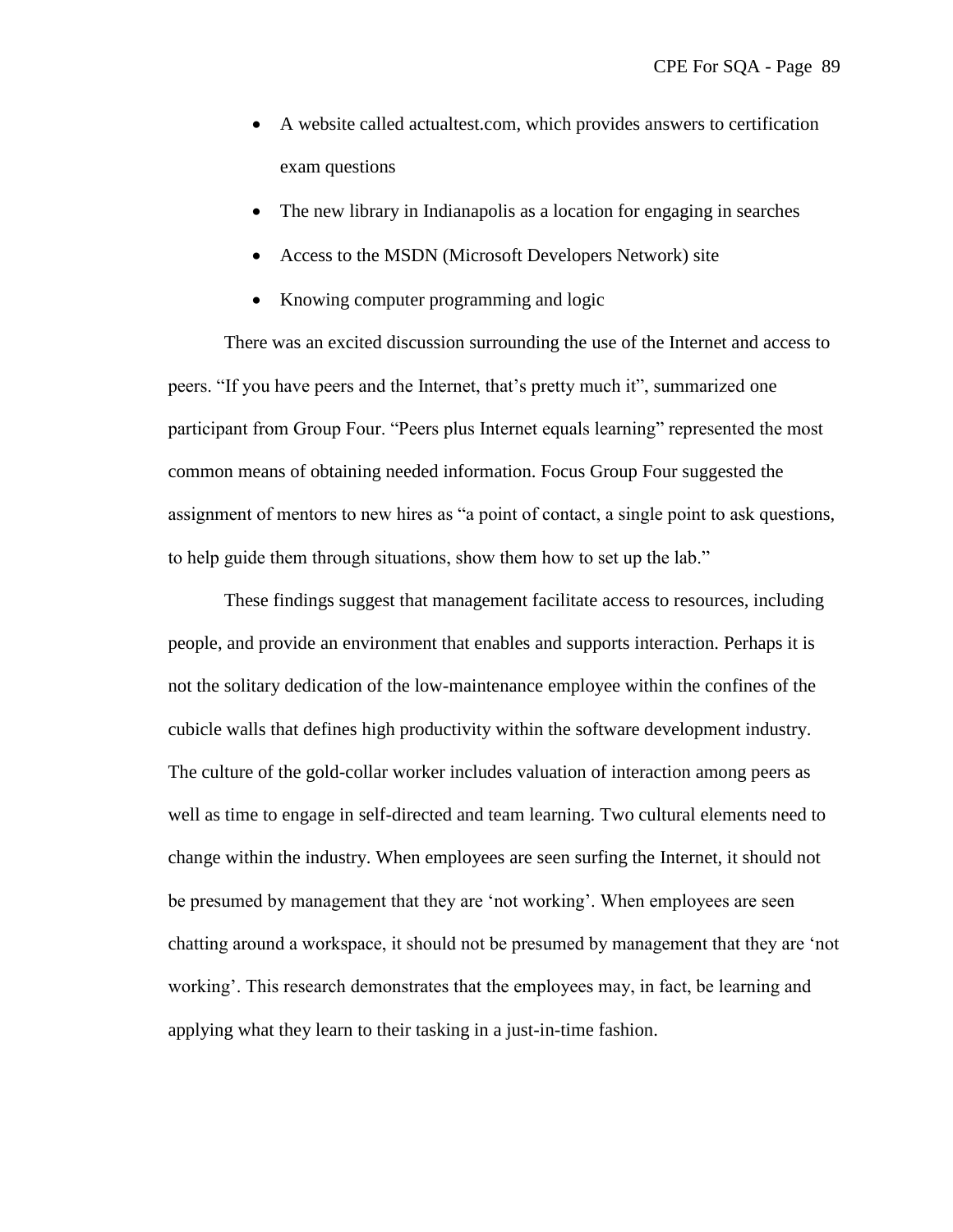Managers must shift from a command-and-control or authoritarian management style to become facilitators of learning and collaboration. The demand for continued adult learning in the software profession is high and the pace is fast. The adult learning methods documented through this research reflect new ways in which the learners use technology to meet their needs. Leaders within the technology industry must value and foster a high level of access between individuals. They must change their perceptions regarding self-directed learning in the workplace. And they must discard the decades-old mental model of the software developer or tester as a self-sufficient loner who prefers to toil away in a cubicle, requiring little interaction with management or peers. Today's gold-collar worker thrives with healthy inter-dependence and collaboration in addition to time for self-directed and team-based learning.

### *Relationship to Self-directed Learning Theory*

As related by participants, learning objectives are self-identified in the context of the project or assignment being undertaken by the software quality professional and selfdirected learning is the most common means of learning. This process meets Houle's (1980) views on learner-centered CPE and his premise that more than half of continuing learning in the professions is self-directed.

The interdependence of the self-directed learning with the 'significant peer' also supports Knowles (1975, p. 18) belief that "There is a lot of mutuality among a group of self-directed learners" and that the learning does not occur in isolation, as many of the terms used to describe self-directed learning imply. One of Knowles' terms, ‗inquiry method', seems more applicable to the learning preferences described by the focus group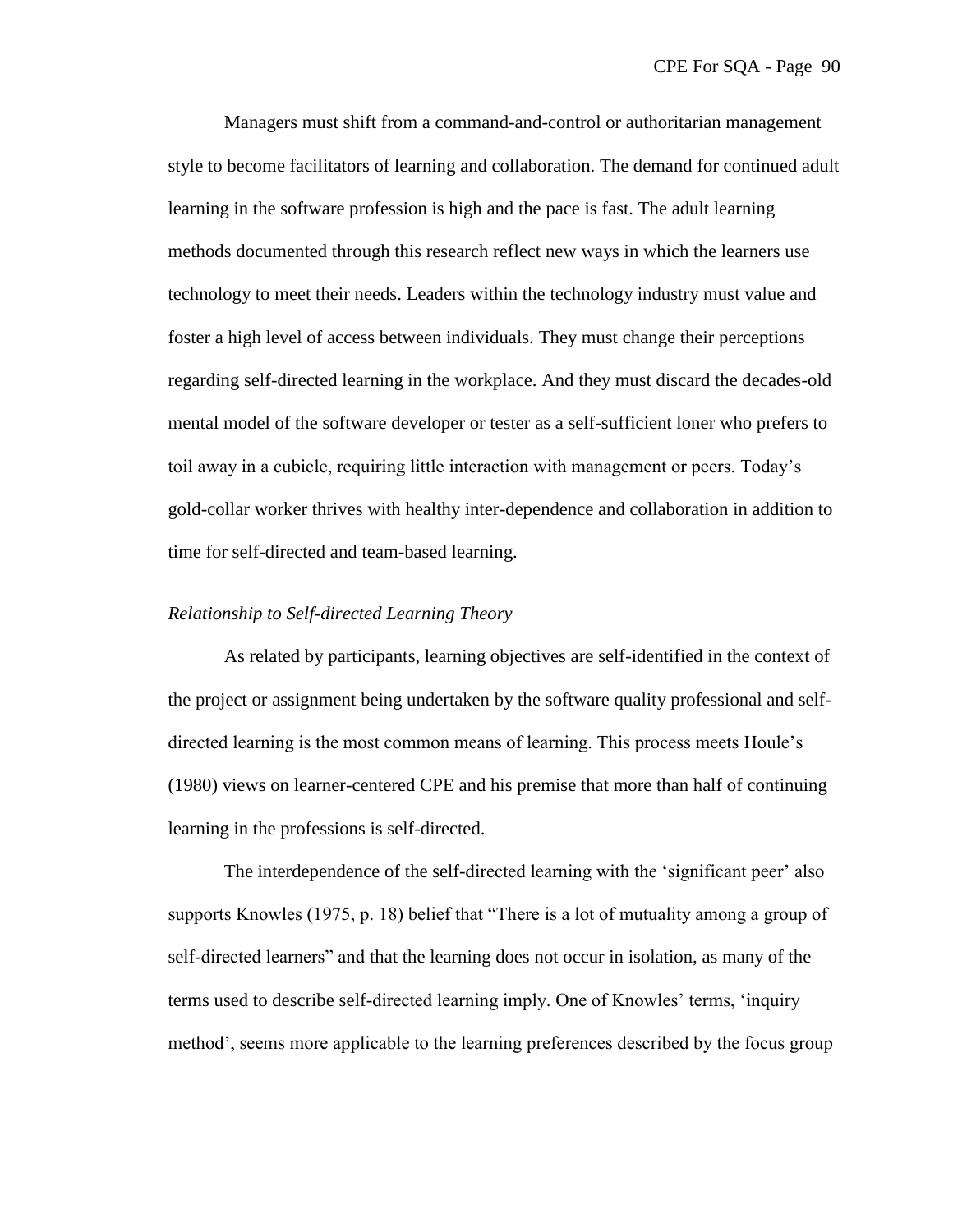participants. This is due to the frequency with which the software quality professionals undertake investigations and research to meet the needs of the assigned tasking whether it be, for example, defect re-creation for customers, testing with new applications, or porting code to a new language. Knowles identified and described the support system required for the self-directed learning process (1975). This focus group research activity revealed that participants relied upon "various kinds of helpers, such as teachers, tutors, mentors, resource people, and peers" (Knowles, 1975, p. 18).

Lowry (1989) believed that approximately 70 percent of adult learning is through self-directed activities. The review of self-reported development objectives in the focus groups (p. 52) provides data indicating more than 70 percent of participants are using self-directed learning activities. Only three of the self-reported development objectives described during the focus group sessions identify traditional continuing professional educational goals or activities towards certification. It does not appear that traditional CPE programs as defined and delivered by a professional body are key drivers for selfdirected or other learning activities for the participants.

From the perspective of Nowlen's (1988) models for evaluating continuing professional education, the findings from this research most closely align with the Update Model. The Competence Model is driven from job function analysis as the hub. This type of evaluation process is not embedded in the management practices at the organization under study. The current process is a coaching format, usually conducted in conjunction with annual performance appraisals, where the project manager and employee discuss goals and development objectives for the coming year. The coaching is driven from a project/product perspective and usually addresses areas for growth or improvement.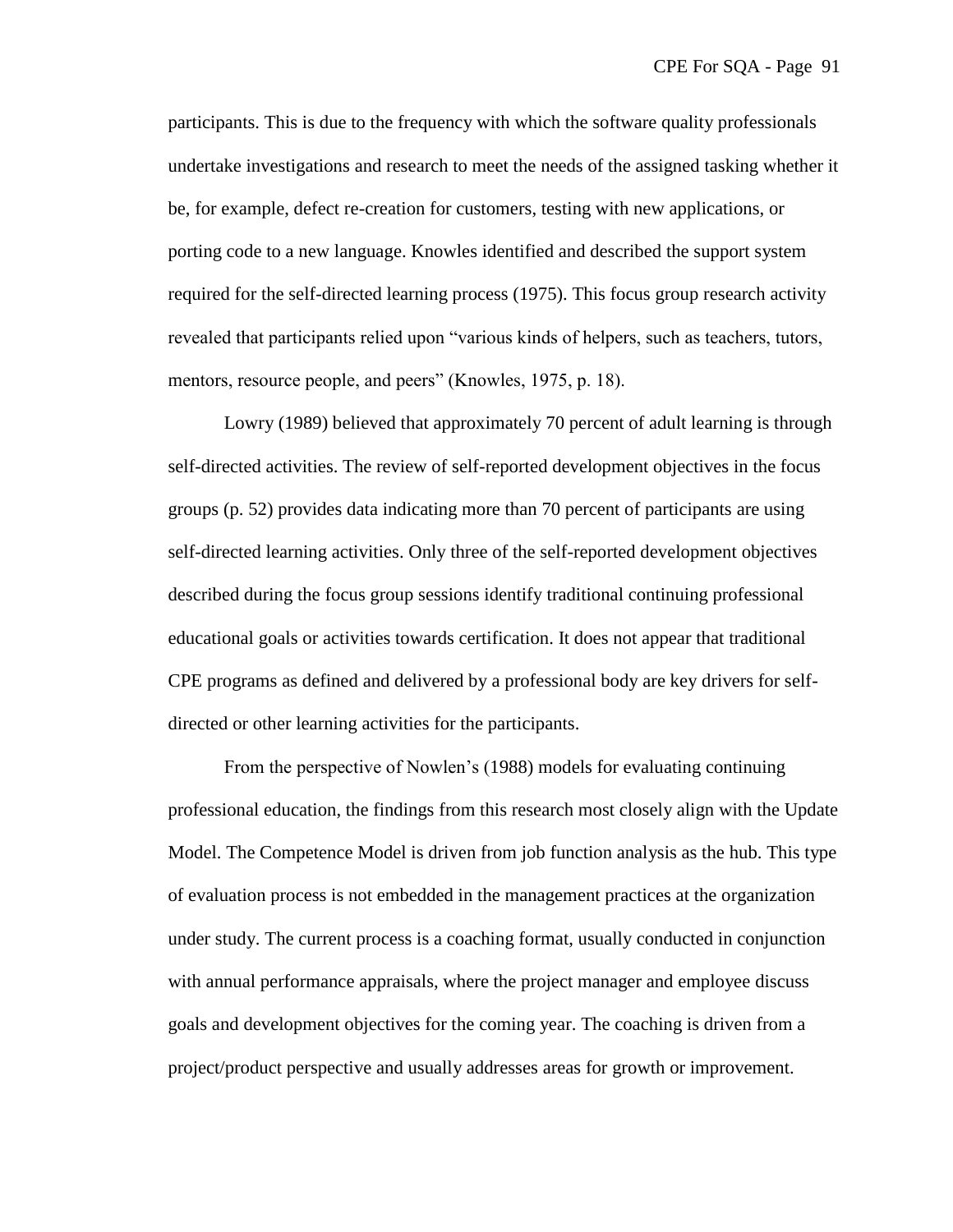There is no checklist or template to drive the discussion. Alternatively, many employees are proactive at critical self-reflection for identification of personal objectives and ideas for self-development. This supports the position that the Competence Model, which is employer-centered, is not evident in these research findings. There is also broad variety in the technical and process focus of the roles of the software quality professionals in the organization, making job function analysis more difficult to standardize for benchmarking within the organization. The Performance Model is perhaps Nowlen's most robust model for assessing continuing professional education. It incorporates the professional's views on their individual skills and needs in addition to consideration of the impact of the organization. This would include an assessment of baseline knowledge and skills and the challenge of new roles. The identification of the strong benefit of programming and logic knowledge and experience as a key enabler to learning for software quality professionals in the organization reflects a grassroots suggestion of the idea, not a formal baseline or job requirement. Additionally, the participants reported a lack of dialogue or planning within project teams for transitioning to new technology in agile sprints. This data suggests that there is no process in place for addressing the challenges of new roles.

Nowlen's Update Model (1988, p. 24) aligns most appropriately with the research findings. The Update Model is learner-centered and focuses on the need to maintain professional practice or competence. Nowlen described the model as inclusive of informational updates through two to three daylong short courses including professional knowledge updates and technology transfers. Within his categories of 'new knowledge/skills' and 'new technology', I find that the 'Internet and Significant Peer'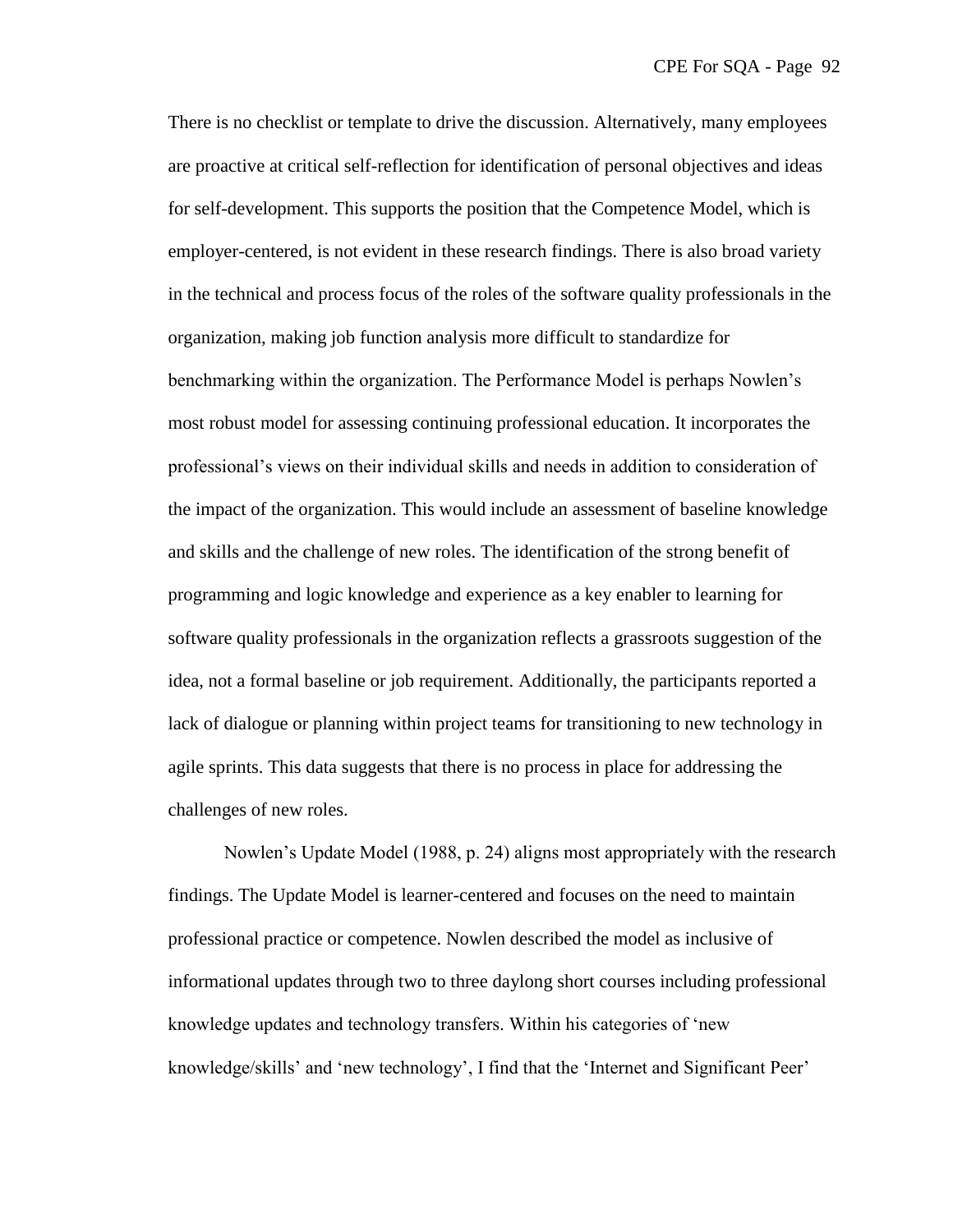model of learning exemplified through the focus groups reflects the use of new technology to individually direct learning via the Internet rather than through formally or professionally defined workshops or seminars. There is, however, a relatively common use of webinars and online learning (e.g., CBT Nuggets) in the organization. The Internet and new associated applications, like Flash, have provided new delivery vehicles for selfdirected learning since the publication of Nowlen's models in 1988. There are such rapid changes in technology in the workplace that external professional organizations may face a challenge in delivering current technology information. This was also reflected in participant comments regarding books and manuals becoming quickly obsolete, and the difficulty in obtaining online materials on new operating systems.

The focus group data also provided a means to assess Nowlen's (1988) category of ‗A Profession's Knowledge/Skill Base' in the Update Model. Participants provided references to activities related to professional certification goals, learning new programming languages and improving test processes. The self-reported development objectives mainly described goals identified by the participants as adding value to their roles within their project teams and as software quality professionals.

Lowry (1989) indicated that many adults who pursue self-directed learning are attempting to improve their work performance through new skills, knowledge and attitudes. Lowry defined roles for educators and institutions, which are applicable to those who manage software quality professionals. These roles include being a manager of the learning experience, provider of context for the learning activity, teacher of inquiry skills, advocate for underserved populations, planner for objective setting, developer of instructional materials, promoter of learning networks and study circles, and leader in the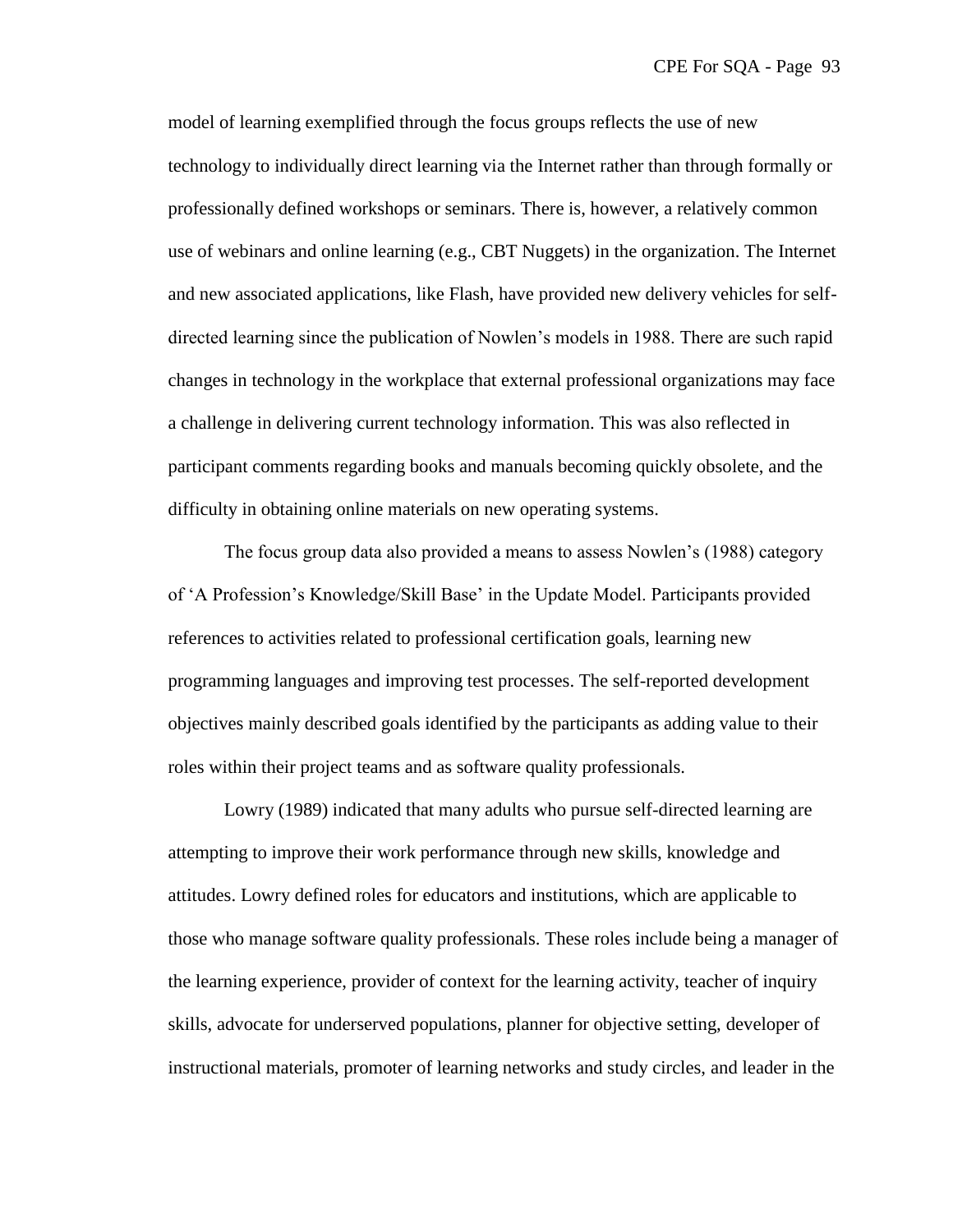establishment of ethical behavior and trust. A review of the data obtained from the focus groups indicates only a casual embracement of this role by management for the target organization. One participant described the supervisor as a meta-expert for identifying peers with needed knowledge. The annual appraisal process provides an opportunity for dialogue about learning objectives and training needs between project manager and software quality professional. Much of the participant focus is on learning activities in support of product development and testing goals. A participant of Group Two indicated that, "self-directed learning is expected [by management]". Group Three identified that companies that allocate time for learning are "more attractive as a job, too. You want a job that lets you leave your work at work and have a life outside of the job". The participants described a work culture that favored learning on personal time. They also emphasized the barrier to allocating time to learn new projects and technologies when moved between project teams.

The focus group participants described a culture where peers take responsibility for sharing the role described by Lowry (1989). Peers suggested and led study groups, enabled job shadowing, provided informal technology presentations, served as advisor, and taught others concepts learned at offsite training. There is a spirit of collectivism within the organization as software quality professionals share knowledge, learn from each other, and gain pleasure from team-based learning opportunities. While some teambased learning activities are planned by management most are initiated at the grass-roots level.

## *Relationship to Team Learning Theory*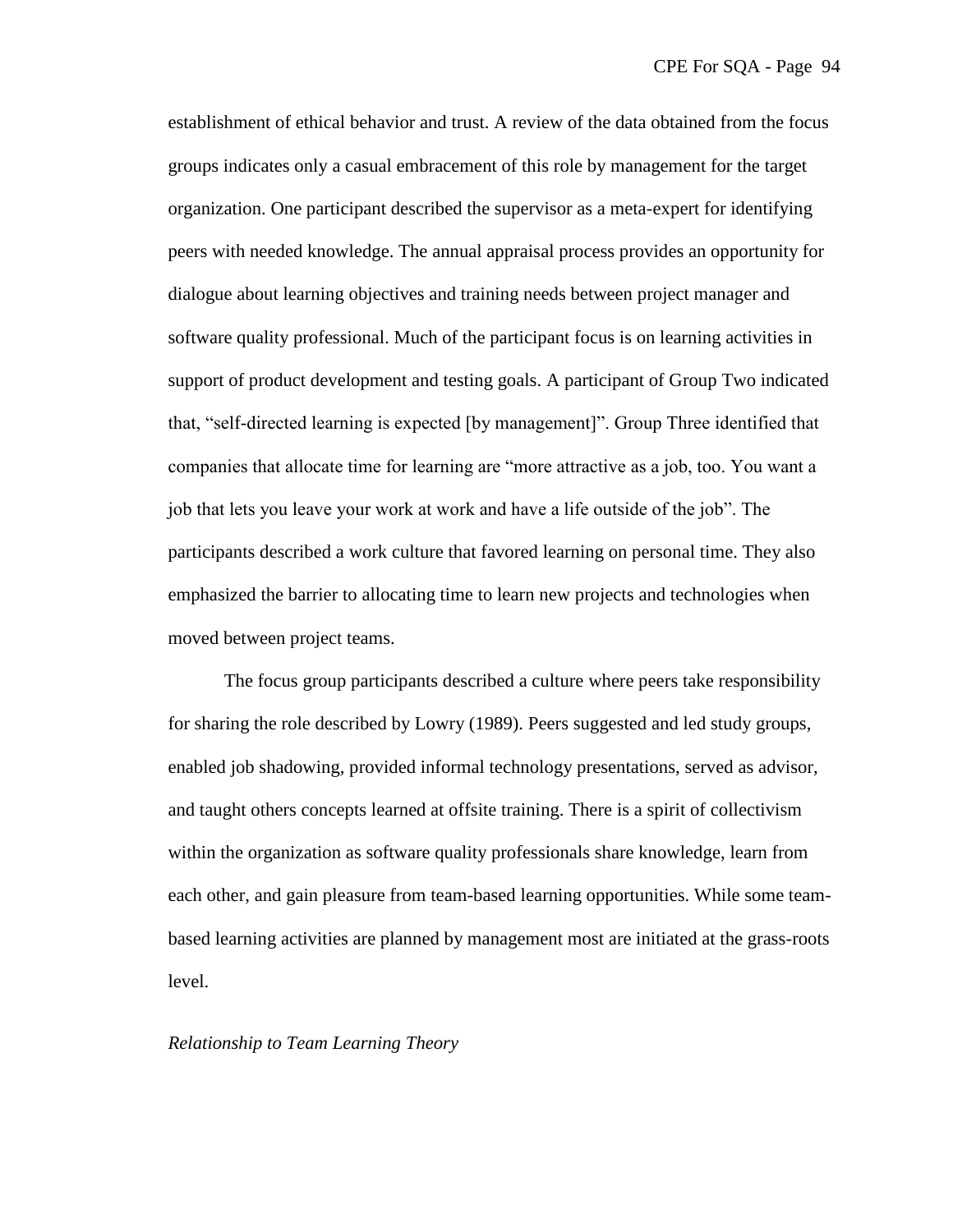*Collaborative learning*. Buffington (1998) studied self-directed team learning experiences in the workplace. Buffington's research supports collaborative learning as a means to "more efficient and effective processing and retention of information" (1988, p. 76). This organizational case study provided insight into several key team-based and collaborative learning activities undertaken by the software quality professionals. Examples include an HR-related study group, externally delivered onsite training (*Agile Test Techniques*), externally delivered offsite training (college classes, *Exploratory Testing*, *Performance Testing*, certification boot camps, Indy Tech Fest), and two internal peer-led study groups (MCSE program and C#). Participants described the value of learning from others within a team, rotating study group leadership, and applying learning in real-time. They reported that, "the best classes have a hands-on component" (Group Three). A hands-on component was present in several team-based learning activities including the C# study group, the performance test class, and the exploratory test class. Team-based learning was reported by the focus group participants to be the most pleasurable of recent learning experiences. Nonetheless, there were reported challenges in prioritizing time for such learning within the agile development process and project-team schedules. Management identified the learning objectives for the HR-related study group and the agile test techniques class. Participants who defined their own learning objectives identified the remaining self-reported team-based learning activities.

*Workplace culture.* Senge (1999) is a proponent of a culture of organizational learning and his research has reinforced the importance of opportunity, resources, and a user-centered learning program. The self-reported development objectives of the case study participants as well as the goals and development objectives identified during the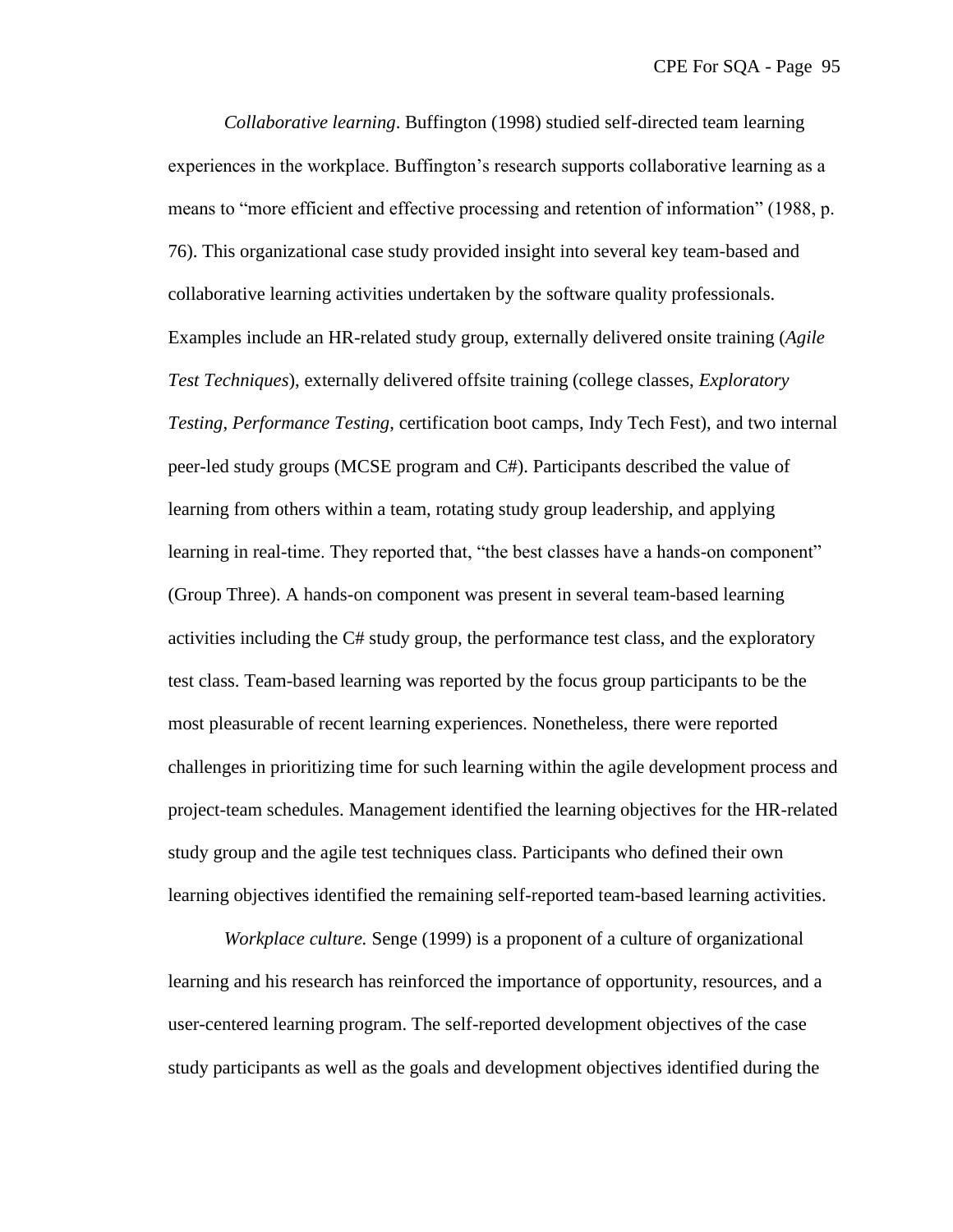annual appraisal process provide insight into an organizational culture that is both usercentered and project-centered. While resources are provided for self-directed learning activities there is a chronic shortage of time (opportunity) to invest in workplace learning. New learning is prompted by the need to learn new technologies and skills in support of project goals, as evidenced through a review of the objectives. Participants reported lacking the time to learn new applications in-depth and relied on "selective learning" to be able to meet the "coping-based" learning style required within the project teams. The organization lacks the "white space" described by Senge (1999, p. 43) as critical for thinking and reflecting. Additionally, the software quality professionals do not always have the power to take action on their goals (examples include postponement or disengagement in classes) due to project workload and priorities. They do, however, ―focus on learning about learning, in settings that matter‖ (Senge, 1999, p. 43) through the self-directed inquiries. The participants referred to a prior learning program that was in place for several years, formally providing two hours weekly for learning opportunity in the workplace, with a desire for a reinstatement of the policy. They mentioned the challenges of working in a culture that did not value workplace learning.

The organization under study did not reflect a learning organizational culture as defined by Senge (1999) but emphasized a self-directed learning requirement to be conducted on personal time. As stated by a participant of Group Four, "We've accelerated that [work pace] so much now that in-depth research has to be performed offline and you really don't have the time." Another participant of Group Four stated, "You take your time when you're self-paced but when you're under time schedule you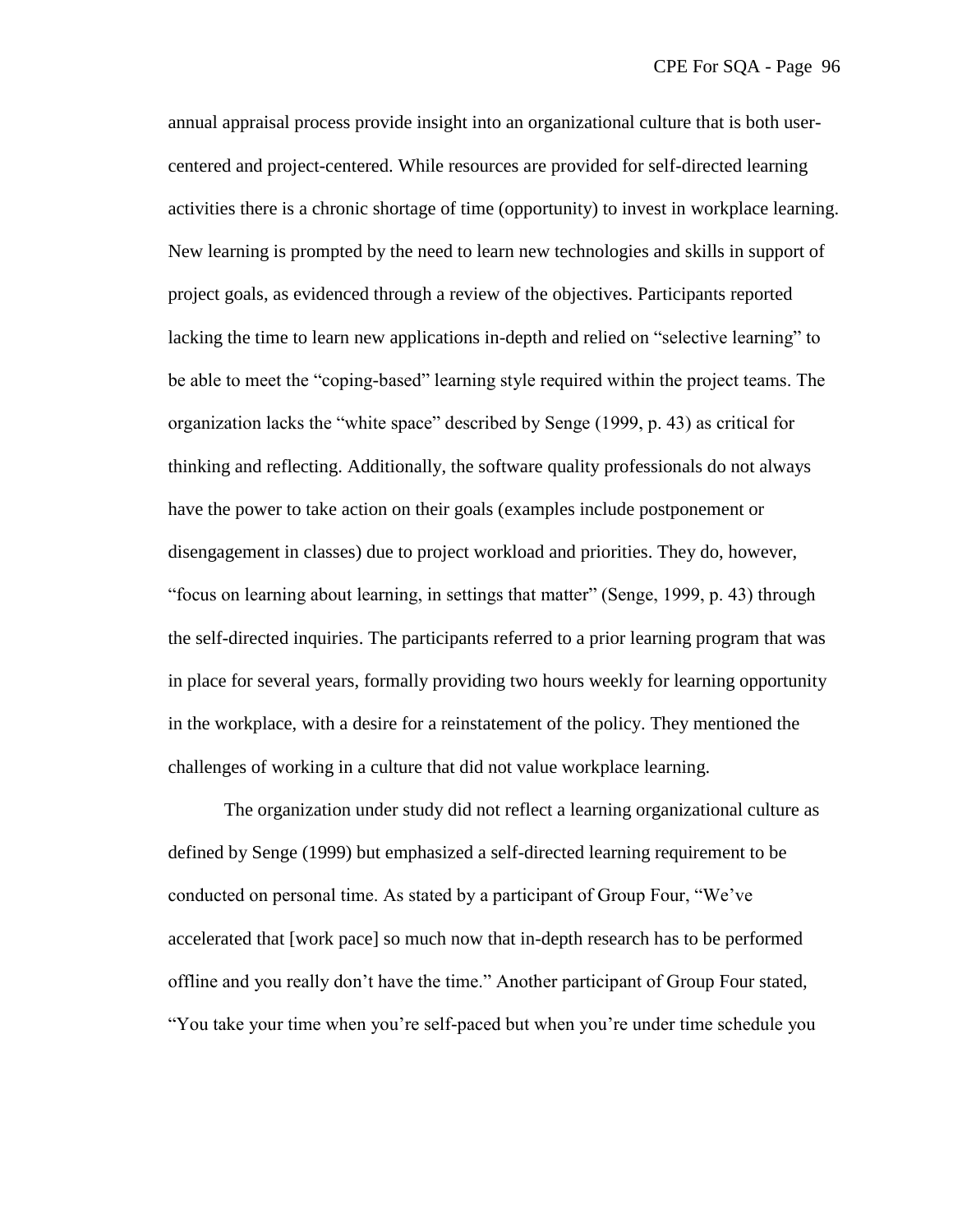tend to learn a lot quicker so there is some support to it [self-directed learning], it may not be so in-depth, there's something to it. You fill in the blanks later."

The organizational learning style is more akin to Schön's (1987) knowing-inaction form of professional learning where the learner continuously, and often unconsciously, creates new knowledge in daily activities. This is a form of self-directed learning or inquiry that refers to the "kinds of competence practitioners sometimes" display in unique, uncertain, and conflicted situations of practice" (1987, p. 22). The participant examples of ‗Internet and Significant Peer' and ‗Load and Learn' methods to begin testing with Windows Server 2008 demonstrate this learning style. The use of guided trial and error, and learning from experimentation (‗freestyle'), also exemplify knowing-in-action professional learning styles. Other examples provided by participants include autonomous learning, engaging in dialogue with a significant peer, and investigating customer issues. Regarding the inquiry into customer issues, one participant from Group Two reported, "Then the investigation itself is a process of learning." Additionally, a participant from Group Three reports that, "The real learning comes when you apply it". Teaching others was identified as a way of reinforcing learning. As well, the participants indicated that there needed to be a good reason to learn and that the assigned tasking often dictated the learning.

Bouchard's (1996) research identifies several explanations for the existence of self-directed learning including the individual's self-instructional proficiency, personality characteristics, and fortuitous occurrences in the environment. This case study research revealed an organization that values research proficiency, and relies on the availability of the Internet and the 'significant peer' as resources that enhance the ability to engage in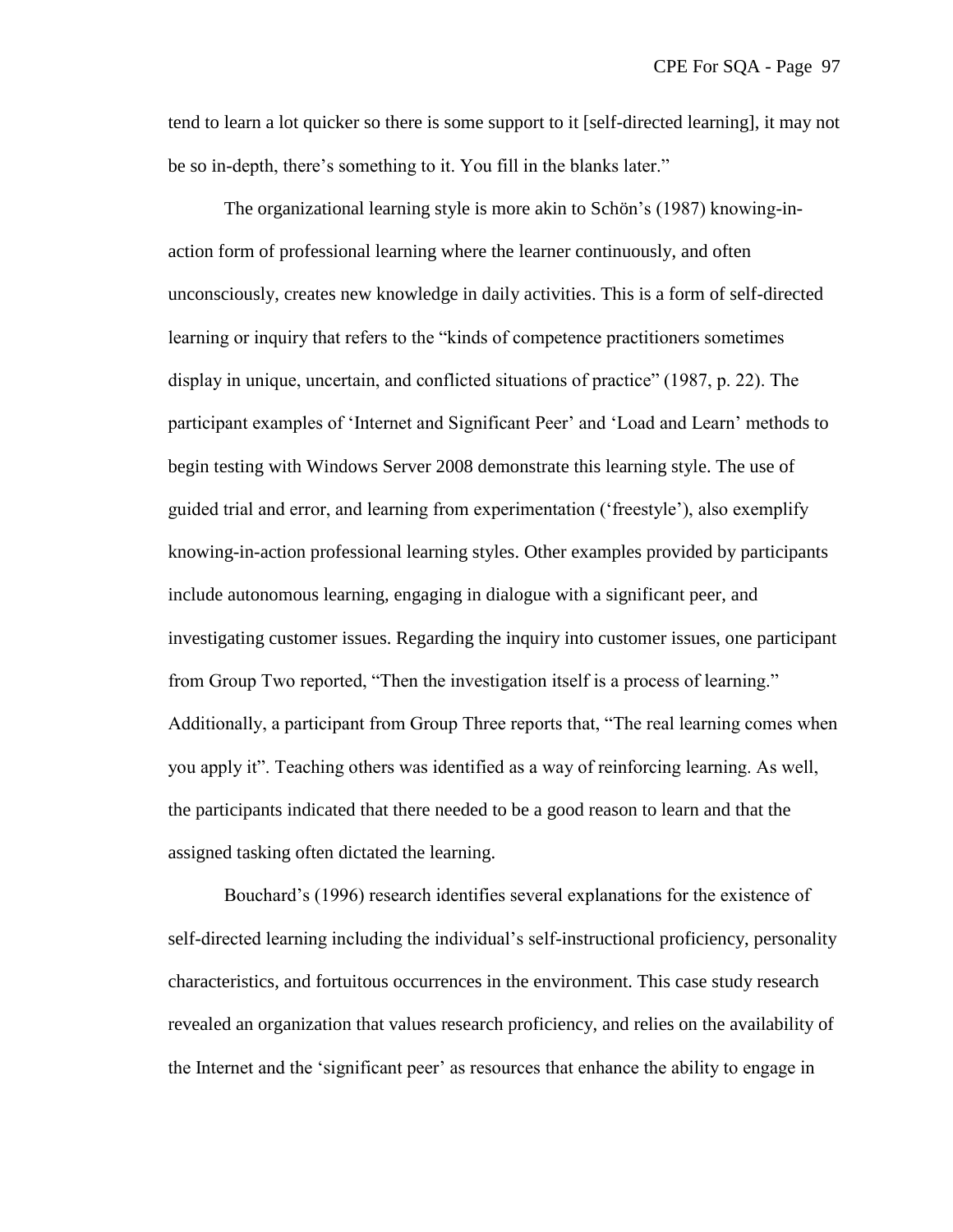self-directed learning or inquiry. The participants work within a technology-driven organization and use the available technology to learn about technology changes and problems – a culture of technology. This, accompanied by an informal planning process for identifying learning objectives, represents a "fortuitous occurrence in the environment" that makes the learning process different from the cited government employees who are working in more bureaucratic environments. This technology culture also requires that learners take autodidactic leaps (a significant leap in skill or ability) as described by Bouchard (1996), usually in self-directed learning activities. Several participants described using an experiential learning process to undertake such autodidactic leaps, with assists from Internet searches and inquiries to significant peers. Bouchard described self-directed learners as possessing a strong belief in their ability to learn autonomously and this was validated by participant input. Bouchard also identified unusual learning strategies that would be considered diverse and creative as leading to the autodidactic leap in knowledge or skill. The organization's emphasis on the use of the Internet, including blogs, as a means to resolve problems, validate approaches, and learn new information can be counted as a diverse and creative approach to self-directed learning.

The organizational culture does reflect one that provides resources to support selfdirected learning activities (Wonacott, 2002). Wonacott described the gold-collar worker as the knowledge worker "whose most valuable assets are problem-solving abilities, creativity, talent, and intelligence; who performs nonrepetitive and complex work that is difficult to evaluate; and who prefers self-management"  $(2002, p. 3)$ . While resources for self-directed learning are provided in the organization (e.g., CBT Nuggets and Exchange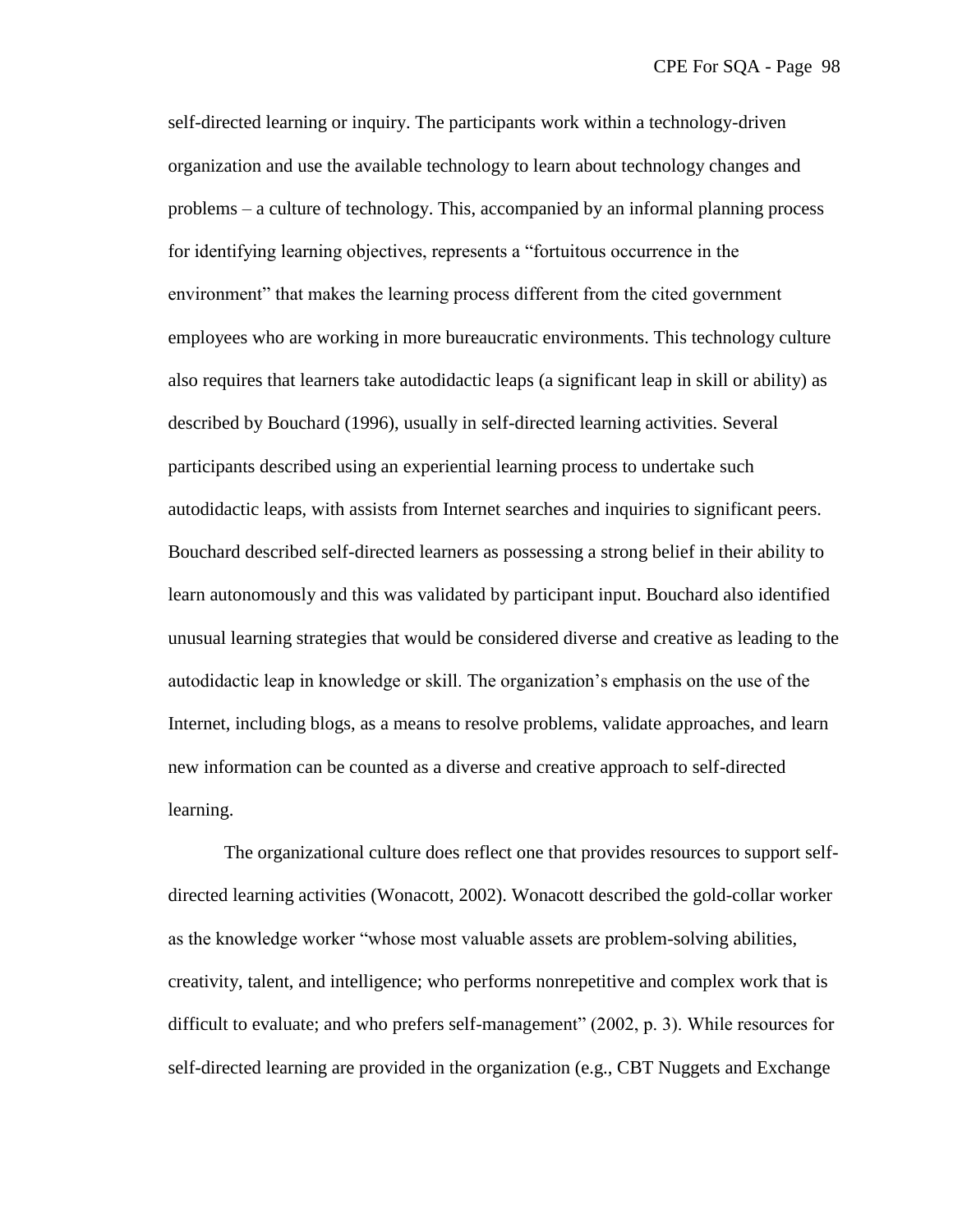Experts subscriptions), and the software quality professionals exemplify a number of the assets described by Wonacott, the lack of time for in-depth learning and team-based learning highlights the realities and challenges of the work environment. The organizational culture does provide the workplace flexibility identified by Wonacott as important to the gold-collar worker: casual dress, part- or full-time telecommuting, flextime, and challenging assignments.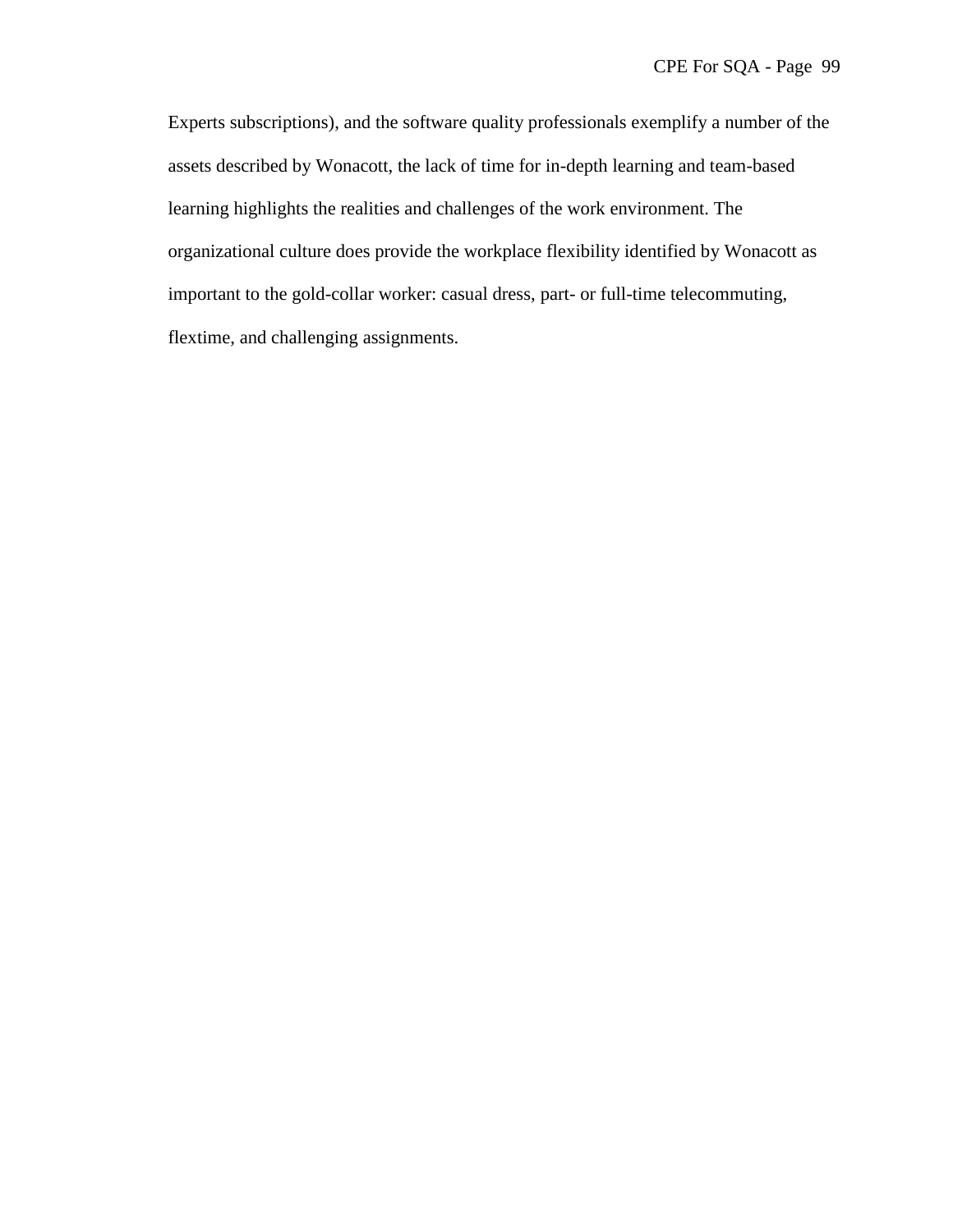#### Chapter Five: Summary

### *Overview*

This study sought to understand how self-directed and team-based learning activities are used to meet continuing professional education needs in the software quality field. Continuous improvement of software quality assurance skills and process knowledge is essential to producing software products that meet or exceed customer expectations (American Society for Quality, 2007). Through the case study of a software quality organization in a fast-paced, award-winning company, I sought to understand more about the barriers and enablers to CPE, and the origins of the CPE learning objectives. Participant feedback was also reviewed in the context of CPE theories, especially those related to self-directed and team-based learning*.* 

### *A New Model of CPE*

The research points to a new model of continuing professional education for this profession, with respect to Internet searches as the primary self-directed learning vehicle, complemented with access to significant peer(s) to work through obstacles or blocking issues. Does self-directed learning provides a source of continuing professional education for the organization? The data suggests that self-directed learning addresses the *technological* aspects of continuing professional education for the organization however *process* learning appears to come from team-based learning activities. Technology learning emphasized software tools and software problem resolution. Process learning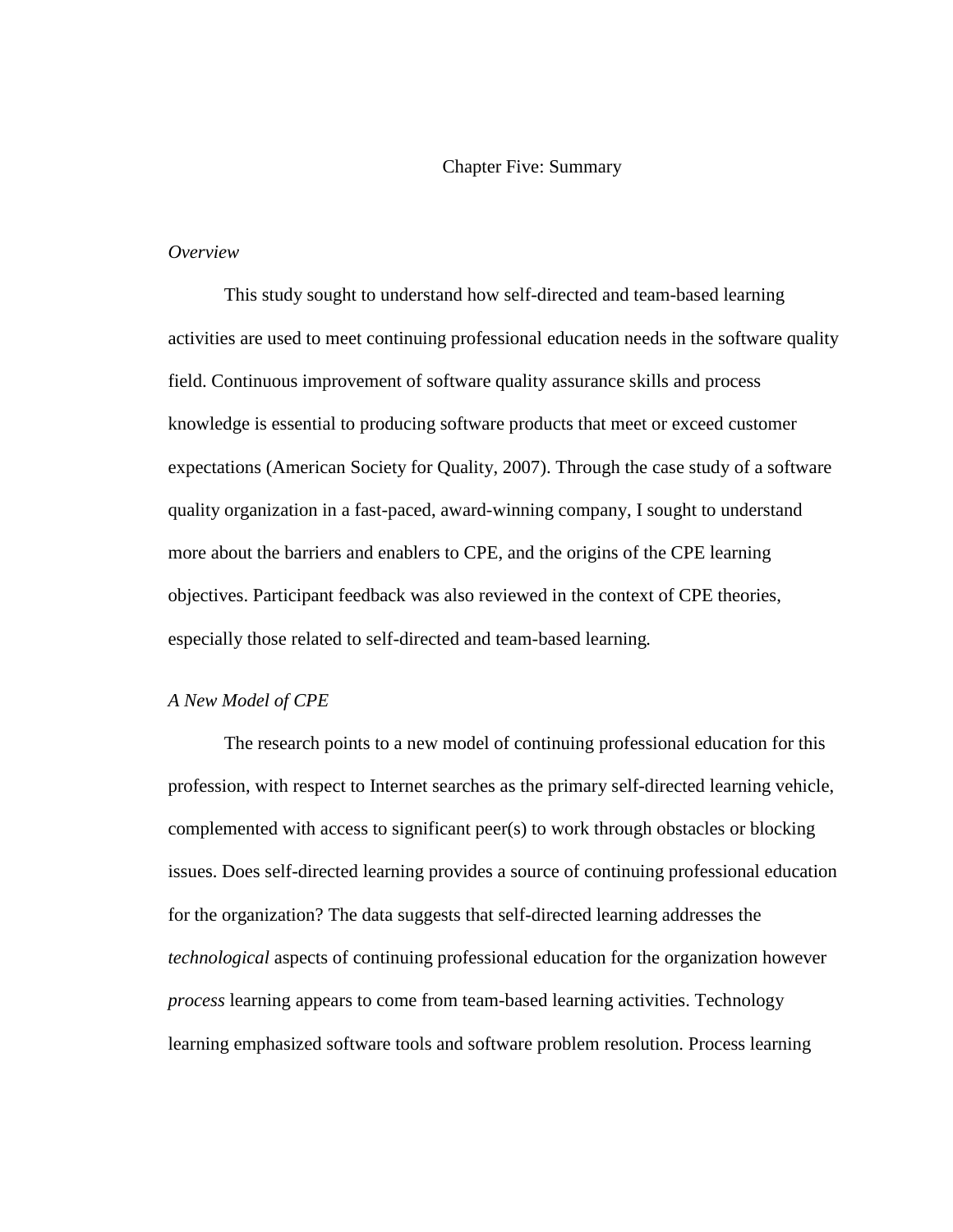emphasized test techniques and the agile software development process. There was an expressed need for project-oriented team-based learning for both process and technology. Continuing professional education for the research participants was contextual to their project teams, the technology orientation of the project, and the individual's role within the team.

Self-directed learning activities followed the Update Model of continuing professional education (Nowlen, 1988), revolutionized by the innovative use of the Internet and the reliance on the significant peer. Experiential, or trial and error, learning is a key mode of inquiry for these professionals. They refer to this process as 'Load and Learn'. The sharing of knowledge, either informally or more formally through presentations and demonstrations, is also a component of the SQA professionals' learning activities within this organization. As well, some participants reported that they reinforced their learning through teaching others. There is a collectivist orientation to their support of each other in meeting new learning needs, and this spans from process (test plans, test reports, agile test methods) to technology (new operating system and database features).

This model replaces the classroom-based learning orientation of traditional continuing professional education conducted by organized bodies. It is far more learnercentered with an emphasis on technical learning. There is a mix of team-based and selfdirected learning experienced by the software quality professionals in the organization. Team-based learning tends to focus on process-related knowledge while self-directed learning is used mainly for new technology and software applications. Team-based learning was reported to be the most pleasurable learning experience by participants.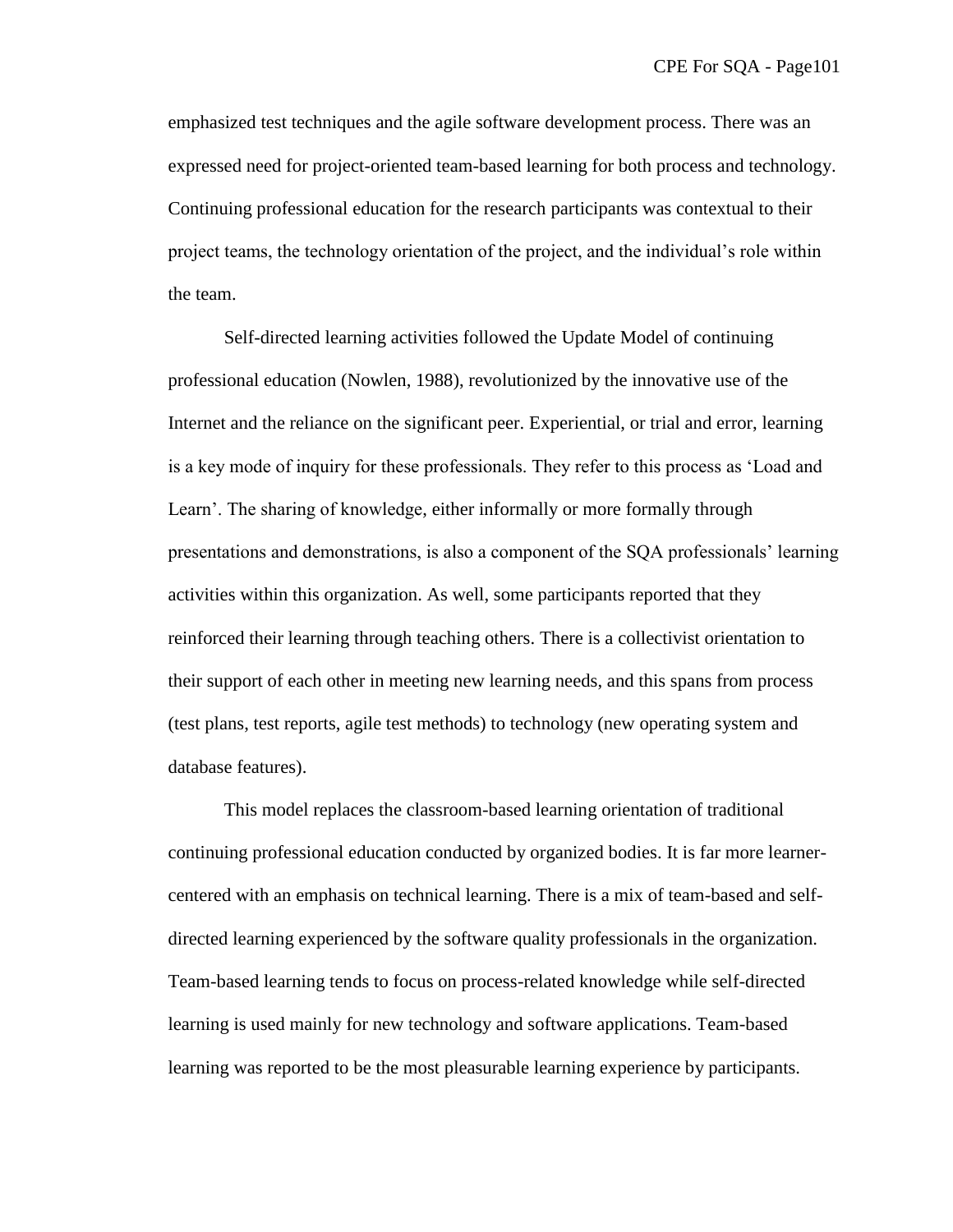Self-directed learning is augmented by access to significant peers who hold domain knowledge or have prior experience with the technologies.

Participants report a high level of comfort with experiential and autonomous learning, and their learning is driven by project requirements. Self-directed learning was perceived by the participants to be an important vehicle for meeting their continuing professional educational needs, especially related to acquiring new skills with technology. The timeliness of availability, the pace of classroom instruction, complicated by ESL (English as a second language) issues, makes such group learning experiences less valuable from a content standpoint however classes were valued for the opportunity to share the learning experience with others as well as a means to obtain reference materials. Books, manuals and journals are not reported as key learning resources for the software quality professionals in this organization; books and manuals are predominantly used for reference purposes, especially for programming syntax clarification. Journals are used for more recreational purposes.

#### *Emphasis on Internet as Learning Vehicle*

The Internet provides a contemporary method for self-directed learning as participants move from one search reference to another to enhance their knowledge and trouble-shoot problems in completing assigned tasking. Focus group participants expressed a concern about lacking the time for in-depth research or learning; time constraints in their project schedules enabled them to only learn enough to successfully complete the tasking but not to master a subject area.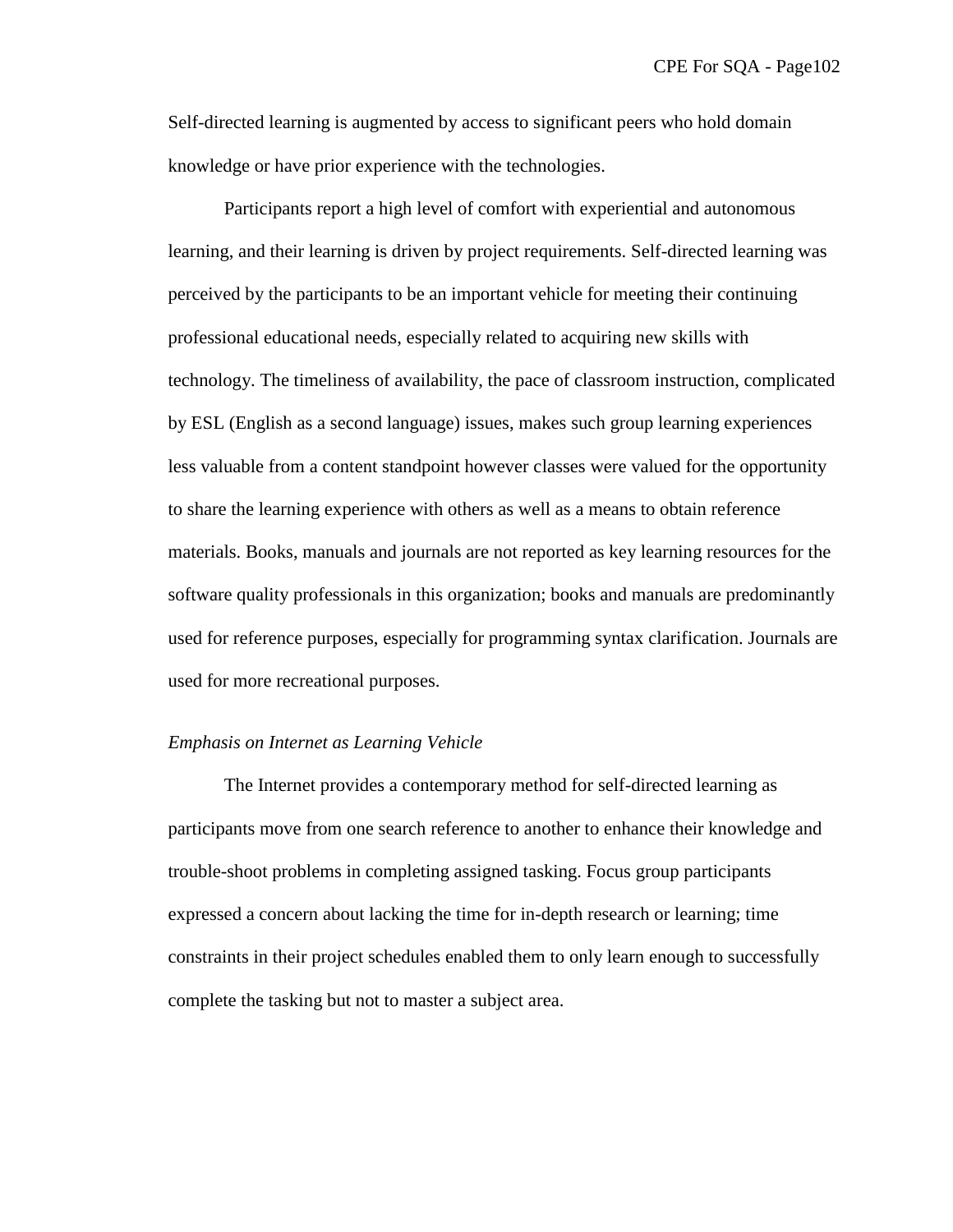There is a gap in the literature with respect to the roles played by the significant peer and the Internet in the germination of the gold-collar worker in the technology organization. No prior research was identified by the principal investigator that described the central role of the Internet in contemporary self-directed learning activities in the technology field.

### *Learner-Centered Objectives*

Participant learning objectives were often established as a result of project needs and documented through the annual appraisal process with management. For the most part, the software quality professionals in the organization charted their individual journeys of continuous learning (Flagello, 1998), and they relied heavily on self-directed learning on their own time to meet their learning needs. The organization does not meet the criteria for a learning organization as defined by Senge (1999) due to the lack of project-team learning activities and management engagement in providing for learning opportunities or direction. However, few organizations meet all of Senge's criteria for a learning organization. Team-based learning activities were centered on learning new processes or techniques essential to the software quality professional, detached from the project team affiliations.

The learning objectives reported by focus group participants as well as those reflected in the review of annual appraisals indicated that learning objectives were predominantly established by the software quality professional. There were several examples of learning objectives established by management that cut across teams of professionals, yet there were no examples of management-identified team-based solutions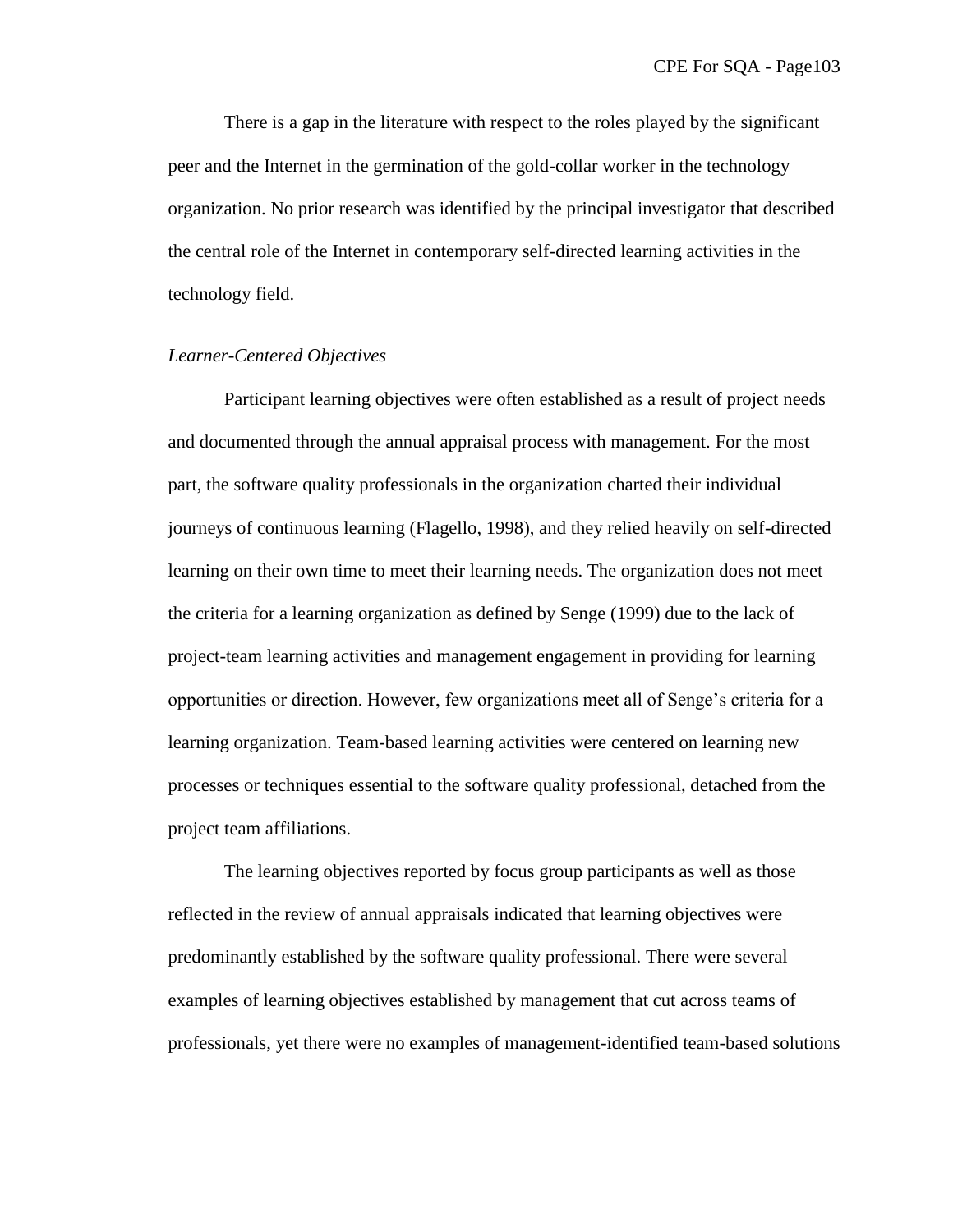for achieving the objectives. Software quality professionals are effective at establishing learner-centered objectives suited to the context of their projects and the technology that is being deployed. Greater formality in workplace processes to identify self-directed learning objectives and resources, create self-directed learning contracts, and recognize the importance of continuing professional education in the workplace is required of management,

#### *The Significant Peer(s)*

The role of the significant peer as a critical enabler of successful self-directed learning activities in is not accounted for in the literature on continuing professional education. This organization's self-directed learning activities are complemented by the significant peer as a means to move beyond blocking issues in learning or problem resolution. The participants in the focus groups reported a critical reliance on the significant peer for domain expertise, and occasionally those with specific domain expertise (e.g., C#) would initiate team-based learning activities with their software quality peers. Team-based learning was valued for the ability to learn from others' experiences and the pleasure of interacting with others. Software quality participants reflected on the reinforcement of learning through teaching others and/or applying new learning. The application of new learning was believed to trigger new learning experiences, according to one participant.

How do we legitimize and recognize the central role of the significant peer in the technology workplace? Does employee reliance on the significant peer undermine the authority or esteem of the project manager? Are adaptations to existing management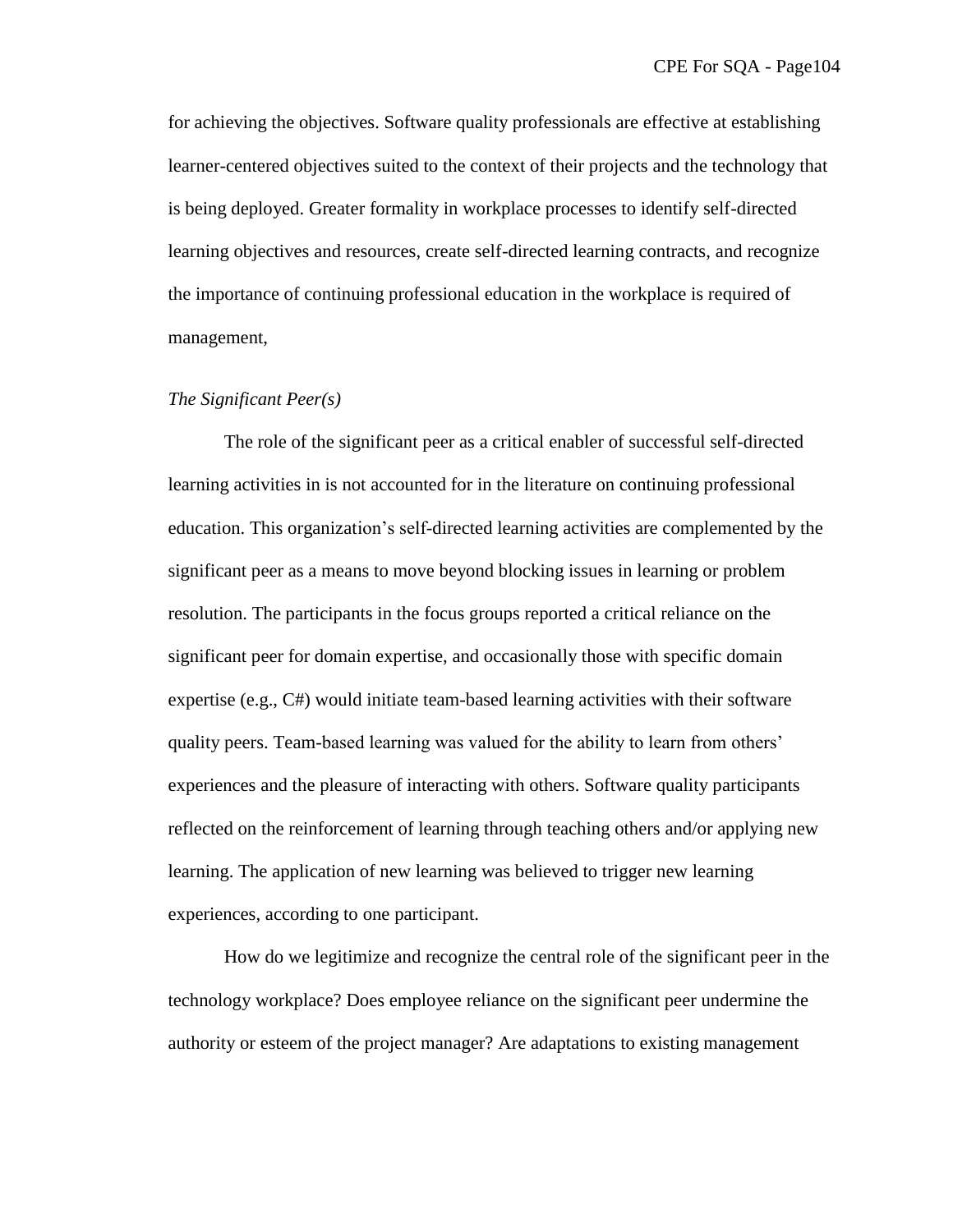models required to enable open access to significant peers? There are many questions to be answered as we elevate the importance of peers with domain expertise within the workplace. The role of the significant peer is currently an informal part of the workplace learning culture, yet it is critical to sustaining continuing professional education for the software quality professionals. In this organization, several significant peers were given the title of ‗software architect' based on their domain expertise. They serve as consultants to the project teams, performing research and coaching employees through technology shifts. The software architects achieve results through their influence rather than through authority. Such roles are very important to cross-functional teams led by project managers do not excel as technologists. Is it appropriate to think that a leader must excel equally at management technique and the depth and breadth of technology required to build new software products? Perhaps a great project manager knows how to collaborate with key 'significant peers' to achieve the best results – timely products that are fit for use by customers.

#### *Impact of Organizational Culture*

Resources were available within the organization for self-directed learning however participants reported difficulty allocating time for learning in the workplace. They also reported difficulty attending scheduled classes due to workload demands and a lack of support from some managers. The organizational culture did reflect strong peer support for individual learning needs, especially for problem resolution. According to Senge, "The more productive that workplaces become, and the more they embody organizational learning, the more problems they seem to create for people. In particular,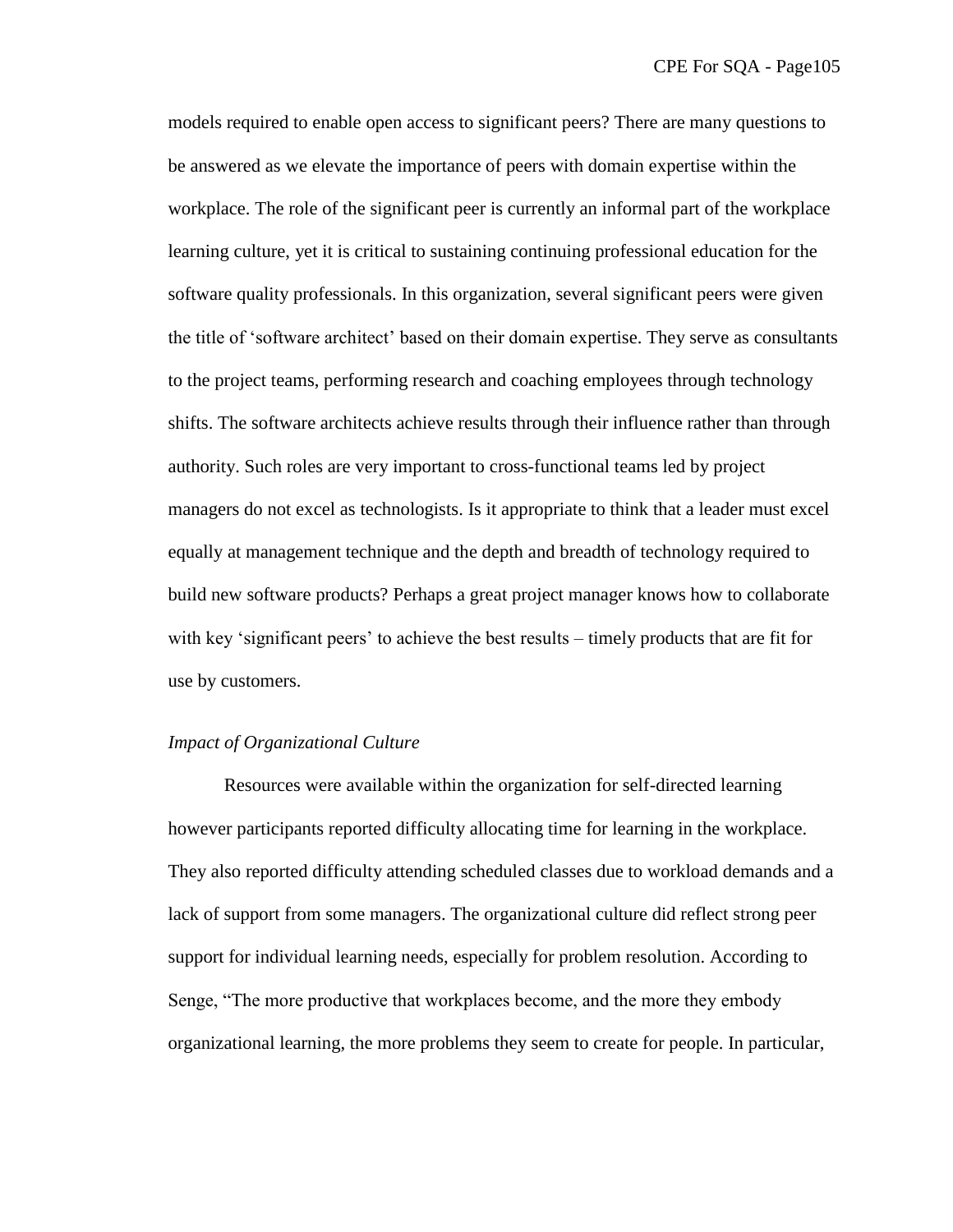the increased involvement demanded by organizational change, and by the "learning" organization," (1999, p. 96) seems to require more time and energy from employees than they can easily provide—especially given the increasingly complicated pressures of their private lives. A large number of participants identified the need to learn on one's personal time as problematic and a barrier to learning. Senge goes on to explain that his research showed that success at home and at work can reinforce each other – "They only seem" opposed because it takes such excessive effort to maintain them in isolation from each other. When business agendas clash with personal agendas, people assume that their personal needs must give in‖ (1999, p. 96). Workplace cultures that emphasize face time rather than productivity, and fail to provide flexibility, do not achieve the performance levels desired. "Our research also suggests that the attitudes about face time and headcount are often not based on the actual needs of the business: they're based on stereotyped, habitual organizational expectations" (Senge, 1999, p. 97). The project managers in this organization are largely untrained in management practices due to a lack of company-provided management training opportunities and a company culture that values technical skill over managerial skill. A lack of skill in empowering others can result in authoritative methods that are incompatible with workplace flexibility and selfdirected learning, whether on or off the job.

The questions: ‗What support systems are needed for self-directed learning by the participants?' and ‗What are the barriers or enablers to self-directed learning in the organization?' had some overlap in participant responses. The most significant resource shortfall within the support system or culture of the organization is time for learning. The data suggests that the software quality professionals must often learn new technologies in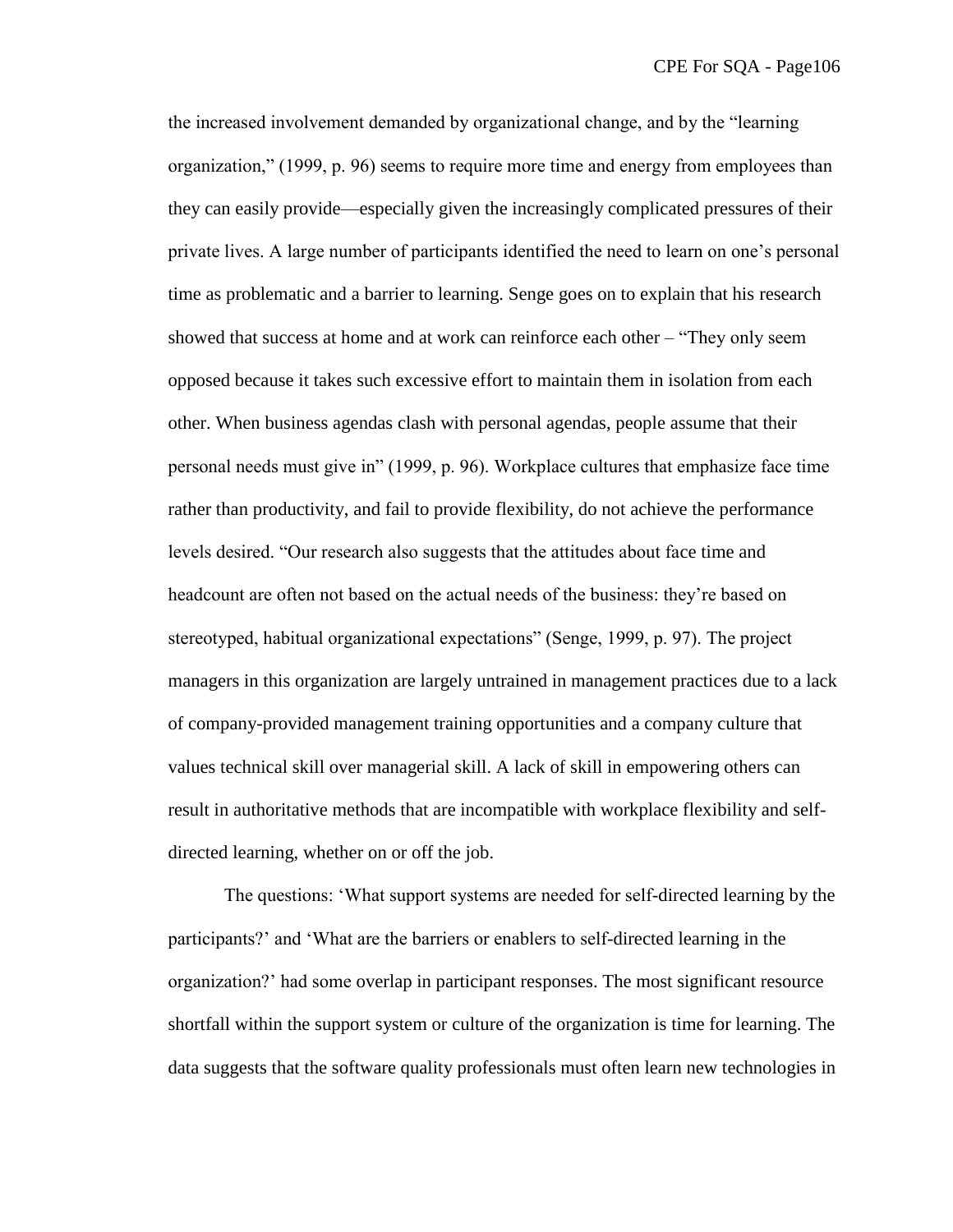their personal time, despite their stated preference for allocating learning time within their agile project team tasking. Management pressure to meet project schedules was cited as a barrier to attendance at scheduled classes or study groups. The data reflect a need for management policies that address the role of manager as educator or facilitator of learning for project teams and prioritization of some amount of time for self-directed or team learning. In comparison to other professions such as accounting or nursing, software quality assurance professionals face greater turbulence in terms of changing technology yet no formal (by management or professional organization) acknowledgement of the continuing professional educational investment required to maintain continuing competence. Professionalization of the field through future licensing or certification requirements may provide the public endorsement of the ongoing CPE investment required of the role. Conversely, such professionalization may also constrain the definition of learner needs in the technology realm. The learning needs are often specialized and unique to the position, such as performance testing, database administration, or test automation. Timeliness of learning materials for new operating systems was reported as a barrier by participants; this barrier was addressed through the innovative use of the Internet for conducting customized searches as the operating systems evolved (from beta to post-release vendor documentation).

Co-location of project team members is considered by the participants to be an enabler of learning, where learning is focused on achieving product release. Many technology organizations emphasize co-location in their facilities and organizational planning. Smith (2005) identified co-location of agile teams as one of the strengths of agile software development. There are opportunities for management to consider team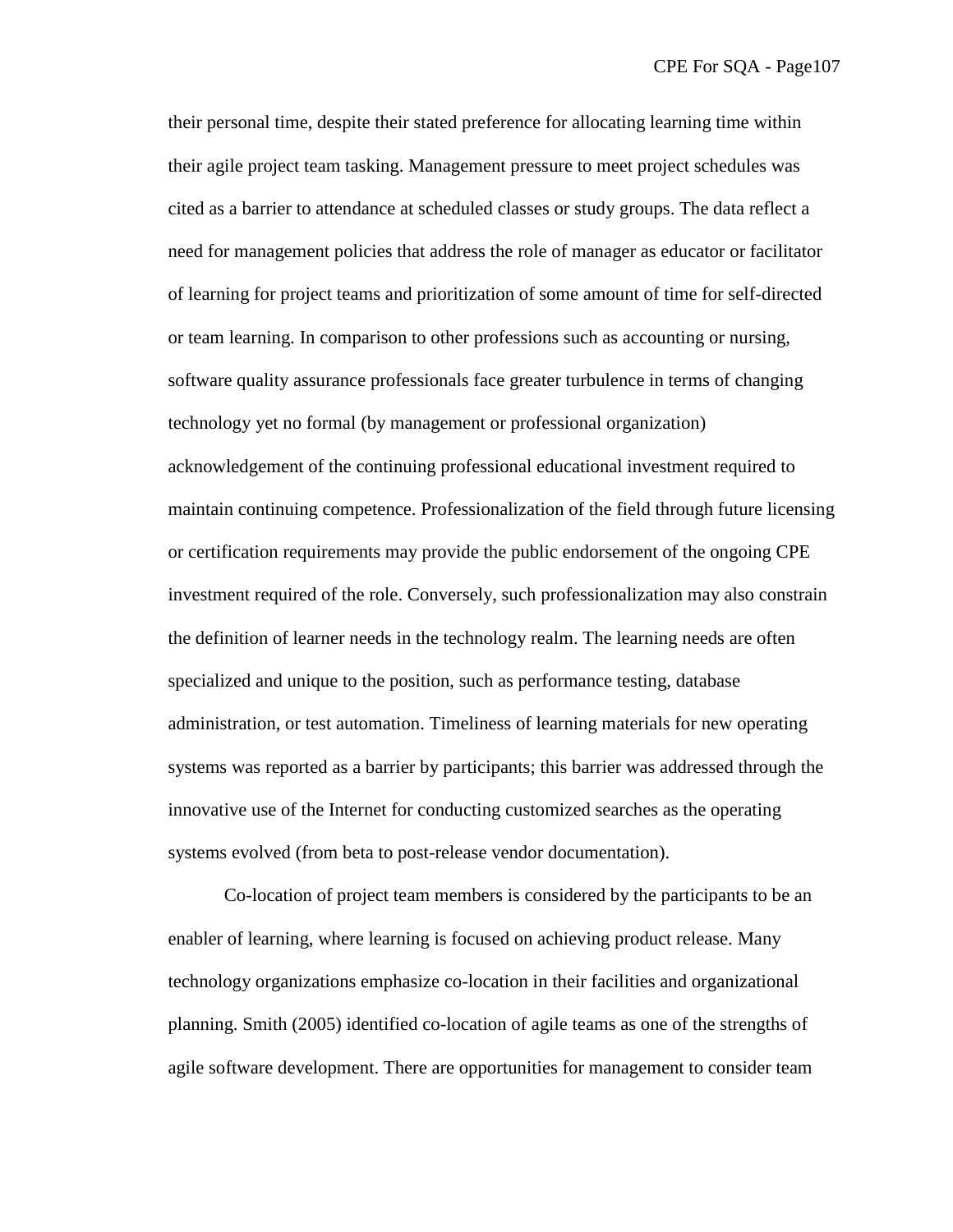co-location as part of organizational learning strategy due to the benefits cited by participants. From a project team perspective, there is also an opportunity to reflect on the potential disadvantages of global or outsourced software development and test tasking.

Apart from software vendor certification programs and the few participants enrolled in degree programs, there were no development objectives for the participants driven by organized and ongoing professional learning programs. Continuing professional education for the participants was predominantly focused on expanding knowledge and skill in specific areas of technology such as C# programming and new Exchange or SQL database releases. Such CPE activities also appeared to provide participants with an opportunity to define their domain expertise and value to the organization, despite the time constraints and the difficulty in studying to the point of achieving subject matter mastery.

#### *Future Research Opportunities*

An area for future research could center on the role of critical self-reflection or reflection-in-action in the establishment of software quality professionals' learning or development objectives. Again, when this role is compared to other professions, the definition of continuing professional education objectives over time is vague. Certain technology trends such as shifts to the C# programming language or operating system virtualization help to refine objectives for specific software quality professional roles. Study of the role of critical self-reflection in establishing learning objectives could enhance our understanding of how software quality professionals identify and plan their learning activities.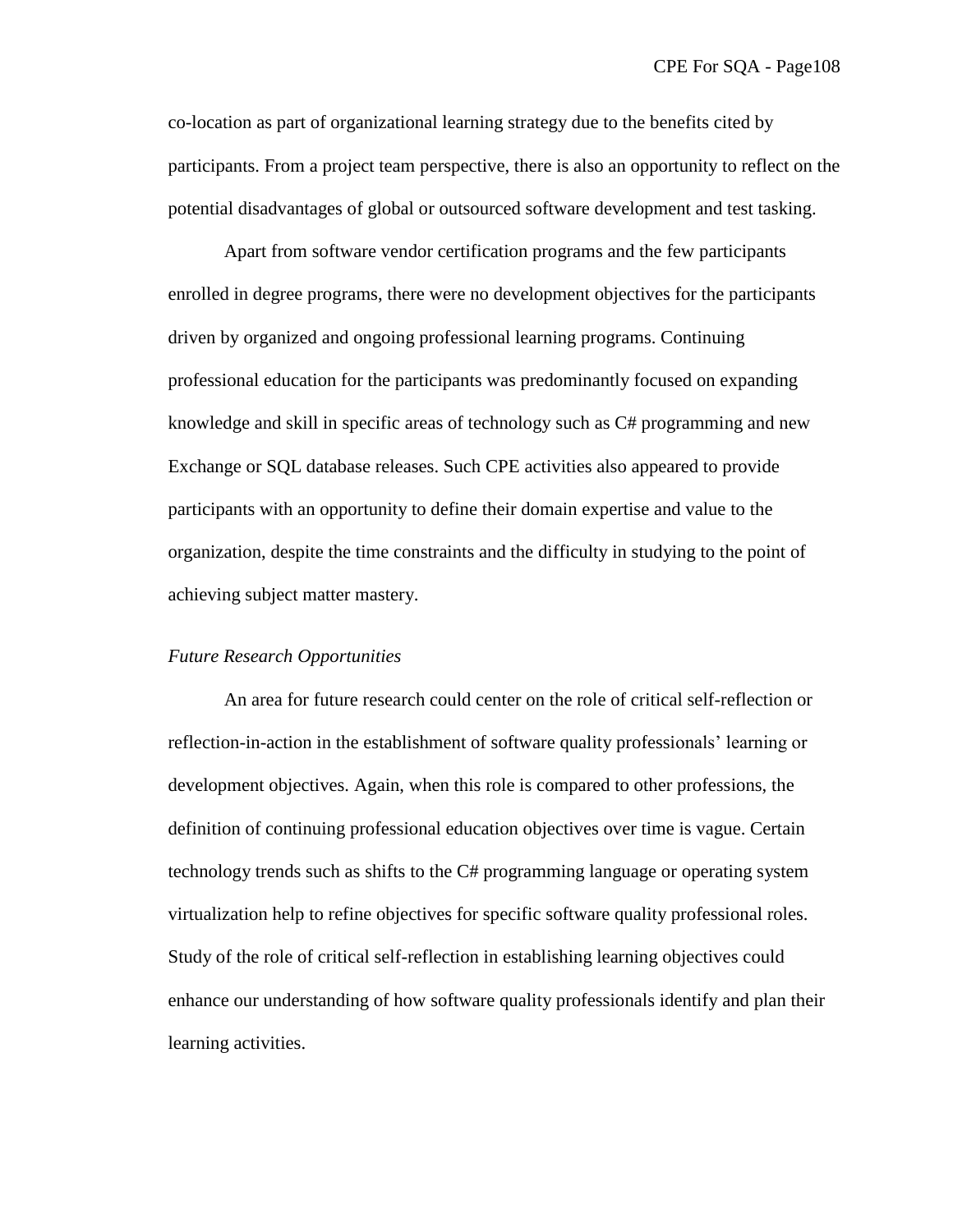Further investigation of the value of computer programming and logic knowledge to the software quality professional could also be beneficial to understanding baseline skill requirements for the roles and future team-based learning programs. Participants across the focus groups indicated that programming and logic knowledge was essential to success in their roles.

Potential future action research projects might focus on co-location and organizational culture. Improved co-location strategies with additional emphasis on needed resources (conference rooms for team meetings, white boards, flip charts, reference manuals, etc.) could be similarly studied. The implementation of programs such as that used by Google to allow time on the job for learning and creative thinking provide the opportunity to study employee satisfaction and productivity. A job rotation program enabling software quality professionals to spend time in customer support roles might also provide an interesting opportunity to study the benefits of learning through problem resolution.

Additional study of the management styles most effective in leading the goldcollar workers in technology fields will provide insight into the ways in which management can maximize authorship and productivity. Management has a key role in determining the culture of an organization. The workplace cultures for technology workers must embrace the use of the Internet for problem solving and research, provide time to self-directed learning, and support active collaboration among peers. Traditional management command-and-control methods to reach business objectives are not appropriate for gold-collar workers. New policies and programs to support continuing professional education in the workplace are required.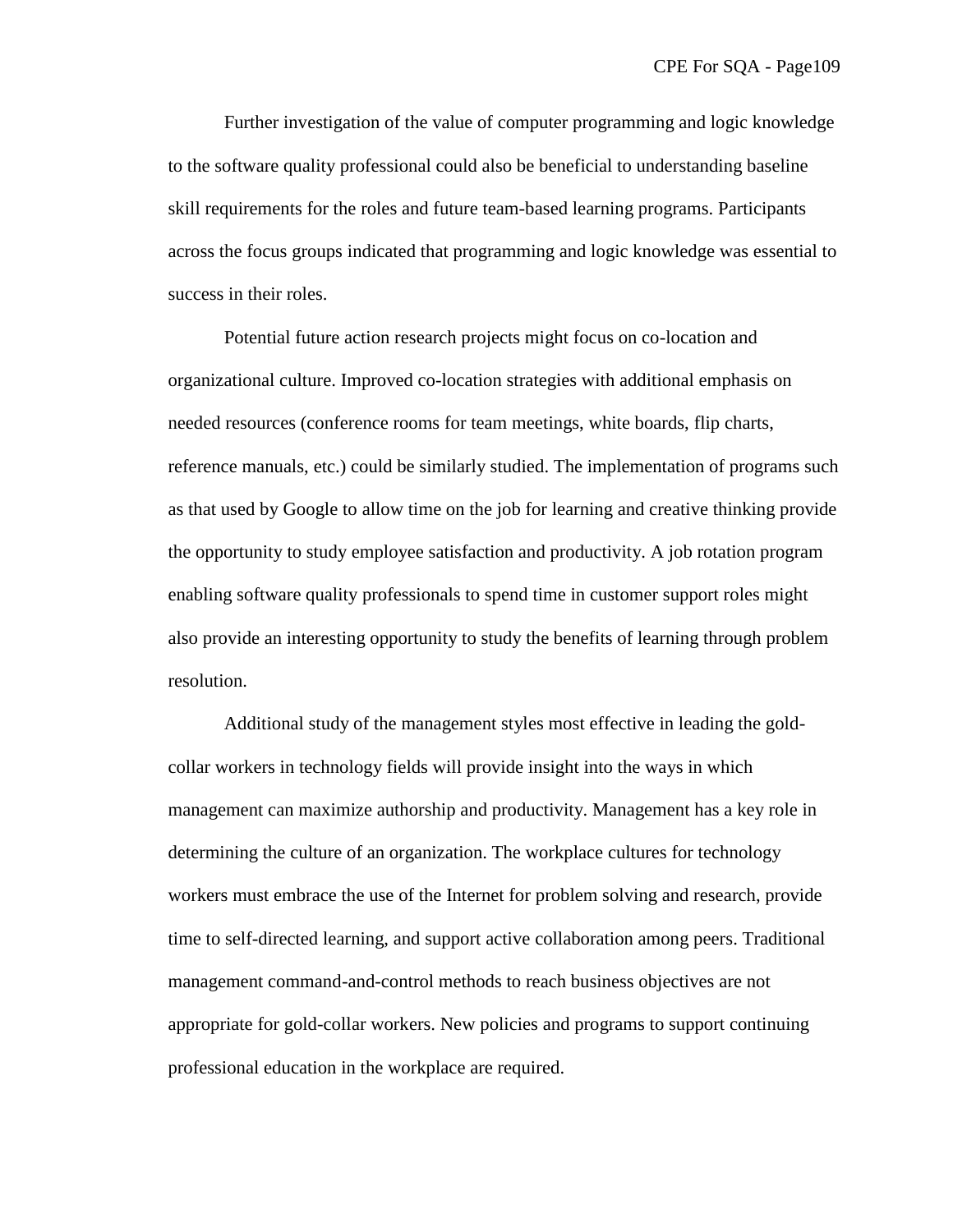Finally, mentoring as a means to provide a 'significant peer' to new-hires or employees undertaking autodidactic leaps in learning could also provide a valuable future action research project. Mentoring can provide a means for competent learners to move to greater levels of proficiency. Mentoring can also enable those facing difficulties with English as a second language or cultural barriers with the encouragement needed to undertake more inclusive roles within the organization.

#### *Summary*

Senge suggested that "the practice of organizational learning involves developing tangible activities: new governing ideas, innovations in infrastructure, and new management methods and tools for changing the way people conduct their work. Given the opportunity to take part in these new activities, people will develop an enduring capability for change. The process will pay back the organization with far greater levels of diversity, commitment, innovation, and talent" (1999, p. 33). This case study research activity provides insight into numerous ways in which those who lead software quality professionals can embrace policy changes to support self-directed and team learning to better enable continuing professional education in the workplace. Potential policy considerations include cultural aspects such as co-location of project teams, flexible work hours, mentoring programs, and time for self-directed and team learning activities integrated into project schedules. Additional policy considerations should be focused on funding for continuing professional education activities such as subscriptions for indexing search engines on technology subjects, Internet access, cloud computing resources, and computers for home-based learning and tasking. As more people are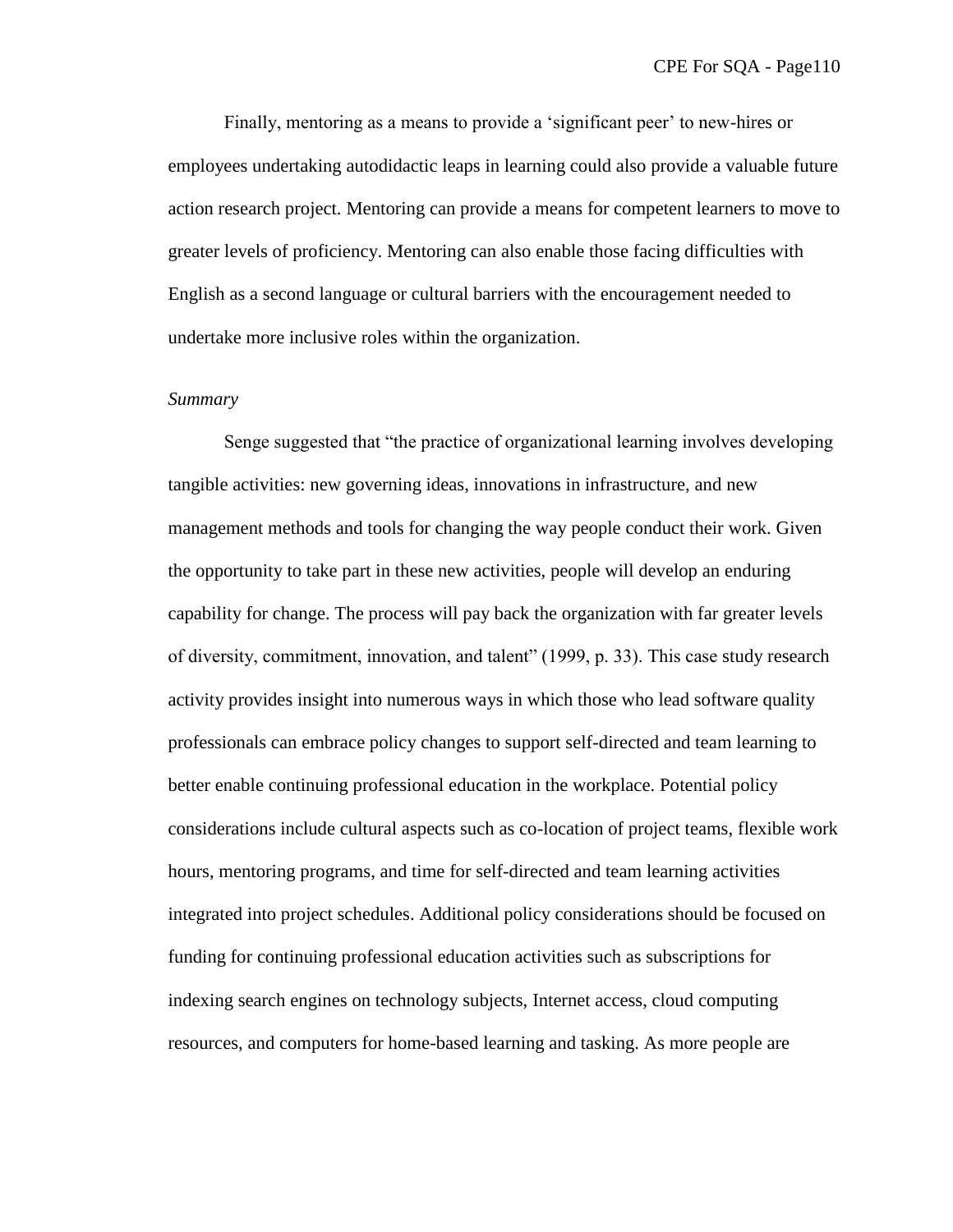pushed to perform self-directed learning and project tasking from home, their needs for adequate hardware (CPU performance and memory, in particular) increase. The deployment of policies and resources that support and enhance self-directed and team learning in the workplace will act as enablers to continuing professional education for software quality professionals. Management that embraces the role of learning facilitator and advocate for individuals and teams will provide the cultural support needed to create a truly learning organization and provide a workplace context in which employees can thrive and succeed in meeting learning objectives that satisfy both corporate and personal goals. This research activity has verified that cultural support systems and resources are important to the achievement of self-directed learning activities.

The software quality professionals participating in this research activity provided new information pointing to an innovative model of continuing professional education. This model is driven from self-directed learning through just-in-time Internet searches and consultation with the significant peer. This model enables the software quality professional to address ongoing changes in the technological and process landscape of software development. As one employee recently noted, "You're only as good as you Google."

Key messages for leaders of software quality professionals are derived from this research study and complemented with my experience within the profession. There are important priorities for managers and project leaders overseeing the work of software quality professionals. To maximize the effectiveness of the organization and the resulting high level of desired product quality, leaders and managers must foster new organizational values.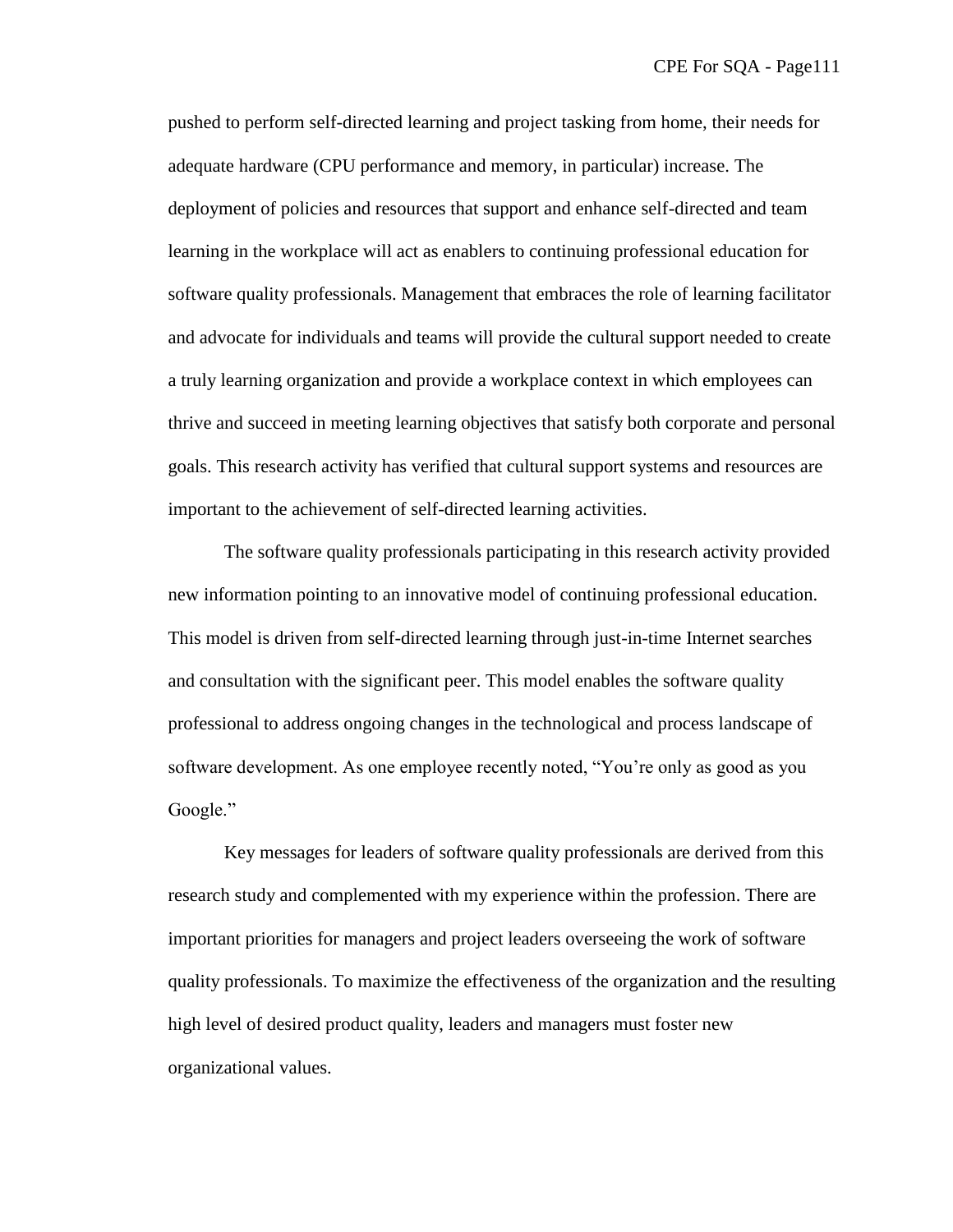First, recognize that it is unlikely that the continuing professional education needs of your employees are being met through external professional organizations or traditional CPE methods. Your gold-collar technology workers have different learning needs and styles than the agrarian, industrial or manufacturing workers of past eras. The diversity of your employees requires greater understanding of the cultural and language issues involved with their continuing professional education. Carefully consider the impact of the use of global or outsourced development or test resources from the standpoint of barriers and enablers of team learning.

There is a need for flexible methods to meet the pace of the continuing professional education requirements in the software profession. Serve as facilitators of adult learning in the workplace with more formal policies and programs to support learning. Thoughtfully consider learning programs in annual business planning processes. Prioritize time and resources for individuals and teams to engage in workplace learning activities, including self-directed learning. As well, co-locate project teams to enhance the learning environment.

Provide recognition and rewards for your gold-collar workers. Embrace the cultural workplace shift to increasing self-directed learning, use of the Internet, and access to significant peers to investigate and solve problems. This requires greater authorship for employees. Provide opportunities for employee contact with customers; this is an important learning vehicle for software quality professionals. Share organizational influence and power beyond titled management roles with those members who act as significant peers. Significant peers make a critical investment of time and effort in the continuing professional education of themselves and those around them.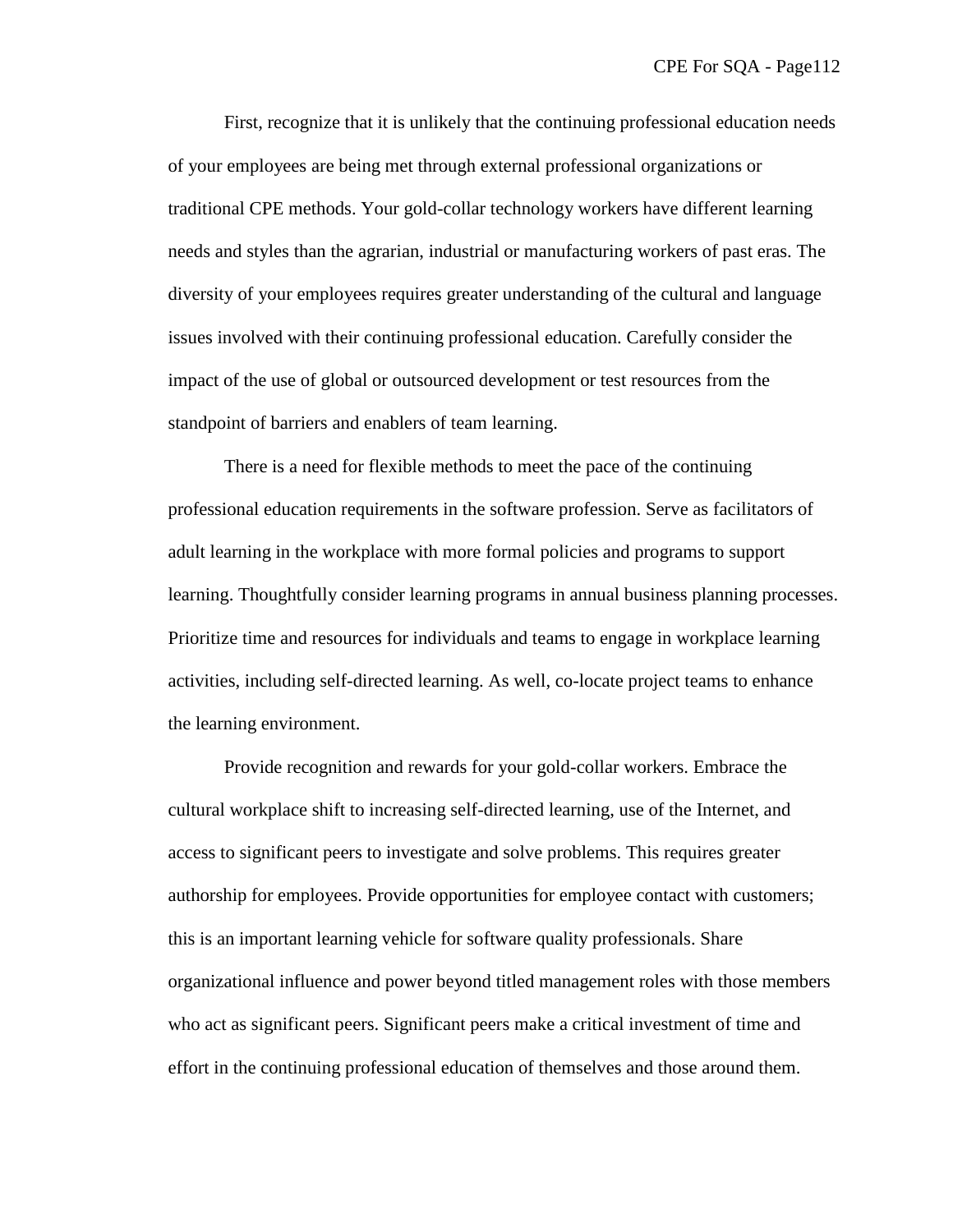Change your thinking about the atypical image of the productive software quality professional to include the dynamic nature of their learning interactions with others in the workplace. It is quite possible that the more lively the workplace in terms of interaction and dialogue, the more productive the efforts of the employees. A silent workplace environment may imply a lack of learning and problem solving rather than industriousness.

There are great opportunities to improve the quality of software products when organizational leaders recognize the critical role employers play in meeting the continuing professional educational needs of employees. Companies deploy unique processes and technologies to create today's software products. Employees have developed a unique learning model through the use of new technology. Formalizing a strategic goal to nurture and sustain a learning organization is a critical next step for leaders, managers, and project managers in the software industry.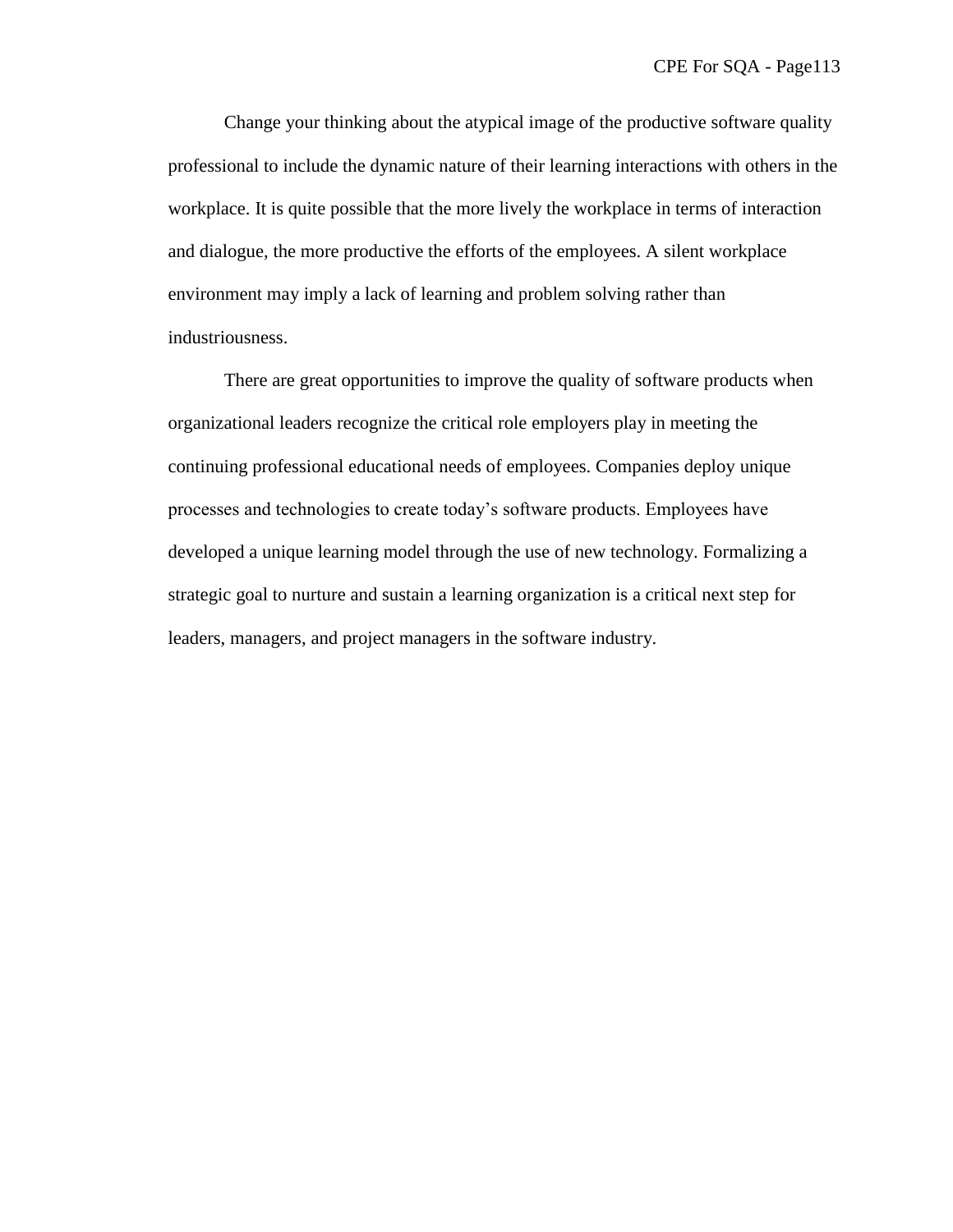## References

American Society for Quality. (2007). *Certified Software Quality Engineer (CSQE)*. Retrieved November 1, 2007 from

[http://www.asq.org/software/getcertified/index.html.](http://www.asq.org/software/getcertified/index.html)

- Arnold, T. & Scaramella, G. (1998). Continuing professional education and policing: A vision for the future*.* In W.H. Young (Ed.) *Continuing professional education in transition,* (pp. 263-273). Malabar, FL: Krieger Publishing Co.
- Billington, D. (1988). Ego development and adult education. (Doctoral dissertation, The Fielding Institute, 1988). *Dissertation Abstracts International*, 49, 7.
- Blanchard, K. (2005). *The retention challenge.* San Diego: The Ken Blanchard Companies.
- Bolman, L. & Deal, T. (2000). *Leading with soul: An uncommon journey of spirit.* San Francisco: Jossey-Bass.
- Bouchard, P. (1996). *A study of self-directed professionals of high attainment.* Montreal: Concordia University.
- Brookfield, S. (1993). Self-directed learning, political clarity and the critical practice of adult education. *Adult Education Quarterly, 43 (4),* 227-242. Newbury Park, CA: Sage Publications.
- Brookfield, S. (1994). Self directed learning. *Adult and community education unit 2: Approaching adult education.* London: YMCA George Williams College.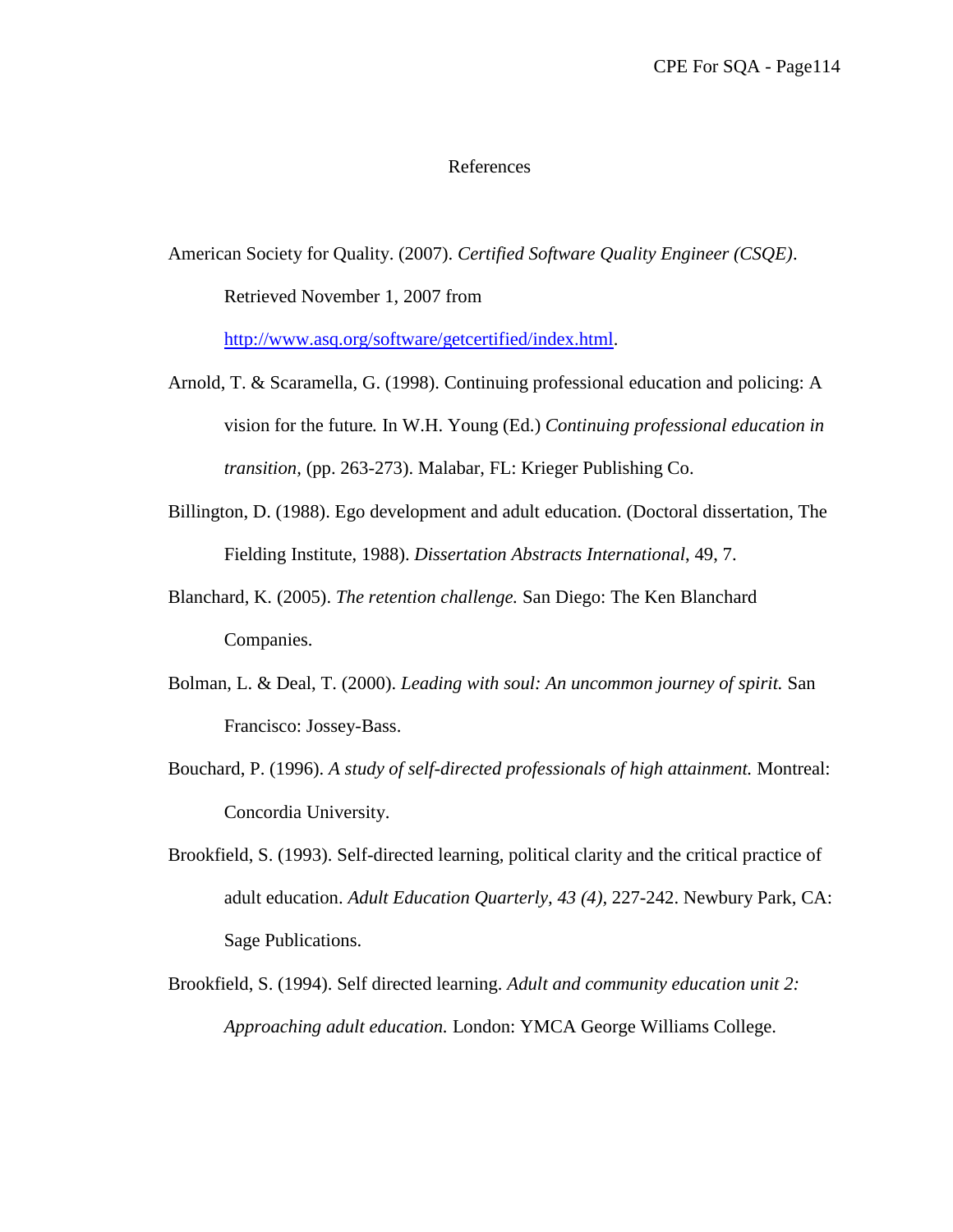- Brookfield, S. (2000). The concept of critically reflective practice. In E. Hayes & A. Wilson (Eds.) *The handbook of adult and continuing education* (New ed.)*.* San Francisco: Jossey-Bass.
- Buffington, J. (1998). Self-Directed Teams In The Introductory Information Systems Course: Lessons Learned. In C. Rogers (Ed.). *Proceedings of the 13th Annual Conference of the International Academy for Information Management,* 76-82*.* Helsinki, Finland: IAIM.
- Cervero, R. (2000). Trends and issues in continuing professional education. In V. Mott & B. Daley (Eds.). Charting a course for continuing professional education: Reframing professional practice. *New Directions for Adult and Continuing Education, 86,* 3-12. San Francisco: Jossey-Bass.
- Daley, B. (2002). Context: Implications for learning in professional practice. In V. Alfred (Ed.). *New Directions for Adult and Continuing Education, 96,* 79-89*.* Hoboken, NJ: John Wiley & Sons.
- Dewey, J. (1944). *Democracy and education: An introduction to the philosophy of education.* New York: Macmillan.
- Flagello, J. (1998). Continuing education for the professions: The catalyst for workplace empowerment. In W. Young (Ed.). *Continuing professional education in transition*, (pp. 43-57)*.* Malabar, FL: Krieger Publishing Company.
- Frank, B., Marriott, P. & Warzusen, C. (2002). *CSQE primer*. Terre Haute, IN: Quality Council of Indiana.
- Galbraith, M. W. (Ed.). (2004). *Adult learning methods: A guide for effective instruction* (3rd ed.). Malabar, FL: Krieger Publishing Company.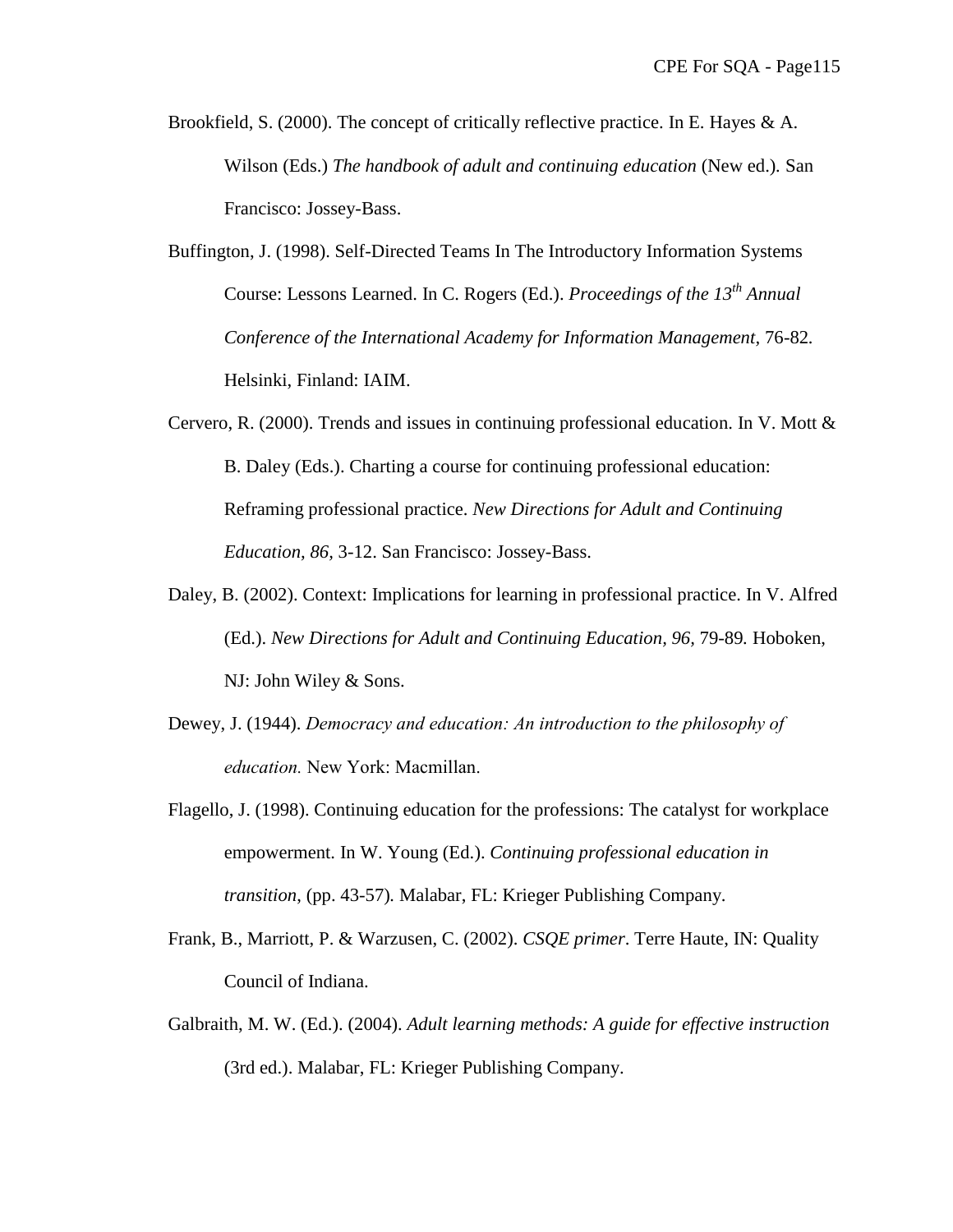- Gay, L. & Airasian, P. (2003). *Educational research: Competencies for analysis and applications.* Upper Saddle River, NJ: Merrill Prentice Hall.
- Glaser, B. (1965). The constant comparative method of qualitative analysis. *Social Problems, 12,* 436-445*.* San Francisco*:* University of California Press.
- Grotelueschen, A. (1990). Investing in professional development: A need for national policy. In R. Cervero & J. Azzaretto (Eds.). *Visions For the Future of Professional Education,* (pp. 63-78). Athens, GA: The University of Georgia.
- Hewitt-Taylor, J. (2001). Use of constant comparative analysis in qualitative research. *Nursing Standard, 15, (42)*, 39-42. London: RCN Publishing Ltd.
- Kit, E. (1995). *Software testing in the real world.* London: ACM Press.
- Knowles, M. (1975). *Self-directed learning: A guide for learners and teachers*. New York: Association Press.
- Knox, A. (2000). The continuum of professional education and practice. In V. Mott and B. Daley (Eds.). Charting a course for continuing professional education: Reframing professional practice. *New Directions for Adult and Continuing Education, 86*, 13-22. San Francisco: Jossey-Bass.
- Lowry, C. (1989). *Supporting and facilitating self-directed learning.* Eric Clearing House on Adult, Career, and Vocational Education. (ERIC Digest No. 93) Columbus, OH: Eric Publications.

McCracken, G. (1988). *The long interview.* Newbury Park, CA: Sage Publications.

Merriam, S. (1998). *Qualitative research and case study applications in education* (2<sup>nd</sup> ed.). San Francisco: Jossey-Bass.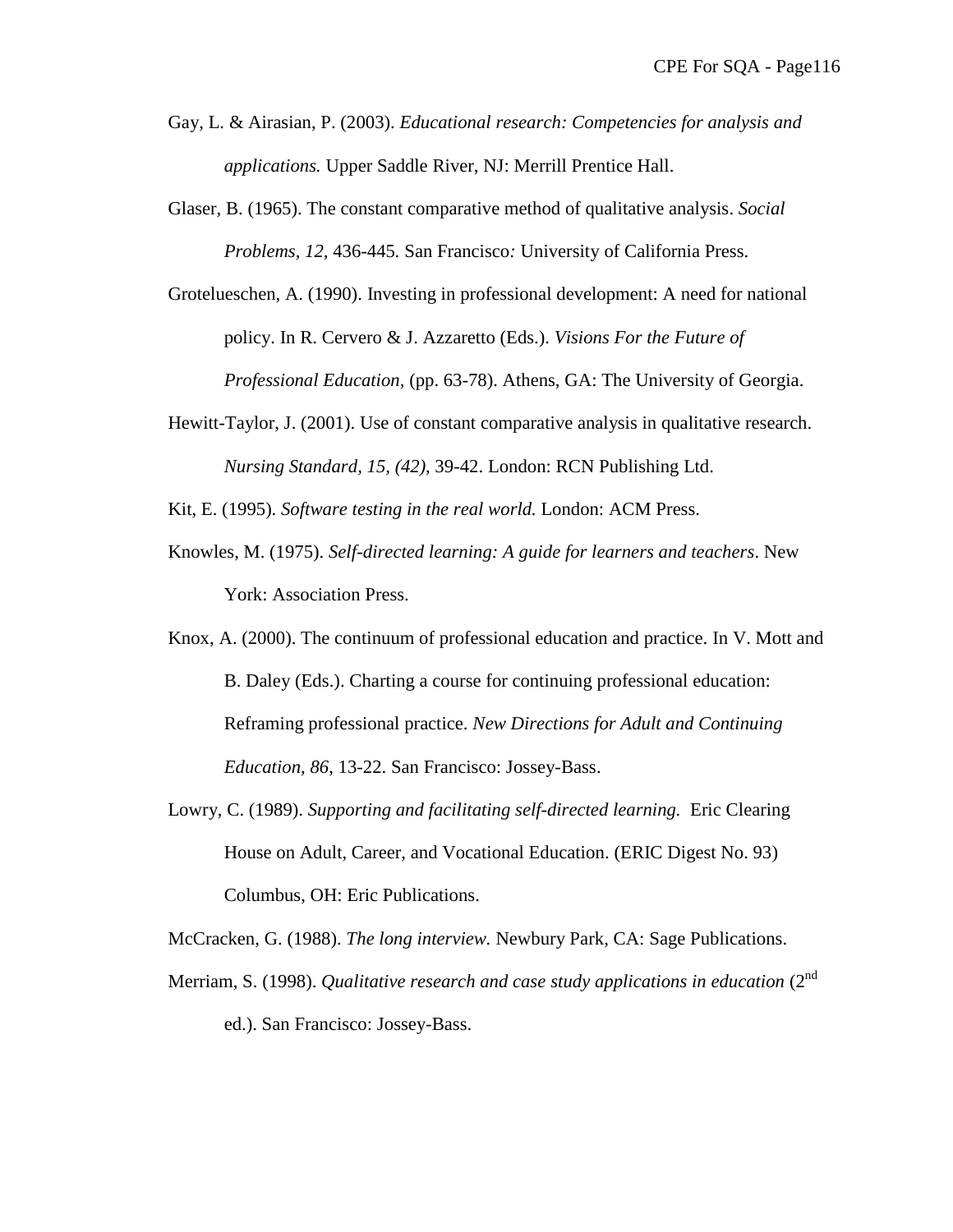- Merriam, S. & Caffarella, R. (1999). *Learning in adulthood* (2<sup>nd</sup> ed.). San Francisco: Jossey-Bass.
- Merriam, S. & Simpson, E. (2000). *A guide to research for educators and trainers of adults* (2<sup>nd</sup> ed.). Malabar, FL: Krieger Publishing Company.
- Nowlen, P. (1988). *A new approach to continuing education for business and the professions*. New York: The American Council on Education & Macmillan Publishing Co.
- Ottoson, J. M. (2000). Evaluation of continuing professional education: Toward a theory of our own. In V. Mott and B. Daley (Eds.). Charting a course for continuing professional education: Reframing professional practice. *New Directions for Adult and Continuing Education, 86,* 43-54. San Francisco: Jossey-Bass.
- Owenby, P. (2002). Organizational learning communities and the dark side of the learning organization. In D. Stein and S. Imel (Eds.). Adult learning in community. *New Directions for Adult and Continuing Education. 95,* 51-60*.* San Francisco: Jossey-Bass.
- Pickett, J. P. et al (Eds.). (2000). *The American heritage dictionary of the English language* (4th ed.). Boston: Houghton Mifflin Co.
- Schmidt, S. (2004). The relationship between job training satisfaction and overall job satisfaction among employees in customer contact positions. *Proceedings: 2004 Midwest Research to Practice Conference in Adult, Continuing, and Community Education,* 188-193*.* Muncie, IN: Ball State University.

Schön, D. (1987). *Educating the reflective practitioner*. San Francisco: Jossey-Bass.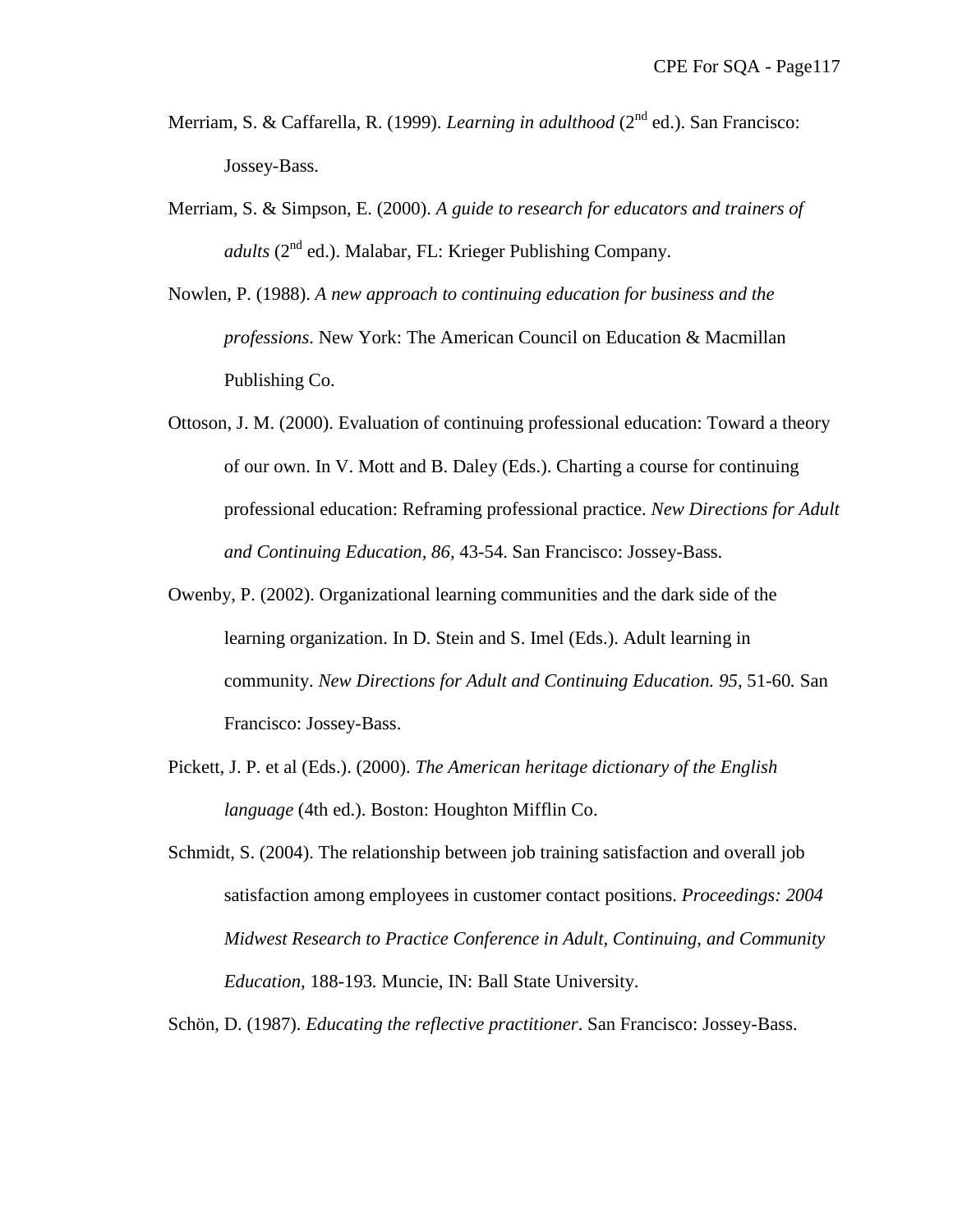- Schulmeyer, G. & McManus, J. (Eds.). (1995). *Total quality management for software*. Boston: International Thompson Computer Press.
- Schulmeyer, G. & McManus, J. (Eds.). (1999). *Handbook of software quality assurance* (3<sup>rd</sup> ed.). Upper Saddle River, NJ: Prentice Hall PTR.
- Senge, P. (1999). *The dance of change: The challenges to sustaining momentum in learning organizations*. New York: Doubleday.
- Smith, P. G. (2005). Agile Risks/Agile Rewards. *Software Development, 13, (4)*, 50-53. Manhasset, New York: CMP Media LLC.
- Stanley, T. (2007). Self-directed learning: A management essential. *Supervision, 68, (3),* 3-5.
- Vaughn, S., Shay Schumm, J. & Sinagub, J. (1996). *Focus group interviews in education and psychology.* Thousand Oaks, CA: Sage Publications.
- Wellington, J. (2000). *Educational research: Contemporary issues and practical approaches.* New York: Continuum.
- Wiersma, W. & Jurs, S. (2005). *Research methods in education.* Boston: Pearson Education Inc.
- Wonacott, M. (2002). *Gold-collar workers.* ERIC Clearinghouse on Adult, Career, and Vocational Education (ERIC Digest No. 234), 1-8. Columbus, OH: Eric Publications.
- Yin, R. (2003). *Case study research: Design and methods* (3<sup>rd</sup> ed.). Thousand Oaks, CA: Sage Publications.
- Young, W. (1998). Systematic efforts in continuing professional education focusing on mandatory professional education. In W. Young (Ed.). *Continuing professional*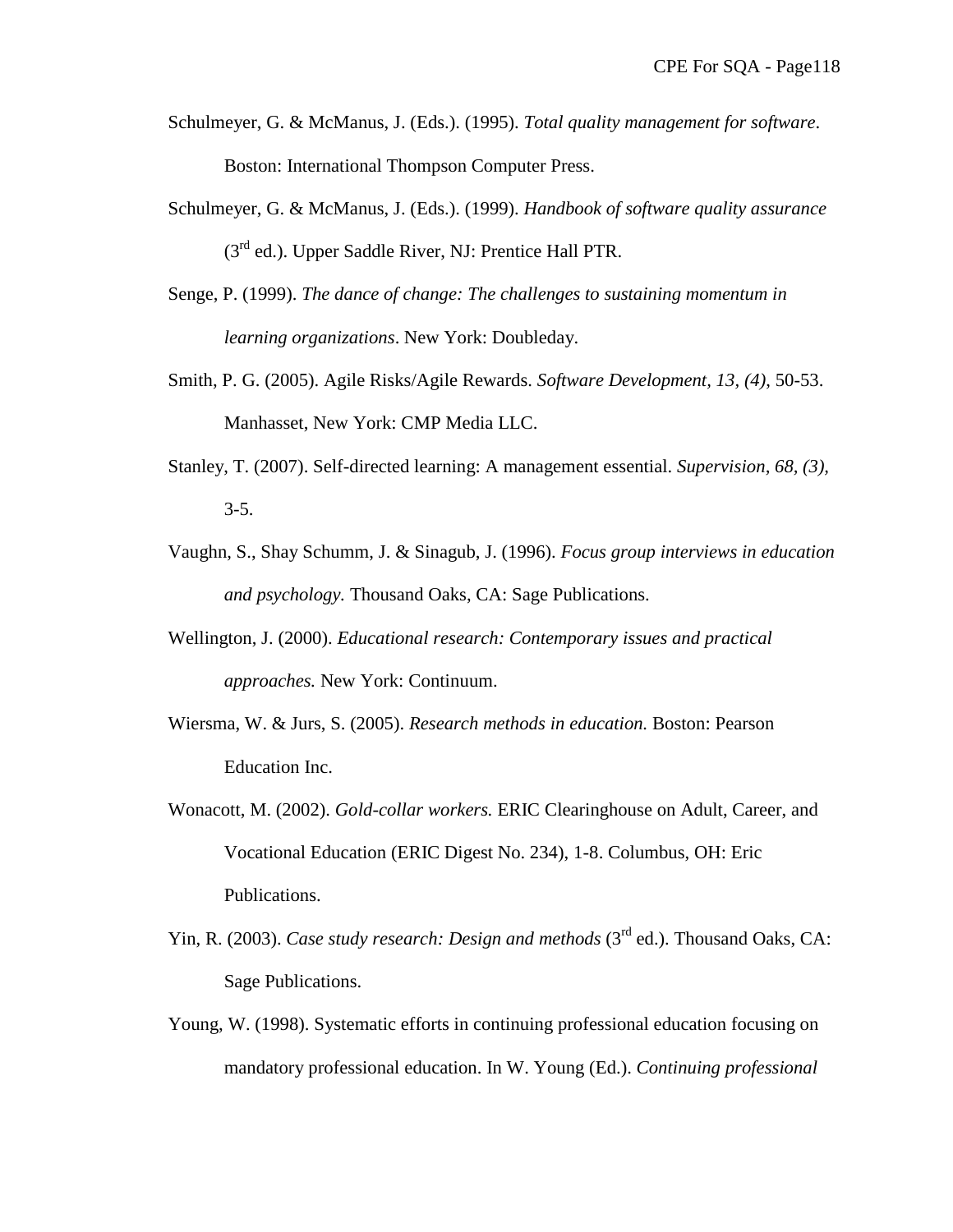*education in transition*, (pp. 129-140). Malabar, FL: Krieger Publishing Company.

Zinn, L. (2004). Identifying Your Philosophical Orientation. In M. W. Galbraith (Ed.). Adult learning methods: A guide for effective instruction (3<sup>rd</sup> ed.), (pp. 39-74). Malabar, FL: Krieger Publishing Company.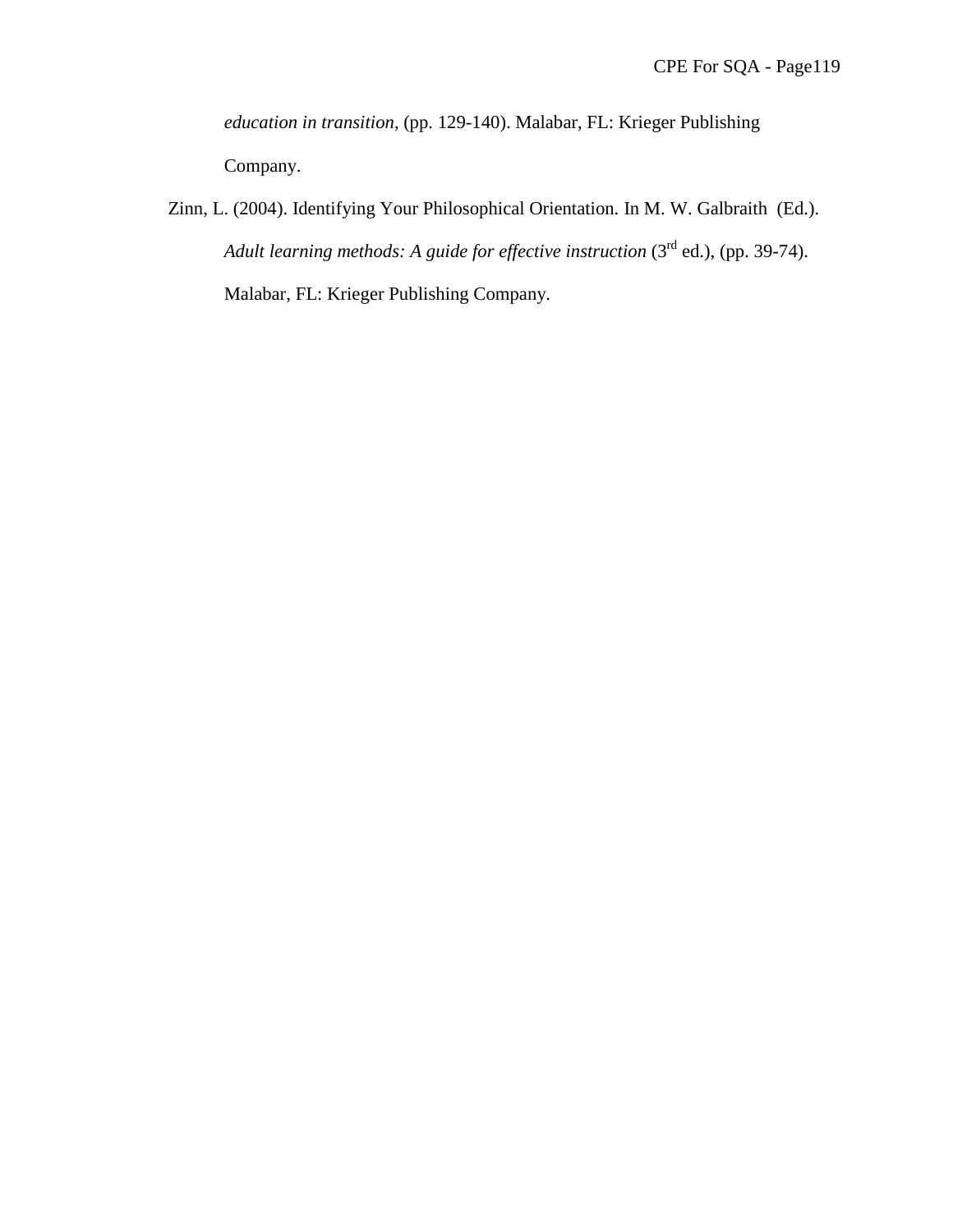#### Appendix A: IRB Narrative - Modified

### Section 1:

- 1. Continuing Professional Education for Software Quality Assurance
- 2. Purpose of the study: This study seeks to understand how self-directed learning is used in a software quality assurance organization to meet continuing professional education needs.
- 3. Rationale: I have found no related research in the field of continuing professional education (CPE) for software quality assurance professionals. Given the lack of higher education programs in software quality assurance, the demand for robust and reliable software products, and the constant improvements and changes in technology and associated tools, this study seeks knowledge of how self-directed learning and team-based learning contributes to continuing professional education in an SQA organization. Continuous improvement of SQA skills and process knowledge is essential to achieving the goal of producing software products that meet or exceed customer expectations. The study seeks to learn about current selfdirected and team-based learning for SQA professionals in an organization, how learning objectives are established, and barriers/enablers for self-directed learning.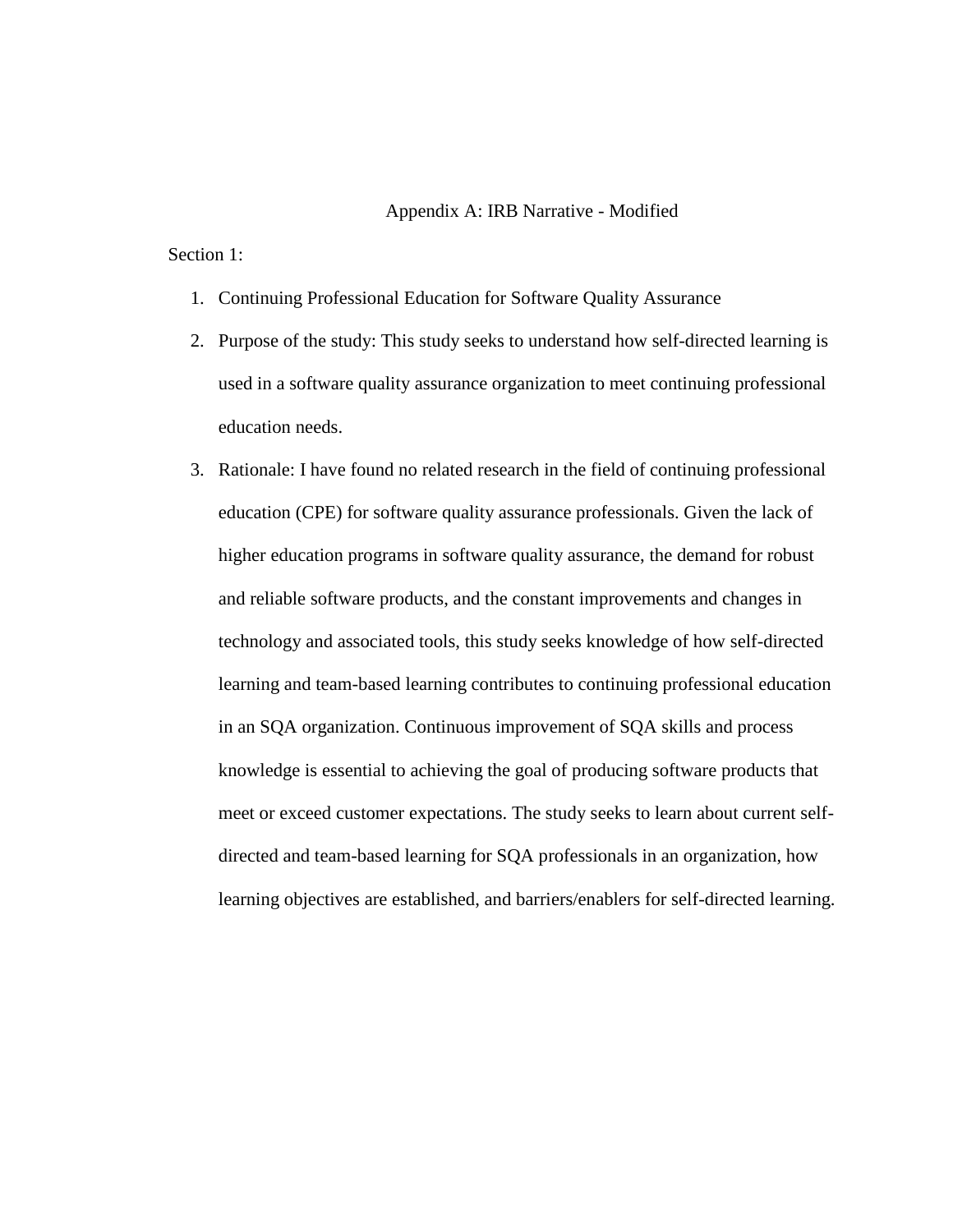Section 2:

- 1. Number of subjects: This will be an exploratory case study of an organization comprised of approximately 37 software quality assurance employees at Double-Take Software, Inc.
- 2. The subject population consists of men and women predominantly from the U.S.; Romania, Nigeria and Indonesia are also represented in the subject population.
- 3. Inclusion/exclusion criteria: Inclusion criteria for the team interviews are SQA professionals working at Double-Take Software, Inc. This is a group of approximately 37 full-time employees. Exclusion criteria are any SQA professionals working on contract to Double-Take Software, Inc. outside of the Indianapolis office.

#### Section 3:

- 1. The participants are identified by me, the executive director of the organization.
- 2. The text of the email interview invitation to solicit participation follows:

#### Dear XXXXX:

I'm in the dissertation phase of my doctorate in adult education at Ball State University.

I'm doing research on how software quality assurance professionals at Double-Take Software, Inc. learn about new processes and technologies to meet their job requirements.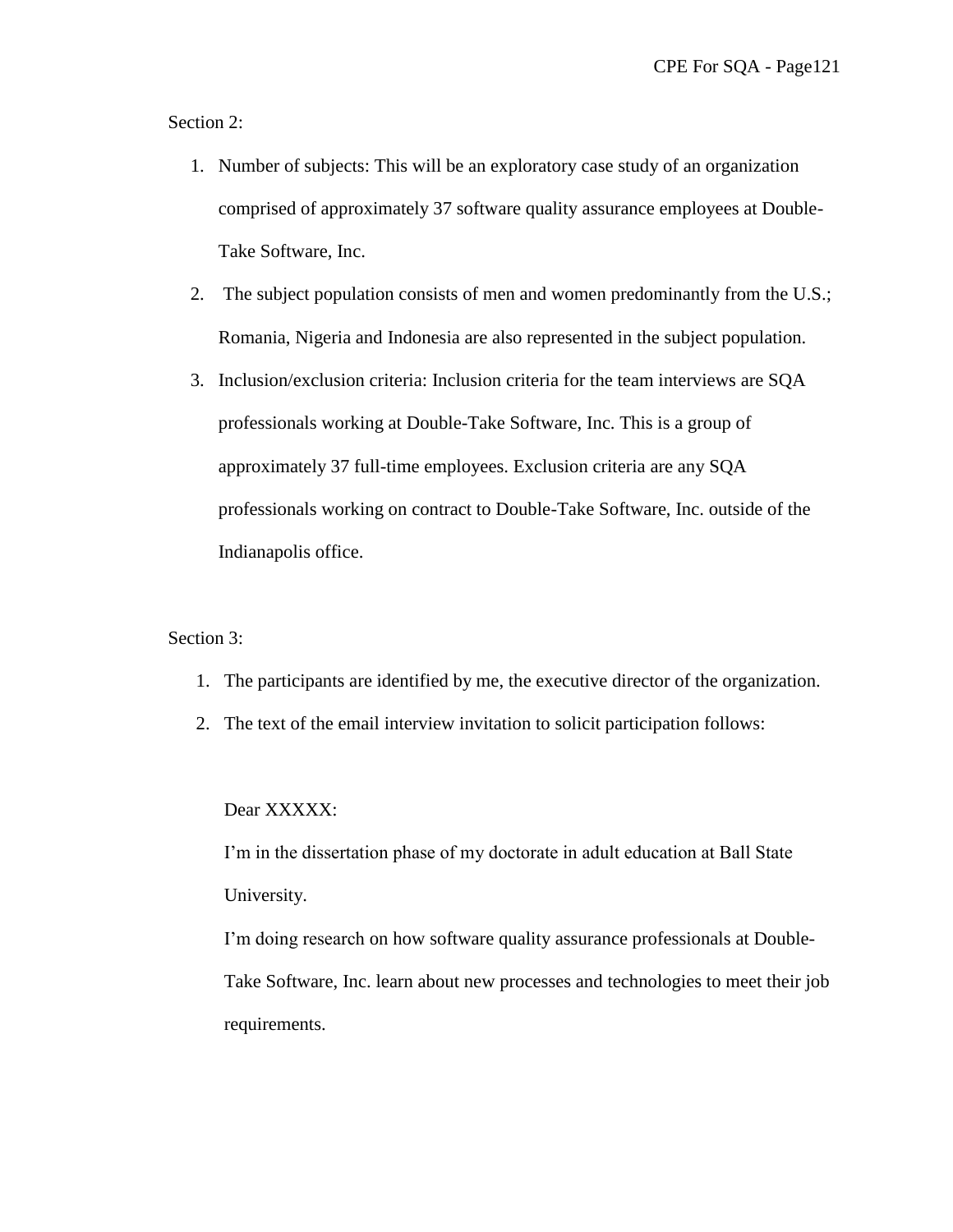I'm writing to invite you to participate in a 1.5 hour team-based focus group session. Your participation is optional.

Focus group sessions will be digitally recorded and transcribed. All data will be maintained confidentially and no identifying information will appear in any publication or presentation of the data. All data will be secured by me. Please feel free to email me or call my cell (below) if you have any questions. Many thanks for your consideration and assistance! Sincerely,

Becky Hammons

Section 4:

- 1. This is a single, exploratory case study of an organization. The informants will be interviewed in focus groups of 3 to 5, based on their current project assignments.
- 2. Focus group sessions are to be 1.5 hours in length and will focus on three areas: (1) self-directed and team-based learning for SQA professionals; (2) barriers and enablers to self-directed learning; and (3) how learning objectives are established.
- 3. The focus group sessions with the SQA professionals will be conducted in person at the Double-Take Software, Inc. offices in Indianapolis. I will request the opportunity to follow up with additional questions, as needed for clarification purposes only. There are ten SQA teams targeted for focus groups.
- 4. Interview questions: (Note that these questions have been reviewed by Dr. Dolores Zage and Dr. Norman Wilde.)
	- 1. Give an example of a recent team-based learning activity.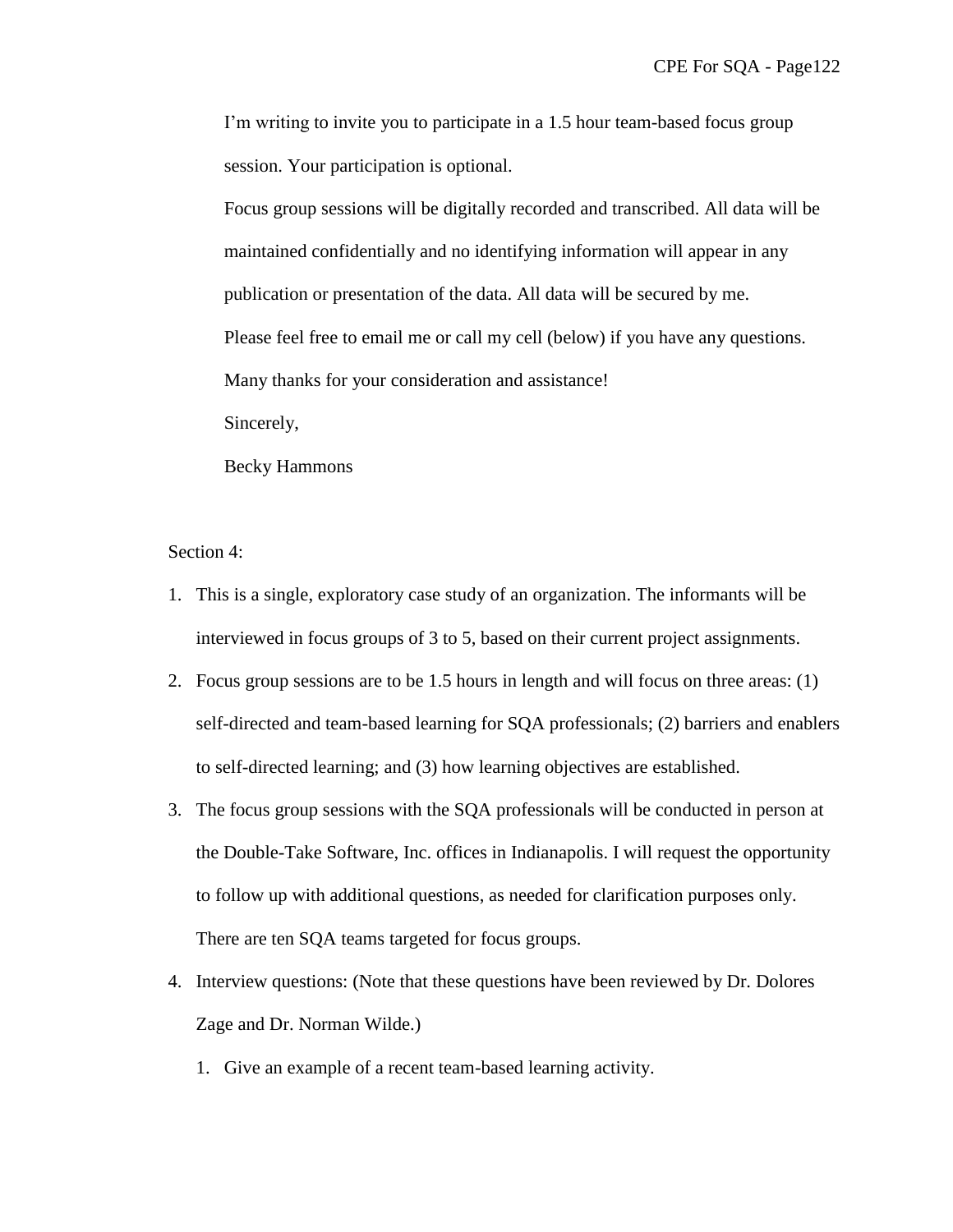- 2. Give an example of a recent learning activity you undertook as an individual.
- 3. Have you used CBT Nuggets this year? [Note: This is a web-based self-directed learning program focused on technology. We hold floating licenses for this program.] What is your choice for a learning activity? If not, why?
- 4. What type of books or journals have you read recently?
- 5. What blogs do you read regularly? Do you author a blog?
- 6. What resources are important to meeting your learning objectives? Do you have internet access at home? Is cost or availability of resources an issue for you?
- 7. How do you teach yourselves new technology such as Windows Server 2008 or server virtualization?
- 8. Describe one of your development objectives for 2008.
- 9. How does the team or organizational culture support or inhibit self-directed learning?
- 10. What was your most pleasurable learning experience this year?
- 11. What approach to software testing yields the most significant defects, in your experience?

### Section 5:

1. The focus groups will be digitally recorded, archived on CD, and subsequently transcribed. I will take notes during the sessions. The data (focus group recordings, transcripts, and notes) will be retained in a locked filing cabinet for three years.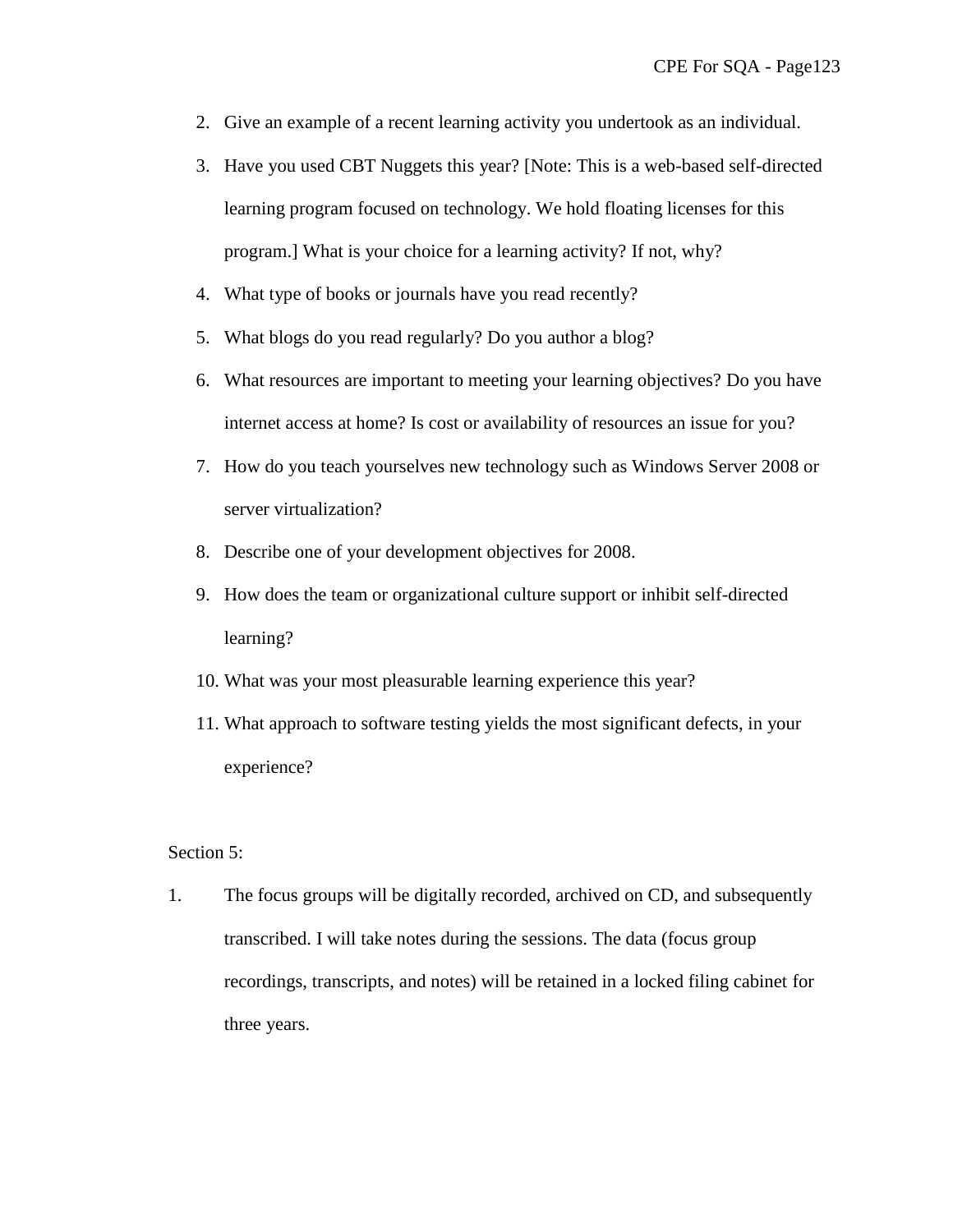- 2. Informants will be informed that the focus group data will be retained in a locked filing cabinet for three years on CD and then securely destroyed.
- 3. Focus groups will be identified in any publication or presentation of the data by a number (1 through 10) and informants will be identified by an alphabetical letter (A through E) to provide confidentiality to the participants.

# Section 6:

- 1. Potential risks and discomforts: There is minimal risk to the participants during the team-based interview process.
- 2. There are no physical or psychological risks to survey participants or interviewees.
- 3. The potential benefit to the participants and the SQA profession is the opportunity to identify key areas for future, local SQA continuing professional education tools.

### Section 7:

1. There are no incentives being provided to participants.

### Section 8:

- 1. There are no financial expenses to be incurred by participants.
- 2. There is no risk of physical injury during the research activity.